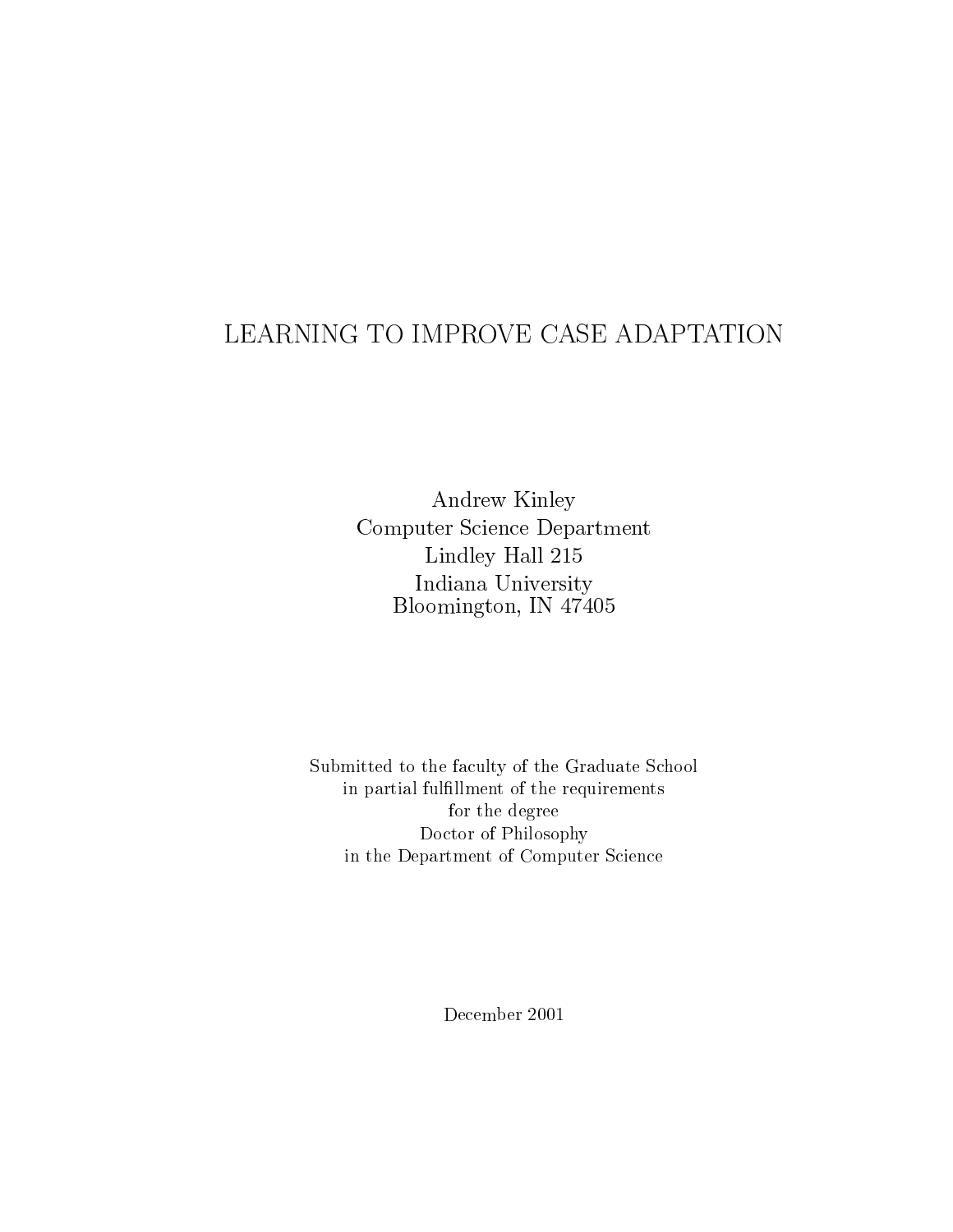Accepted by the Graduate Faculty, Indiana University, in partial ful fillment of the requirements of the degree of Doctor of Philosophy.

David B. Leake (Principal Advisor)

Michael Gasser

Edward Robertson

August 15, 2001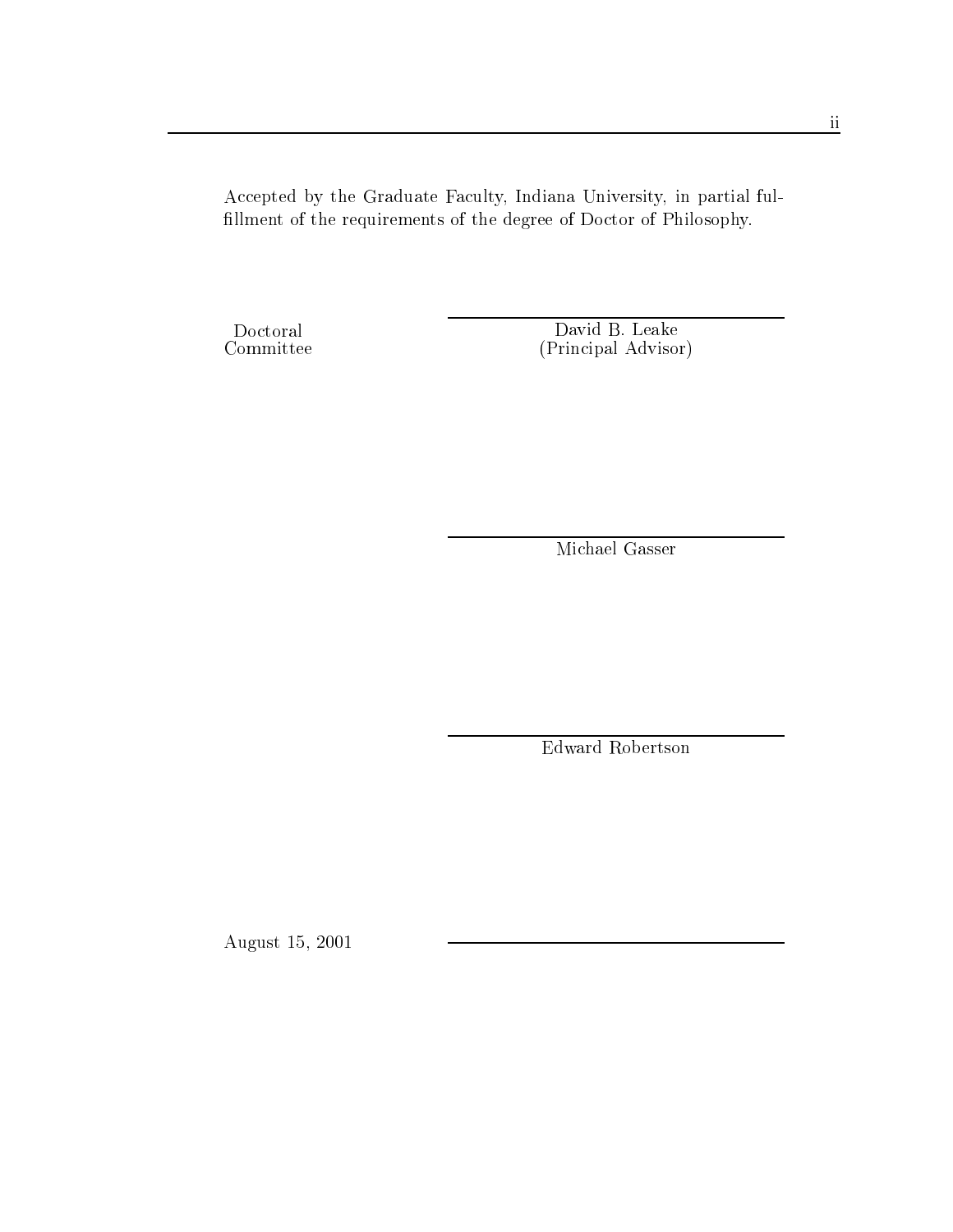Copyright  $\odot$  2001 Andrew Kinley Computer Science Department Lindley Hall 215 Indiana University Bloomington, IN 47405 ALL RIGHTS RESERVED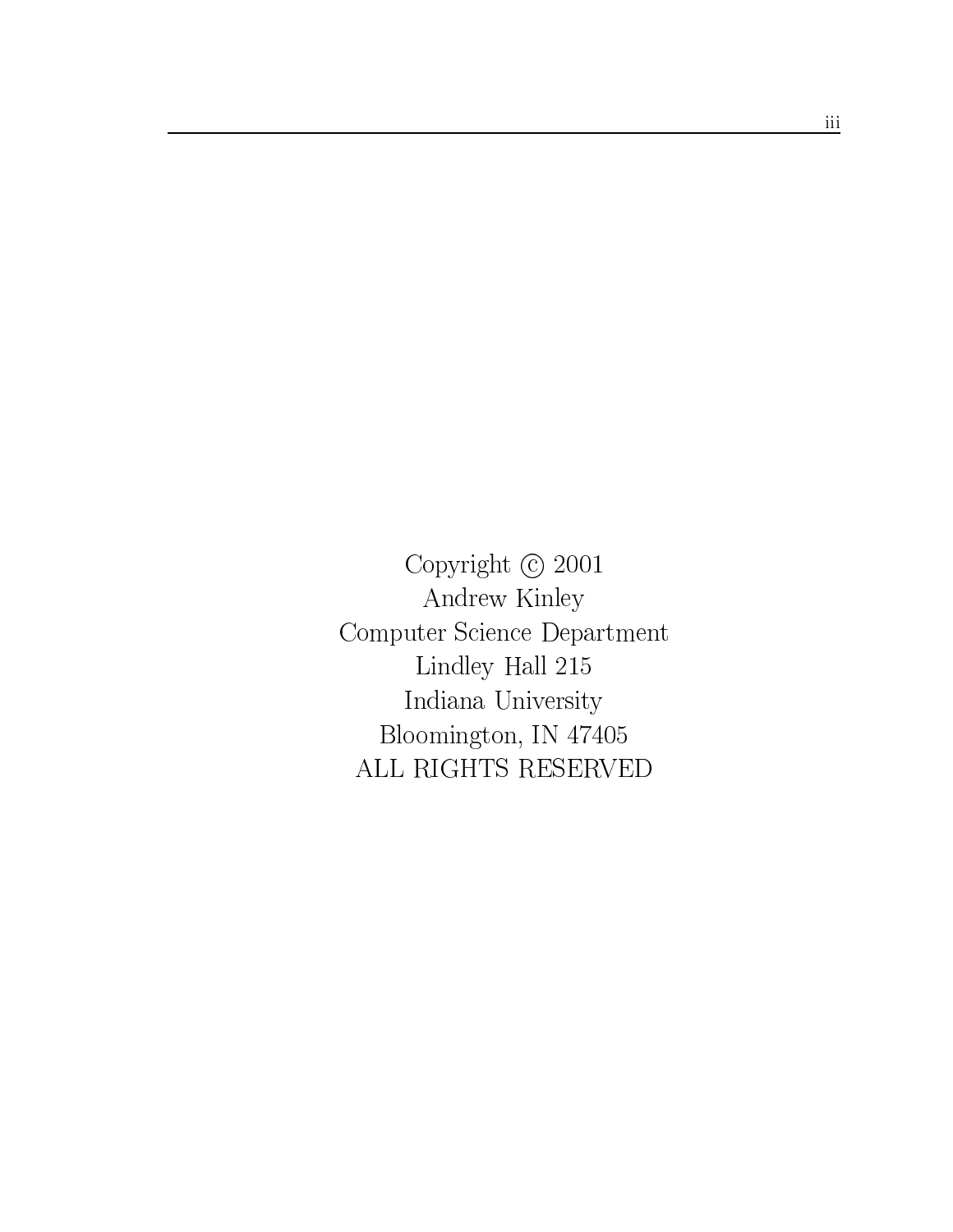## Acknowledgements

Had it not been for the presence of countless individuals along the way, the long trip to the state of Indiana taken many years ago would have ended not long after I arrived. With the completion of this dissertation, it is these individuals who deserve a share of the credit for without them this work would never have begun.

From the beginning, the members of the Artificial Intelligence lab provided moments of inspirations and perhaps more importantly they provided moments of levity. These people included at various times David Wilson, Ryan Scherle, Raja Sooriamurthi, Susan Fox, Doug Eck, Cathy Rogers, Keiichi Tajima, and Doug Blank and several others along the way. To David Wilson I owe additional thanks for being the research partner we should all be lucky enough to find.

At Rose-Hulman where I have taught these past few years, several individuals have provided unwavering support for my actions and proven to be the best of colleagues. Mike Wollowski and Frank Young in particular deserve many thanks for their efforts on my behalf.

The friends I have made along the way made the long road exciting and fun and found numerous distractions to keep me from working until the wee hours of the night. Thanks to Juan Marchini, Kyle Wagner, David Kotchen, and Joe Lane for listening to my ideas and pretending to agree.

There would be no dissertation today if not for my advisor David Leake. David was tireless in his position as advisor. His countless critiques of my ideas and writing always made me push for something closer to perfection. Yet David also knew when to push and when to relax and wait for me to study a problem in greater depth. Thank you David.

To my family, I thank them for their patience, their encouragement and their love. I would not have made it here if it were not for the guidance and motivation of my parents. They allowed me to make my goals and were there to pick up the pieces if I didn't make it. I thank my wife Melissa for reading drafts, asking tough questions but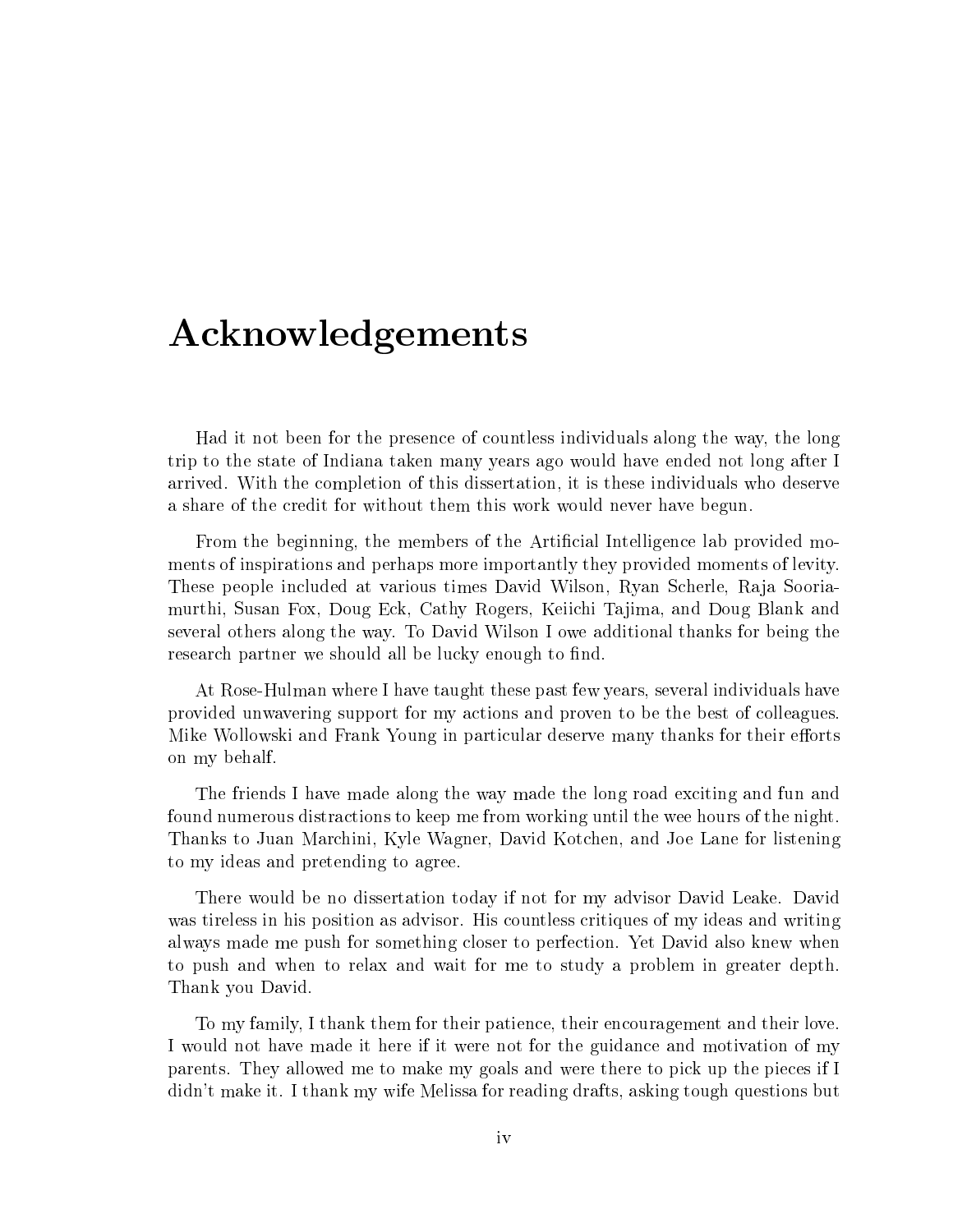most of all for being there each day. My son Alexander provided the necessary smiles that made a day of difficulty vanish and reminded me of more important things.

This work was supported in part by the National Science Foundation under Grant No. IRI-9409348.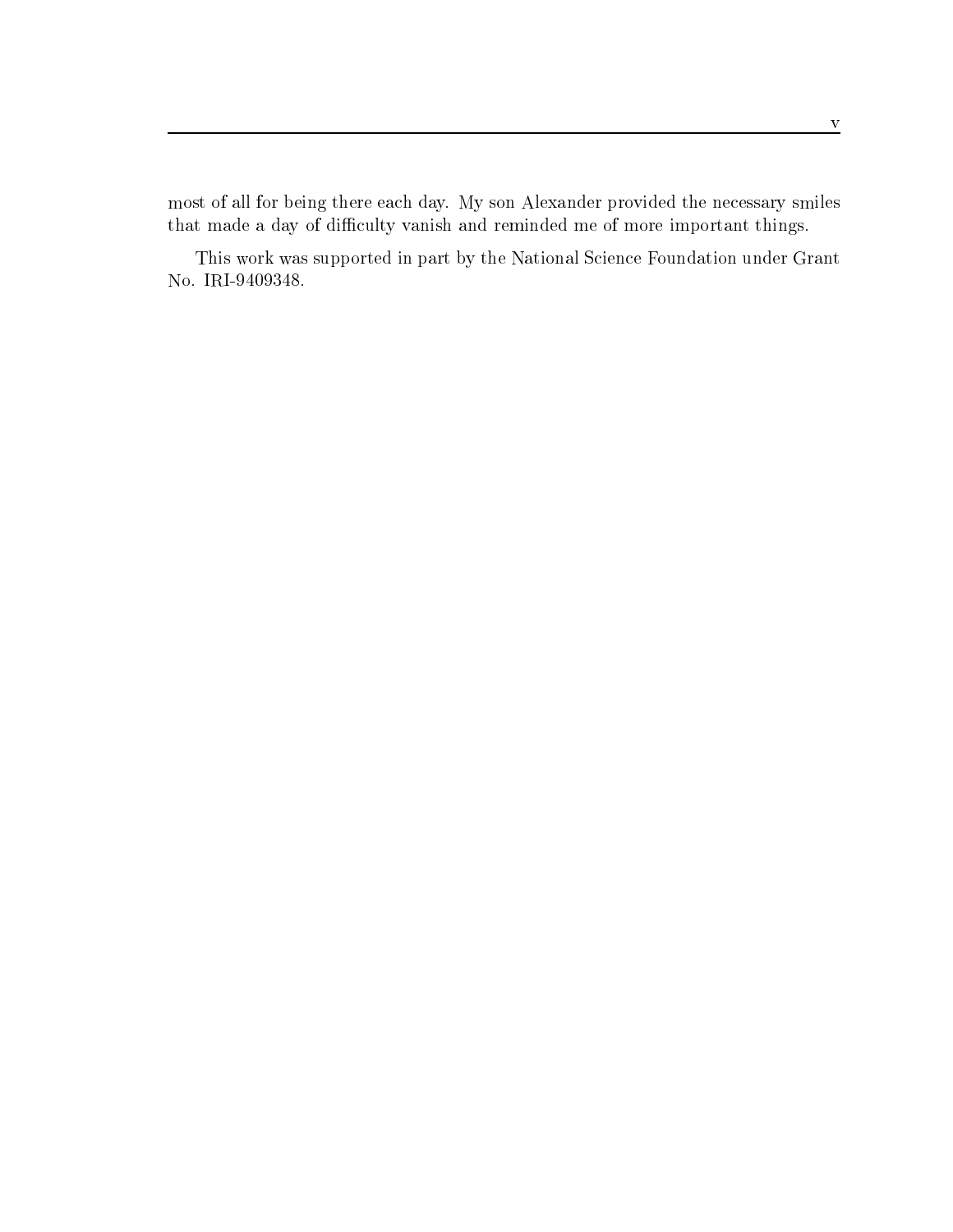# Abstract

Case-based reasoning (CBR) solves new problems by retrieving records of similar past problem solving episodes and adapting the prior solutions to fit the current situation. While the retrieval phase of CBR has been explored with success by past models, developing effective algorithms for automated adaptation remains an open problem. The central hypothesis of this research is that effective case adaptation knowledge can be learned and reapplied automatically by applying CBR to the adaptation process. In this model, adaptation knowledge is learned by storing the results of successful adaptations to be reused in solving similar future problems. If there is no relevant adaptation knowledge to reuse, general rule-based methods of adaptation are used to build the adaptation case base. These methods model the search for needed information as a planful process whose strategies can be captured and reused by case-based reasoning when similar situations are encountered in the future. In addition, as adaptation knowledge is acquired, methods for evaluating the similarity of past cases are refined to reflect the adaptability of a prior case to the new situation. This model is implemented in the DIAL system, a case-based planner in the domain of disaster response planning. DIAL analyzes new disaster situations and proposes response plans to address the problems arising from the disaster. In this research, two criteria are used to evaluate adaptation learning in the DIAL system: the efficiency of the solution process and the usefulness of its results. The efficiency of the solution process is examined through statistical evaluation of empirical results. Usefulness is defined as the system's ability to generate acceptable solutions. Through analysis of the results, the utility of this approach is measured and the contribution of the model is judged.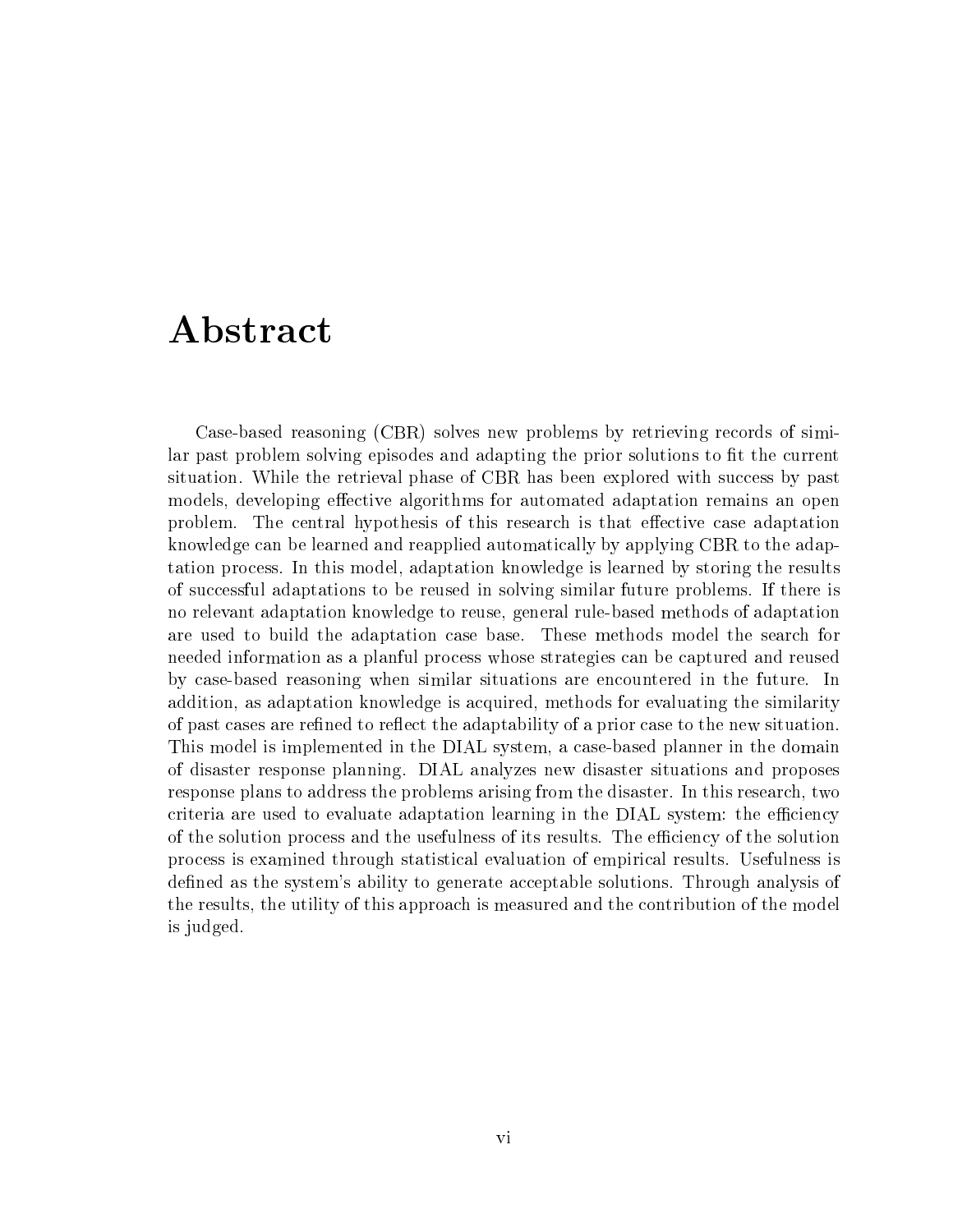# **Contents**

| Acknowledgements |     |                                                                                 | iv             |  |
|------------------|-----|---------------------------------------------------------------------------------|----------------|--|
| Abstract         |     |                                                                                 | vi             |  |
| $\mathbf{1}$     |     | Introduction                                                                    |                |  |
|                  |     |                                                                                 | $\overline{2}$ |  |
|                  | 1.1 |                                                                                 | 3              |  |
|                  |     |                                                                                 | 5              |  |
|                  |     |                                                                                 | $\overline{7}$ |  |
|                  | 1.2 | Motivations for addressing the case adaptation problem                          | 10             |  |
|                  |     | Advantages of a CBR approach to case adaptation                                 | 11             |  |
|                  |     |                                                                                 | 12             |  |
|                  | 1.3 |                                                                                 | 12             |  |
|                  |     | Knowledge supporting the CBR process $\ldots \ldots \ldots \ldots \ldots$       | 12             |  |
|                  |     |                                                                                 | 13             |  |
|                  |     | Learning how to adapt $\ldots \ldots \ldots \ldots \ldots \ldots \ldots \ldots$ | 14             |  |
|                  |     |                                                                                 | 15             |  |
|                  |     |                                                                                 | 16             |  |
|                  | 1.4 |                                                                                 | 17             |  |
|                  |     |                                                                                 | 17             |  |
|                  | 1.5 |                                                                                 | 18             |  |
|                  |     |                                                                                 |                |  |

1.6 Thesis overview . . . .. . . . . . . . . . . . . . . . . . . . . . . . . . 19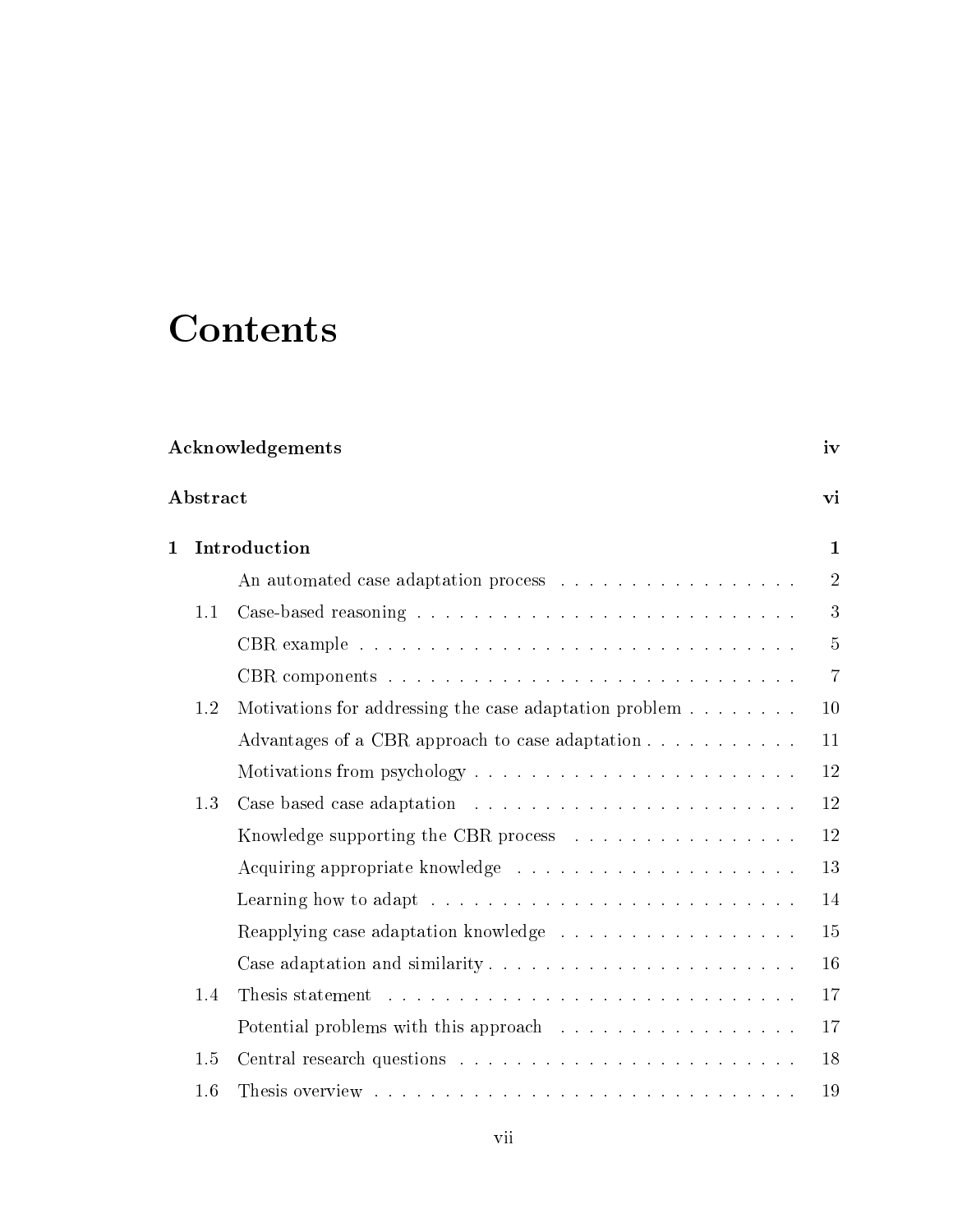| $\overline{2}$ |     | Overview of the DIAL System                                                   | 21 |
|----------------|-----|-------------------------------------------------------------------------------|----|
|                | 2.1 |                                                                               | 21 |
|                |     |                                                                               | 23 |
|                |     |                                                                               | 24 |
|                |     |                                                                               | 24 |
|                |     |                                                                               | 24 |
|                |     |                                                                               | 25 |
|                |     |                                                                               | 25 |
|                |     |                                                                               | 25 |
|                | 2.2 |                                                                               | 26 |
|                |     |                                                                               | 26 |
|                |     |                                                                               | 27 |
|                |     |                                                                               | 29 |
|                |     | Methods of case adaptation $\ldots \ldots \ldots \ldots \ldots \ldots \ldots$ | 29 |
|                |     |                                                                               | 30 |
|                |     |                                                                               | 31 |
|                |     |                                                                               | 32 |
|                |     | Representation of cases learned from case adaptation episodes:                | 33 |
|                |     |                                                                               | 36 |
|                | 2.3 |                                                                               | 36 |
|                | 2.4 | Overview of the different reasoning processes in DIAL                         | 38 |
|                |     |                                                                               | 38 |
|                |     |                                                                               | 39 |
|                |     |                                                                               | 40 |
|                |     |                                                                               | 40 |
|                | 2.5 |                                                                               | 41 |
|                | 2.6 |                                                                               | 42 |
|                |     |                                                                               | 42 |
|                | 2.7 |                                                                               | 45 |
|                | 2.8 |                                                                               | 48 |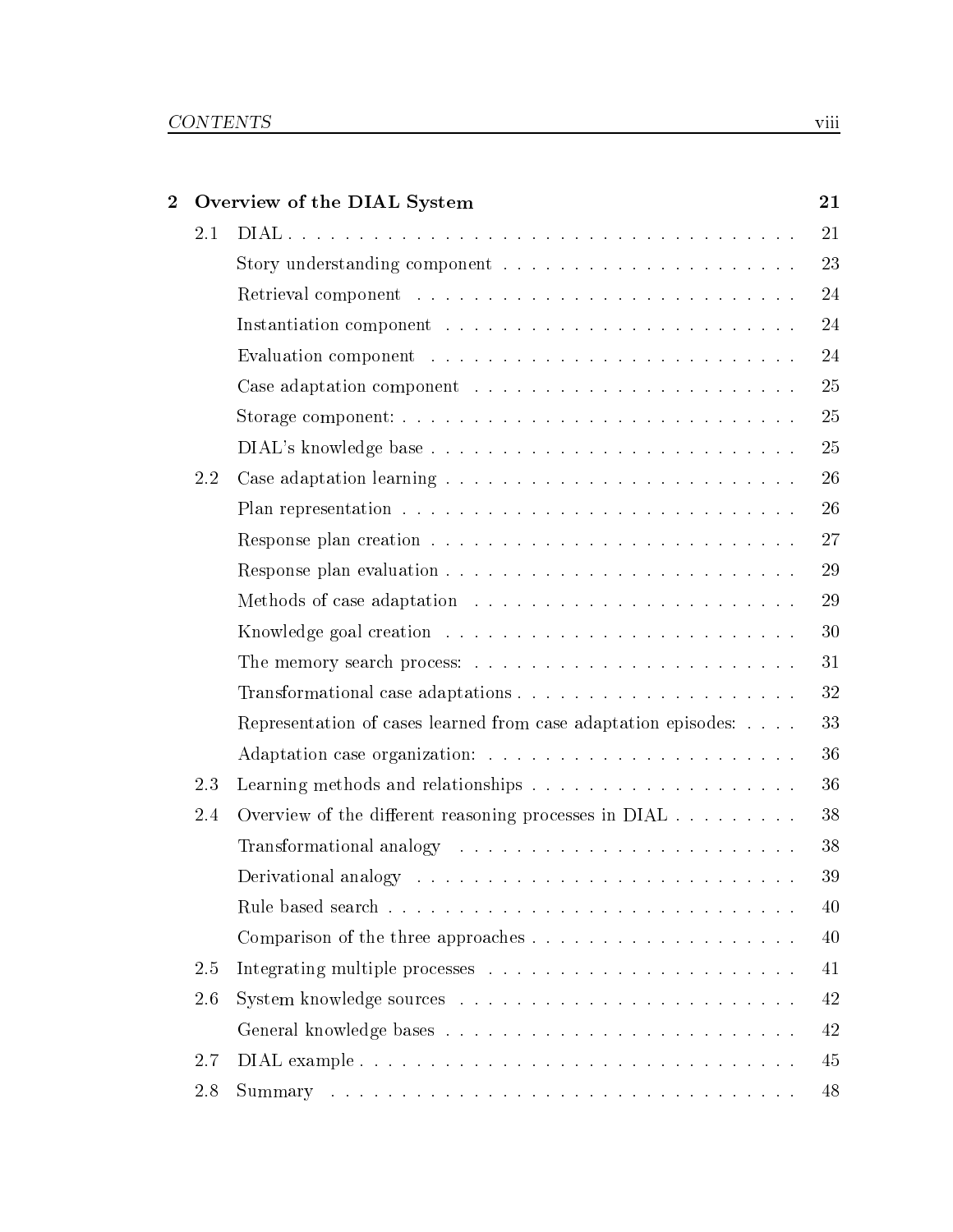| $\boldsymbol{3}$        |     | <b>Adaptation Learning</b>                                                                  | 49 |
|-------------------------|-----|---------------------------------------------------------------------------------------------|----|
|                         | 3.1 |                                                                                             | 49 |
|                         |     | Reasons against automated case adaptation                                                   | 50 |
|                         |     |                                                                                             | 50 |
|                         |     | Background for case-adaptation learning                                                     | 51 |
|                         | 3.2 |                                                                                             | 52 |
|                         |     |                                                                                             | 53 |
|                         | 3.3 |                                                                                             | 55 |
|                         |     |                                                                                             | 56 |
|                         |     |                                                                                             | 58 |
|                         |     |                                                                                             | 60 |
|                         |     |                                                                                             | 62 |
|                         | 3.4 |                                                                                             | 63 |
|                         |     |                                                                                             | 64 |
|                         | 3.5 |                                                                                             | 64 |
| $\overline{\mathbf{4}}$ |     | <b>Similarity Learning</b>                                                                  | 66 |
|                         | 4.1 | Adaptability and similarity                                                                 | 66 |
|                         | 4.2 |                                                                                             | 67 |
|                         | 4.3 | Related research                                                                            | 68 |
|                         | 4.4 |                                                                                             | 69 |
|                         | 4.5 | The similarity learning algorithm $\;\ldots\; \ldots\; \ldots\; \ldots\; \ldots\; \ldots\;$ | 69 |
|                         |     |                                                                                             | 70 |
|                         |     |                                                                                             | 71 |
|                         |     |                                                                                             |    |
|                         |     | Scoring adaptability $\ldots \ldots \ldots \ldots \ldots \ldots \ldots \ldots \ldots$       | 72 |
|                         | 4.6 | Case adaptation knowledge and similarity learning                                           | 72 |
|                         |     |                                                                                             | 76 |
|                         | 4.7 |                                                                                             | 77 |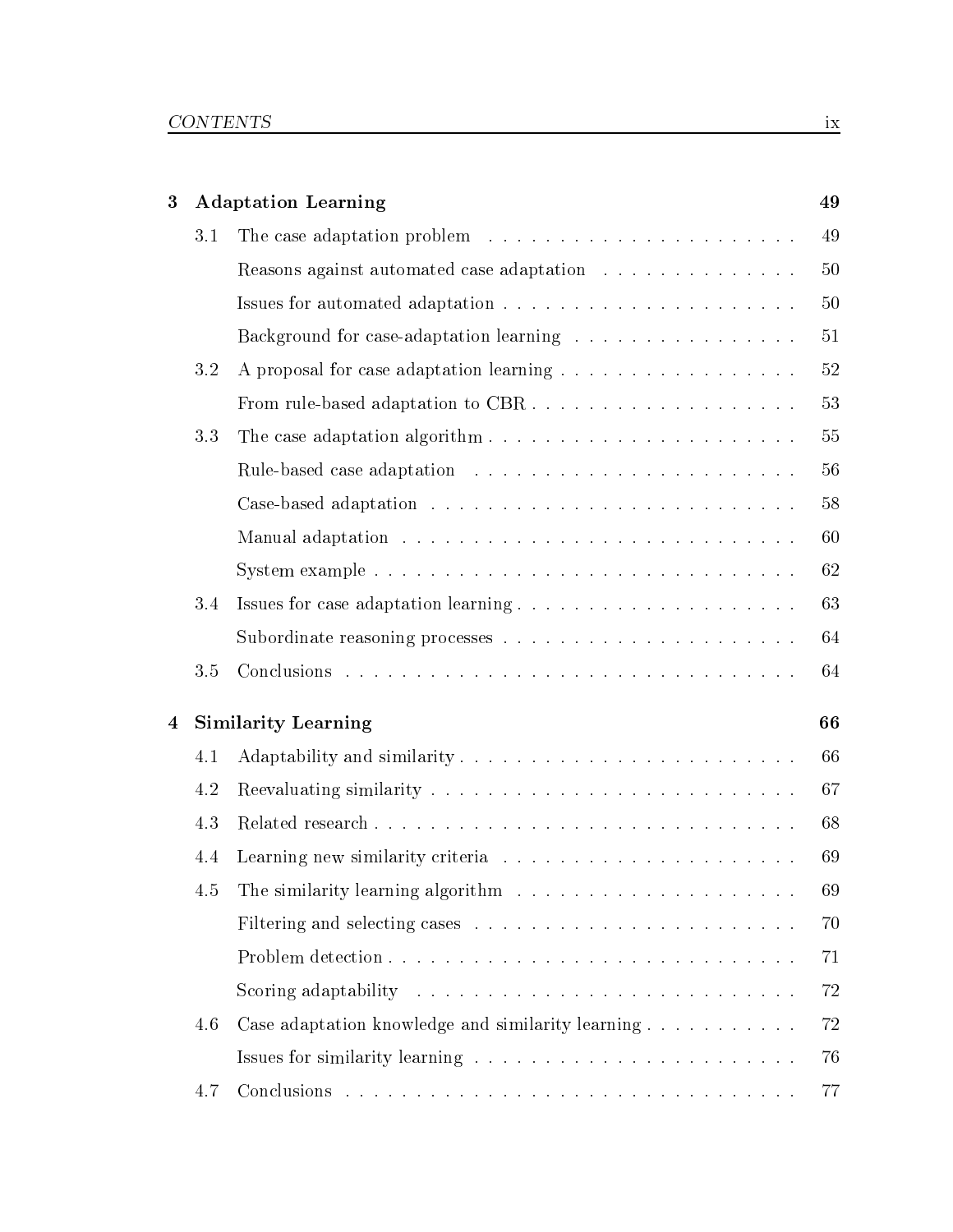| 5 |         | Experiments                                                                   | 79  |
|---|---------|-------------------------------------------------------------------------------|-----|
|   | 5.1     |                                                                               | 79  |
|   | $5.2\,$ |                                                                               | 80  |
|   |         |                                                                               | 82  |
|   |         |                                                                               | 82  |
|   |         |                                                                               | 83  |
|   | 5.3     | Value of case adaptation learning                                             | 84  |
|   |         | Case adaptation learning vs. plan case learning                               | 85  |
|   |         | The effect of case adaptation on the system                                   | 89  |
|   |         | The effect of case adaptation learning on problem coverage $\dots \dots$      | 91  |
|   |         | Perspective on the contribution of case adaptation learning                   | 93  |
|   | 5.4     | Comparison of similarity criteria                                             | 95  |
|   |         | The effect of differing similarity criteria on case adaptation performance 95 |     |
|   |         | The effect of similarity learning at the response plan level $\dots \dots$    | 99  |
|   |         | The effect of similarity learning on unsolvable problems $\dots \dots$        | 100 |
|   | 5.5     |                                                                               | 101 |
|   |         |                                                                               | 103 |
|   | 5.6     | Overhead costs for case adaptation learning                                   | 103 |
|   | 5.7     |                                                                               | 105 |
|   |         | The skewing effect of difficult problems                                      | 105 |
|   |         |                                                                               | 106 |
|   | 5.8     | Perspective on the performance of the DIAL system                             | 107 |
|   |         |                                                                               | 107 |
|   |         |                                                                               | 109 |
|   | 5.9     |                                                                               | 111 |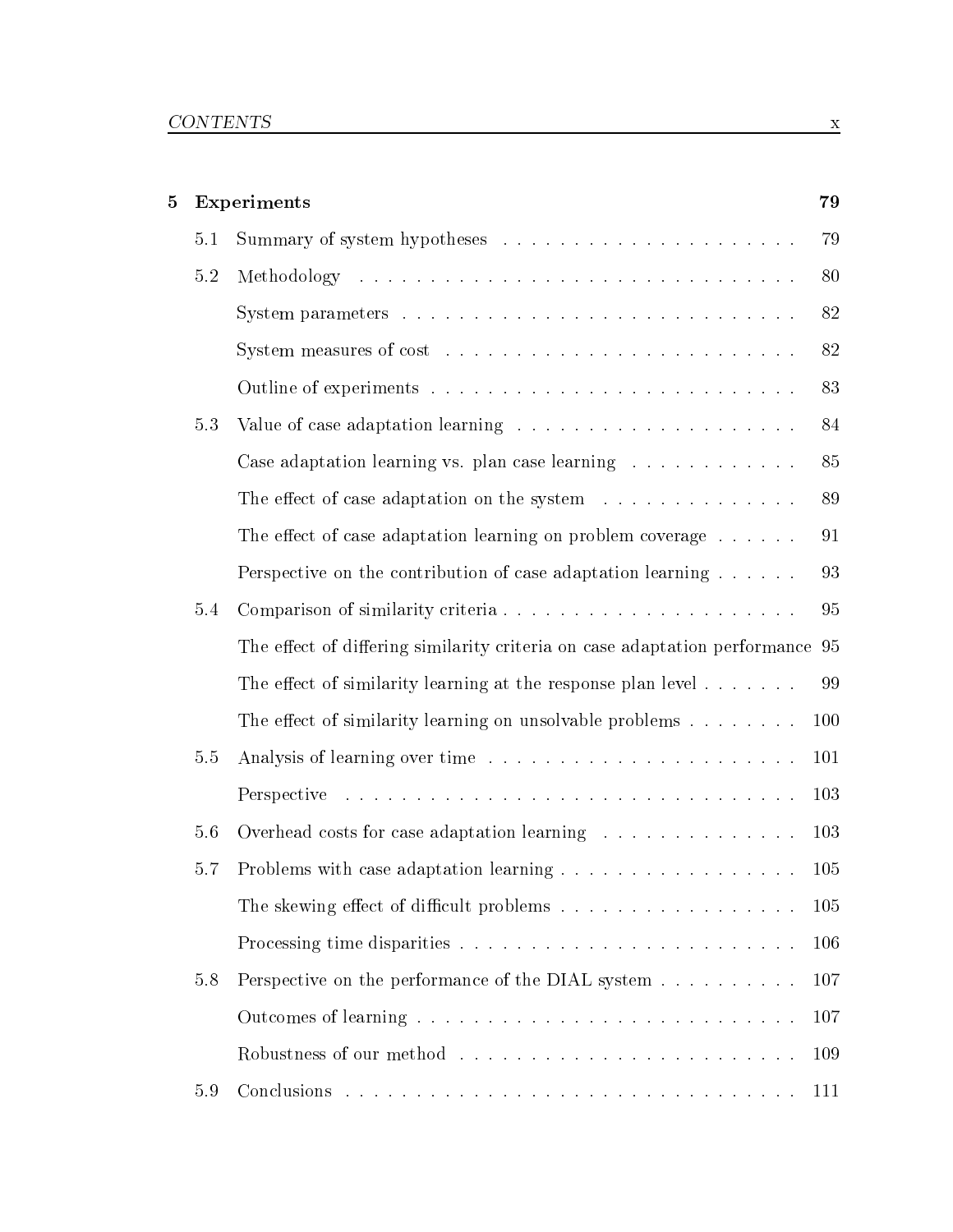| 6            |     | Conclusion                                      | 112  |
|--------------|-----|-------------------------------------------------|------|
|              | 6.1 |                                                 | 112  |
|              | 6.2 |                                                 | 114  |
|              |     |                                                 | 114  |
|              |     |                                                 | 115  |
|              | 6.3 |                                                 | 116  |
|              | 6.4 |                                                 | 118  |
|              | 6.5 |                                                 | 118  |
|              | 6.6 | The success of the internal case-based approach | 119  |
|              | 6.7 |                                                 | 120  |
|              | 6.8 |                                                 | 121  |
|              | 6.9 |                                                 | -121 |
|              |     |                                                 | 122  |
| $\mathbf{A}$ |     | Disaster Input to DIAL                          | 124  |
| B            |     | <b>Sample Transcript of DIAL</b>                | 130  |
|              |     | <b>Bibliography</b>                             | 143  |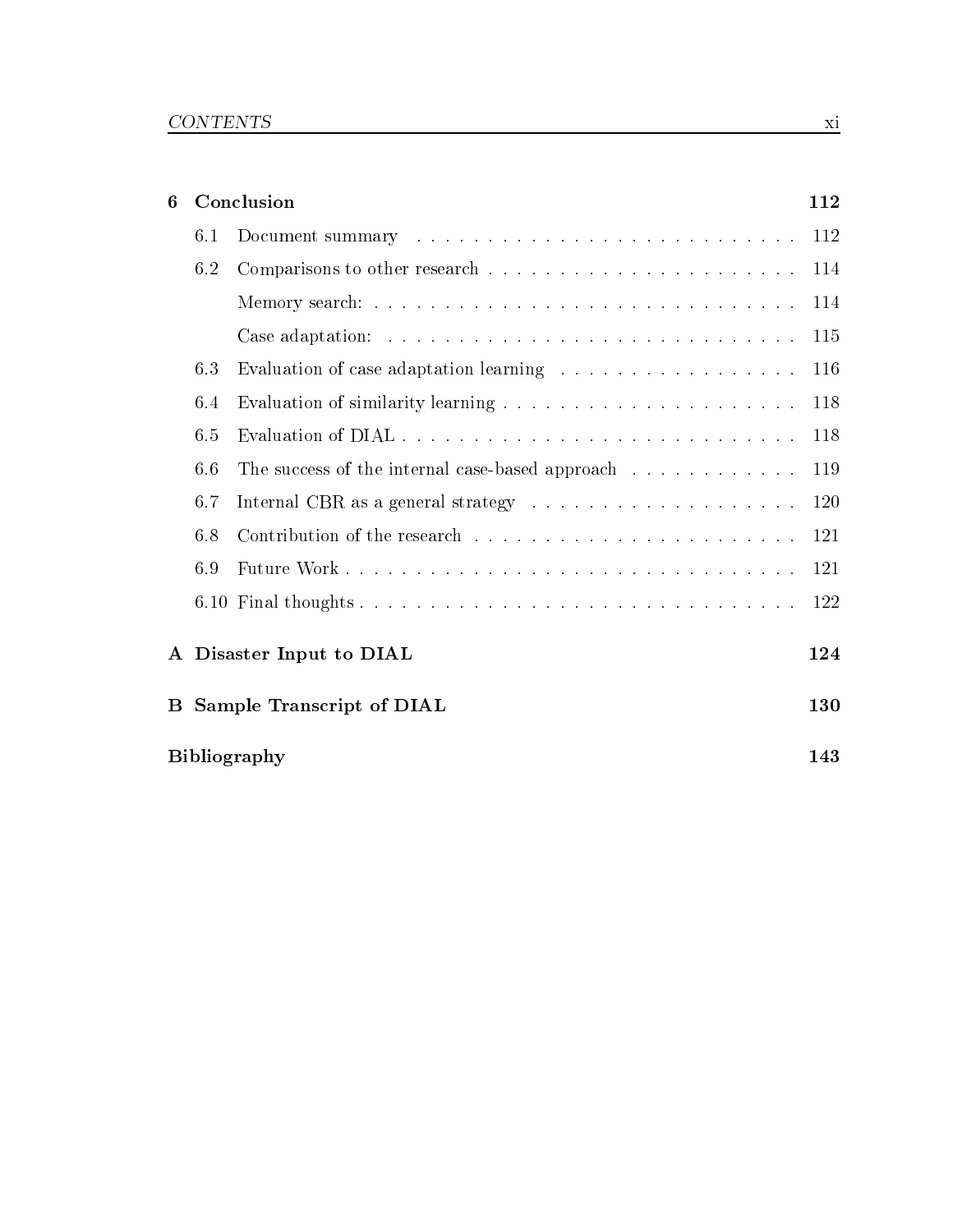# List of Figures

| 1.1     |                                                                                                                                                                                                                                                    | $\overline{5}$ |
|---------|----------------------------------------------------------------------------------------------------------------------------------------------------------------------------------------------------------------------------------------------------|----------------|
| 1.2     |                                                                                                                                                                                                                                                    | $\overline{7}$ |
| 1.3     |                                                                                                                                                                                                                                                    | $\overline{9}$ |
| 2.1     |                                                                                                                                                                                                                                                    | 23             |
| 2.2     |                                                                                                                                                                                                                                                    | 28             |
| 2.3     |                                                                                                                                                                                                                                                    | 31             |
| 2.4     | Example of a system memory search case                                                                                                                                                                                                             | 34             |
| 2.5     |                                                                                                                                                                                                                                                    | 35             |
| 2.6     | The integration of DIAL's different reasoning processes to support top-<br>level transformational case-based planning.                                                                                                                             | 39             |
| 2.7     | and a construction of the construction of the construction of the construction of the construction of the construction of the construction of the construction of the construction of the construction of the construction of<br>Wordnet interface | 44             |
| 3.1     |                                                                                                                                                                                                                                                    | 54             |
| 3.2     | General algorithm used for case adaptation                                                                                                                                                                                                         | 56             |
| 3.3     | Algorithm for rule based adaptation and memory search                                                                                                                                                                                              | 59             |
| 3.4     | Algorithm for reapplication of adaptation cases. $\ldots$                                                                                                                                                                                          | 60             |
| 3.5     | Algorithm for manual adaptation $\ldots \ldots \ldots \ldots \ldots \ldots$                                                                                                                                                                        | 61             |
| 4.1     | Summary of adaptability based similarity methods.                                                                                                                                                                                                  | 75             |
| 5.1     | Average Cost of a single case adaptation on original $KB \dots \dots$                                                                                                                                                                              | 85             |
| $5.2\,$ |                                                                                                                                                                                                                                                    | 86             |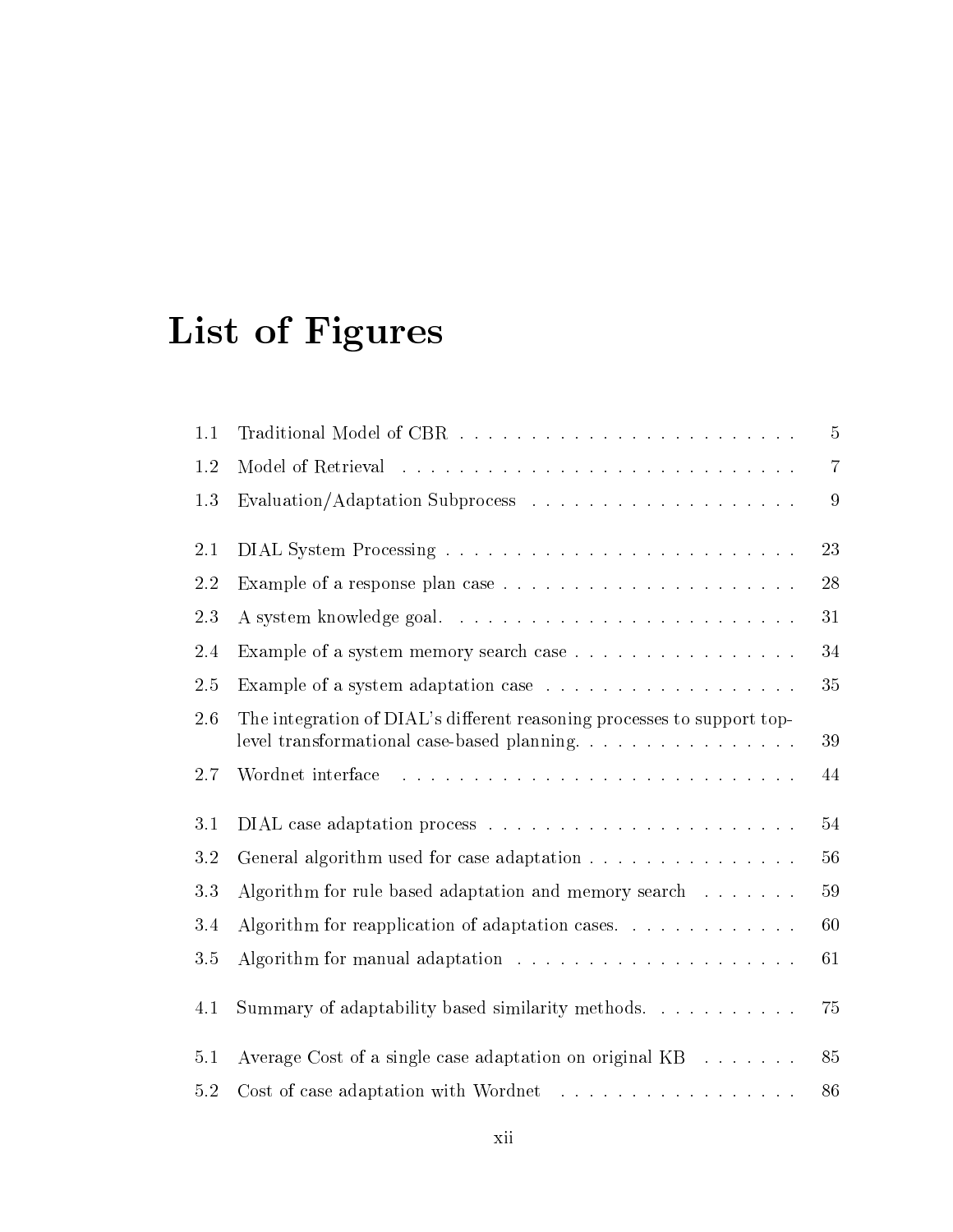|     | 5.3 Average cost of case adaptation per response plan 89                       |    |
|-----|--------------------------------------------------------------------------------|----|
| 5.4 | Number of unsolvable case adaptations using hand-coded knowledge               | 92 |
| 5.5 | Number of unsolvable problems using Wordnet                                    | 93 |
| 5.6 | Average case adaptation cost for each similarity metric                        | 98 |
| 5.7 | Average adaptation cost per response plan for each similarity metric.          | 99 |
| 5.8 | Number of unsolvable problems per similarity metric 101                        |    |
| 5.9 | Average case adaptation cost per example 102                                   |    |
|     | 5.10 Change in case adaptation cost per example for each similarity metric 103 |    |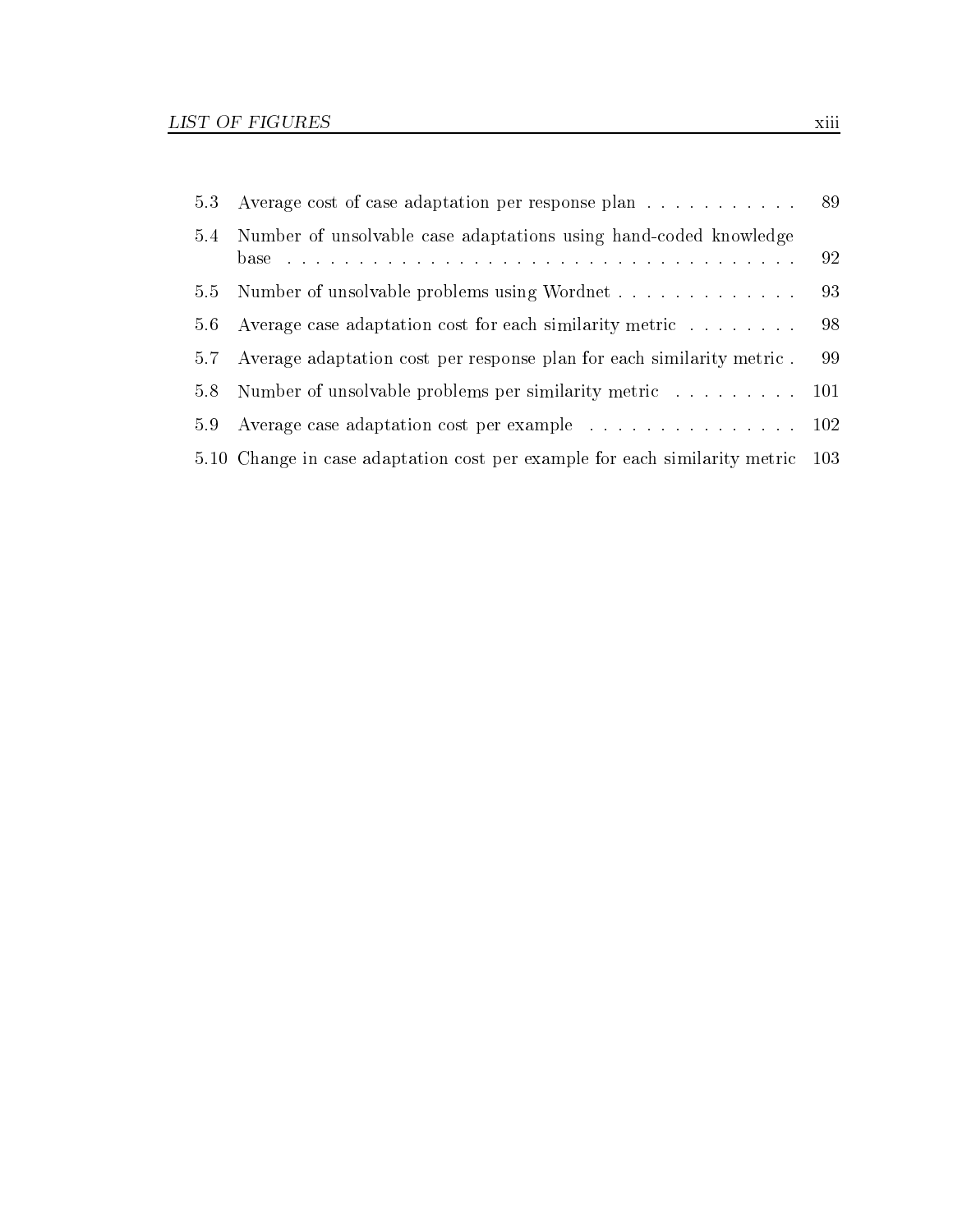# List of Tables

| 2.1 |                                                                        |  |
|-----|------------------------------------------------------------------------|--|
| 5.1 | Disasters processed by DIAL during experiments 81                      |  |
| 5.2 | Average effort expended on case adaptation for the five learning situ- |  |
| 5.3 | Average effort expended on case adaptation for the the five learning   |  |
| 5.4 | Comparison of system processing times and average retrieval times per  |  |
|     |                                                                        |  |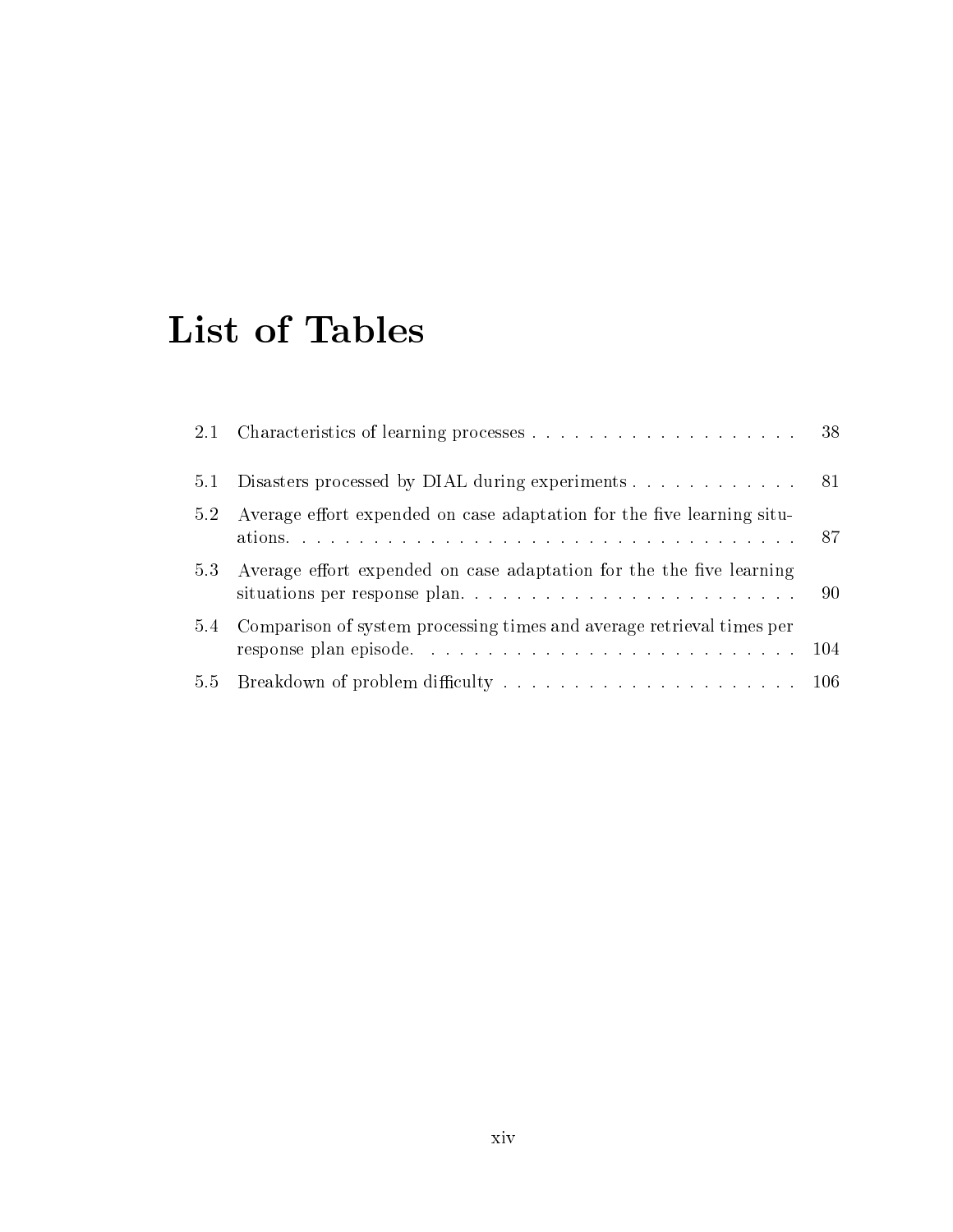## 1

# Introduction

This research introduces a new approach to automated case adaptation in a case-based planner. In this approach, case adaptation knowledge is learned by a system that stores derivations of solved case adaptation episodes. This knowledge is then reused to solve future similar problems.

A typical task for articial intelligence systems is generating a sequence of steps to solve a specified problem. For example, building an efficient plan for transporting packages to and from specified points under specified constraints might be one such problem (Veloso, 1991). One approach to problems like these that has met with some success is *case-based reasoning*. Case-based reasoning relies on prior experience to guide the solution generation process. In fact, under ideal conditions, relevant prior experiences can be reused directly to solve new problems. However, in many situations past experiences only provide ballpark solutions and require additional modifications before being effectively reused. This plan modification process, known as case adaptation, has challenged researchers and a general purpose approach has not been demonstrated. This research introduces one method of automatically adapting problematic plans. Our system uses an internal case-based reasoning process to acquire *case adaptation knowledge* in an attempt to learn "how to adapt" by derivational analogy within a case-based planner.

Case-based reasoning is commonly used to store and generate plans for problems in a specied domain. What has not been done is to use a separate case-based reasoning process to address the case adaptation problem.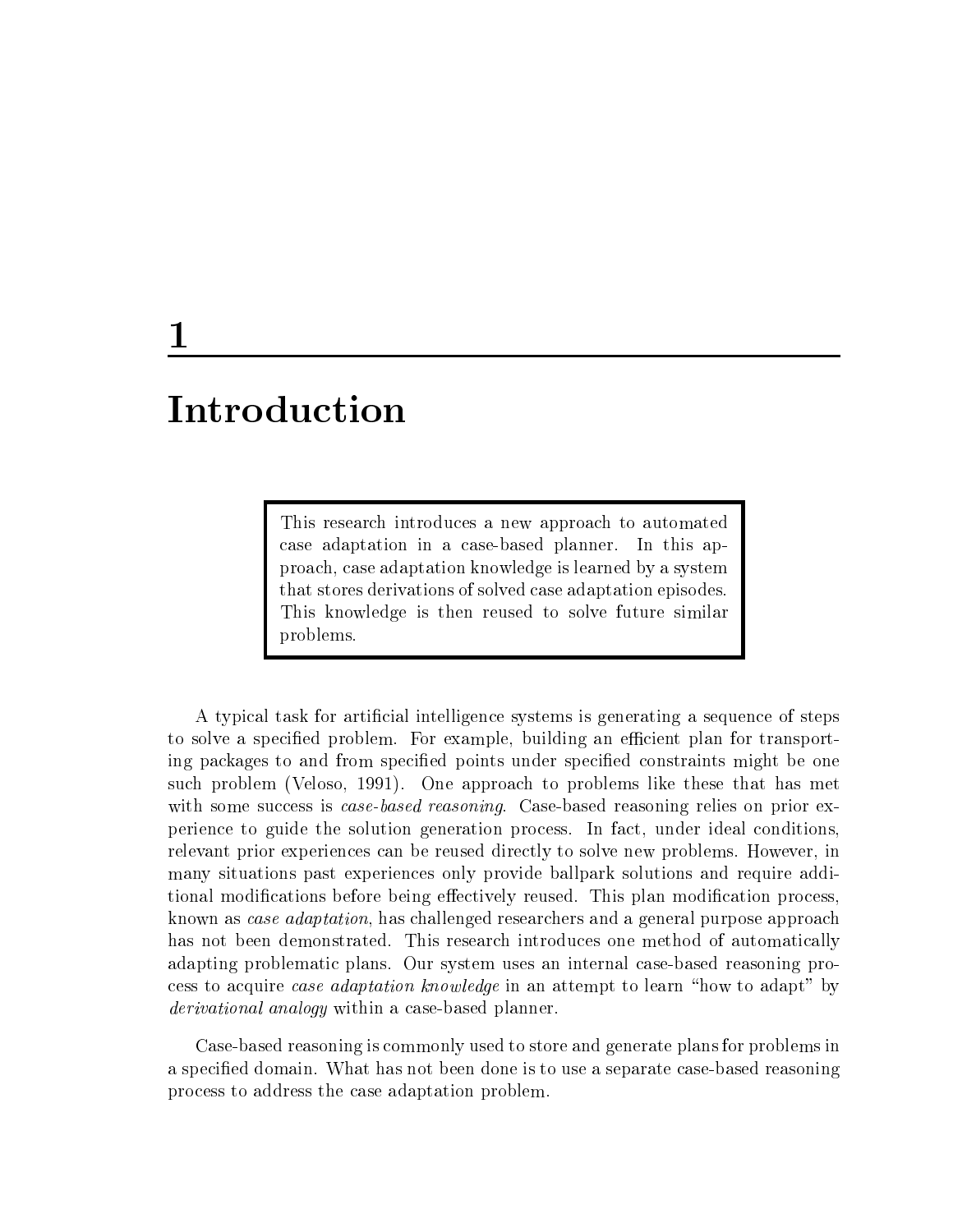An internal case-based reasoning process to support case adaptation (Sycara, 1988) in a case-based planning system has been built as part of the DIAL system. Empirical evidence will show that this method is capable of speeding up the solution generation process and generating better final solutions than when not using this method.

This case adaptation learning process introduces several challenging new problems that will be addressed, including: how an internal CBR process can be integrated within a larger planning process, how different cases can be combined, how to select appropriate cases with changing system knowledge, and finally, how rules and cases can be combined to learn case adaptation.

This introductory chapter is divided into five sections. The first section begins by stating the primary thesis of this research. Section 2 introduces the key concepts from case-based reasoning. Section 3 supports our approach by outlining its advantages and examines related work. Finally, the last two sections expand on our thesis statement and provide questions to guide the dissertation.

#### An automated case adaptation process

This work addresses how knowledge can be acquired to support and guide the case adaptation process.

Case adaptation knowledge, the knowledge needed to identify and solve case adaptation problems, can be stored in cases. A caseis a record of a prior problem solving episode. These cases can encapsulate the reasoning process used when solving previous case adaptation problems. Thus a system that learns case adaptation knowledge can begin with little or no knowledge about the requisite problem solving process. The reapplication of these reasoning traces when solving new *similar* problems should enhance a planning system's ability to solve future similar problems.

> Thesis claim: Effective case adaptation knowledge can be learned and reapplied automatically by applying CBR to the case adaptation process.

In this research, case adaptation knowledge is acquired by storing problem solving reasoning traces. This augments the system's knowledge and provides an implicit understanding of "how to adapt." In our system, this knowledge is stored as *adaptation* cases. The development and use of this knowledge has been guided by two principles: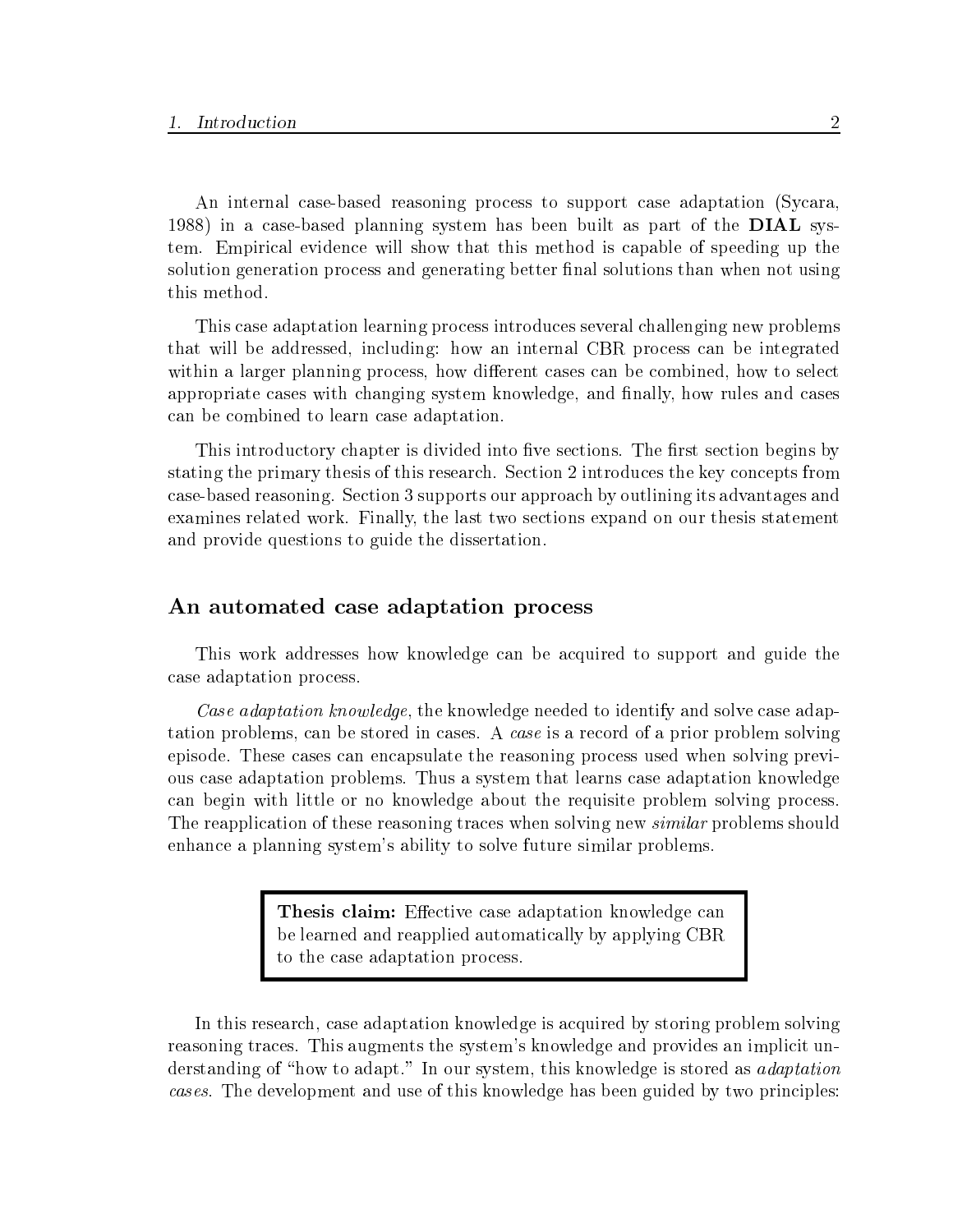- 1. System knowledge coded by hand is insufficient to handle the range of problems a system mayencounter. Close attention must be paid to the methods of knowledge acquisition that support the reasoning processes.
- 2. Systems facing real-world problems must deal with unpredictable data. Over time, solutions that were once reasonable may no longer be applicable. The system must change to reflect the current state of its world.

Several criteria guide our evaluation of the effectiveness of the internal case-based approach to case adaptation. Our primary evaluation criteria focus on the overall improvement of the system when case adaptation is required. This improvement can be measured by asking two questions.

- 1. Is the problem solving competency of the case based planning system is extended? Are there problems that are solvable that would have unsolvable prior to the addition of case adaptation learning?
- 2. Does the system solve problems faster with the addition of case adaptation learning? With *speedup learning* the amount of time the system spends computing solutions is decreased.

A secondary set of evaluation criteria examine the affect of case adaptation learning on other aspects of the problem solving process. This acquired pool of knowledge can be used by other components to improve system performance on tasks not directly related to case adaptation. These components include *similarity assessment*. a rule base of strategies for searching the system's memory, and the organization of the system's case base.

We claim that the overall case-based reasoning process is improved by incorporating this internal learning process that happens to also apply the same CBR method.

#### $1.1$ Case-based reasoning

Case-based reasoning is the primary process driving this research. It acts as the central planning process and provides the mechanism for the automated case adaptation learner. This section identifies the key concepts and illustrates the basic operation of the case-based reasoning process. It begins by presenting several real world examples of case-based reasoning.

Consider each of the following scenarios taken from the author's experiences.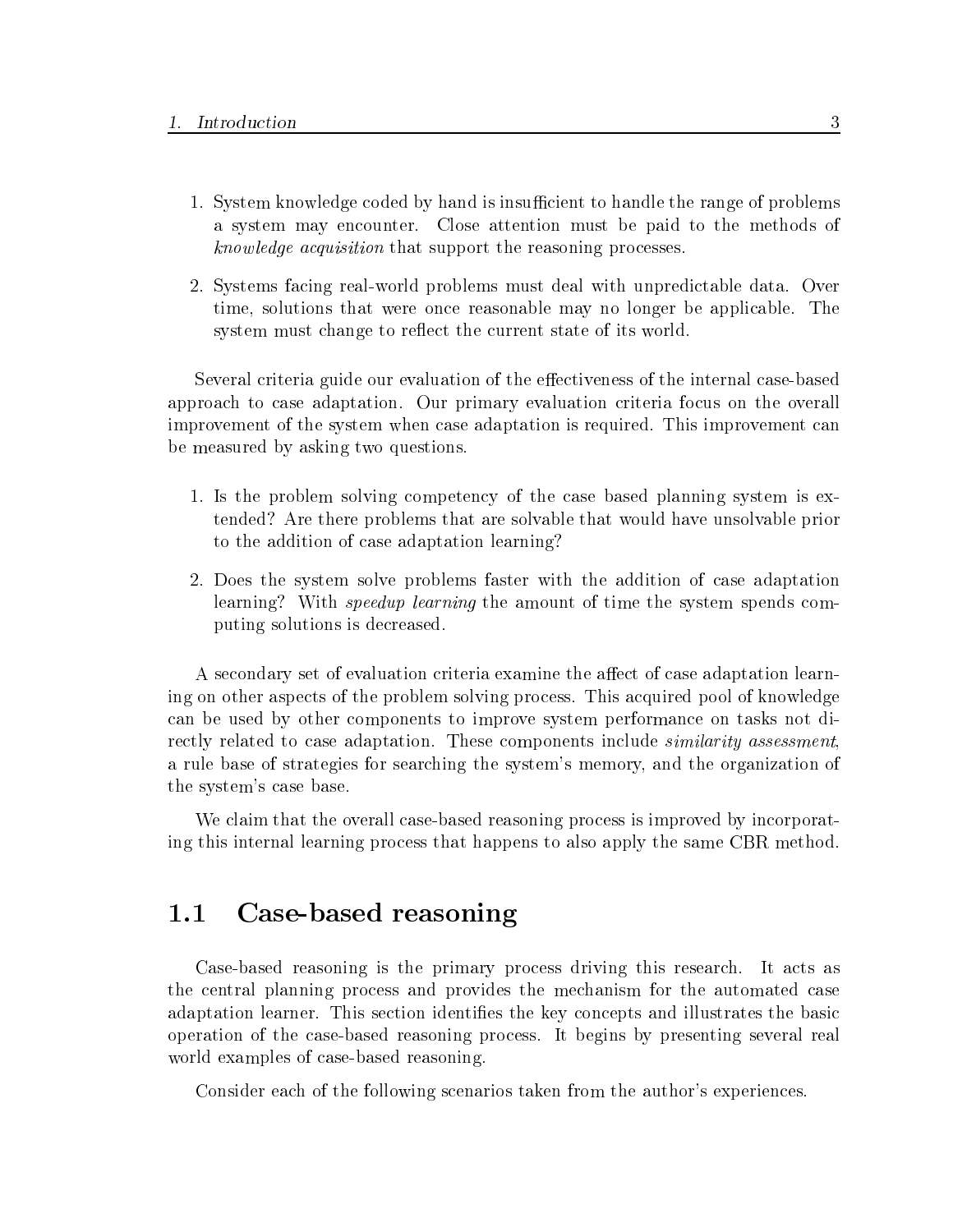- As a student lacking in culinary skills, I would examine the contents of my refrigerator and then leaf through a cookbook searching for a recipe that closely matched the leftovers.
- A customer enters a video store searching for a movie. The clerk examines the customer's recent rental history and suggests a movie containing some of the same actors that were in the prior films the customer enjoyed.
- Searching for a bookstore in an unfamiliar city, I noticed a popular restaurant. I remembered how in my home town this same restaurant was in close proximity to a large shopping area. Using this knowledge, I traversed the immediate vicinity and found a mall containing a bookstore.

As the above examples indicate, reasoning by re-using past cases is a powerful and frequently applied way to solve problems for humans. This is supported with results from psychological research. Rose (1989) presented evidence for the existence of a case based process in human problem solving. Other researchers such as(Anderson, 1983) showed that humans use past cases as models when learning to solve problems. Experts also seem to have a preference for case reuse when solving new problems (Rouse & Hunt, 1984). It was therefore appropriate for researchers to explore a similar reasoning approach for computer problem solvers. This led to the development of case-based reasoning.

> Case-based reasoning is solving new problems by reusing the solutions of past problem solving episodes.

The CBR process, sometimes described as "remember and adapt" or "remember and compare" (Kolodner & Leake, 1996), offers a straightforward algorithm to improve the overall problem solving process of a system. The basic solution generation process employed by case-based reasoning case be summarized as follows:

- 1. Create a new problem description
- 2. Search for a similar stored problem description.
- 3. Use the prior problem description and stored solution to generate a new solution for the presented problem.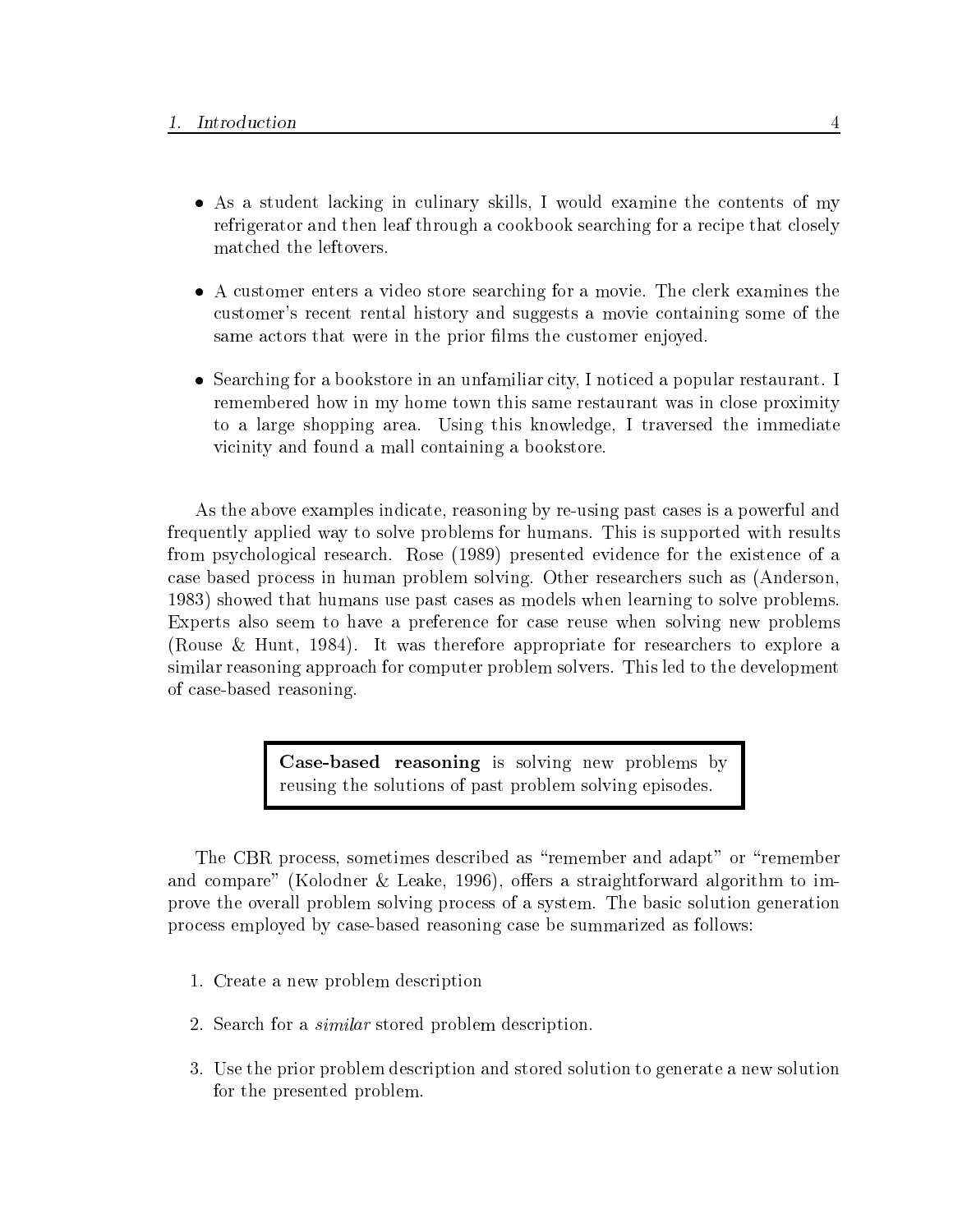

Figure 1.1: Traditional Model of CBR

Case base reasoning works succeeds because similar problems tend to reoccur, and the stored cases can easily provide solution to these problems.

Researchers have presented case-based reasoning as a combination of 4 separate and primary components (Aamodt  $\&$  Plaza, 1994) as illustrated in figure 1.1. To best describe the function of and motivation for each component, they will be introduced in the context of a traditional CBR example. Following the example, each component will be examined and its contribution to the process stated.

#### CBR example

Perhaps the most familiar example of a case-based planner is Kris Hammond's CHEF system (Hammond, 1989). CHEF is a case-based planner that generates new cooking recipes. The system is given a set of constraints defining the problem to be solved and then uses case-based reasoning to determine a satisfactory solution.

**Problem Description:** A recipe is desired that satisfies the following constraints:

• Include beef in the dish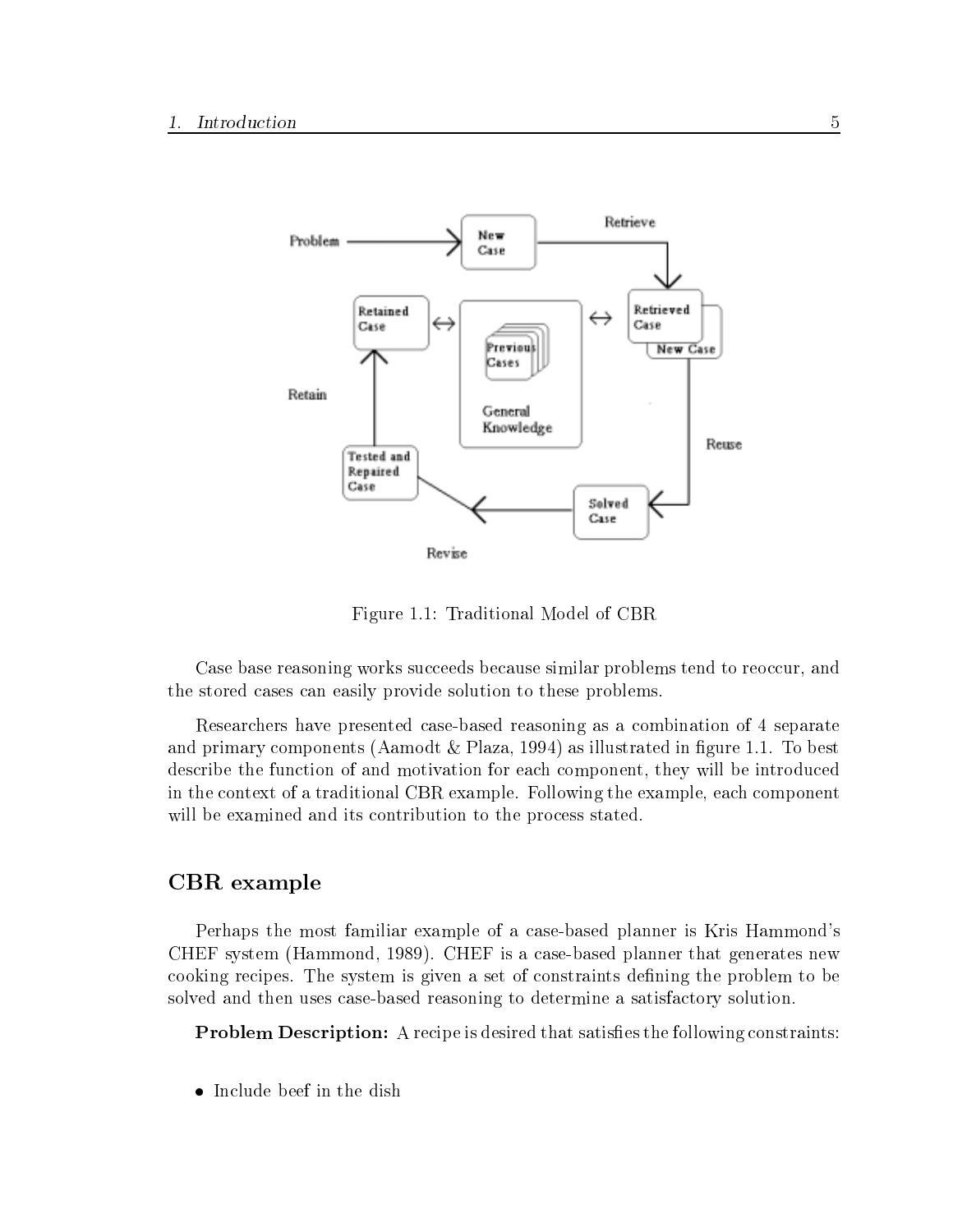- Include broccoli in the dish
- Make a stir-fry dish

The first step is to retrieve the recipe. Using the constraints of the dish as features, the CHEF planner finds a recipe BEEF-WITH-GREEN-BEANS in its library of recipes. This recipe is an exact match of two constraints, in that it is a stir-fry dish and includes beef, and a partial match of a third constraint by way of generalization (both green beans and broccoli are vegetables).

The next step is to reuse the prior case in the new context. A new recipe is created using the beef and green beans recipe with the substitution of broccoli for the green beans. Next, CHEF tests each of the proposed recipes with a simulator program designed to provide useful feedback. Before the simulation, a set of expectations for the recipe is generated. Included in Hammond's example are the following expectations:

- $\bullet$  The beef in now tender.
- The disk now tastes savory.
- The broccoli is now crisp.

When the simulator completes, one of these expectations is not satisfied. "The broccoli is now crisp" is not satised. Instead itis reported that in the proposed recipe "the broccoli is now soggy."

Following that the new plan must be revised. Assuming that the recipe is "in the ballpark" of a solution, CHEF attempts to determine the cause of the problem and attempts to repair it. Domain rules assist in determining that the problem was caused by the broccoli absorbing the liquid of the meat as they cooked.

One strategy, among many, used to repair problems is to split apart steps of the recipe. Splitting the steps in the current recipe creates a recipe with broccoli cooked separately from beef. Then a step is added to recombine the recipes after this subprocess is completed. The desired result is achieved with the proposed case adaptation. A second pass of the simulator verifies that this recipe has satisfied all of the expectations.

Finally, the successful plan is retained. The new recipe is stored in the system's case base for future reuse. Additional knowledge is recorded describing the new rule on how to solve this type of interaction problem. Both can be used to solve similar problems in the future.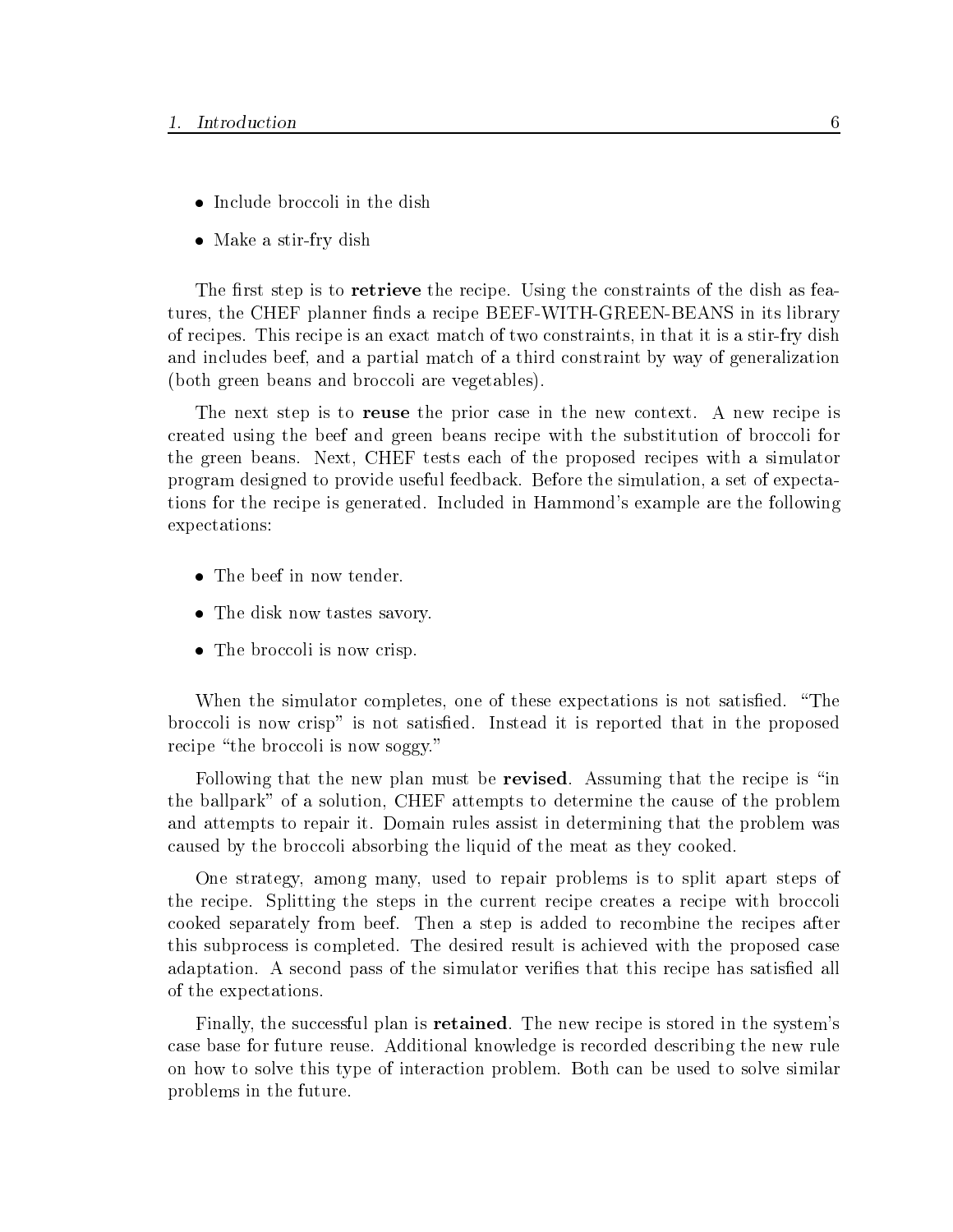

Figure 1.2: Model of Retrieval

#### CBR components

The CHEF example introduced the primary organization of the CBR process. The four components, retrieve, reuse, revise and retain are now described in greater detail. Each component is listed along side the key issues involved in its implementation as well as the unique knowledge necessary for that component's successful use.

1. Retrieval:

The retrieval process, presented in figure 1.2 and adapted from Leake (Kolodner & Leake, 1996), receives as input a description of the current problem. When first encountering a new problem, a ballpark solution needs to be located in the memory of past cases. This process assumes two factors: first that a usable case exists somewhere in memory, and second, that cases, once located, can be evaluated on the basis of their similarity to the current problem.

Once a case has been successfully retrieved, the next step is to apply the matching case to the new situation. This is the task of the reuse phase of case-based reasoning.

2. Reuse: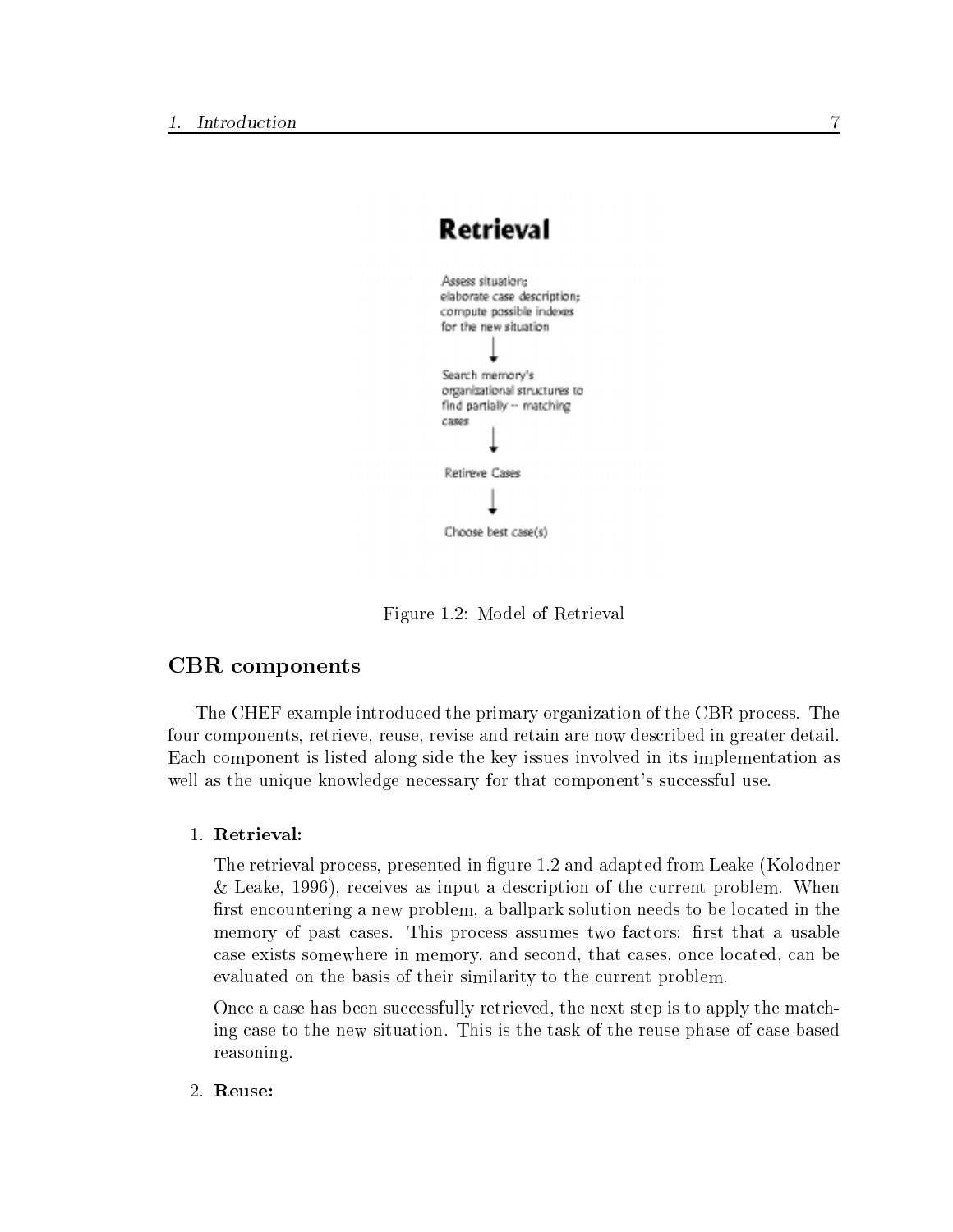With the retrieved case, the system attempts to reuse the case in the current context. This requires it to identify any potential problems with the reuse of the plan. An evaluation subcomponent attempts to identify these potential problems so that they may later be repaired. Several different approaches to evaluation have been used by CBR systems. These methods include testing the proposed solution in the real world or a simulated world (Hammond, 1989), asking a user for feedback (Oehlmann, Sleeman, & Edwards, 1993), examining the outcomes of previous cases (Kolodner, 1988a) or accessing a rule base that provides information about well known problems. If the evaluation identies no relevant problems, then the solution can be used and the new case will be retained. Otherwise, the solution is sent with a list of identified problems for revision. In practice, the boundaries between the reuse and revise phases are blurred until an acceptable solution is built.

#### 3. Revise:

The revision component performs case adaptations as necessary to repair the problems identified during evaluation. However, case adaptation can be difficult. To repair a problem, the problem must first be understood. For example, a student flunking an exam could have many potential causes: the student may not have studied, the exam was surprisingly difficult, or the teacher graded the student unfairly. In order to prevent the student from flunking in the future, it is necessary to assess blame to a cause so an appropriate solution can be generated.

However, it is non-trivial to assign blame for the problems identified by the evaluator. One solution could cause a host of other problems, some far more difficult to solve than the initial problem. In fact, some problems may require knowledge that is outside the scope of the original problem domain. These types of problems often require that a separate knowledge base be created exclusively for the use of the case adaptation module.

Due to these difficulties, case adaptation is often performed using static adaptation rules or by user intervention. Automated case adaptation has been considered by many to be an intractable problem. The problem is so acute that experts in both CBR research (e.g., Kolodner, 1991) and applications (e.g., Barletta, 1994; Mark et al., 1996) agree that it is not currently practical to deploy CBR applications with automatic case adaptation.

However, research has begun to examine this problem in greater depth as methods are proposed to better understand the case adaptation process and the types of knowledge required to perform them (Hanney, 1997). In fact, one central idea of this thesis describes a mechanism for learning to find good case adaptations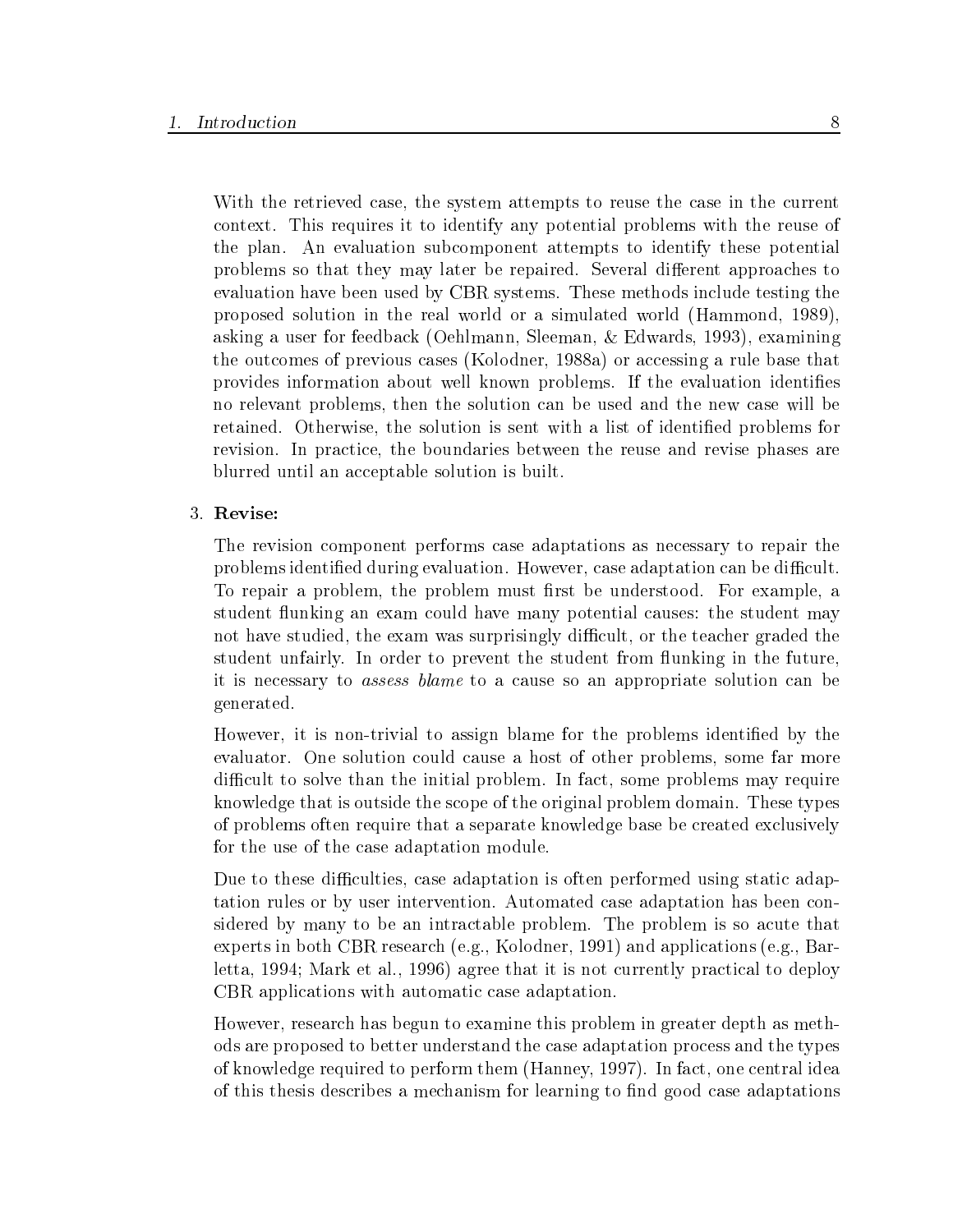

Figure 1.3: Evaluation/Adaptation Subprocess

for certain classes of problems.

Case adaptation knowledge can be learned for certain classes of problems.

As repairs are made, the case adaptation component passes the repaired solution back to the reuse phase to ensure that other negative side-effects do not occur. If other problems are found, control is returned for additional revisions. This subprocess, shown in figure 1.3, continues until no additional problems are found. The final solution now can be used and is passed to the retain phase.

#### 4. Retain:

When the final solution is sent to be retained, it is ready to be placed in the case base. A key issue for retention is where to store the final solution in the case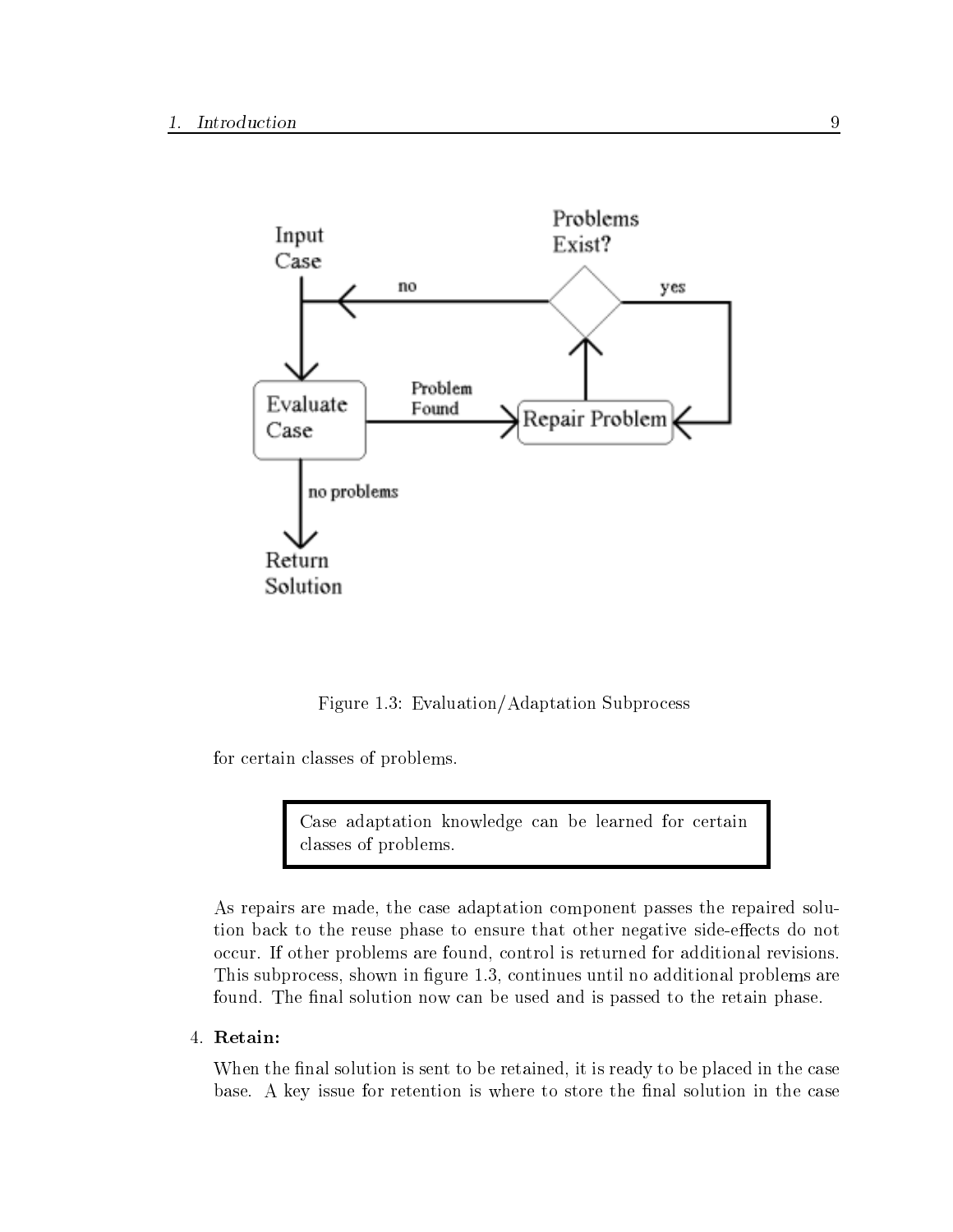base. A well organized case base can reduce retrieval time and thus decrease the total overhead of the CBR process. The retention process provides the mechanism for the system to learn from the problems that have been solved from scratch and gives the opportunity to reuse the solutions in future similar problem episodes.

#### $1.2$ Motivations for addressing the case adaptation problem

Case-based reasoning has proven effective in a wide variety of domains. For a survey of several such systems see Kolodner (1993) and Leake (1996a). However, case-based reasoning without case adaptation limits the types of problems that a system can solve, and case-based system developers have encountered difficulties implementing automated case adaptation. and some systems have chosen to avoid the issue entirely. As one CBR text observes (Kolodner, 1993), considerable domain knowledge may be needed to guide the case adaptation process. Further, the knowledge must be organized in a way to facilitate the case adaptation process. While this research does not dispute the necessity of such knowledge, it does address new ways of acquiring and reusing case adaptation knowledge.

Some other approaches to addressing the case adaptation problem have met with some success. Some previous case adaptation systems have relied on rule sets to support its process (Koton, 1988). This approach has limitations on how developers create the rules and subsequently determine the relevancy of the rules. Regardless of the number or type of rules created, gaps in the knowledge are likely to exist. In fact, even if rules alone were sufficient to solve the case adaptation problem, the creation of these rules would remain a difficult problem. New approaches that avoid these problems are needed.

Case-based reasoning provides a method for lling the gaps in knowledge left by rule based methods and their equivalent. By building case adaptation knowledge from past case adaptation episodes, a system can automatically acquire the knowledge that otherwise would be unavailable. CBR is a logical choice to use for this task as it is often applied to domains that are poorly understood or difficult to codify. Thus the CBR case adaptation process can succeed in developing the correct knowledge where other methods might have greater difficult.

This research has taken the view that much of the knowledge needed to perform case adaptation can be gathered through a meta-reasoning process. Case-based reasoning is perfectly suited to the task of acquiring this case adaptation knowledge and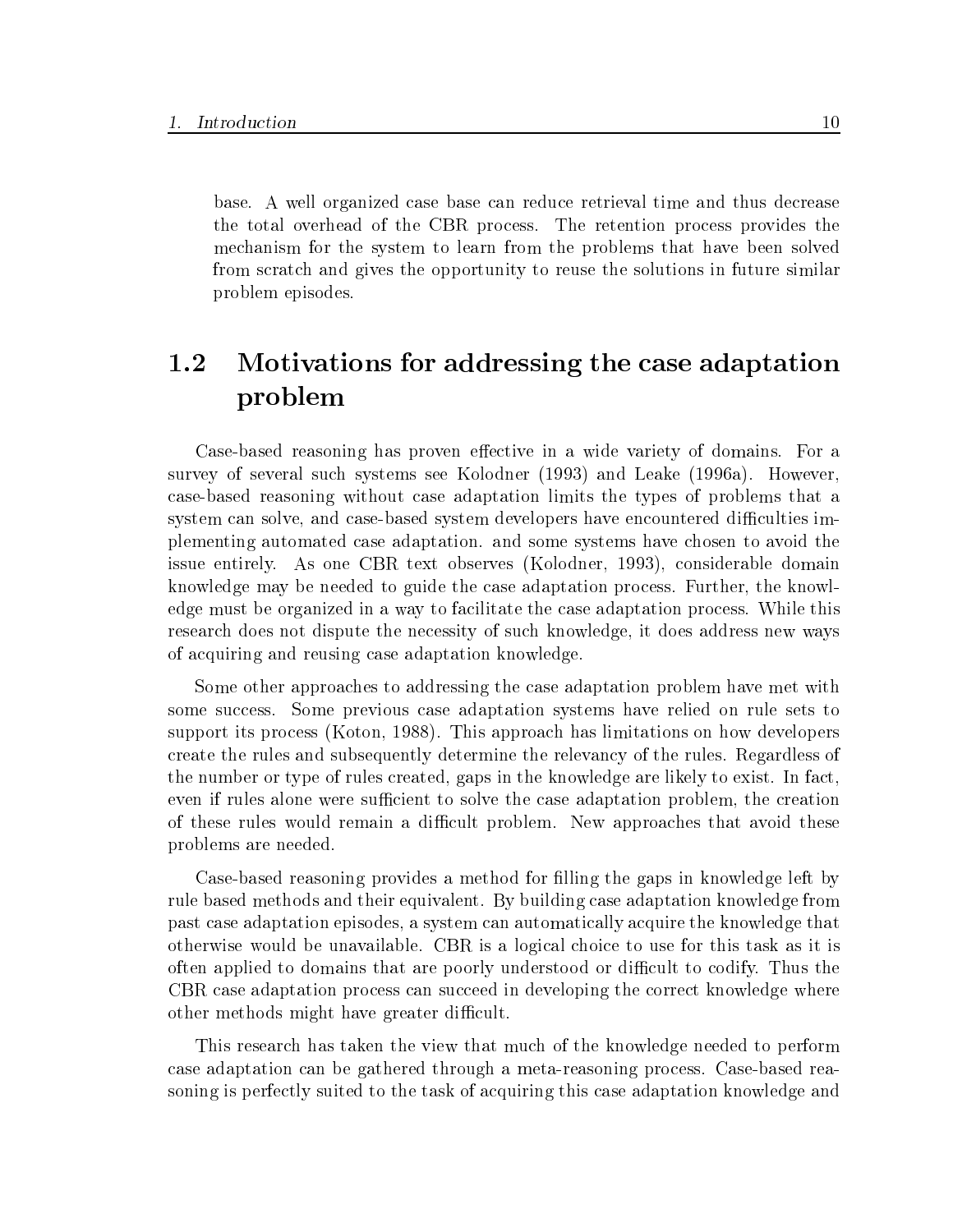thus helping to alleviate many of the knowledge acquisition issues. However, several other motivations exist for applying a case-based approach to case adaptation. The next subsections identify advantages of this approach and mentions other ways the problem has been studied.

#### Advantages of a CBR approach to case adaptation

A case-based reasoning approach to case adaptation provides several advantages for an automated solver. With case-based reasoning, a set of problem-solving episodes are stored and reapplied when similar problems are encountered. Each added case extends the problem solver's coverage of the solution space. However, despite this coverage, the problem solver may encounter certain types of problems for which its current knowledge is insufficient to find solutions. For these situations, additional knowledge is required to solve these problems. Case adaptation knowledge is exactly the type of knowledge needed.

If case adaptation knowledge is to be acquired then an internal learning mechanism needs to exist. The use of case-based reasoning for this internal process has many advantages. Many other types of learning require significant amounts of a  $priori$  knowledge about the organization of memory and thus would have difficulty in identifying any regularity that might exist. Case-based reasoning, however, has no such constraints on its knowledge sources. Instead it provides a useful paradigm to learn case adaptation knowledge since CBR has been shown to be successful in domains that are not fully understood and for which no complete theory on the organization of memory exists. The internal CBR process used to support case adaptation learning can begin to acquire useful knowledge that can be reapplied to future case adaptations from the first instances of learning.

Some researchers have proposed different internal learning processes such as an inductive approach (Hanney, 1997), case based estimate refinement (McSherry, 1998), genetic algorithms (Purvis & Athalye, 1997; de Silva Garza & Maher, 1999) or even decision tree (Shiu, Sun, Wang, & Yeung, 2000) approaches to case adaptation. These methods have had some success but do not result in a robust and dynamic mechanism for handling case adaptation in a changing environment or adequately address the knowledge acquisition issue. Others, such as Sycara (1988), have successfully used case-based reasoning to support a case-adaptation process. However, this method was limited in the ways it could reapply case adaptation knowledge. Specifically, it was given well-dened heuristics and rules on how to apply the stored case knowledge.

One possible limitation of using case-based reasoning is that given a retrieved case,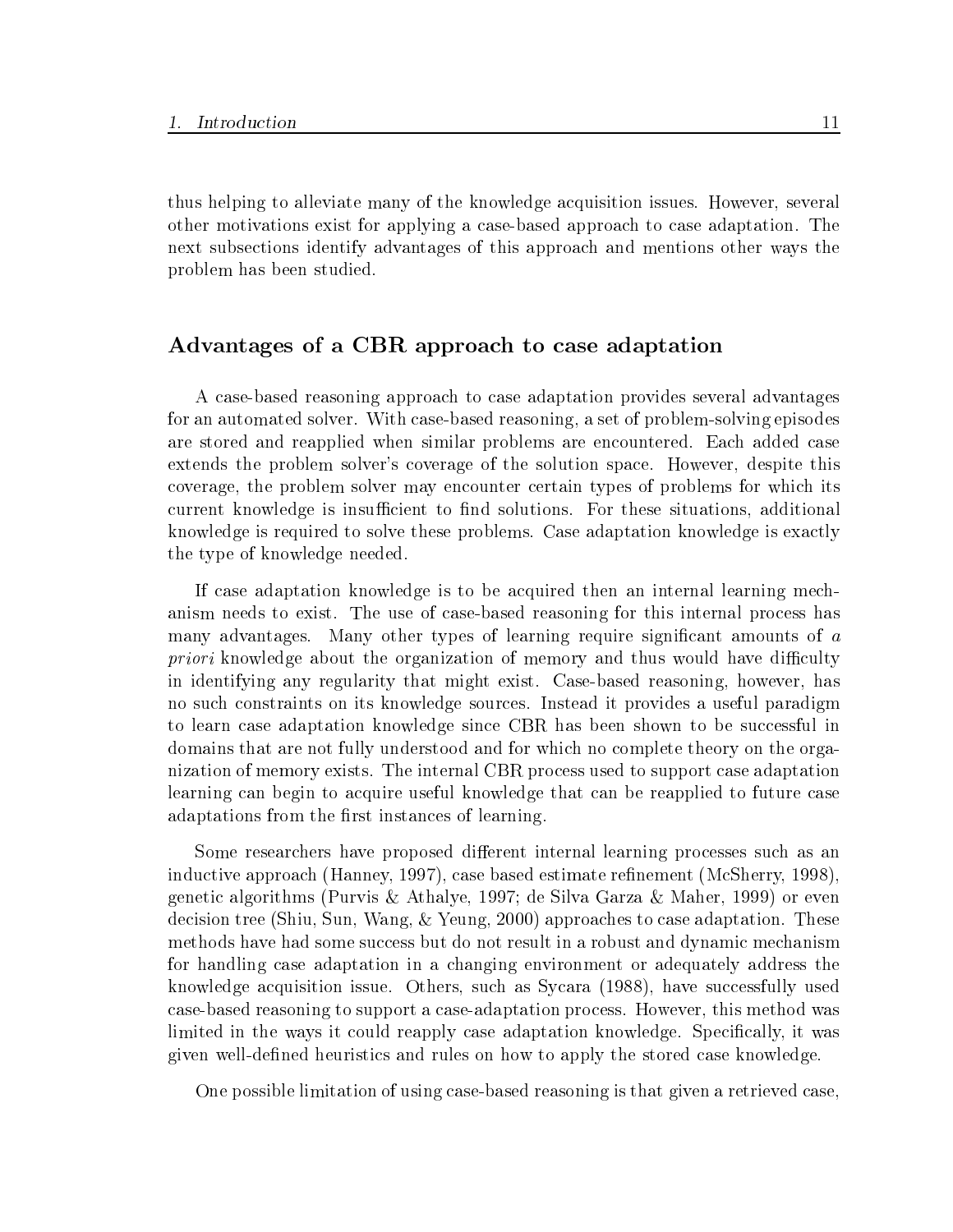it is not always clear how that case should be appropriately reapplied. This is especially pertinent to our case-adaptation module which relies on accurately reapplying case adaptation knowledge to solve difficult problems. This issue must be addressed in any evaluation of our method.

#### Motivations from psychology

While there is sufficient evidence from case-based reasoning literature to suggest the feasibility of our approach, a similar process exists within humans and has been studied by psychologists. Humans tend to be analogical reasoners in certain problem solving situations. Several researchers have described experiments where humans change their approaches to problem solving when additional knowledge can be applied analogically (Chi, Feltovich, & Glaser, 1981; Suzuki, Ohnishi, & Shigermasu, 1992). The additional knowledge, the analogue to our case adaptation knowledge, aids humans in finding quicker and more accurate solutions than when compared to subjects without the additional knowledge. The knowledge used in these studies was most often experiential in nature and thus represents precisely the knowledge we suggest using to solve new case adaptation problems. While human methods may not always carry over to computer methods, this is reasonable evidence that such an approach is feasible and has been beneficial in at least one intelligent system.

## 1.3 Case based case adaptation

This section outlines the basic reasoning process required for case-adaptation. It begins by describing several of the knowledge acquisition issues and how they pertain both to case based reasoning and case adaptation. Next, our approach to automated case adaptation is presented in terms of case based reasoning. Finally, we highlight several advantages of acquiring case adaptation knowledge by suggesting areas beyond case adaptation where this knowledge can be used.

### Knowledge supporting the CBR process

Learning by acquiring new cases is an integral part of the CBR process: each problem-solving episode itself provides a new case to save for future reuse. However, these cases form only one pool of knowledge that support learning in this framework. CBR systems rely on at least four types of knowledge: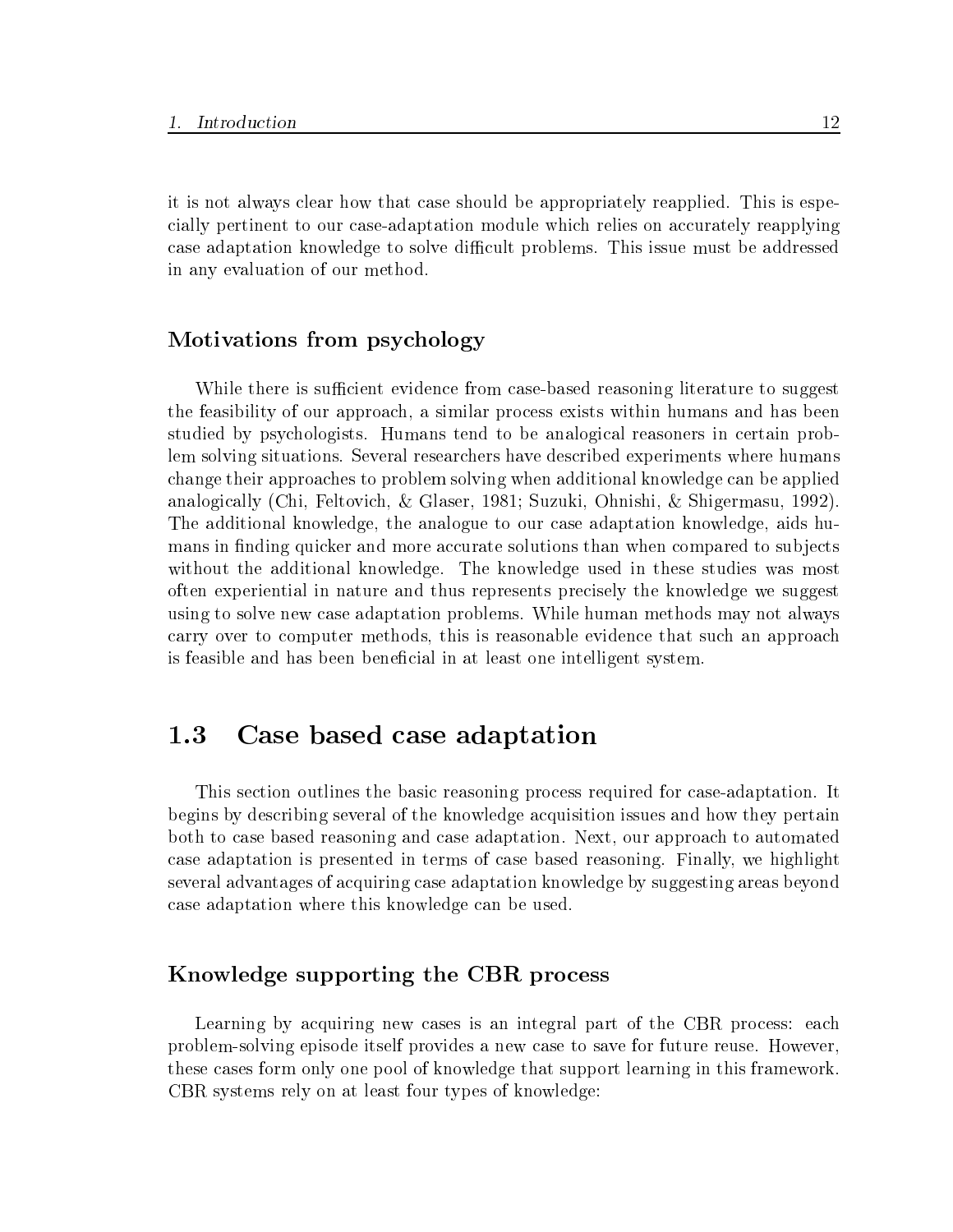- The case base: The stored solutions known to the system
- The indexing scheme: The features used to retrieve cases from the case base. These features are often predefined and fixed within the system.
- Similarity criteria: The method used for selection of candidates retrieved during the retrieval process. Like indexes, the criteria used have traditionally been predefined by the user.
- Case adaptation knowledge: The stored problem solving episodes, as described above, provide a rich source of knowledge that enables many types of learning.

These four types of knowledge exist in support of various aspects of the CBR process. For example, the indexing scheme supports the retrieval of relevant cases from the case base. While the case base changes as new solutions are accepted by the system, the other three knowledge sources are generally unchanging and defined from the outset of processing in the system. However, this dissertation proposes a new method for acquiring case adaptation knowledge. With the acquired knowledge, there is a potential to affect the other knowledge sources already in the system. One of our claims is that the stored plan cases can be reapplied more effectively if better case adaptation knowledge is available.

Case based reasoning can be further improved by augmenting the retrieval similarity criteria with the stored case adaptation knowledge. Stored cases can be selected for reuse based on how easily the system can subsequently adapt them. The interaction of different knowledge sources to augment and overcome the deficiencies of one another has previously been established and documented (Richter, 1995). However, the types of knowledge interactions available with the addition of learned case adaptation knowledge have not been examined. This dissertation describes some of these interactions and illustrates their affect on the overall CBR process.

### Acquiring appropriate knowledge

The use of case adaptation knowledge by our automated case adaptation method involves two phases: the acquisition of appropriate knowledge, and the successful reapplication of that knowledge. This subsection examines the acquisition issue, while subsequent subsections address the reapplication issue. The knowledge acquisition process itself is affected by several decisions which guide our description: the learning methods used, how knowledge from different sources is integrated, and the effort expended during the acquisition phase.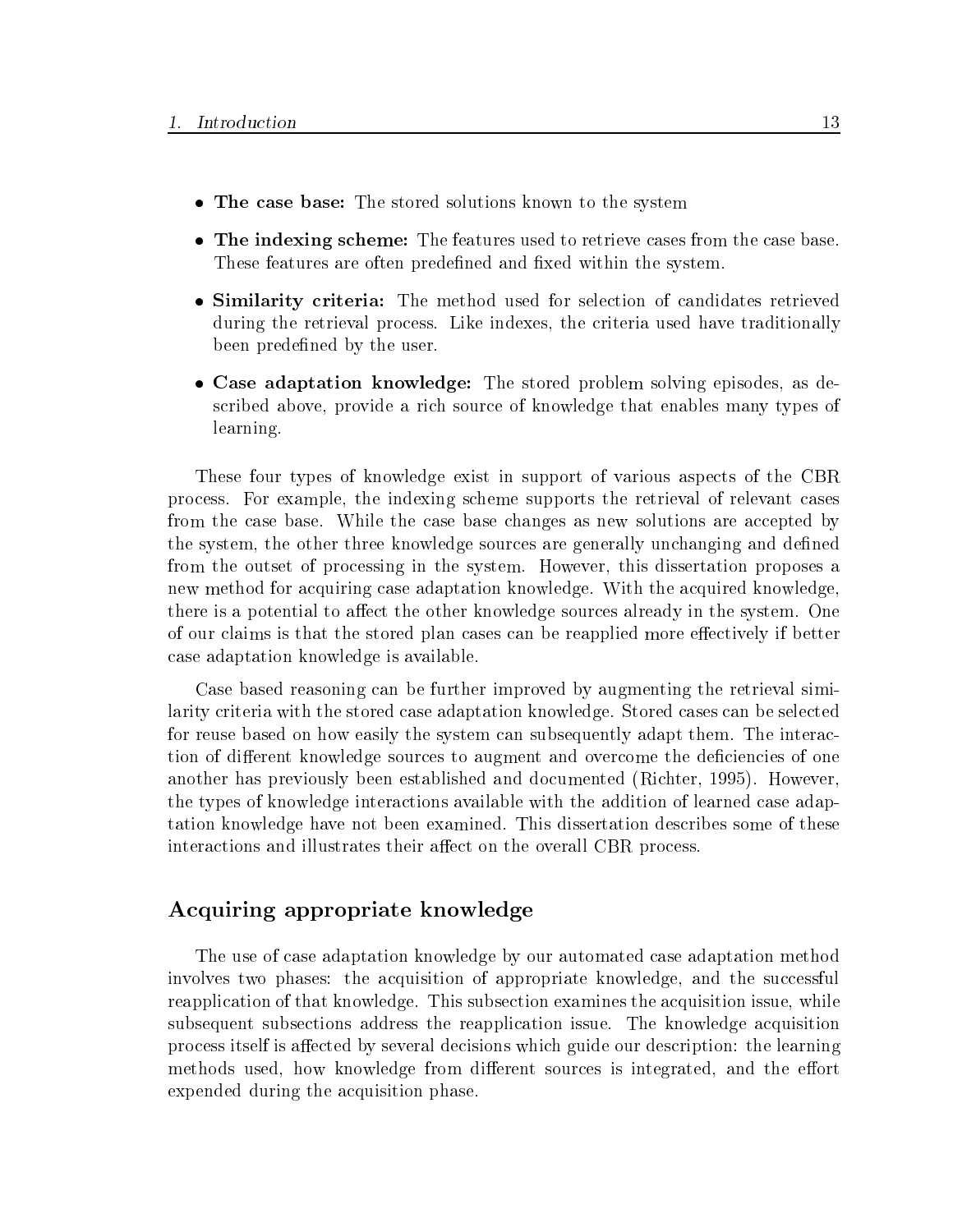This approach focuses on developing individual learning strategies for each type of knowledge required. When the specific knowledge is acquired it can then be integrated into the whole CBR system. This is not a unique approach. Learning methods already exist for refining indexing criteria (see (Kolodner, 1993)); learning methods have also been applied to case adaptation knowledge (Hanney, 1997; Sycara, 1988); and some CBR systems already combine multiple forms of learning (Hammond, 1989).

We introduce three questions in order to provide guidance in this document for addressing knowledge acquisition issue.

- 1. When building internal learning processes for knowledge acquisition, what determines an effective learning method?
- 2. How can these processes be used in order to maximize the gain of useful knowledge? Can they noticeably improve overall system performance?
- 3. What is the cost incurred by the knowledge acquisition phase? Are subsequent gains in speed or accuracy lost when the acquisition process is accounted for?

When knowledge is acquired in a CBR system relevant to a specific subcomponent, such as case adaptation, can this knowledge be integrated into the knowledge of other system components One of our claims is that knowledge acquired in one subcomponent may be reused in support of other subcomponents. When possible, this enhances the benefits of subcomponent knowledge acquisition. We will show that case adaptation knowledge can be used beyond solving case adaptation problems and will improve the operation of other aspects of the CBR process. In the following subsections, we examine how knowledge is acquired and reapplied for case adaptation using an internal case-based reasoning system.

#### Learning how to adapt

We have described several potential advantages of learning case adaptation knowledge. However, the internal learning process comes at the price of added system overhead as well as some form of training period before becoming effective. An obvious alternative would be to hand code the case adaptation knowledge in the form of rules that the system could apply when problems are encountered. This would be a preferred method if rules did not suffer from begin static and brittle:

• Static: Rules are fixed once created. Most rule sets are unable to adapt to changes in system knowledge. If system knowledge is changed, all of the rules may need to be recoded by hand. This can be both a tedious and error-prone process.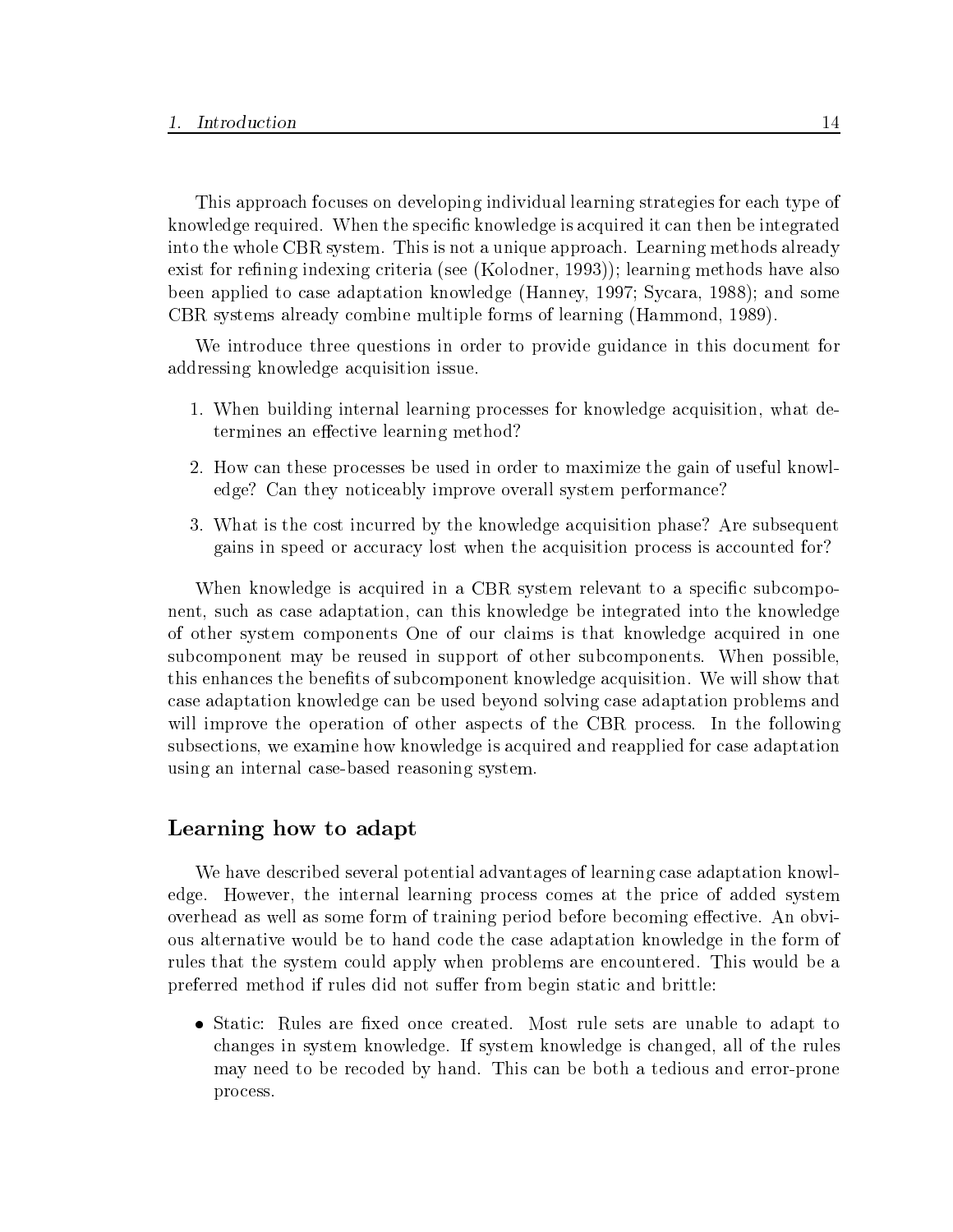• Brittle: Even the best though out rules are not likely to provide complete coverage in anything but the simplest domains. As such, situations inevitable arise for which the rule set does not provide solutions.

In the place of rules, our approach acquires the needed knowledge with casebased reasoning. The case-based framework can circumvent many of the traditional problems of rule-based systems, and its learning can be applied immediately. Our approach works by beginning with a small set of domain independent rules that can be applied to the adaptation process. These rules are developed from the types of operations that can be performed directly on the system's memory, providing a comparatively unguided search of system memory.If a solution is found using this rule-based approach, then it can be stored as an adaptation case. The adaptation case can be reapplied using derivational analogy on future similar case adaptation problems. As this process continues, the case adaptation knowledge of the system will change from a primarily rule-based system to a primarily case-based system.

One obvious concern is whether the problems that plague rule sets affect our approach as our method begins with a foundation of rule-based knowledge. The rules used in this approach are not selected arbitrarily but rather are an exhaustive list of allowed search operations. These operations provide the foundation for all possible reasoning in the system. Our approach learns new ways to combine multiple rules to create task and domain specic patterns of higher reasoning. Further, as domain specific rules are augmented by new learning over time, they do not suffer from the problems of static pre-defined rules.

> This dissertation describes an automated case adaptation component that acquires knowledge through an internal case-based process.

### Reapplying case adaptation knowledge

Once adaptation cases are built and stored, in order for the system to be effective, these cases must be reapplied on future problems. The reapplication of these cases to new problems presents some difficulties. The reuse of adaptation cases can occur in two different ways. These two methods provide a bridge between the adaptation problem and the desired solution. The first method, *transformational analogy*, directly applies the solution from a similar prior problem to the new situation. With this method the same overall solution structure is maintained and the relationships in the solution are kept. A second method of reapplication is *derivational analogy* (Carbonell,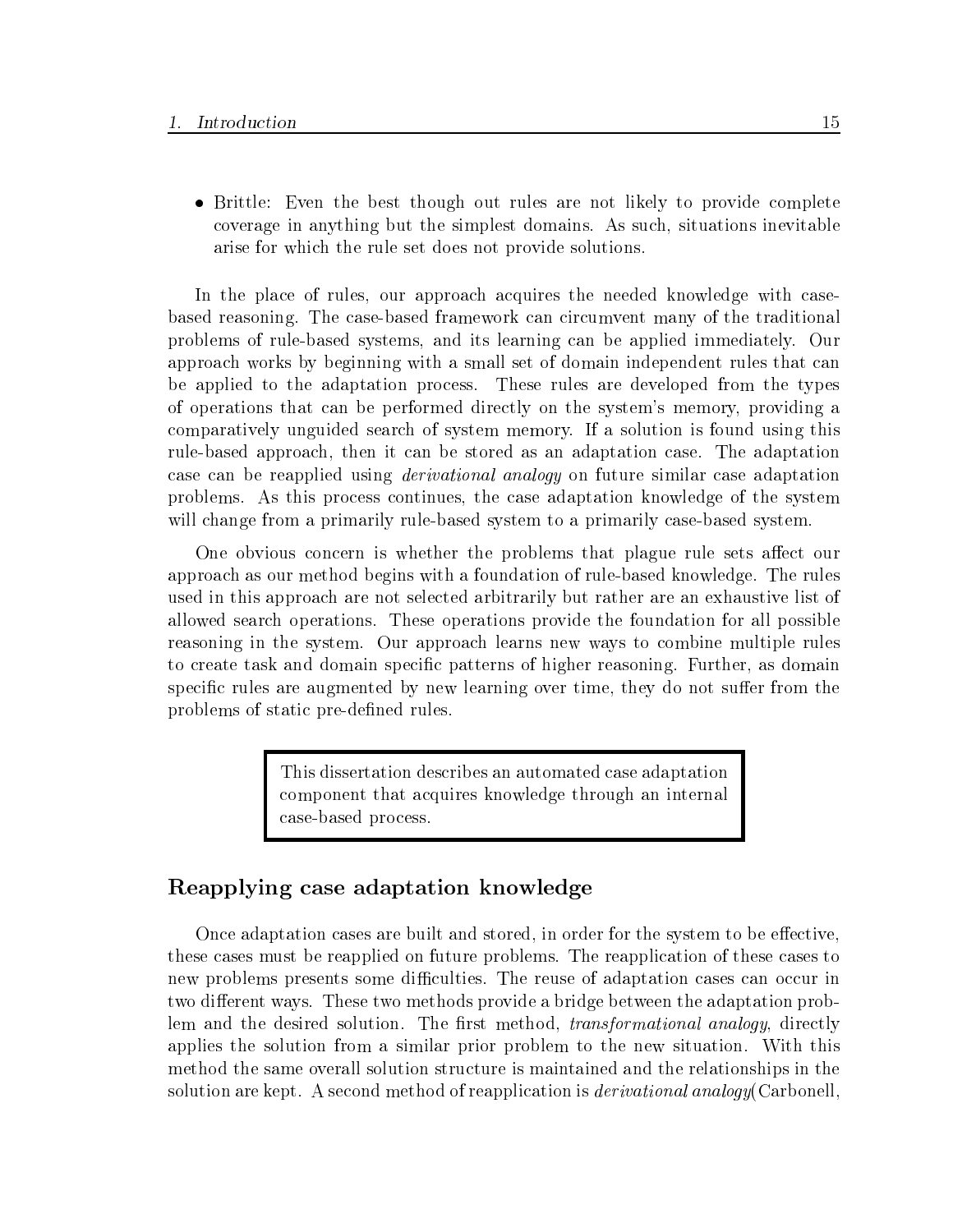1986; Veloso, 1994). Using this approach it is not the previous solution that provides the guidance for the new situation but instead it is the reasoning steps that were taken to achieve the past solution that are reapplied in the new context. Transformational analogy is akin to taking a recipe and substituting new but similar ingredients to form a new recipe. A derivational approach to cooking would examine how the original recipe was created and try to apply the same recipe creation strategies to solving the new cooking problem.

Consider for example how a student might approach studying for exams. On a mathematics exam a student might practice problems repeatedly until confidence is achieved. In other math related disciplines (such as a physics course), the same approach can be applied directly as a form of transformational analogy and the student can expect success. However, if the same student decides to study for a literature exam, that student should reevaluate this method. One approach would be to consider what topics were stressed in the class and focus on mastering those concepts. Another approach would be to ask other students who had previously taken the course. So rather than directly reapplying the approach used in the mathematics course, the student determines the overall strategy used to pass the exam. This reasoning process allows the student to prepare better for the literature exam than if literature word problems are sought after. When performing case adaptations on a plan, a choice must be made between a transformational or derivational approach to reapply.

#### Case adaptation and similarity

Another challenge for adaptation case reapplication is how to coordinate multiple learning processes. If, for example, the top level CBR process produces a set of plans that cannot be adapted using the stored case adaptation knowledge then there is no improvement in the system. To remedy this problem, one approach is to retrieve plan cases from the case base that will require the least amount of case adaptation.

Similarity and retrieval. The standard retrieval process for plan cases is driven by a similarity assessment process. This process uses surface features from the problem description to identify appropriate stored plan cases to reuse. Several candidate cases can be selected quickly using this approach, but none of these cases has any guarantee that it will be easily adaptable. When no case adaptation knowledge exists, this approach is justied. However, if case adaptation knowledge is stored in the system, similarity assessment can be refined.

Case adaptation knowledge and similarity. Case adaptation knowledge stored in adaptation cases can be exploited to evaluate each candidate plan case on the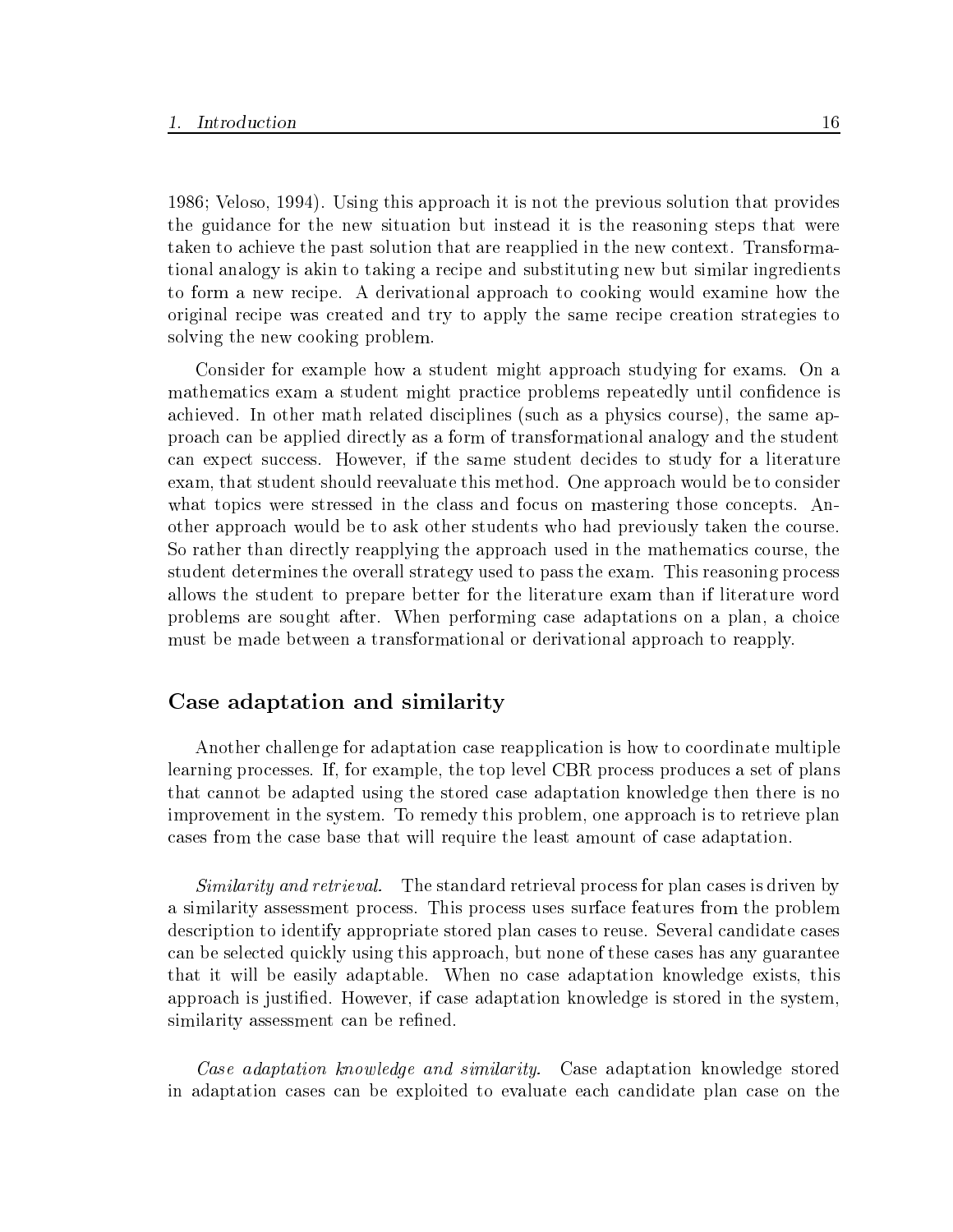basis of its expected repair cost. With a repository of adaptation cases containing the necessary statistical information, it is straightforward to score the adaptability of candidate cases. Thus as more case adaptation knowledge is acquired the more refined the similarity criteria can become when these two knowledge sources are coupled.

> The learning of case adaptation knowledge provides opportunities for learning in other areas of the system.

#### Thesis statement 1.4

This dissertation proposes the use of an internal CBR process to support case adaptation within the framework of a case-based planning system. The creation of this internal CBR process enables the system to acquire new and useful case adaptation knowledge which can be reapplied throughout the planning process.

> Learned case adaptation knowledge in the form of adaptation cases can support and contribute to a more robust and ecient case-based reasoning process.

### Potential problems with this approach

The use of an internal case-based reasoning process to support automated case adaptation is a promising approach to this difficult problem. However, several different factors could limit the effectiveness of this approach or cause it to fail. Thus establishing our thesis requires demonstrating that the following potential pitfalls do not apply, or can be overcome.

- The overhead of the internal CBR process could be larger than the time savings. One of the primary goals of case adaptation learning is to speedup the planning process. However, if the cost of retrieving adaptation cases and managing the adaptation case base is greater than any savings, then this approach is not worthwhile.
- Past adaptation solutions may not be easily reapplied to new problems successfully. An assumption is made in this research that stored adaptation cases can be reapplied to future similar case adaptation problems. It is not clear that the prior solution derivations will generalize to new problems that are encountered.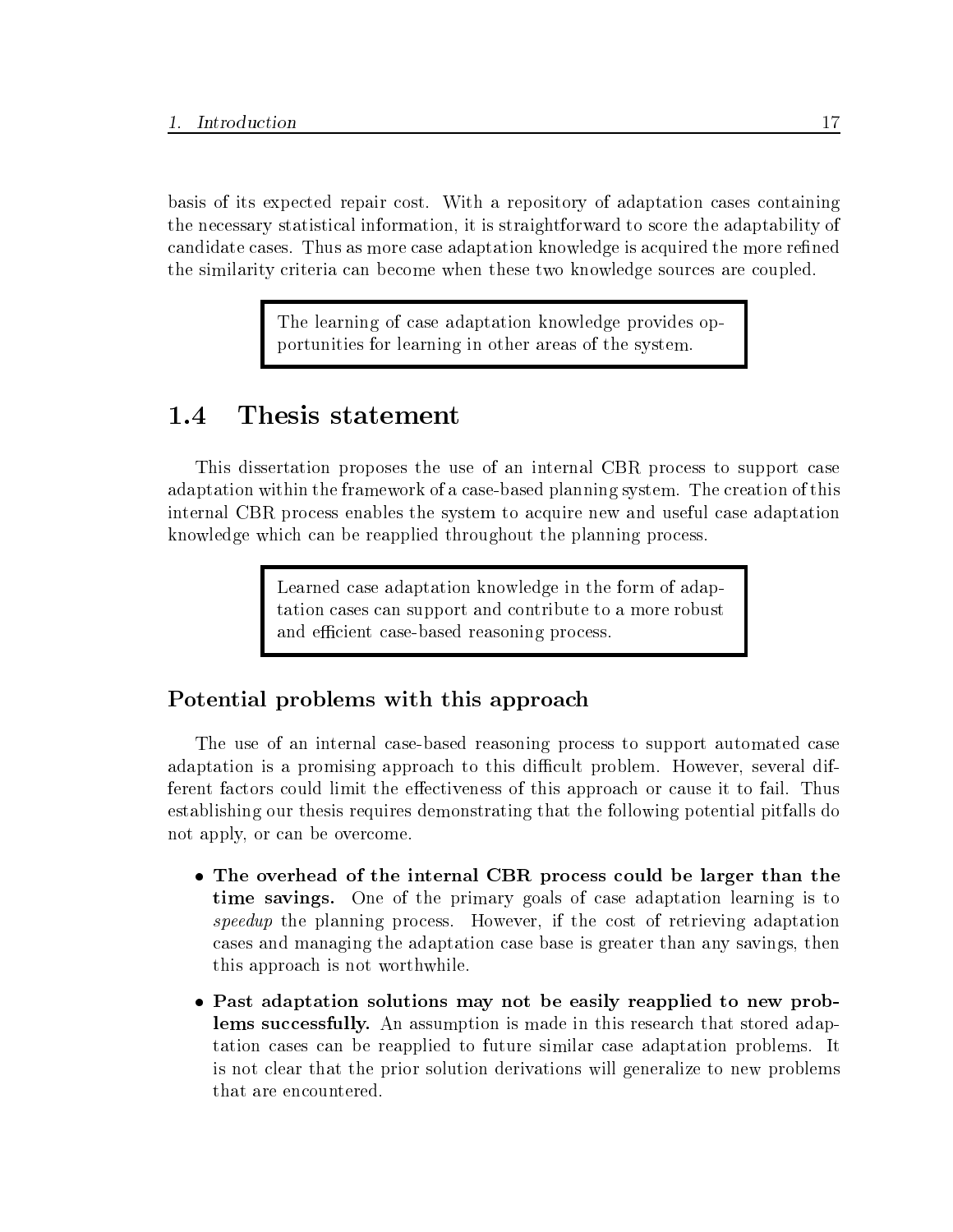- Adaptation cases may not improve on the knowledge already stored in response plan cases. Plan cases that are stored may implicitly cover the same knowledge that the adaptation cases attempt to store. A good retrieval component might select plan cases that already contain the appropriate solutions to the new problems assuming that the case base has sufficient coverage of the solution space. If the results from retrieval only systems are as good as the results when case adaptation learning is added, then this would eliminate the need for case adaptation knowledge.
- Evaluation of problems in candidate plans may be imperfect and prevent quality case adaptations from being performed. While not the primary focus of this research, the evaluation of candidate plans is central to the creation of acceptable new plans. Evaluation is a key component of the case adaptation process both in the identication of problems and the assessment of the proposed solutions. If the evaluation component fails in its task, the remainder of the system's performance is suspect.
- The credit assignment problem could make the reapplication of adaptation cases difficult. When reapplying a reasoning trace from past case adaptation episode, it can be difficult to determine why a given reasoning step was performed. When using this trace in a different context, the system makes determinations as to the best way to reuse the trace. If the system's assessment about the reasoning is flawed then it is difficult to accurately judge the affect of adaptation cases on the planning process.
- Traces of prior problem solving episodes may be too specific to be applicable to new situations. One premise of this research is that problems of a given type can be solved using the same reasoning steps independent of the context of the problem. While this may not hold true for every example, the reapplication of adaptation cases will be ineffective if it is not possible some of the time.

#### Central research questions  $1.5$

This dissertation will try to answer several central questions about the addition of the internal case-based adaptation process to case-based reasoning. Several of the general questions are asked here.

 Does the automated case adaptation component improve the CBR process in terms of efficiency and solution quality?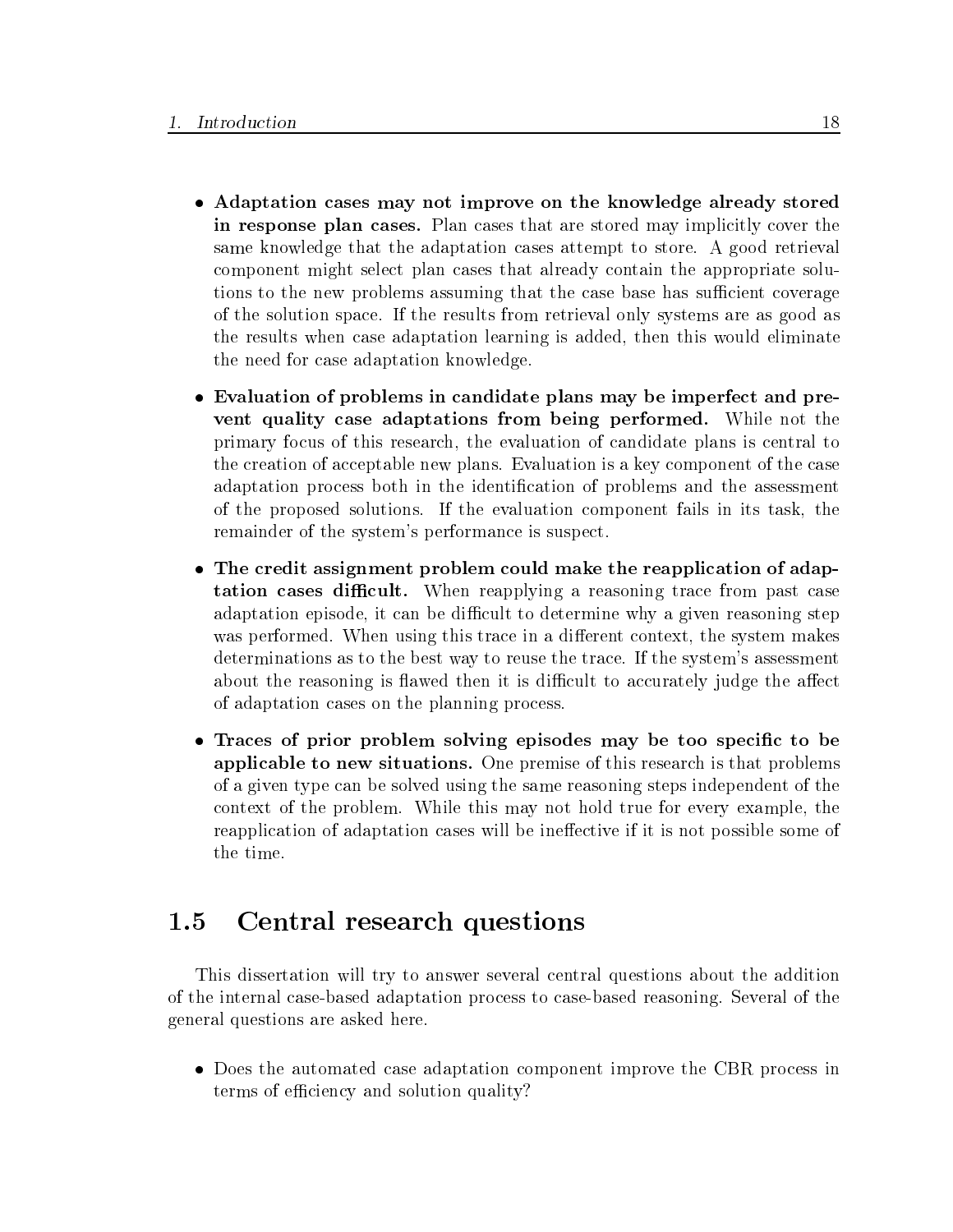- What overhead is created by this case adaptation process?
- What is the relative contribution of each component in the CBR process and how does case adaptation interact with the other components
- Does the integration of several learning models and knowledge sources increase the overall efficiency of the system without incurring further overhead?
- What is the effect of an increased number of cases requiring processing and management during each problem solving episode and what are ways to manage these cases?
- How will this model scale up to a larger system and what are specific ways for which the utility problem can be addressed?

More specific questions that we will address include:

- Is the addition of a case adaptation learning component prohibitively expensive relative to any improvement to the overall CBR process?
- Does case adaptation learning provide an equivalent or synergistic mode of learning when compared with traditional case learning?
- Does the acquisition of case adaptation knowledge provide other opportunities for learning to occur in the CBR process?
- What role is played by the selection of the knowledge base to the success or failure of learning?
- How does this model of reasoning compare to other established models of case adaptation in terms of both efficiency of solution and coverage of the solution space?
- What is the benefit of including separate reasoning subprocesses such as case adaptation learning and similarity learning and how doesthe interaction of these subprocesses affect the overall reasoning process?

#### Thesis overview 1.6

This dissertation is organized into seven chapters. Chapter two illustrates the complete processing of the system through the use of an example. Chapter three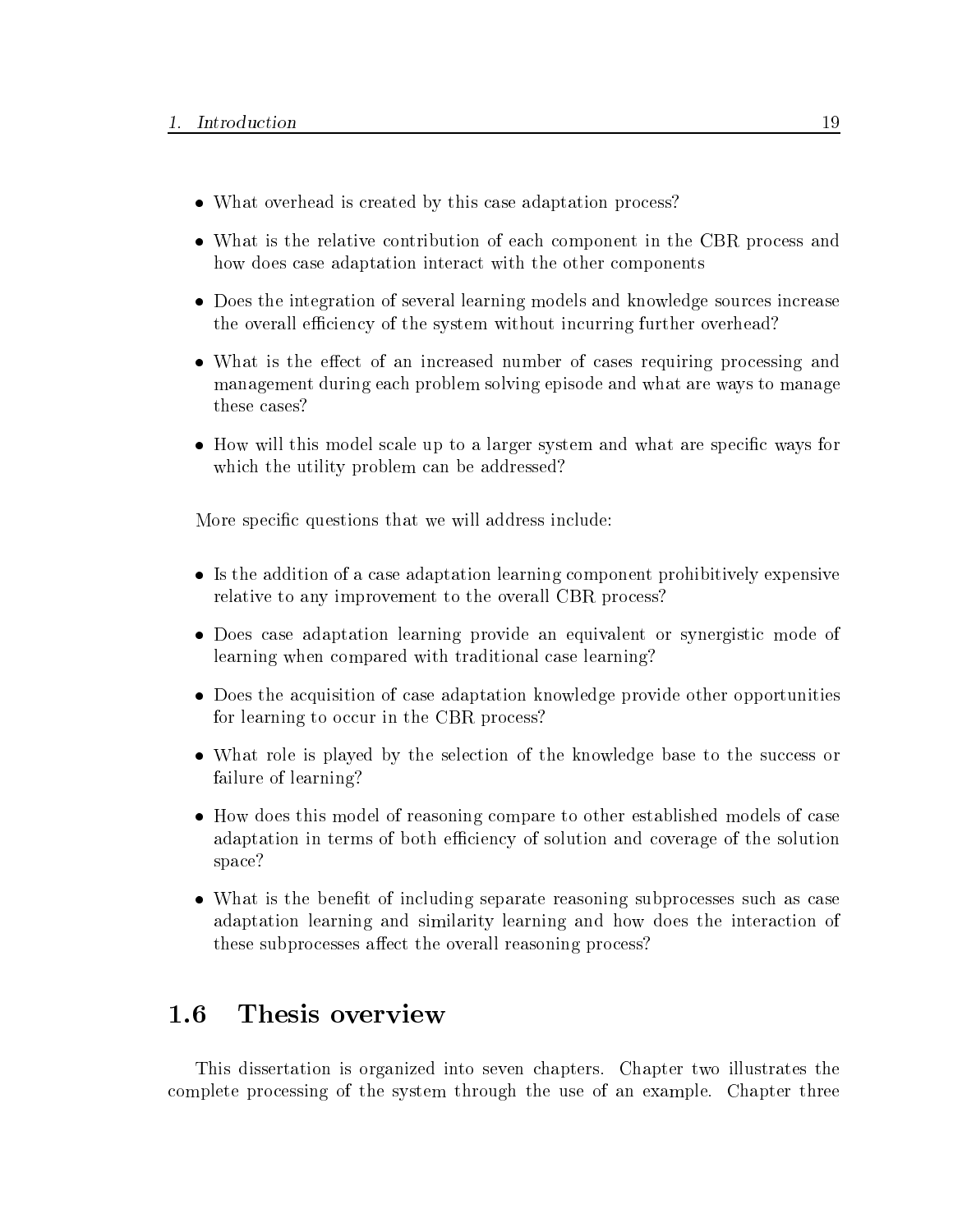presents a detailed view of the case adaptation learning component. Chapter four describes adaptive similarity techniques that can exploit case adaptation knowledge. Chapter five lends empirical support to the validity of these approaches and offers some perspective to the entire process. The final chapter concludes this dissertation and places this research in the context of the current state of the art.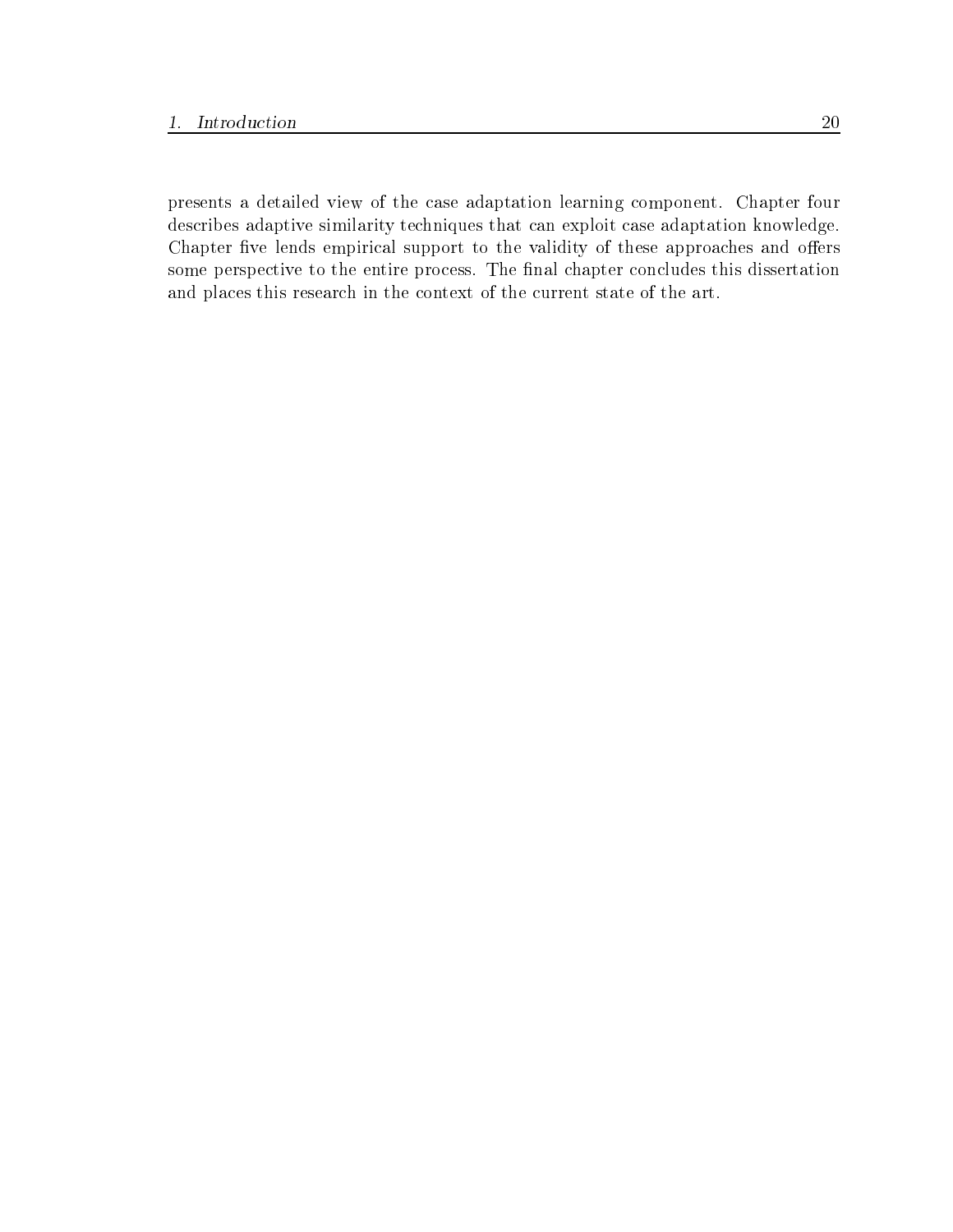# Overview of the DIAL System

This chapter introduces the DIAL system, the testbed system for the case adaptation learning process. The chapter will describe and illustrate the processing of DIAL through the use of a single extended example.

This chapter describes the overall processing of the testbed system DIAL that was used to examine the ideas presented by this research. A example from the system is traced to show how different learning methods combine to support the overall planning process. The chapter begins with a broad outline of the DIAL system, highlighting the primary components and identifying central areas of interest to this research. Following this, a second example provides a step by step illustration of the learning processes as they occur in the system. Each of the learning strategies used by DIAL is illustrated in the context of the system.

## 2.1 DIAL

DIAL, for Disaster Response Planning with Introspective Adaptation Learning, operates in the domain of disaster response planning for natural and man-made disasters. Examples of such disasters include earthquakes, chemical spills, floods, forest fires, and "sick building syndrome," in which occupants of a building fall victim to problems caused by low air quality inside a building. Studies of human disaster response planning show that case-based reasoning plays an important role in response planning by human disaster planners (Rosenthal, Charles, & Hart, 1989). In fact, human disaster planners often are trained using a case-based process. They learn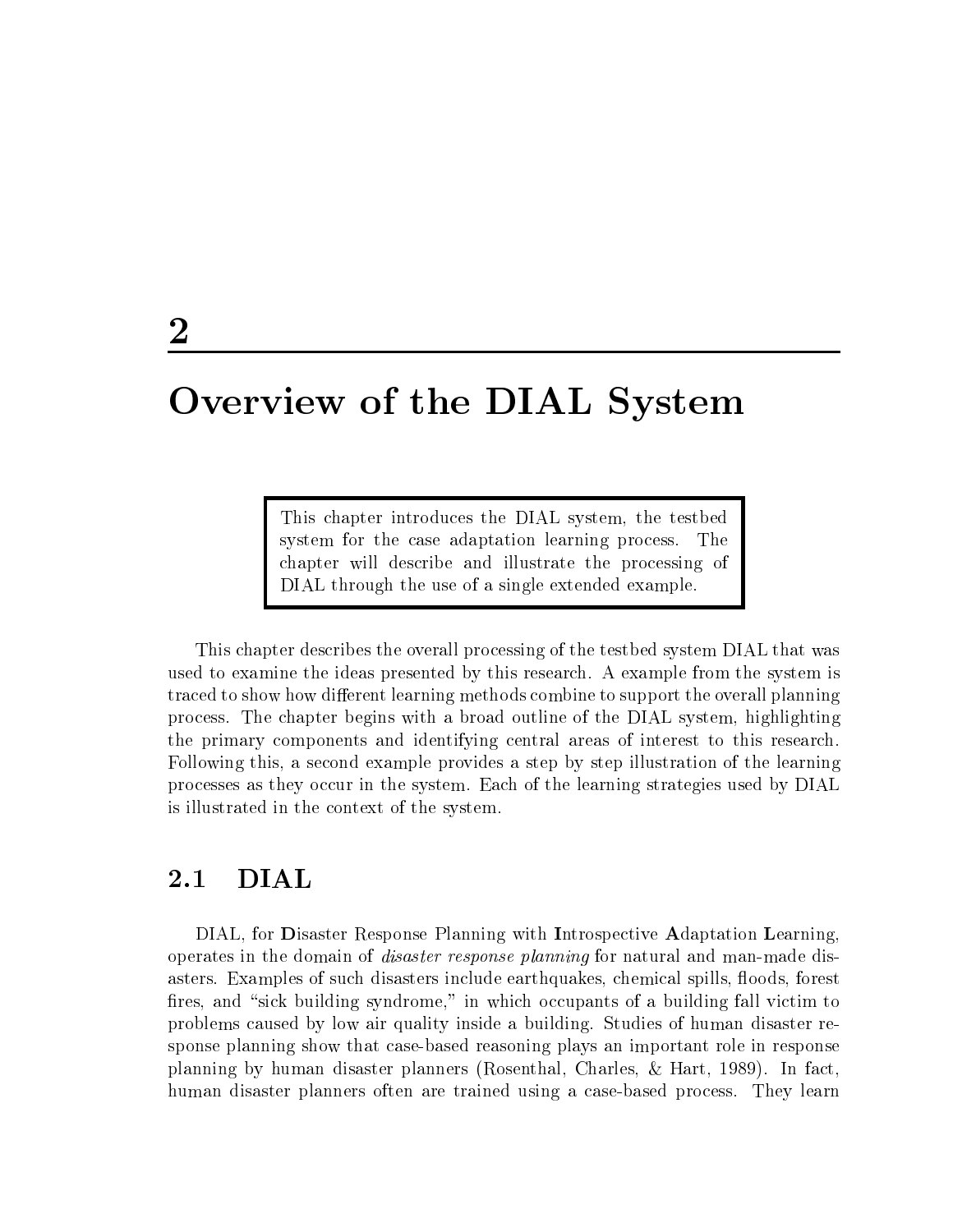the possible successes and failures of response planning by examining real world prior episodes.

DIAL starts with a library of domain cases—disaster response plans from previous disasters|and general (domain independent) rules about case adaptation and memory search. Like other case-based planners, it learns new plans by storing the results of its planning process. Unlike the architectures of some traditional planning systems, the DIAL architecture stresses the components that implement automated case adaptation and improve the overall case adaptation process.

When DIAL successfully adapts a response plan to a new situation, it stores not only the problem solving episode in the form of a *disaster response plan*, but also two types of case adaptation knowledge. Memory search cases , encapsulating information about the steps in the memory search process, and *adaptation cases*, encapsulating information about the case adaptation problem as a whole, are stored to be reused when similar case adaptation problems are encountered.

The entire DIAL system includes a schema-based story understander (that receives its input in a conceptual representation), a response plan retriever and instantiator, a simple evaluator for candidate response plans, and a case adaptation component to adapt plans when problems are found.

DIAL's basic processing sequence is as follows:

- A story is input to the system.
- Candidate *response plan cases* for similar problem situations are retrieved, using static similarity assessment techniques to retrieve a set of cases from similar prior disaster situations.
- A second similarity assessment process uses learned information about the dif ficulty of case adaptation to select the candidate case whose response plan is expected to be easiest to adapt.
- The response plan is evaluated and problems which need to be repaired are identied and packaged for case adaptation.
- Problems in the response plan suggested by the selected case are repaired by case adaptation. During case adaptation, DIAL learns by storing traces of the case adaptation process and of the memory search process used to find needed information. If its case adaptation attempt fails, DIAL can also learn by recording a trace of a user-guided case adaptation process.
- The resulting response plan case is stored for future reuse.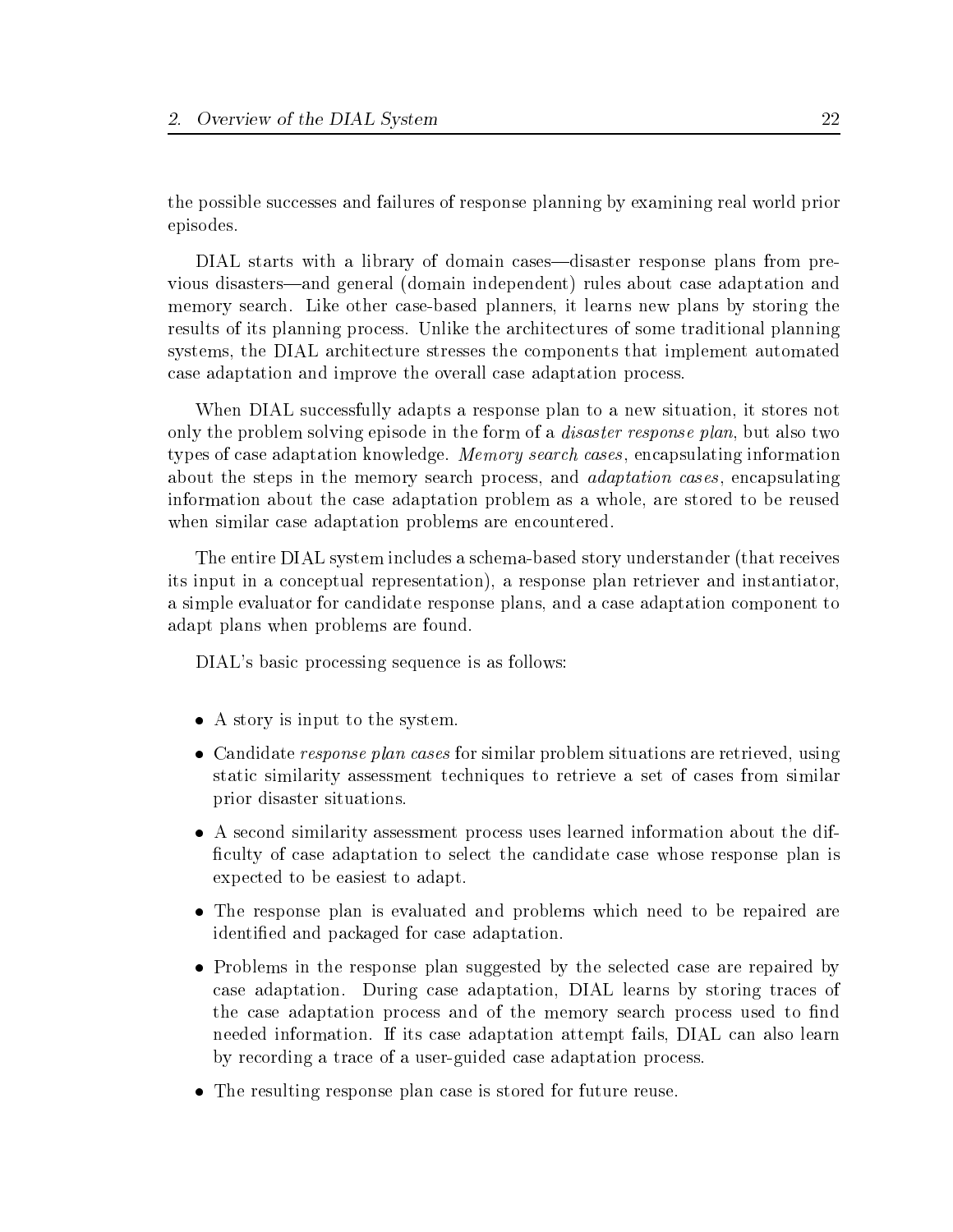

Figure 2.1: DIAL System Processing

Each step is discussed in the following sections. Figure 2.1 can be used as a guide to the flow of control of the system. This figure emphasizes the interaction of different knowledge sources in the case adaptation process. Both the case base and the rule base provide concrete information to support case adaptation while the similarity assessment, evaluation and case adaptation provide other forms of knowledge necessary to repair the current plan.

#### Story understanding component

The DIAL system contains a primitive story understanding component. It takes conceptual representations of news stories and extracts the basic information to be stored in a representation in the spirit of conceptual dependency (Schank, 1975). To illustrate, one of the examples processed by DIAL involves the following story:  $At$ Beaver Meadow Elementary School in Concord, New Hampshire, students have been complaining of symptoms like unusual fatigue, eye irritation, respiratory problems, and allergic reactions from being inside the building. When DIAL processes this story, a straightforward schema-based understanding process (Cullingford, 1978) identies the disaster as an air quality problem. DIAL next attempts to retrieve and apply a response plan for a similar disaster.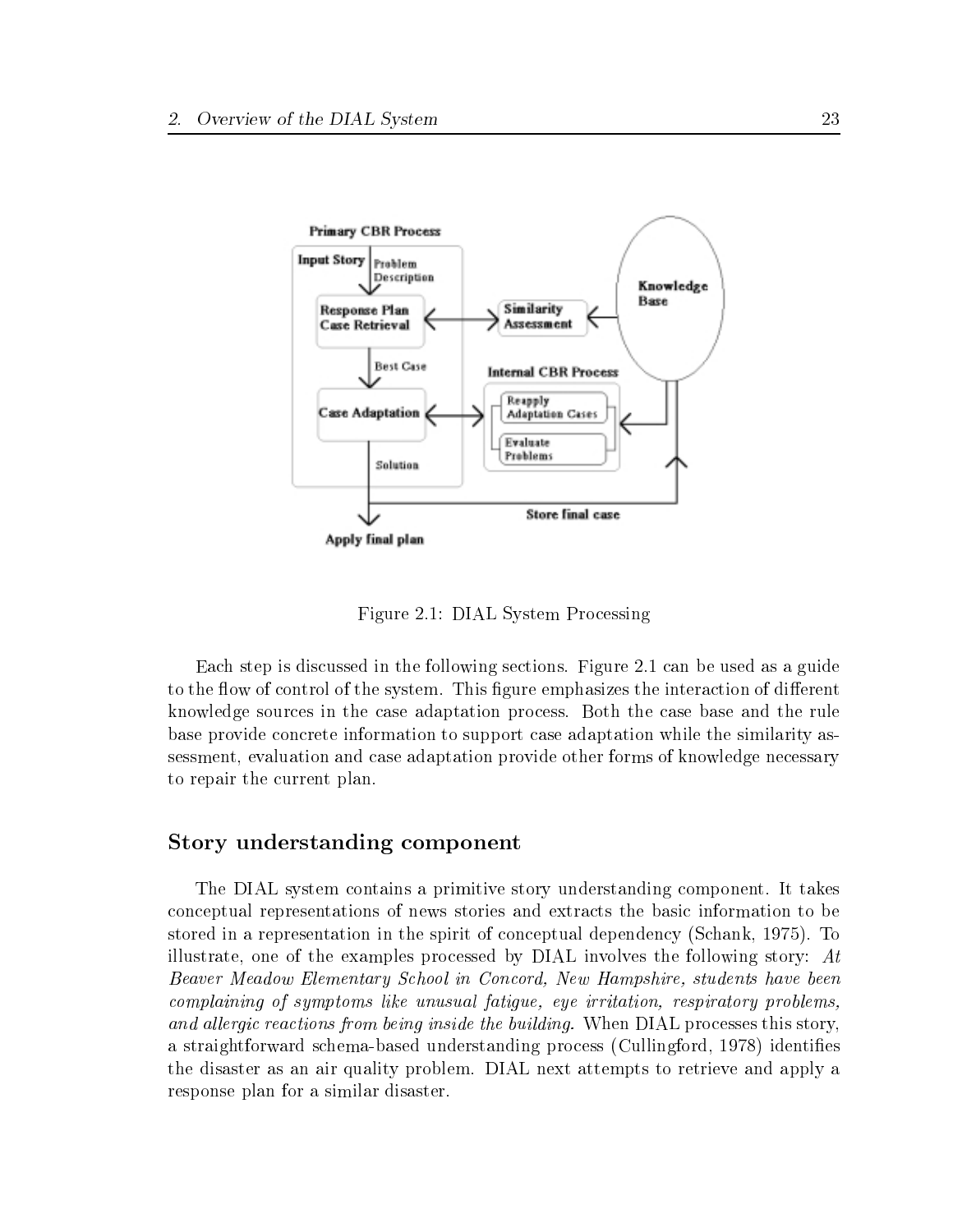#### Retrieval component

Important features, determined by pre-defined slots in a frame-based representation, are used as a primary index for retrieving a relevant response plan case. In DIAL, cases are assigned a score and ranked based on their feature similarity to the new situation. Important semantic features include but are not limited to: the type of disaster, the location of the disaster, and the primary victims of the disaster. The response plan retrieved for the Beaver Meadow story is the plan for the following factory air quality problem:  $A \& D$  Manufacturing in Bangor, Maine, has recently come under pressure from workers and union-representatives to correct perceived environmental problems in the building. Workers have been affected by severe respiratory problems, headaches, fatigue, and dizziness.

#### Instantiation component

The response plan that has been retrieved is used as the primary guide in the development of a new plan for the current situation. A plan outline, based on the structure of the prior plan, is constructed after which various elements of the plan, including events and roles, are instantiated. Some prior role-filler values can be directly mapped into the new situation while other values are placed into the new plan without change after which the new plan is ready for evaluation. In our above example, a new plan is built with some fillers (e.g. the prior location  $(Bangor)$ ) replaced by parallel fillers in the new situation (e.g. the new location (Concord)). Other values, such as the \worker's union," are left untouched and placed into the new plan to be examined by the evaluator.

#### Evaluation component

After instantiation, each response plan selected is evaluated to identify possible problems. Evaluation in the DIAL system is a two step process, DIAL makes a coarse grained assessment of the types of problems that might exist and identies obvious problems, while a human user provides backup evaluation in the form of problem refinement. Each candidate role-filler value is analyzed and if the value is problematic, the user identies the type of problem that caused the incompatibility. In this example, the response plan for A & D Manufacturing involves notifying the workers' union. DIAL's evaluator determines that the notification step does not apply to the current situation, because of a conflict with normative type restrictions on union members: elementary school students do not belong to unions. (The evaluation and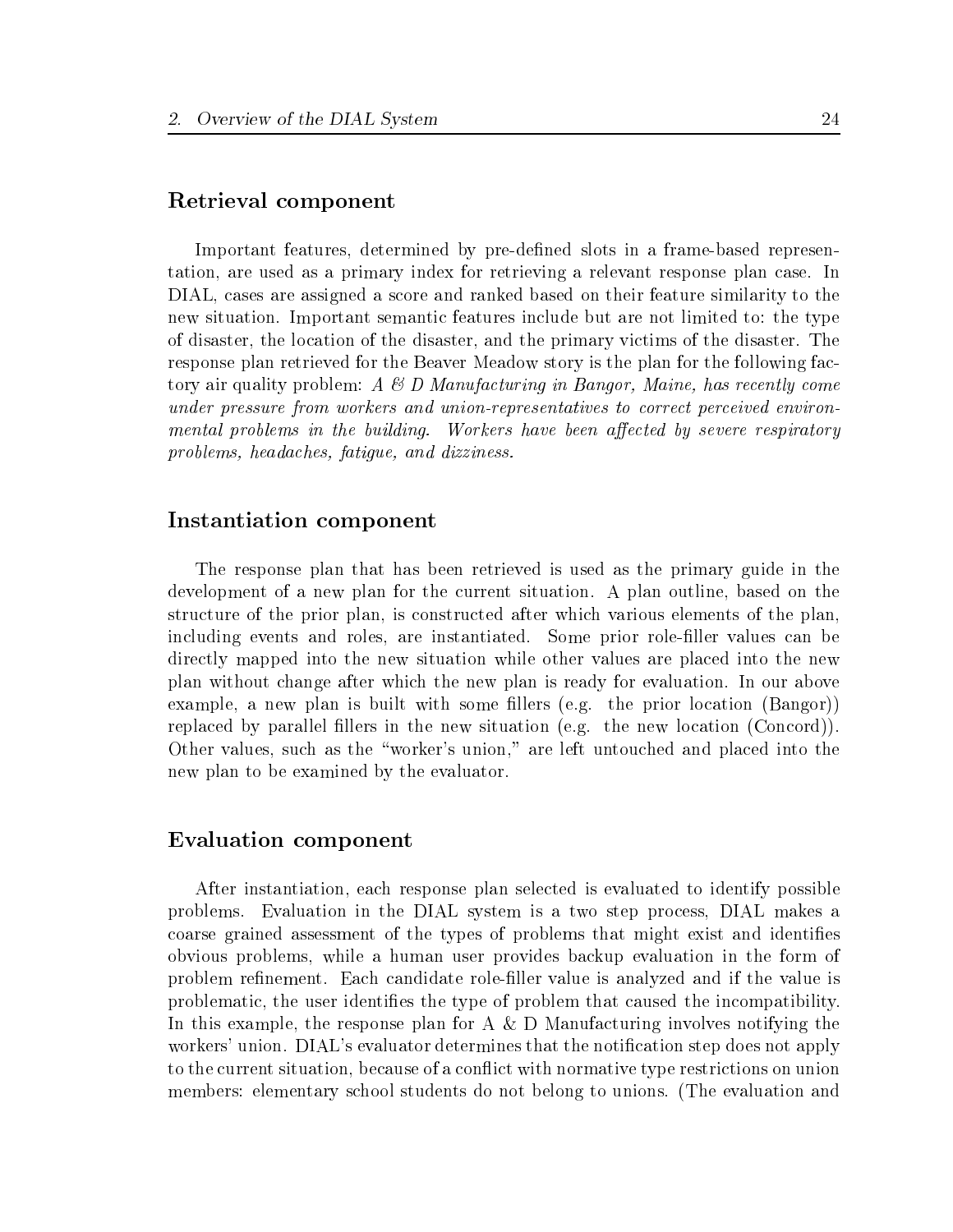problem characterization process is similar to that described in Leake (1992b)). In the example, the user determined the union problem to be a role/filler mismatch.

#### Case adaptation component

DIAL's case adaptation component receives two inputs: an instantiated disaster response plan and a description of a problem in the response plan requiring case adaptation. DIAL next applies a suite of available methods to attempt to find a suitable solution to the problems identied by the evaluator. If possible, the system will make use of prior case adaptation knowledge to guide the new search. The solution to the Beaver Meadow School problem is found when the system determines that an authority relationship exists between the union and the workers and identifies a similar relationship which exists for the students. When it attempts to find alternate role-llers with the same relationship, several possibilities arise including the student council, and the school administration. The user rejects these fillers but another alternative, the student's parents, is accepted as appropriate. This enables the system to replace weak knowledge (in the form of knowledge constraints) with specific alternatives from memory.

#### Storage component:

With a new response plan built, DIAL stores into its case base the entire new plan. In addition, a description of each case adaptation episode is stored as a case adaptation case. This storage process provides the system with an easier method of dealing with similar situations in the future, both on the plan level and at the case adaptation level.

#### DIAL's knowledge base

The knowledge used to solve problems was stored in a central hierarchical memory. This memory consisted of different concepts linked together via linguistic relationship. For example, the concept of *automobile* might be related to the concepts of *car* and truck via a parent/child relationship. This memory could be probed for needed information or searched to find concepts matching specified constraints.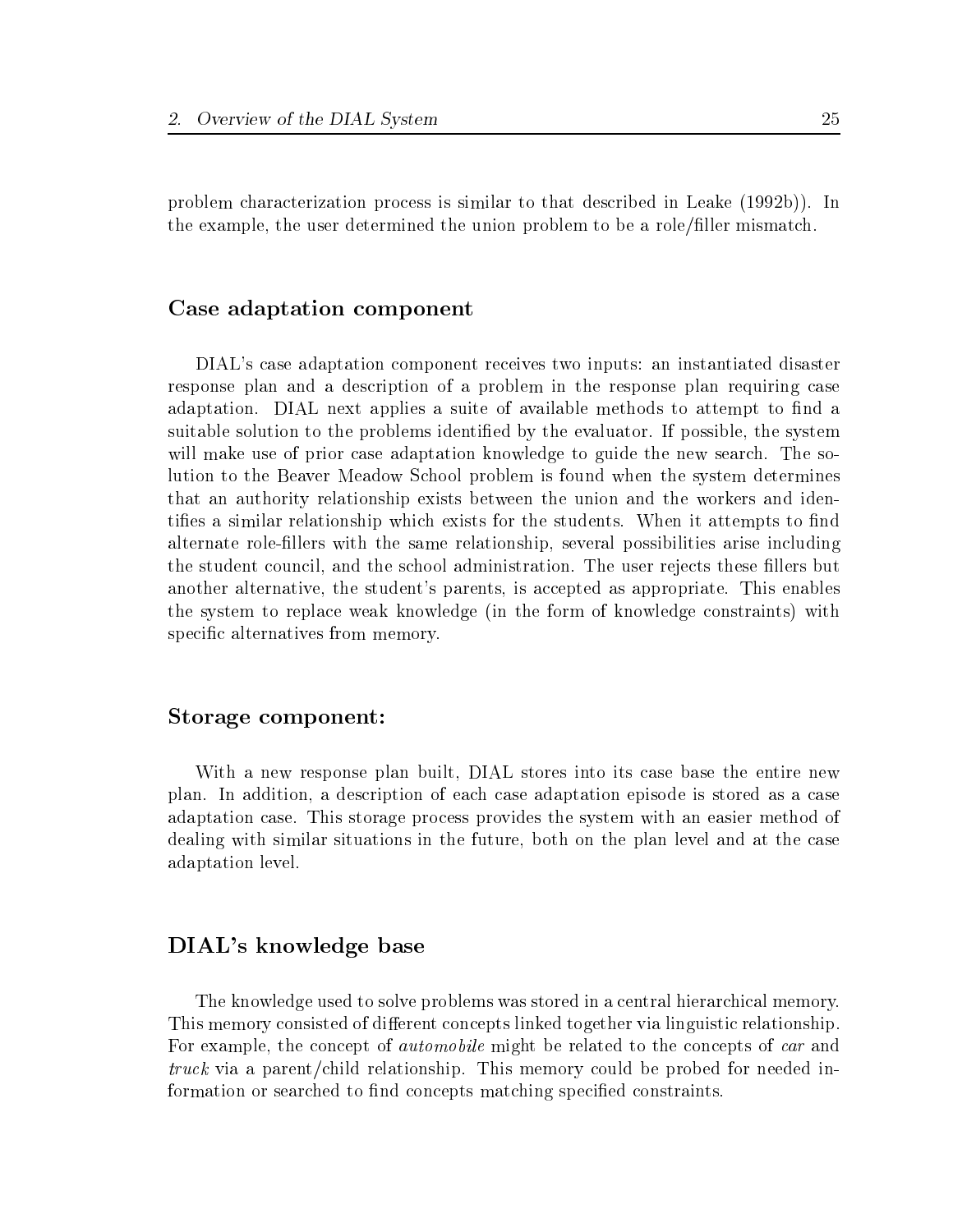# 2.2 Case adaptation learning

The previous section outlined the basic processing and architecture of the DIAL system within the context of the Beaver Meadow example. This section introduces the case adaptation process and the structures used to support that process in the frame of a second example.

This example processed a newswire report that an earthquake had occurred in Liwa, Indonesia. The DIAL system accepted the story and attempted to outline an appropriate response plan for the situation. No response plan that was currently in the response plan case base scored high with regard to similarity, however, the most appropriate response plan was one used for an earthquake in Los Angeles. This was selected primarily on the basis of the severity of the disaster and the lack of many available cases. The next subsection describes the representation used by the DIAL system to store this response plan case.

## Plan representation

All plans in the DIAL system are stored as response plan cases. Figure 2.2 shows the system representation of the retrieved response plan from the Los Angeles earthquake disaster. Response plans are stored and retrieved from a central response plan case base that is seeded with a small set of preselected response plan cases. The four initial plans were hand coded and allow the system a starting point for the creation of new plans.

The response plan architecture consists of several components that include:

- Index: The index provides a concise description of the features of the disaster. It includes the location of the disaster, the type, the severity of the disaster and any other knowledge given by the initial disaster problem description.
- Events: Events are the set of actions to be performed in response to the disaster. Events might include mobilizing the police and developing rescue teams.
- Role Fillers: The fillers are individuals, or groups that perform the required roles of the events.
- Constraints: The constraints are a priori knowledge of what values or types of values are permissible as role fillers.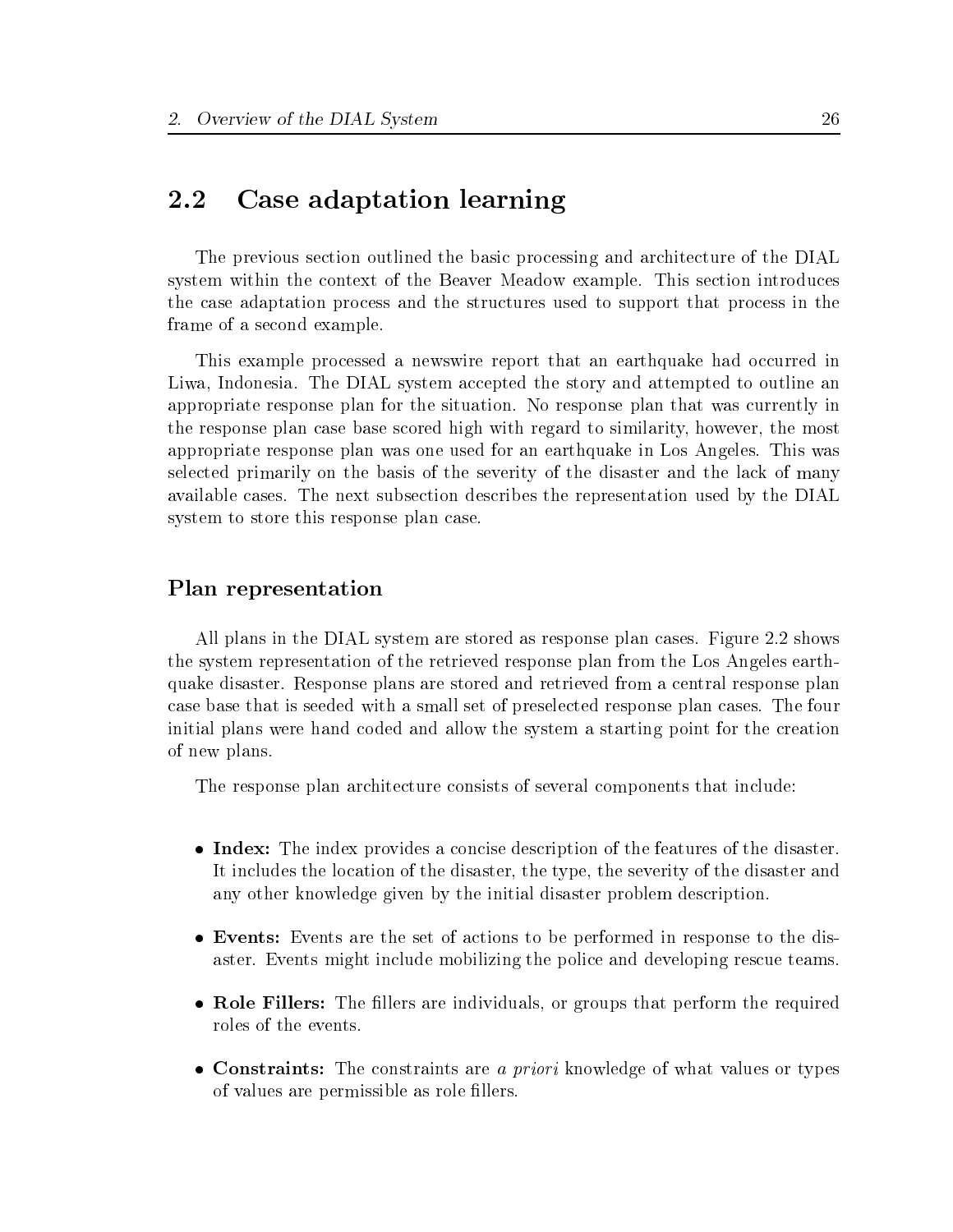• Statistical Information: This information is used for external analysis of the system as a whole and is not directly applied during system processing. The data stored includes the time taken to retrieve the response plan, evaluate the response plan and adapt the response plan. While not shown in the printed representation this information is critical for proper evaluation of the approach described.

By examining the example in figure 2.2, several important features can be highlighted. The response plan structure begins with labels identifying the structure type and the name given to the plan. The name of the plan is computer generated and based on the location of the disaster and the type of disaster. Following this, the type of plan is given. This information can be used by the system to locate the appropriate plan, to store a new plan, or to find other plans of the same type. The roles and fillers of the plan appear next. The role names are given by the predefined response plans that form the initial case base. In this example, roles such as *police* and *residents* are placeholders for information that will be used in the events. The fillers for these roles use a non-standard representation for AI systems. The Wordnet knowledge base provides DIAL with access to a large set of interrelated concepts. Despite Wordnet's less optimal organization for a reasoning system, it is adequate and more practical than coding a complete knowledge base by hand. In fact, the aws for reasoning of its organization makes it a more challenging basis for case adaptation learning (see section 2.6). The events include the list of participants in the action. These participants are specied with the same tokens used for the role names to allow for proper matching of filler values. When submitting the final plan to the user, each of the role place holders would be substituted with the corresponding and appropriate role filler.

## Response plan creation

New response plans are created by reusing the information stored in past response plan solutions. One of the key issues in the reuse of past cases is the mapping of role fillers from the old situation to the new situation. This mapping can be non-trivial as new situations may require different types of knowledge to satisfy the specified constraints. Several approaches are used to support the mapping and selection of appropriate llers for each required action including: examining the availability of resources, analyzing the constraints of the actions and applying the knowledge the system stores about groups and individuals. In the example response plan, the "national guard" was selected as the best ller for the prevent-looting action. However, in other situations using the same stored response plan as a starting point for solving a new problem, the "national guard" may be an unavailable resource and a different filler must be found to better match the current situation.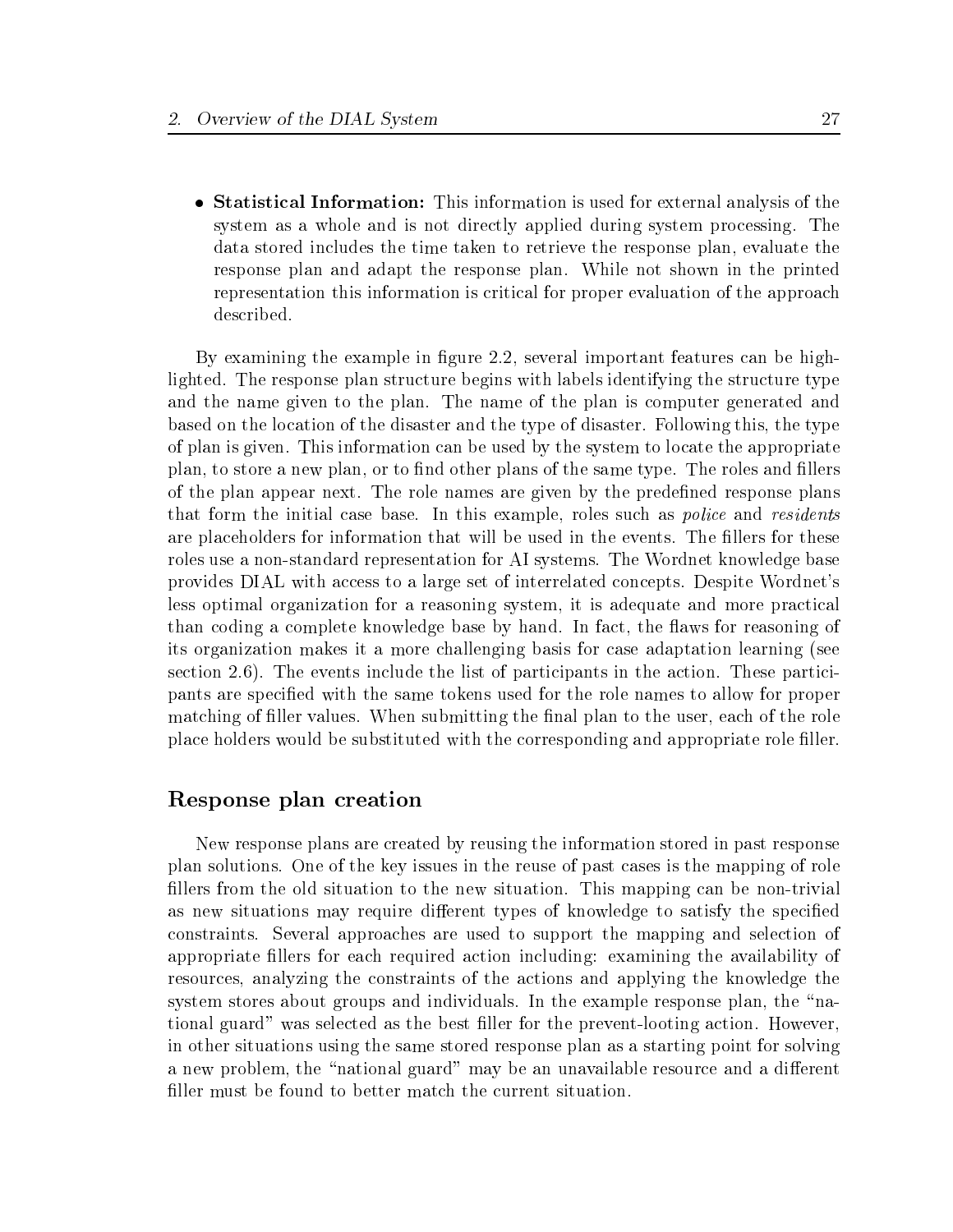```
Response Plan *structure type
   la-earthquake-response-plan *response plan *response plan name
    (earthquake-response-plan) *response plan type
    "Earthquake in Los Angeles" *_{printable\ name}((police "police") *list \ of \ roles \ and \ common \ filter \ types(residents "resident")
    (location
       ((city "los angeles")
        (state "california")
        (country "united states")
        (continent "north america")))
    (condition "catastrophic")
    (national-guard "national guard")
    (fire-dept "fire-dependent")(relief-group "red cross")
    (aid-group "united states government")
    (shelter "shelter"))
    ((rescue-survivors  *list actions and their participants
    ("rescue"
       (actor national-guard)
       (ob ject residents)))
    (prevent-looting
       (("defend" (actor national-guard))))
    (build-shelters
       ("construct"
        (actor relief-group)
        (ob ject shelter)))
    (provide-disaster-relief
       ("provide" (actor aid-group)))
    (remove-rubble ("exact" (actor fire-depth)))(inspect-area ("inspect" (actor fire-depth)))(police-patrol ("patrol" (actor police)))))
```
Figure 2.2: Example of a response plan case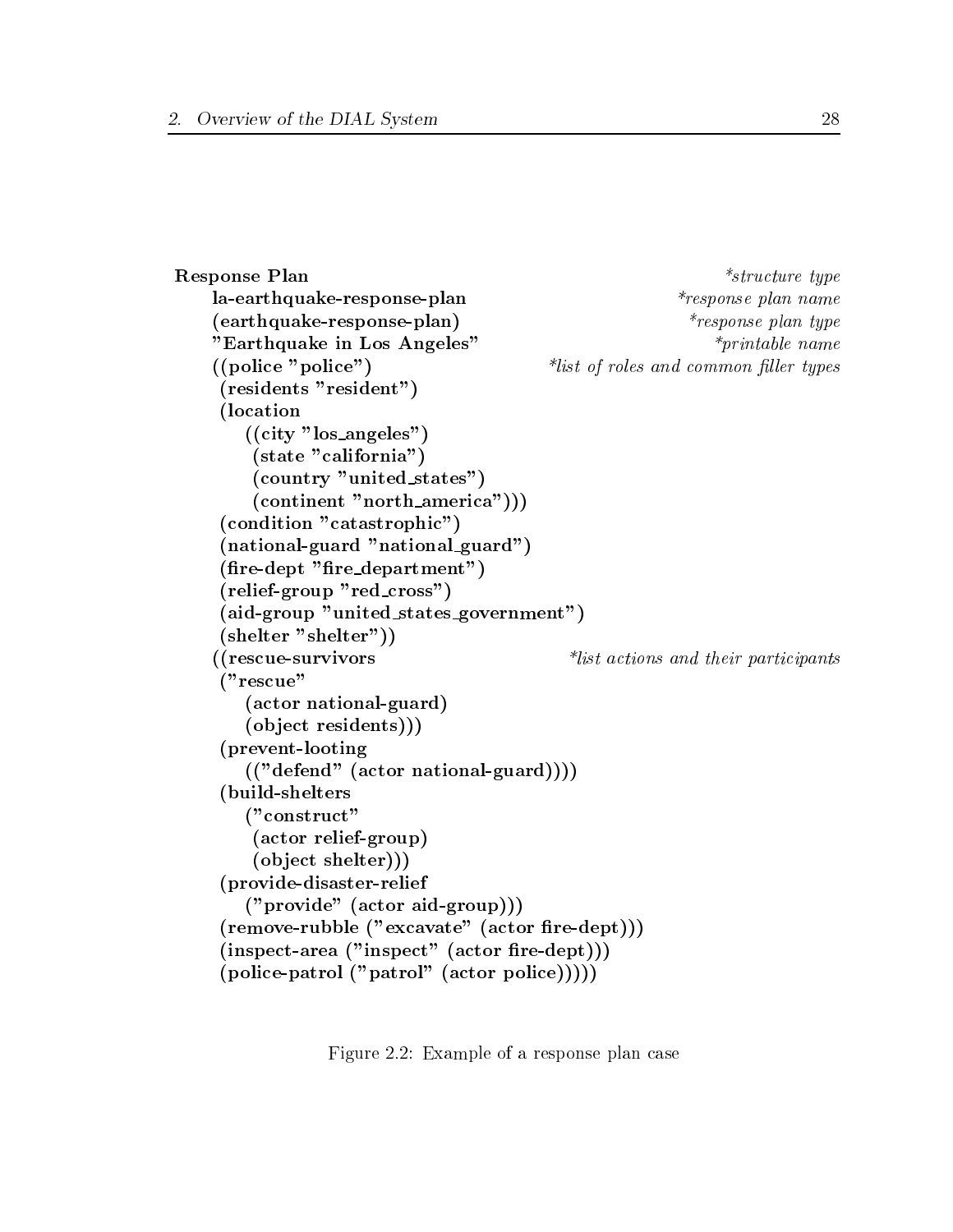#### Response plan evaluation

Since the primary goal of the system is the creation of new response plans and the system accomplishes this by reusing stored plans, identifying problems with the prior plan in the new situation is a crucial precondition, however problem identification is not a research issue of this dissertation. DIAL examines the candidate plan using user defined rules that describe the appropriateness of fillers in different contexts. When the rules are insufficient for evaluation, the user can provide backup evaluation.

In the mapping of the Los Angeles plan to the Liwa disaster, a straightforward mapping from the old location to the new location is possible and does not cause any identiable problems. However, the suggestion of using the Red Cross to provide aid and build shelters for the survivors of the disasters presents a problem. In most situations, this filler would be appropriate, however, the infrastructure in Liwa is unable to allow access to the affected area. This identified problem is then passed to the case adaptation component which attempts to repair this problem by finding a filler that can overcome this problem.

#### Methods of case adaptation

There are three primary methods of case adaptation in the DIAL system. Given inputs describing a candidate response plan and a problem to be adapted, the process performed by DIAL's case adaptation component is as follows:

- 1. Case-based adaptation: DIAL first attempts to retrieve an adaptation case that applied successfully to a similar previous problem. If the retrieval is successful, that case is re-applied and processing continues with step 3.
- 2. Rule-based adaptation: When no relevant prior case is retrieved, DIAL selects a transformation associated with the type of problem that is being adapted  $(e.g., role/filler mismatches, such as the mismatch between unions and students,$ are associated with substitution transformations: a mismatch can be repaired by replacing the role being filled or how the given role is filled). Given the transformation, the program generates a knowledge goal (Ram, 1987; Hunter, 1989) for the information needed to apply the transformation. E.g., for substitutions of role-fillers, the knowledge goal is to find an object that satisfies all the case's constraints on the object being replaced.

The knowledge goal is then passed to a planning component that uses introspective reasoning about alternative memory search strategies (Leake, 1994a, 1995b) to find the information needed. This search process generates a memory search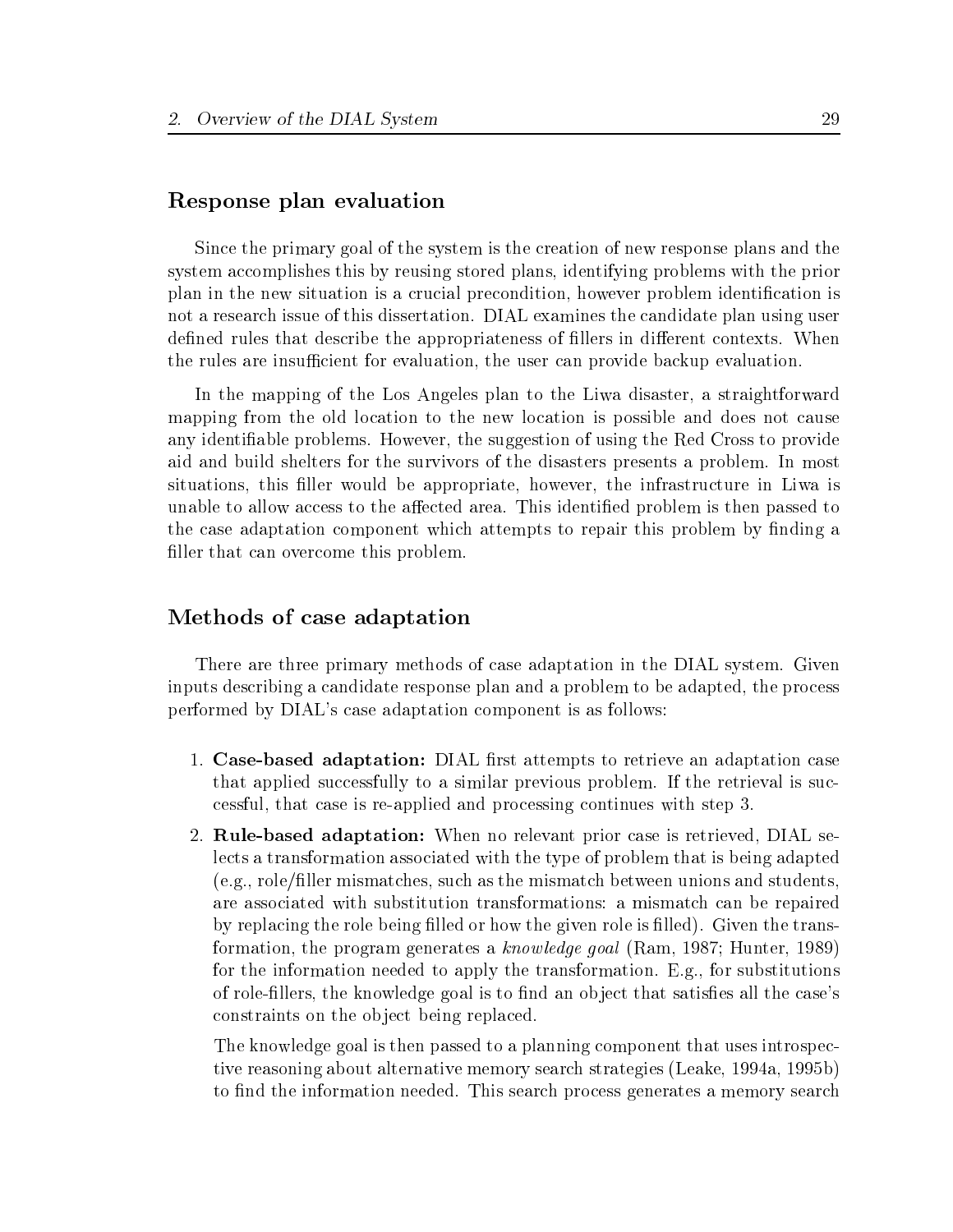plan whose operators include both an initial set of memory search strategies and memory search cases stored after solving previous case adaptation problems.

3. Manual adaptation: If both automated approaches to case adaptation fail, DIAL sends the problem to the user to be solved. The user guides the DIAL system through "how" the case adaptation should be performed, which is recorded and stored as an adaptation case.

The following subsections elaborate on the creation of knowledge goals, the memory search process, and the adaptation case representation using the Liwa earthquake story as an example.

#### Knowledge goal creation

In the Liwa example, there are no relevant cases in the system with which to perform case-based adaptation and consequently the system falls back on rule-based methods. To guide the search for information needed for a case adaptation, a knowledge goal is created. A knowledge goal stores the knowledge about the adaptation problem that is available from the current problem description and the instantiated plan. The knowledge goal is then used to provide guidance for a heuristic search of memory to find the required information. When problems are encountered during a search a knowledge goal will solve these sub problems by generating new knowledge goals re
ecting the new problem.

The knowledge goal contains all available information relevant to beginning a search through memory. The key components of the knowledge are:

- Slot: The slot in the response plan to be adapted.
- Current node: The candidate filler suggested by the retrieved plan that was determined to be problematic.
- Transformation type: The type of transformation to be performed. In this research, we have focused specifically on substitution transformations. These are modifications where one filler creates a problem that is repaired by substituting a new filler.
- Problem type: The problem that requires case adaptation.
- Constraints: Any known restrictions on the solution.

The knowledge goal produced for the search of a replacement for the Red Cross in the Liwa response plan is given in figure 2.3.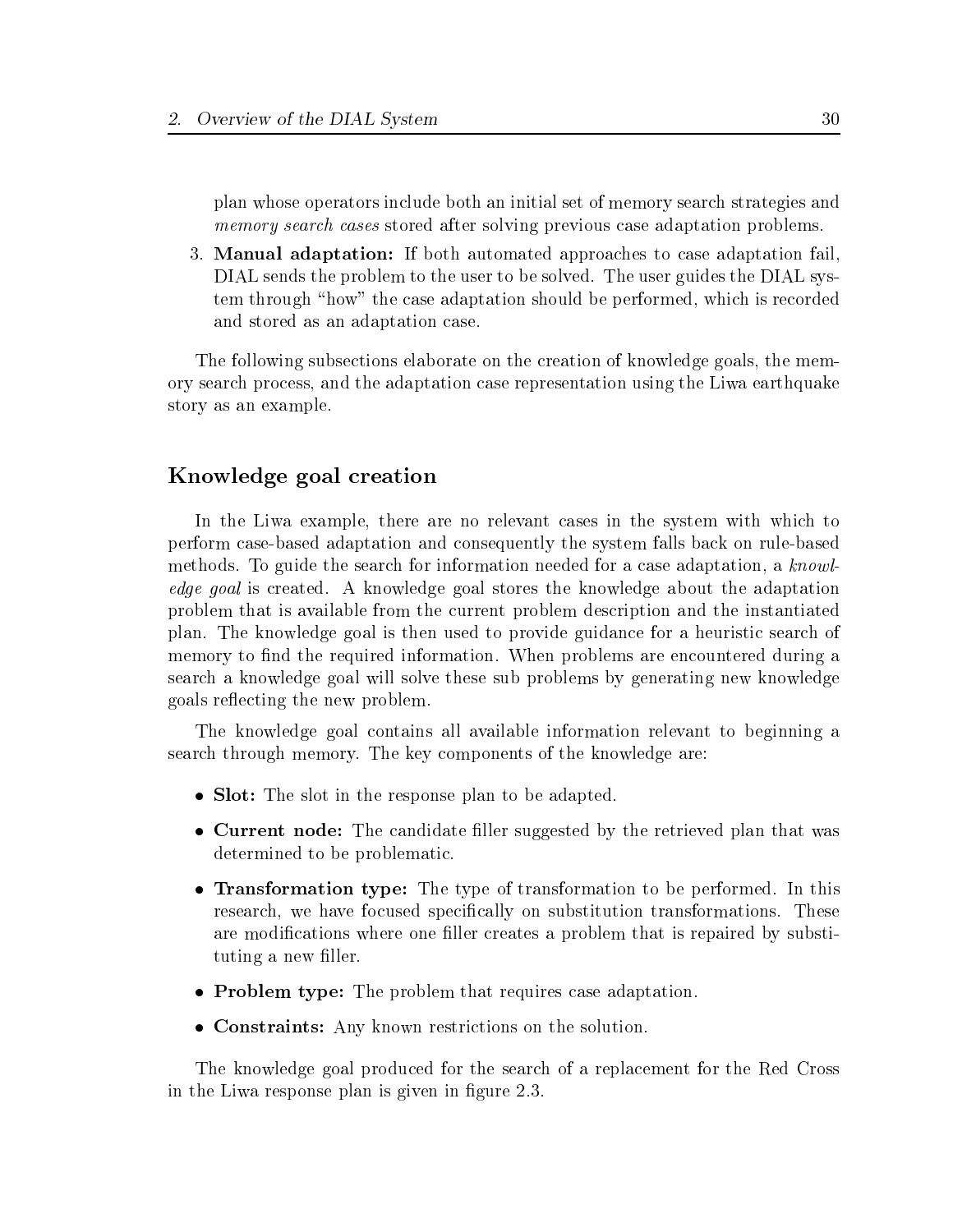Knowledge Goal Name: "KG-14"  $*$ unique goal identifier Slot: relief-group \*slot requiring new l ler CurrentNode: ("actor" "person") \*initial solution  $*transformation type$ Problem: means-of-lack-of-access \*problem-type Disaster: (earthquake ((city "liwa")  $*_{current\; disaster}$ (country "indonesia")  $($ continent "asia" $))))$  $*<sub>system</sub>$  designed filler constraints Constraints: ((has-abstraction? "organisation" ))

Figure 2.3: A system knowledge goal.

#### The memory search process:

The case adaptation processes in DIAL are guided by knowledge based searches of memory. This memory search process is driven by two different types of knowledge. The first set of knowledge involves manipulation of the knowledge goal, as the questions posed to memory by the knowledge goal may not be the precise questions needed to solve the current problem. The questions can be reformulated using knowledge goal transformation rules. For example, finding a replacement filler for the Red Cross is difficult. The Red Cross would in most circumstances be exactly the filler desired to provide aid and shelter to the survivors. Other charitable groups such as the Salvation Army will get the system no closer to a viable solution. Instead the knowledge goal can be transformed to search first for ways of overcoming the problem. When this problem is solved, the solution can be used as a guide for the original problem. The Red Cross cannot access the affected area in Liwa, so rather than searching for other groups, DIAL could transform the knowledge goal to find possible ways to access the area. One type of possible access during an earthquake is with helicopters. DIAL can use this knowledge to augment the original search and look for groups that can provide aid and also have helicopters.

The second type of memory search knowledge provided to the system is a suite of domain-independent *memory search operations* that depend on "weak methods" of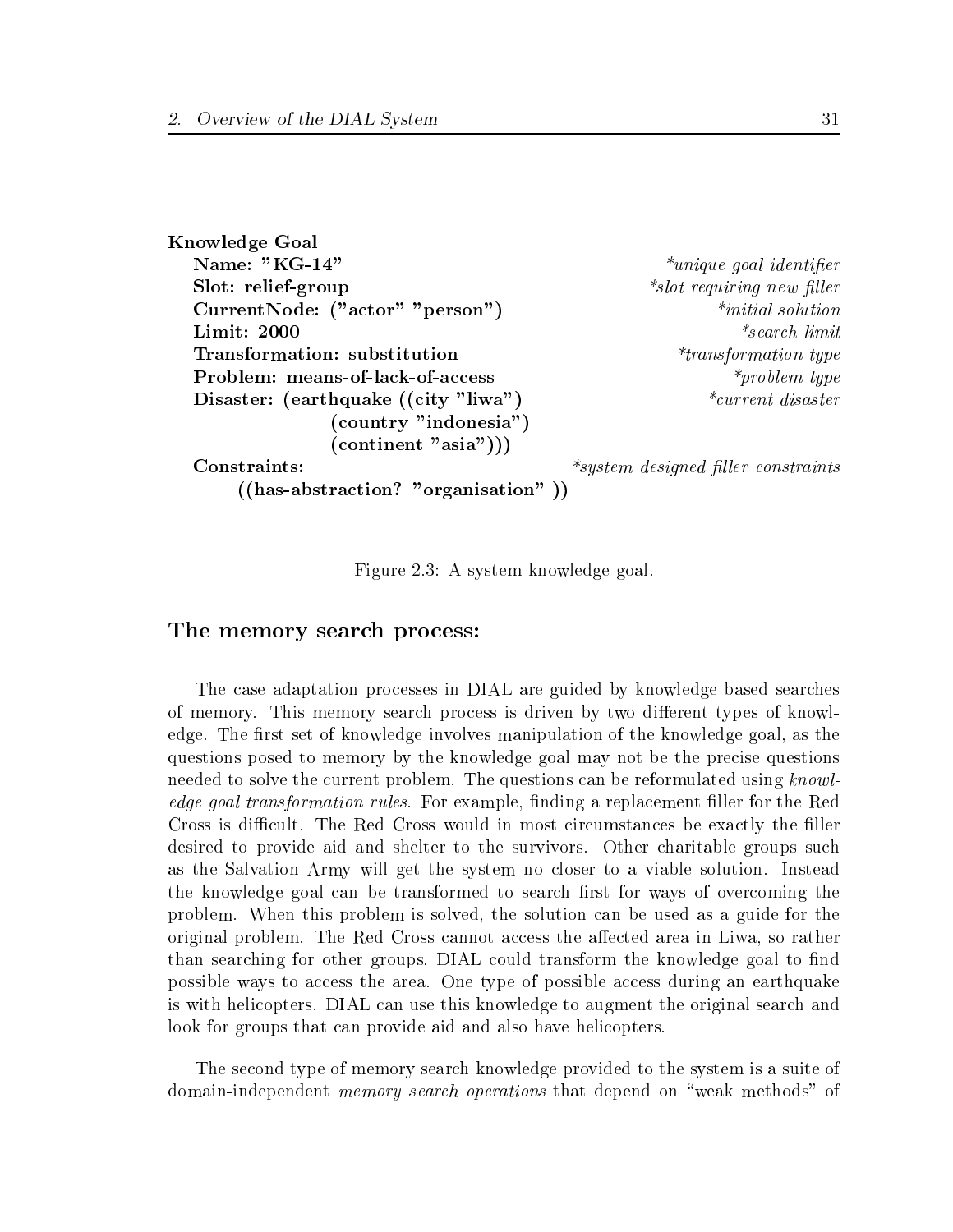memory search. These operations are basic movements through the system's memory such as ascending or descending concept hierarchies to find related nodes. By repeatedly applying operations, a simple search of memory can be achieved that examines closely related concepts to an initial starting point and progressed towards distant concepts. With appropriate constraints, theses searches can wander to potential problem solutions. The reformulated knowledge goal described above suggests looking for fillers that can perform the same role as the Red Cross but also has the ability to use helicopters in the affected area of Liwa. With these constraints, one search of memory results in the discovery of the "military" as a possible filler.

In addition to providing the solution to the problem, the memory search process results in the step by step reasoning path that was followed. Traces of this search can be stored as *memory search cases* and made accessible for use during future memory searches.

This memory search process allows for a type of reactive planning similar to the RAPS system (Firby, 1989). The memory search process can respond to problems that arise during a specic search such as when necessary intermediate information cannot be found. As in the above example, the system can create sub-goals to circumvent problems encountered during the search. These sub-goals can be addressed as independent memory search problems for which the entire process can be repeated recursively.

## Transformational case adaptations

The memory search process identifies solutions to problems represented in knowledge goals. However, these goals do not contain the necessary information about the type of transformation that must occur to apply the memory search solution to the new plan. Different types of transformations can be applied in different circumstances. In most cases, a substitution of the new filler can replace the value of the old filler directly. In other situations, additional information must be added to the new plan. For example, in order to substitute the military for the red cross, one of the subgoals generated was to find a means of transportation (and thus find individuals with that type of transportation). The means of transportation was added to the plan to satisfy this goal. Plan transformations must be performed carefully such that new types of conflicts are not created and that the original goal is still sufficiently satisfied.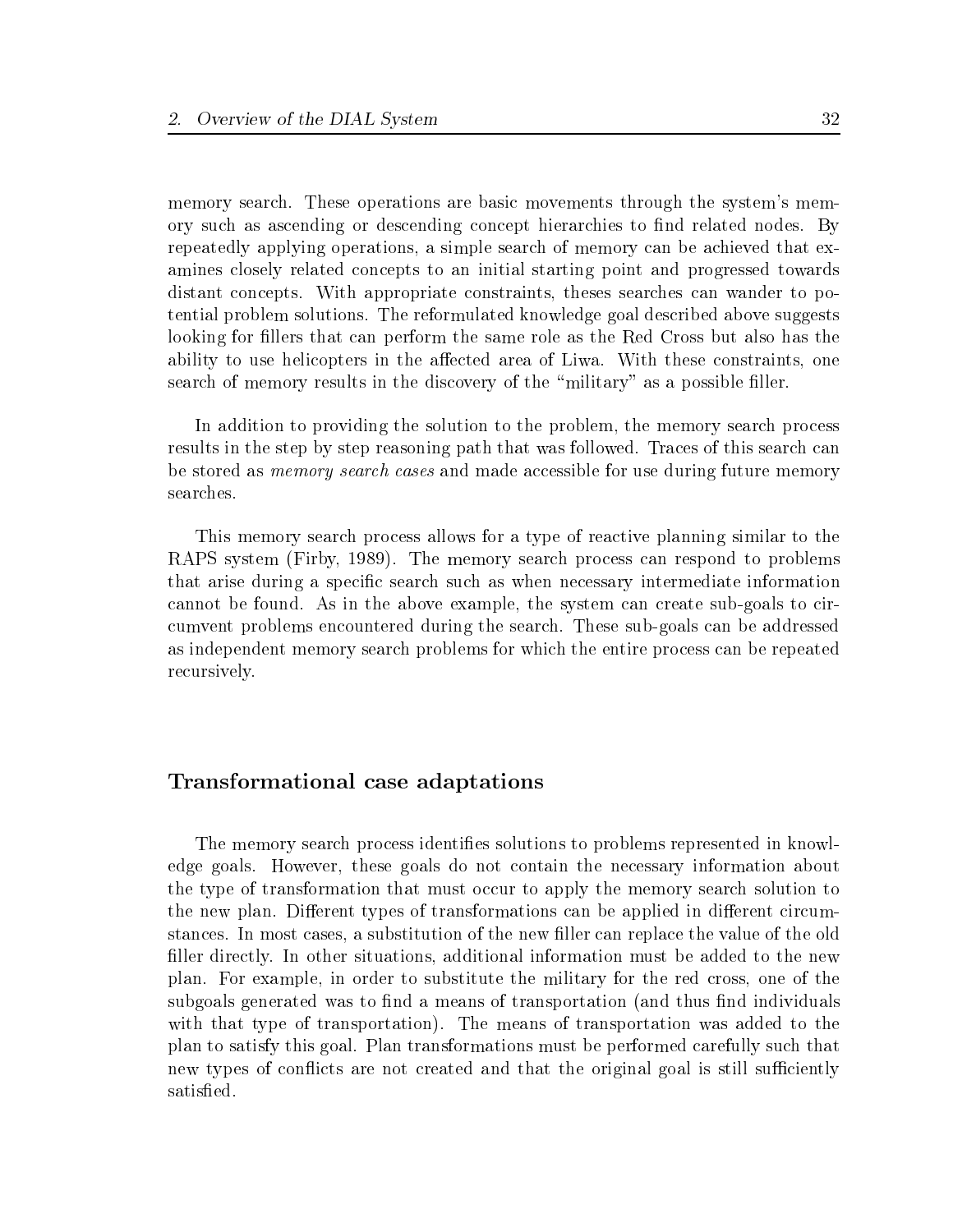#### Representation of cases learned from case adaptation episodes:

DIAL's *memory search cases* comprise the initial knowledge goal, a trace of knowledge-goal transformations and other memory search operations involved in the search process, a record of the search outcome (failure or success), the cost of the search in terms of primitive memory operations performed, and the resulting information found. Memory search cases are indexed under the knowledge goals that they satisfy, and can suggest search operations to attempt in the future. Memory search cases are accessible to the knowledge planning process for memory search, augmenting the initial library of built-in operators. For future searches, successful search cases that match the largest subset of the current knowledge goals are re-used. When the result of the stored search case does not satisfy current constraints, the search is continued by local search.

A memory search case contains:

- An index: The index for a memory search case includes the constraints of the original search and the starting location in memory.
- The response plan: The original response plan is referenced to provide a context for the solution the case provides.
- The search path: Each successful search results in a reasoning path that was followed to the solution. This trace of memory search operations is stored for future reuse.
- Statistical information: For later analysis, data about the amount of time, number of operations and nodes that were used during execution of the memory search is stored.

Figure 2.4 shows a memory search case taken directly from the successful solution to the Liwa Red Cross problem. Recall that the initial problem was identied because the Red Cross had no means to access the affected area of the earthquake and requiring instead a group with access. In this problem, the army was found as a plausible filler for the group to provide food and shelter to the survivors of the earthquake.

DIAL also packages adaptation cases including both the transformation used for the case adaptation and pointers to the appropriate memory search cases. Adaptation cases provide specic guidance about how to adapt cases to repair particular types of problems. Adaptation cases in the DIAL system contain all of the following information: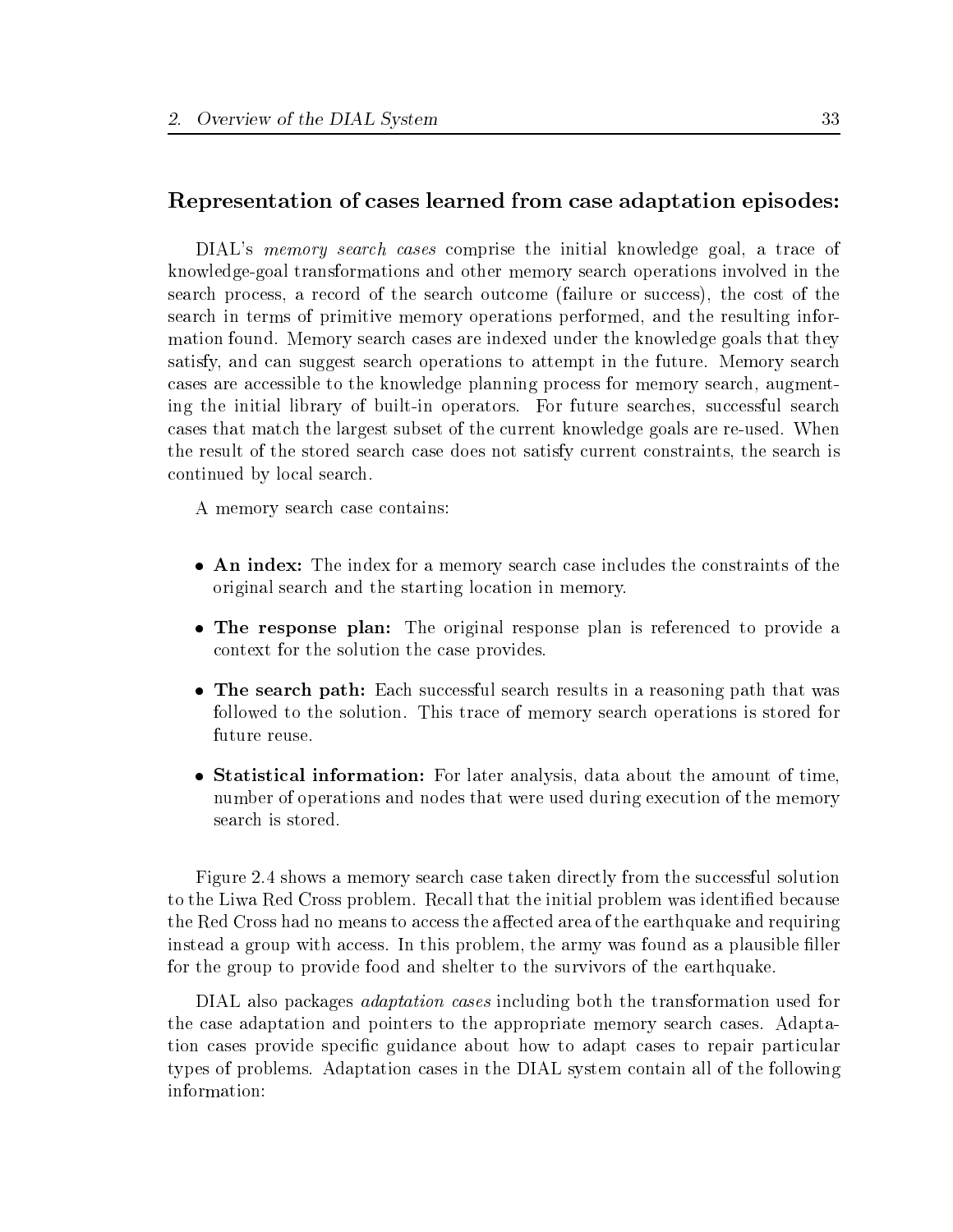```
Memory Search Case
  "mem-search-case-504" " *unique identifier for case
  index:
    (constraint: *set of constraints used to find solution
       (has-abstraction? "group*))
    (original-node "red\_cross") *original suggested filler
  response plan:
    (liwa-earthquake-response-plan *_{plan\ and\ role\ of\ original}relief-group) solution episode
  search path:
    ((get\text{-}parent \text{ "organization" }) *set of search steps taken
      (get-child "force")
      (get-child "military service")
      (get\text{-child "army" })solution:
    ("army" (parent: "military_service")) *_{actual\ solution\ filter}(30170\; 1526\; 1406\; 1433\; 30460))*<sub>statistical</sub> data
```
Figure 2.4: Example of a system memory search case

- Index: Adaptation case indexes are a description of the problem type that the case solves, with the response plan context and the slot being filled as secondary indices.
- **Transformation:** The type of transformation required by the case adaptation is stored. One type of transformation could be substituting for an invalid filler.
- Memory Search Case: The memory search case that stores the reasoning trace of the past solution is indexed by the adaptation case.
- Type: The type of adaptation represents the process used by the stored case to solve its case adaptation problem. These types are *weak-methods* for problems solved through undirected memory search, *strong-methods* for problems solved using learned case knowledge, and *manual-methods* for problems solved through user intervention.
- Statistical Information: As with other cases, this data is used to assess the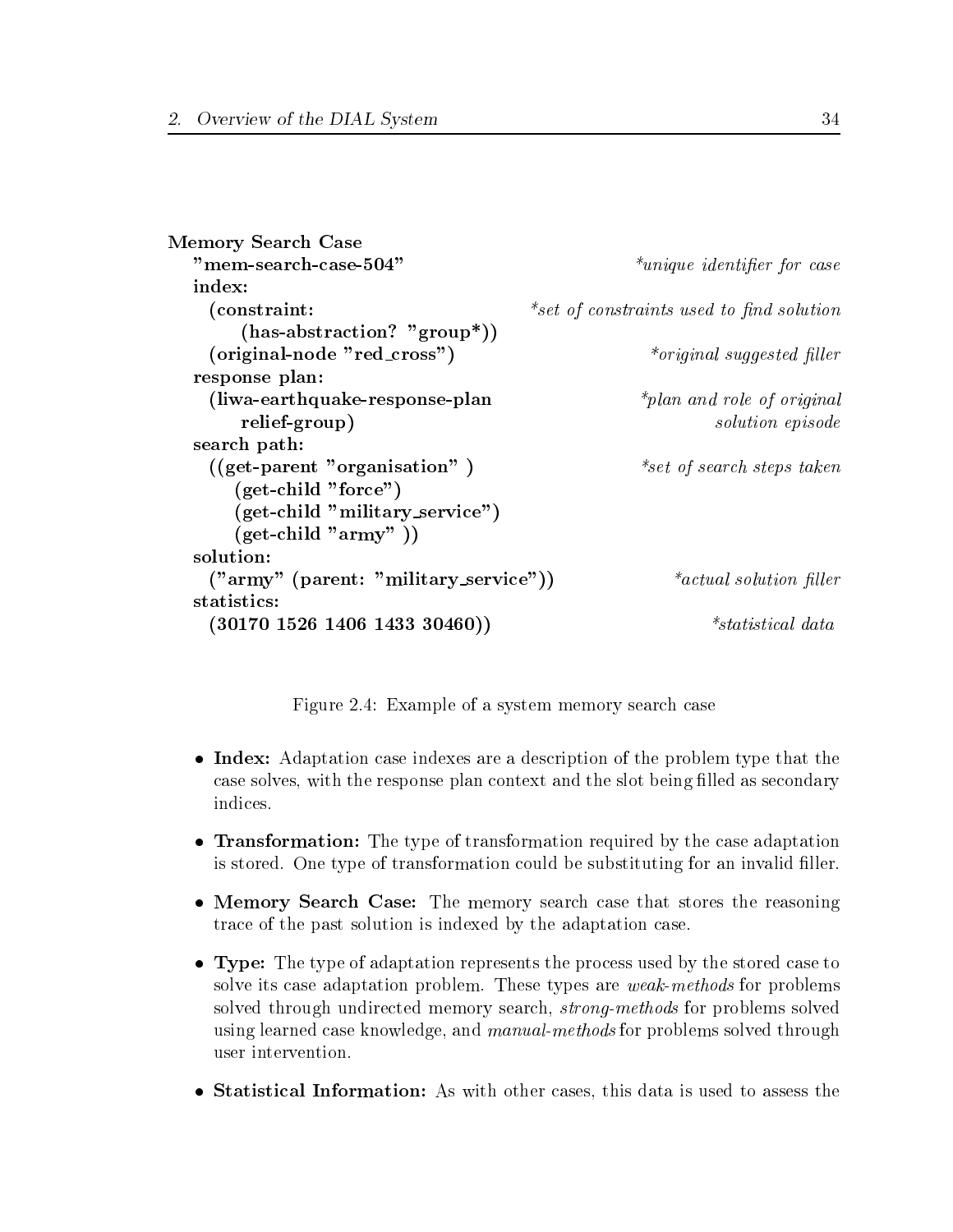```
Adaptation Case
  "a daptation-case-15" *_{a \ unique \ name \ identifier}*_a unique numerical identifier
  15
  the contract of the contract interest in the contract in the contract interest in the contract of the contract of the contract of the contract of the contract of the contract of the contract of the contract of the contract
  adapt-case-index:
     means-of-lack-of-access \ddot{h} are \ddot{h} the type of problem solved
     (earthquake-response-plan *the originating plan for the
        liwa-earthquake-response-plan identified problem
        relief-group)
     ((\text{city "liwa") *_{the location of the disaster}(country "indonesia")
        (continent "asia")
     "red\_cross" *the proposed filler
  transformation: substitution *the repair required
  memory serach case:
     "mem-search-case-504" *the memory case associated with the search
  solution: ("army" (parent: "military_service")) \qquad \quad \  \  *the final solution
     (30170\ 1526\ 1406\ 1433\ 30460)*statistical data
     \Omega*the number of times this case has been reused
  adaptation type:
     weak) *type of solution episode
```
Figure 2.5: Example of a system adaptation case

relative cost of a particular adaptation case.

Figure 2.5 provides an example of an adaptation case solving the lack-of-access problem described earlier. This case represents all of the information needed to reapply it to new situations. In addition to the data described above, adaptation cases store additional information used to support system processes. One of these types of data is the number of times a given adaptation case has been reused successfully. This value is used by the system periodically to reduce the number of adaptation cases stored to limit the case base to cases with demonstrated relevance. Thus this mechanism prevents the total number of adaptation cases from exceeding the system's capabilities. With the case adaptation knowledge of the system represented as adaptation cases, new case adaptation can be performed without additional system knowledge.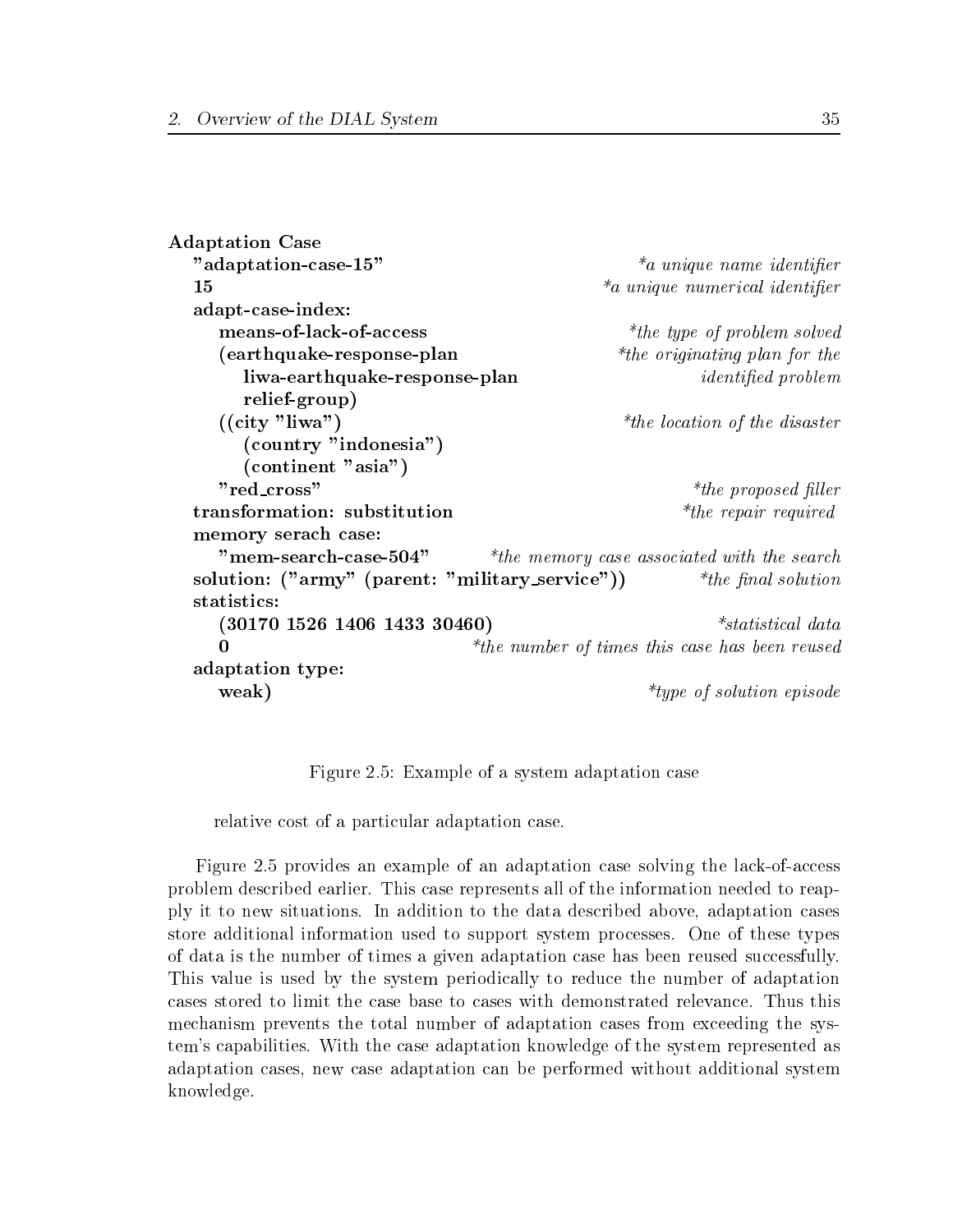#### Adaptation case organization:

DIAL's adaptation cases are organized by the problems they address using a vocabulary of problem types similar to those that guide case adaptation in numerous other CBR systems (e.g., Hammond, 1989; Leake, 1992). For example, if a candidate response plan is inappropriate because a role-filler is unavailable (e.g., a police commissioner may be out of town and unable to be reached in an emergency situation), the problem is described by the problem type filler-problem:unavailable-filler, and that description is used as an index to retrieve adaptation cases for similar problems.

# 2.3 Learning methods and relationships

The DIAL system is supported by multiple learning processes that employ several different strategies. This section summarizes DIAL's learning processes and places them in the context of the strategies that are employed and the relationships between the processes. The strategies described included:

- 1. Response plan learning: The "baseline" learning method for DIAL is learning by case acquisition, the normal learning of case-based reasoning systems, with response plans reapplied by **transformational analogy** (Carbonell, 1983).
- 2. Memory search learning: When DIAL generates a memory search plan, it stores a trace of that plan as a *memory search case* for reuse by **derivational** analogy (Carbonell, 1986).
- 3. Adaptation learning: DIAL adapts cases by an introspective reasoning process deciding the transformations to apply and the knowledge goals to be satis fied. If DIAL cannot generate an acceptable case adaptation, it asks a user to guide the case adaptation process interactively. Traces of internally-generated case adaptations and of user case adaptations are stored as adaptation cases for reuse by derivational analogy.
- 4. Similarity learning: When similarity assessment is used to determine the case to adapt in a new situation, the goal is to select the stored case that will be easiest to adapt. DIAL's similarity assessment process uses prior experiences with case adaptation to estimate case adaptation costs for new problems by a transformational analogy process. Consequently, case adaptation learning and similarity learning are coupled; when adaptation cases are learned, that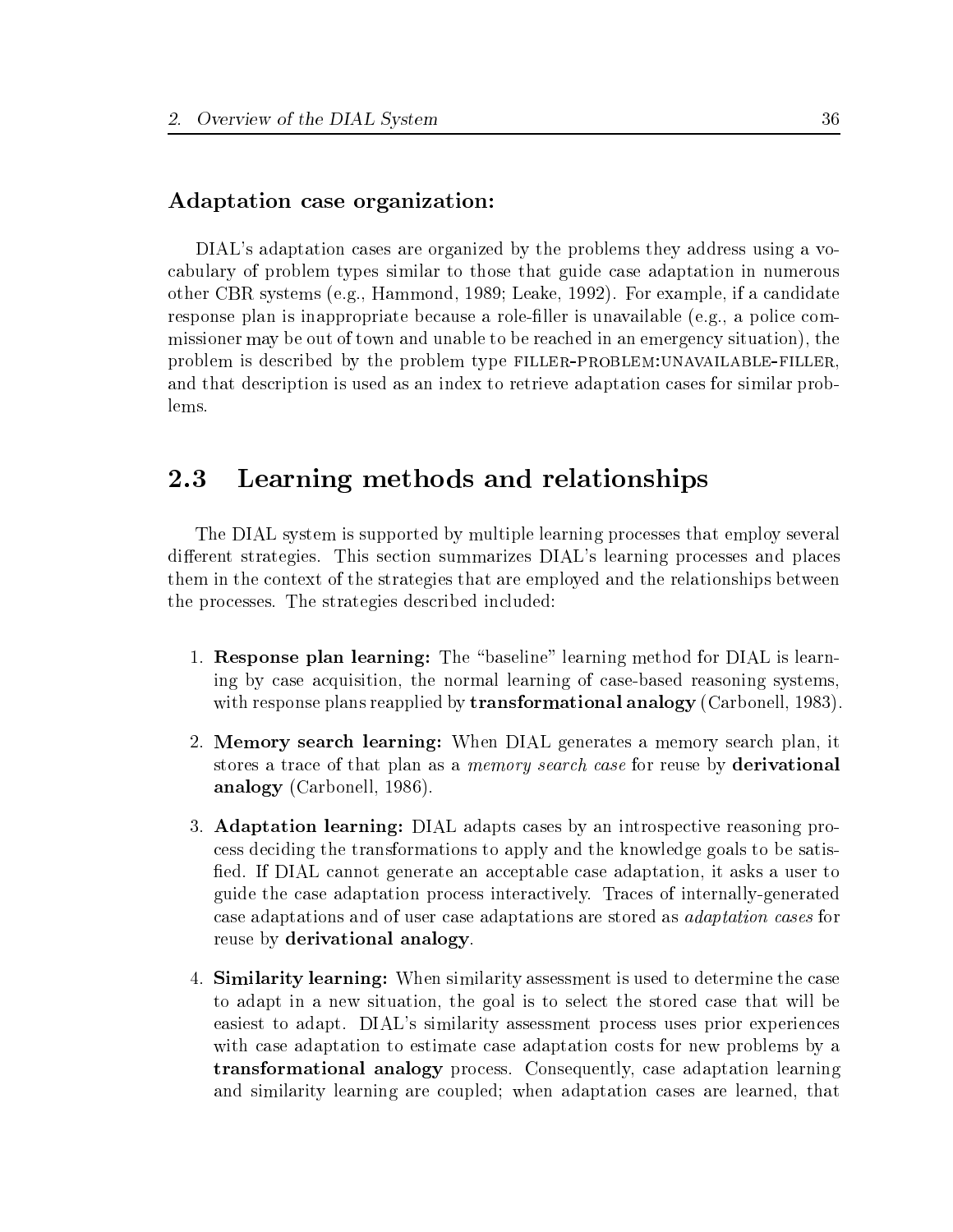learning provides not only knowledge to use during future case adaptation, but to use during similarity assessment as well.

To better comprehend how the different learning processes are related to one another and the type of interactions that may occur, four characteristics describing the learning processes have been identied. How these various characteristics manifest themselves in DIAL is summarized in table 2.1.

- 1. **Reasoning method:** Two different methods of reasoning are prevalent throughout the DIAL system. The first method uses rule-based reasoning as a set of predefined knowledge that can be used to support early learning in the system. The rules are carefully created to avoid many of the problems inherent to large rule-based systems. The second reasoning method used in DIAL is case based reasoning that drives the acquisition of new knowledge in the system.
- 2. **Reasoning type:** In support of each learning process, two different types of reasoning can be applied to solve problems. A *transformational CBR* approach generates new solutions by adapting prior cases while derivational CBR reapplies the reasoning of a past solution by following the steps taken to find new solutions.
- 3. Level of reasoning: The two primary learning processes in the DIAL system exist at two different levels. The main CBR process reasons about plans while the internal CBR process performs a type of meta-reasoning (about guiding the process for adapting plans to fit new situations).
- 4. Control of reasoning: A central issue in building multiple reasoning processes is how the interaction between individual learning processes exist. The main CBR process in the DIAL system sits in control of all other learning processes in the system. As such it can be termed a master process. Other processes in the system, such as the internal case based adaptation process, exist as subordinate processes to the master process. We will see that interactions can exist between a single subordinate process and the master process, and also between different subordinate processes.

The different types of cases in DIAL, plan case, memory search cases, and adaptation cases, can all be applied and reused independently of one another. That is, plan cases can guide plan generation and adaptation cases can guide case adaptation. However, these cases (as well as other sources of knowledge) can be viewed as complementary and able to support processes outside of their designated domain. DIAL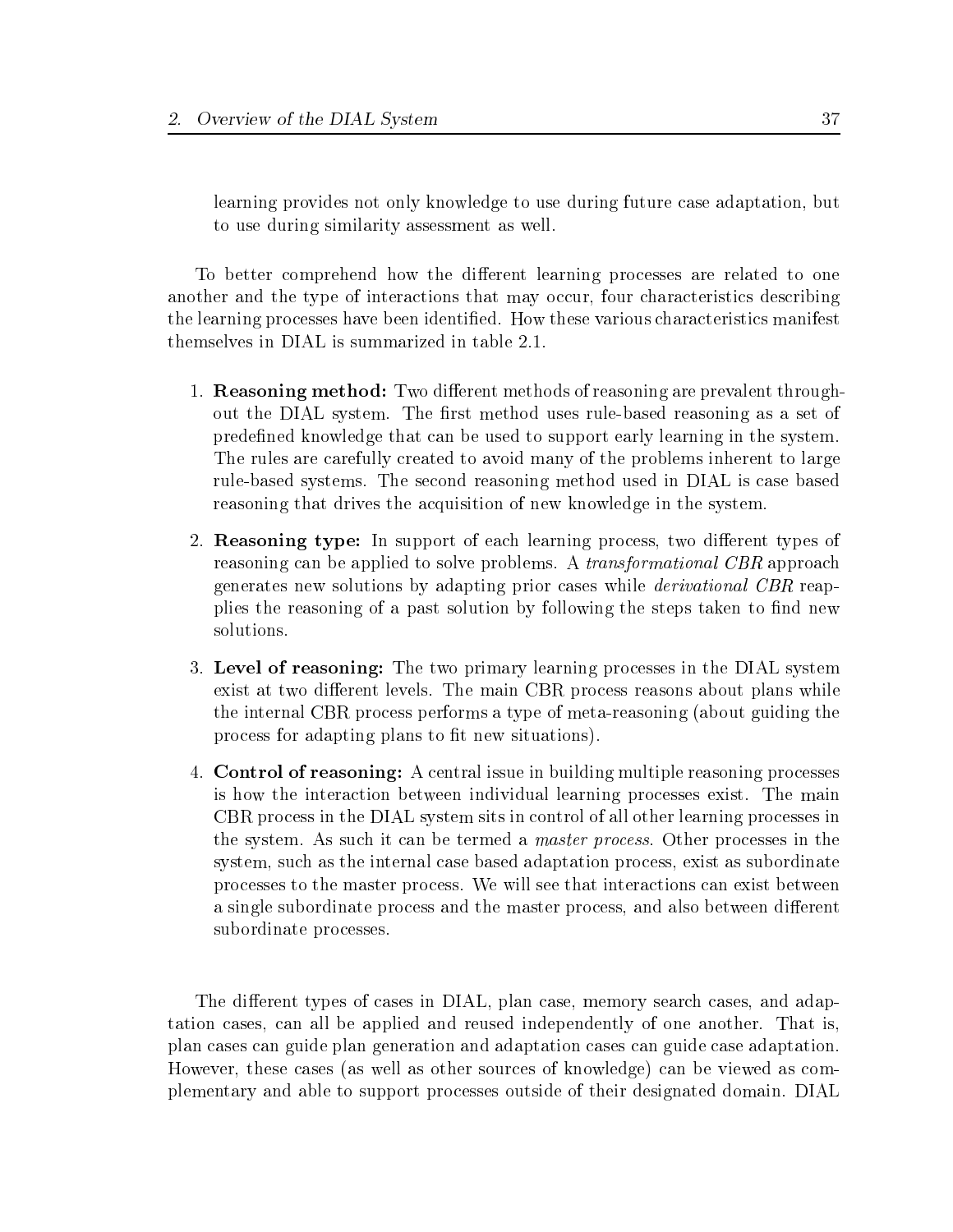|                                  | Reasoning  | Reasoning        | Reasoning           |
|----------------------------------|------------|------------------|---------------------|
| Task                             | method     | type             | Level               |
| Domain planning                  | CBR        | Transformational | Task domain         |
| Initial case adaptation          | <b>RBR</b> |                  | Internal processing |
| Subsequent case adaptation       | <b>CBR</b> | Derivational     | Internal processing |
|                                  | <b>RBR</b> |                  | Internal processing |
| Initial similarity assessment    | <b>RBR</b> |                  | Task domain         |
| Subsequent similarity assessment | <b>CBR</b> | Derivational     | Internal processing |

Table 2.1: Characteristics of learning processes

attempts to exploit as many of the connections and interactions between the different learning processes in hope of each processes strengths overcoming the limitations of the others. We will show that the benefits of multiple learning processes far outweigh the costs associated with managing these interactions.

#### $2.4$ Overview of the different reasoning processes in DIAL

Several reasoning processes exist in the DIAL system that interact to support other reasoning processes. These processes can be categorized into three unique classes of reasoning.

- 1. Transformational analogy
- 2. Derivational analogy
- 3. Rule-based search

Figure 2.6 provides a schematic illustration of how each of the types of reasoning processes fit into this system's overall process.

#### Transformational analogy

While case-based reasoning is used throughout the DIAL system to support different reasoning process, there are different choices as to the type of knowledge the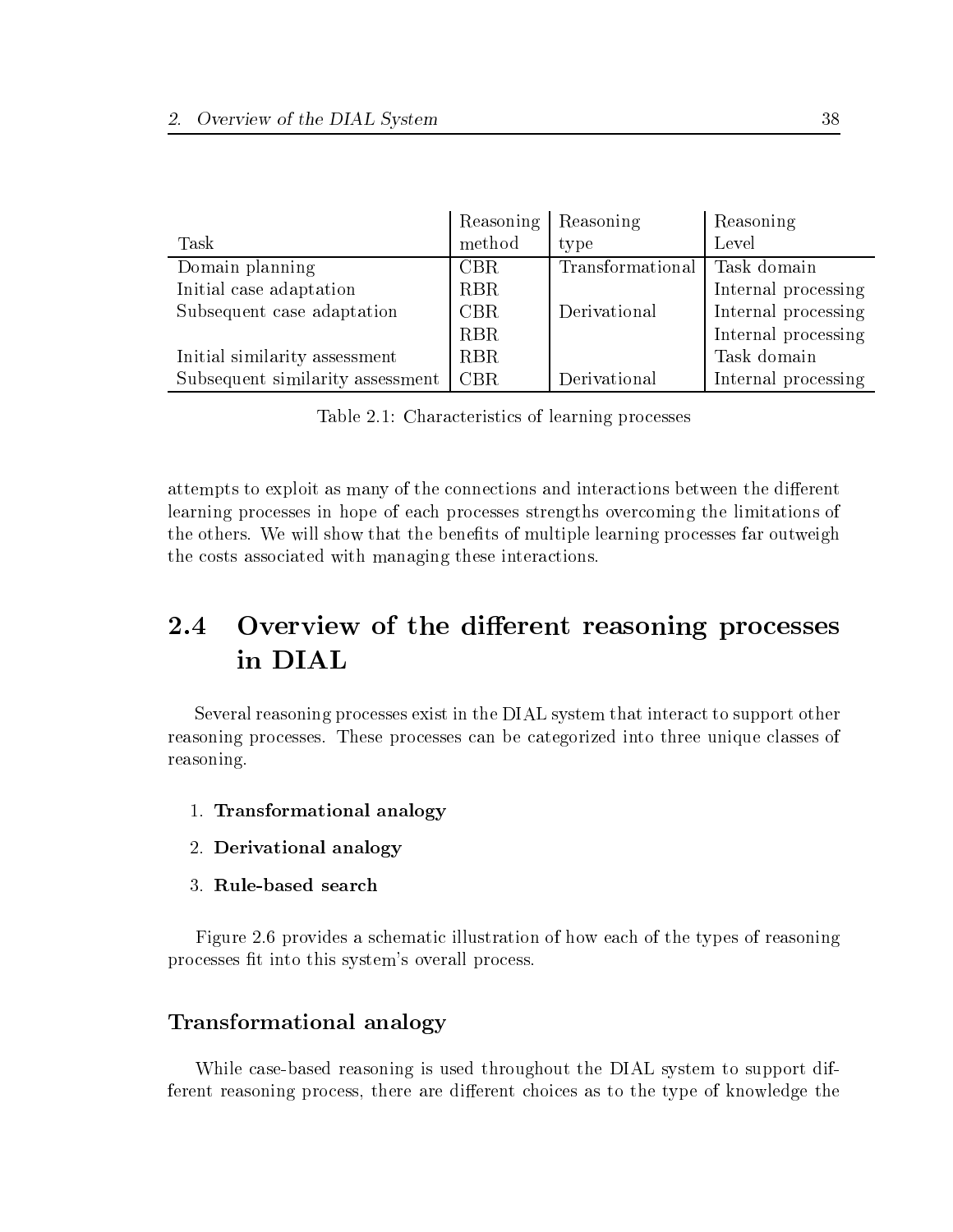

Figure 2.6: The integration of DIAL's different reasoning processes to support toplevel transformational case-based planning.

cases should store. Transformational analogy (Carbonell, 1983), which modies the solution of a problem, can be applied when a solution is known, but the rationale for that solution may not be. However, without information about the rationale, adapting the solution to fit new circumstances may be difficult.

For CBR tasks such as disaster response planning, derivations of solutions are not generally available, and planning from scratch is not satisfactory because domain theories are inaccurate and expensive to generate. However, examples of prior solutions are readily available from news stories and casebooks used to train human disaster response planners (e.g., Rosenthal et al., 1989 ). This favors a transformational approach to reusing disaster response plans. Thus the primary CBR process in DIAL is a transformational process.

## Derivational analogy

Derivational analogy requires the rationale of prior problem-solving, but provides greater flexibility. When a reasoning process is replayed in new circumstances, the replayed decision-making process naturally takes into account the relevant features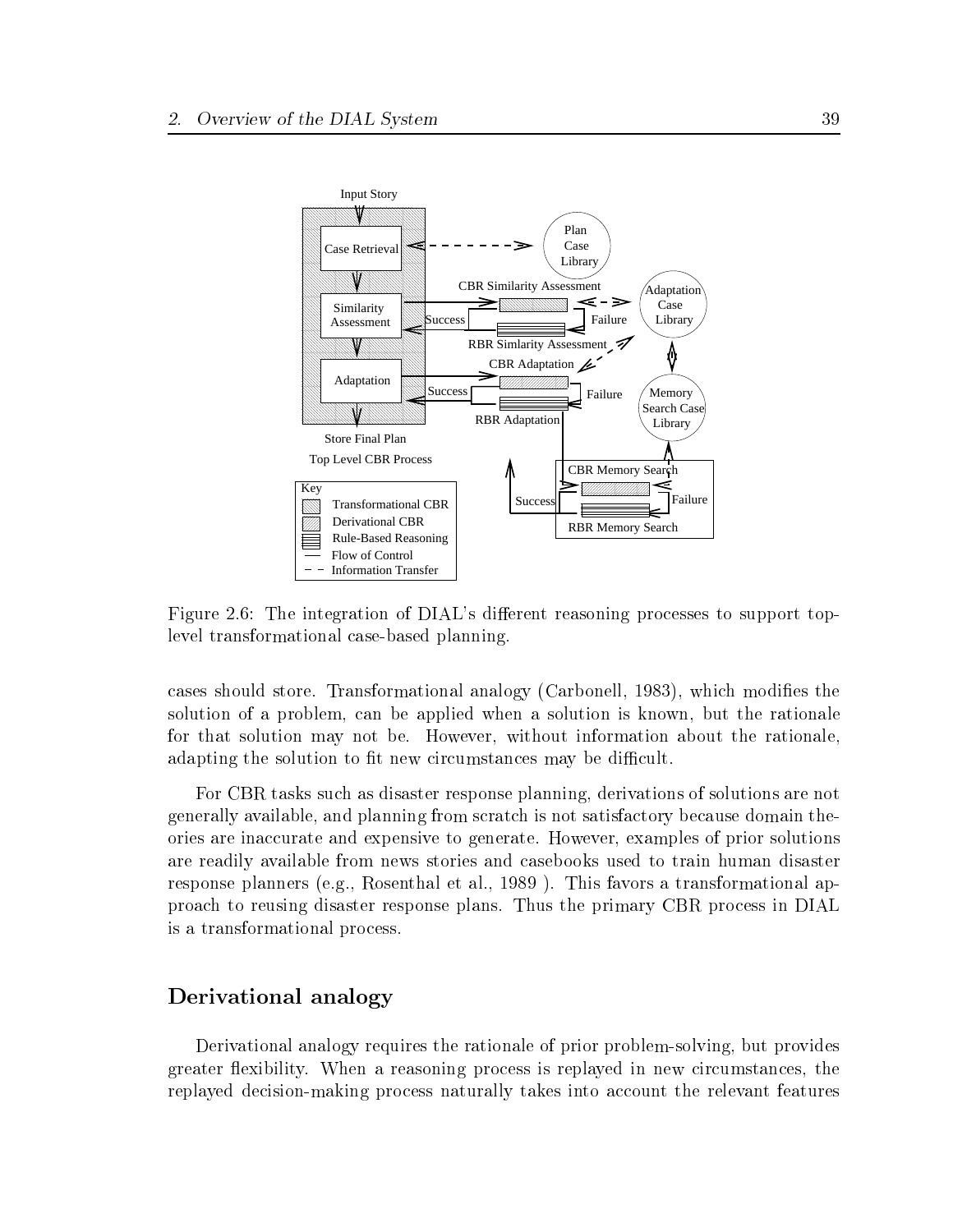of the new situation; adaptation of a derivation to fit new circumstances requires no additional mechanisms beyond those normally used for replaying cases.

On the other hand, derivational approaches can simplify the reapplication of a case to a new situation, and the rational for the CBR system's choice of particular steps during the adaptation of prior cases is available to a case-based adaptation component. This makes it possible to use derivational analogy as the basis of acquiring case adaptation knowledge from rule based memory search.

#### Rule based search

Rule-based search, using very general rules, enables initial case adaptation with minimal knowledge acquisition effort. However, general case adaptation rules are neither operation nor reliable. This supports using case-based reasoning when possible. Before cases can be successfully created a default reasoning process must be present to support this knowledge acquisition. A rule-base is easily developed and can reflect exactly the knowledge needed to search memory. Even after case-based reasoning becomes the primary reasoning process for case adaptation, the rule-based search provides a mechanism for filling in gaps in the case knowledge and providing a fallback reasoning method.

#### Comparison of the three approaches

In DIAL, transformational analogy provides the foundation of the system as the mechanism behind the case-based planning process. However, transformational analogy also supports some aspects of the case adaptation process as one simple method for reapplying the stored case adaptation knowledge. Derivational analogy, however, is more successful at case adaptation as it better encapsulates the reasoning process of the prior search. The cost of reapplying a derivation is much higher as the system has to asses or sometimes guess at the intent of each step in the reasoning trace. If a step of the trace suggests examining more specic instances of a concept (i.e. examining child nodes), it is an open question as the most appropriate way to focus of the first of the many possible concepts to consider next. Rule-based search supports acts as a subordinate process to each of the other two methods acting as both foundational support and as a guide to fill gaps in available knowledge.

Previous case-based adaptation systems store the solutions of a prior adaptation and reapply them by transformational analogy (Sycara, 1988). This is appropriate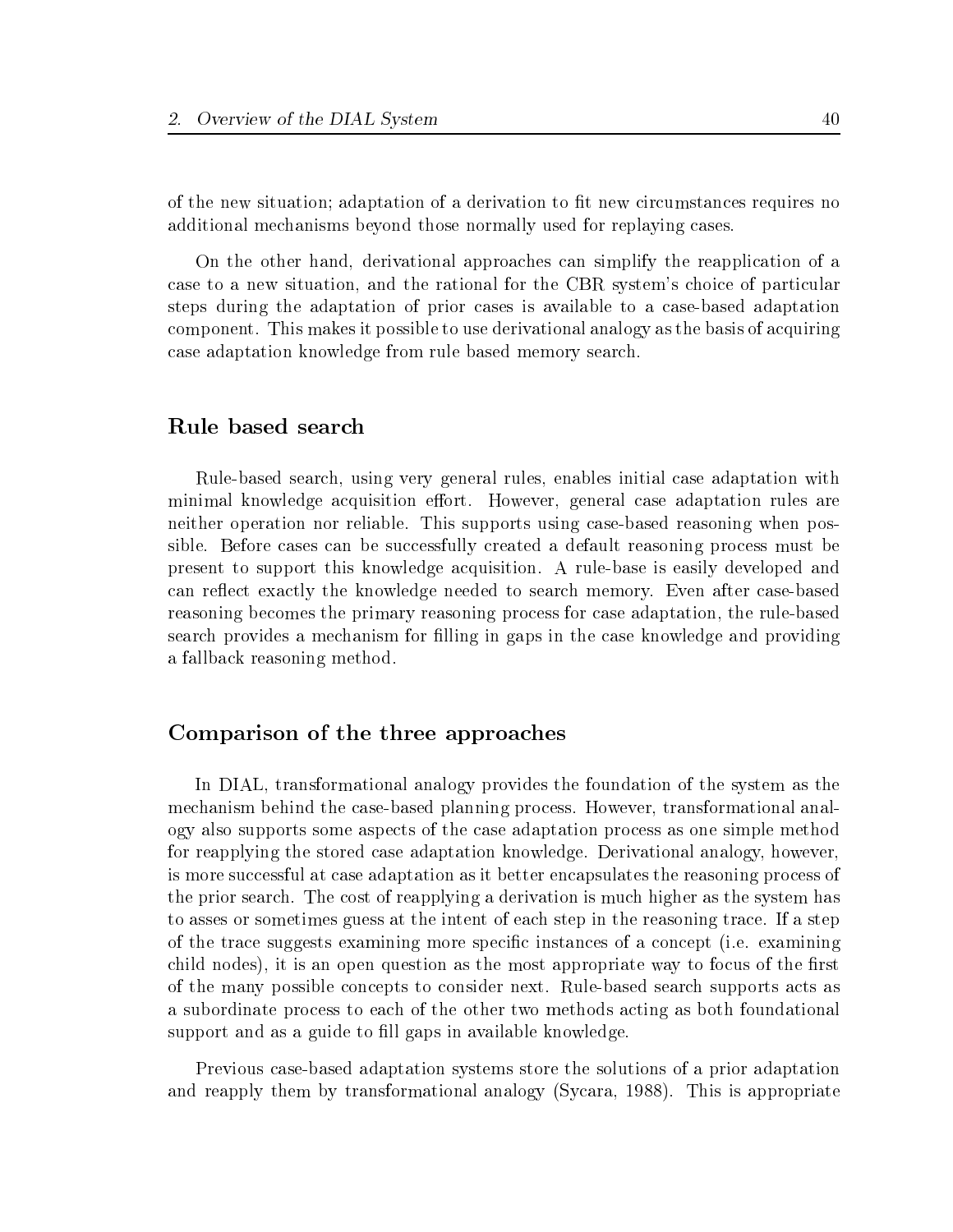when the derivation of the prior adaptation is not available. However, when derivations are available, derivational CBR is a natural means for providing flexible reuse (Veloso, 1994).

# 2.5 Integrating multiple processes

With several independent processes supporting different types of problems in DIAL, it is necessary to carefully manage how the system is integrated. DIAL provides a proof of concept for a system built of independent intelligent components. Riesbeck (1996) described a possible role for CBR supporting other systems by capturing the problems that occur and storing the generated solution to those problems. This is precisely what DIAL has accomplished. In this context, CBR is an *intelligent* component seamlessly integrated in a primary process and furnishes solutions to new case adaptation problems with no need to repeat the initial reasoning process.

This research applies the intelligent component technique to improving the performance of the CBR system itself. Each of the different reasoning subprocesses acts as a separate intelligent component providing the solutions to certain problems to other system components.

Three central questions provide guidance for examining the integrated reasoning components.

- 1. System design: How should the components' knowledge be represented and organized?
- 2. Knowledge acquisition: How much specialized knowledge must be provided to support component CBR processes, and how does this effort compare to hand coding rules for these processes?
- 3. Effectiveness of learning: How will the use of case-based components affect the overall efficiency of the top-level CBR system?

The first question has been addressed with the approach described in prior chapters by combining case-based and rule-base approaches. With this approach, the knowledge acquisition problem for case-based intelligent components has been controlled by intentionally limiting the components' initial knowledge to general knowledge with wide applicability, and using domain-independent "weak methods" as the foundation for its internal processing. This minimizes the burden of supporting the internal CBR process.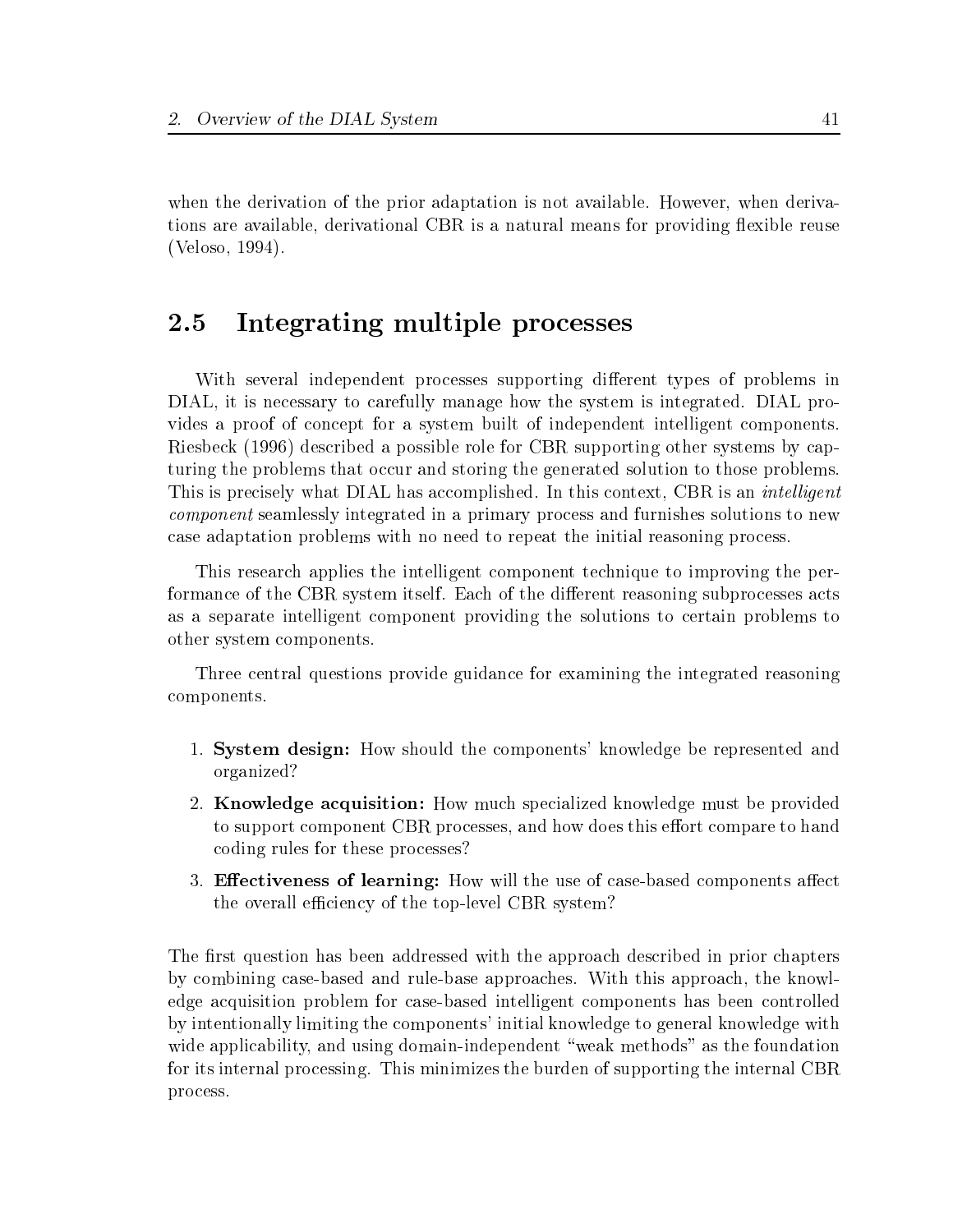The key issue is how much gain can be achieved by using various intelligent subcomponents to support the primary system reasoning process. DIAL does not attempt to provide a general answer but demonstrates the feasibility of this type of approach. The potential value can be assess by how well this approach performs for a single sample system and task.

#### $\bf 2.6$ 2.6 System knowledge sources

In case-based reasoning, the basic knowledge sources— plan cases and case adaptation knowledge—are overlapping in the sense that each can compensate for weaknesses in the other. For example, a large case library can compensate for limited adaptation knowledge, by providing cases that require less effort to adapt. Conversely, good adaptation knowledge enables successful reasoning with a smaller case library, by facilitating the reuse of existing cases. The internal CBR components make it possible for the system to learn either domain cases or adaptation knowledge (or both), learning multiple lessons from its experiences.

The interaction of DIAL's methods also helps each part to perform its processing. When the rule-based memory search process uses a case to suggest a search path, the case focuses its processing on a sequence of steps that—because it was useful in the past—might be expected to be useful again. In turn, DIAL's rule-based reasoning can be called upon by its internal CBR components. The case-based components of DIAL are intentionally limited to using very simple CBR processes, to simplify knowledge acquisition for these components. Consequently, reapplication of a single case may result in only a partial solution, which is then augmented by RBR.

#### General knowledge bases

The learning processes in DIAL each generate new knowledge for the system by solving problems and storing the solutions as cases. However, the success of each of the learning methods depends in some part on the organization of the system's general world knowledge. To this end, DIAL hasbeen tested with two separate and independent general knowledge bases. The first knowledge base was hand coded for an initial set of tests in order to support the basic ideas of the system. This knowledge base included nodes for close to 2000 concepts. While this memory was sufficient for the tests that were run, a potential for bias exists whenever a knowledge base is built to correspond to the needs and requirements of a specic system. As DIAL's case adaptation mechanism was based on an abstract set of memory search operations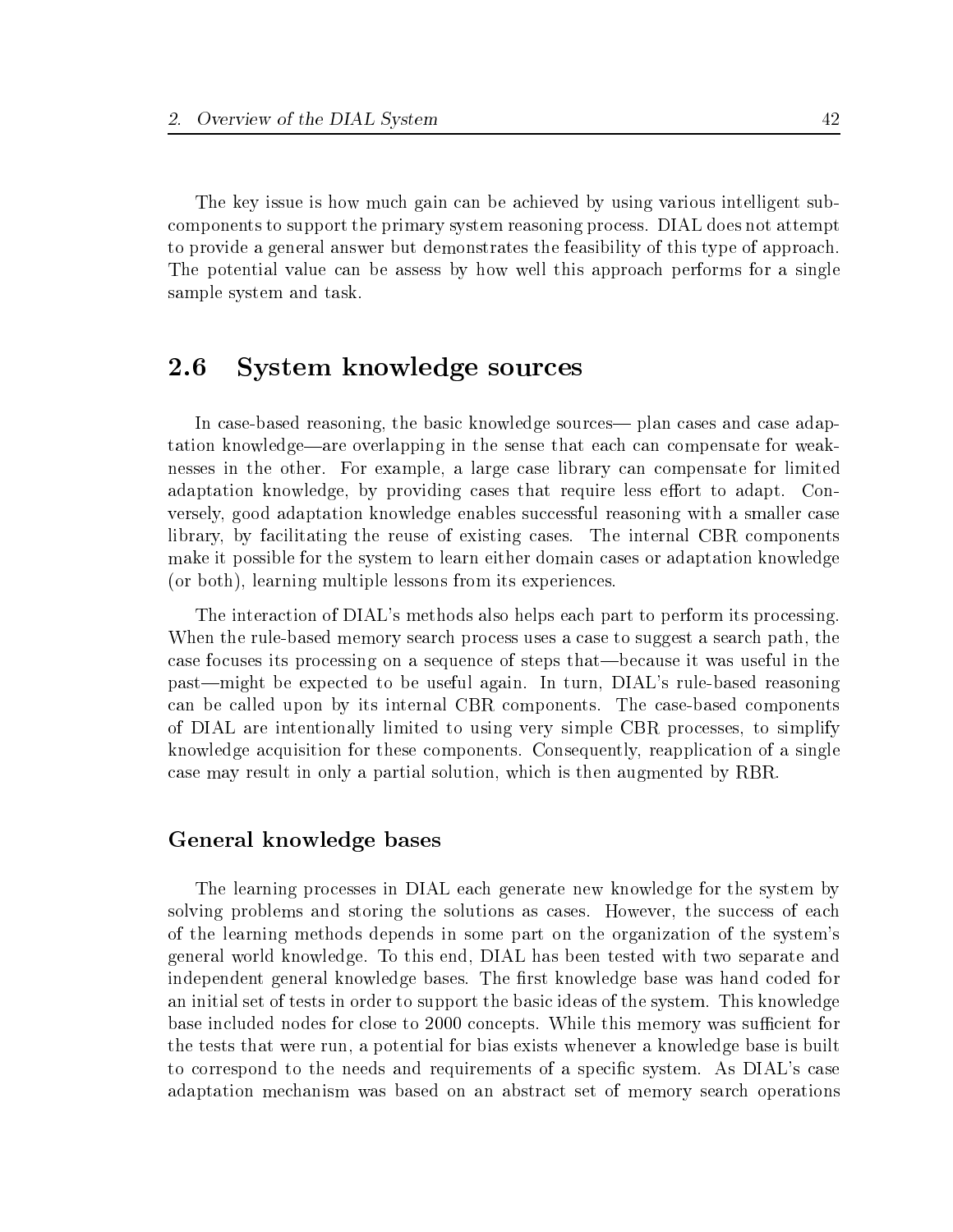that were domain and knowledge base independent, there was concern that this bias might skew the results of any experiments that were constructed.

To compensate for this bias, many of the same experiments were performed using a second knowledge base built independently and externally of DIAL. The knowledge base selected for integration was the publicly available Wordnet system (Fellbaum, 1998). Wordnet is a hierarchical lexicon that provides relationships among over 100,000 different English words. Wordnet was designed to support various natural language tasks for computers and not specically created to serve as a knowledge base. As such, many of the relationships one might find in a frame based memory (Minsky, 1975) or in the CYC ontology (Lenat & Guha, 1990), such as color-of or is-relative-of, are not present and consequently the operations that can be performed are limited to the scope provided by its authors. In addition, the Wordnet knowledge base was not designed to be extended by third parties in order to maintain system integrity. The result was a large knowledge base designed without many of the connections that DIAL had exploited in the hand-coded knowledge base.

The goals of the Wordnet lexicon differ substantially from those of traditional knowledge representation systems. Traditional knowledge representations, whether in the form of rules, cases or other common representations, are constructed to solve certain types of problems. In fact, these representations are carefully designed so that the appropriate new inferences can be drawn. Wordnet was not designed as a knowledge representation system but most closely resembles a supporting system for some forms of information retrieval. Wordnet, for example, could be used to support web based search engines. Its lexicon could help augment or improve engine queries by identifying shades of meaning or word choice alternatives that language provides. For example, Wordnet could take a search query term such as "military" and provide alternative terms that might produce desired results such as "armed forces" or \national guard." To make use of Wordnet as a knowledge base places the burden of knowledge organization and inference on the primary system. DIAL must overcome poor knowledge connections in the Wordnet memory and learn to construct new relationships externally to the knowledge base.

The basic operations supported by the Wordnet system are as follows:

- Hypernyms: A hypernym is the generic term used to designate a whole class of specific instances. If X is a hypernym of Y, then Y is a (kind of) X.
- Hyponyms: A hyponym is the specific term used to designate a member of a class. If X is a hyponym of Y, then X is a (kind of) Y.
- Meronyms: A meronym is the name of a constituent part, the substance of, or a member of something. If X is ameronym of Y, then X is a part of Y.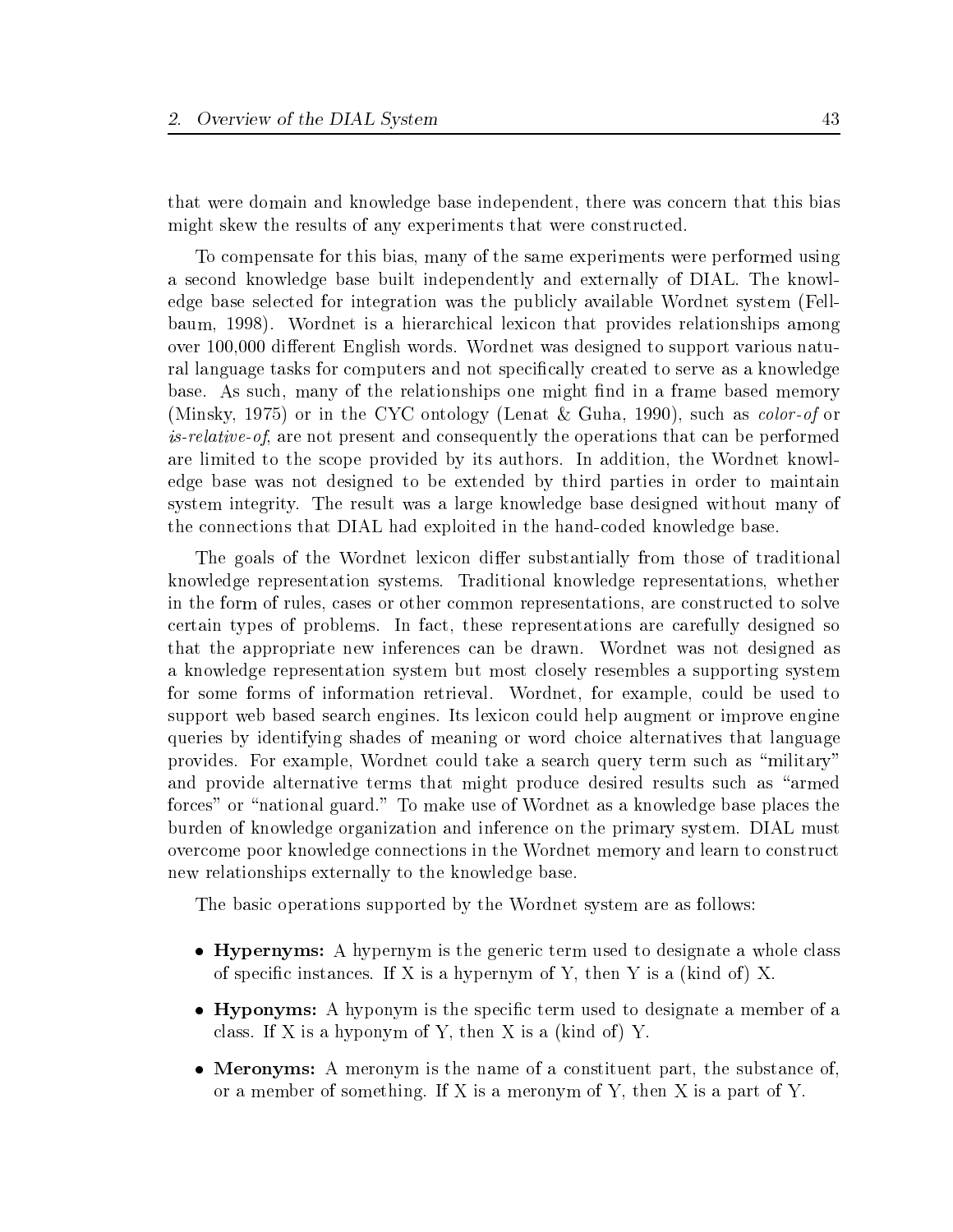

Figure 2.7: Wordnet interface

- Synonyms: Two equivalent terms in terms of their relationships to other classes are synonyms. If X is a synonym of Y, then X and Y are equivalent.
- Antonyms: Two terms that are opposites in a language. If something is X than it is not Y.

The DIAL system could make use of any of these operations, however, in practice hypernyms and hyponyms were the operations most often applied successfully. Meronyms occasionally proved useful and synonyms and antonyms were not used.

DIAL has its own internal interface to the Wordnet system. However, to gain a better understanding of what the output of an operation in Wordnet would be, a screen shot is provided in figure 2.7 of the graphical interface of the Wordnet system executing a hypernym on the concept "tree." This figure reveals one additional difficulty for  $DIAL$  to handle  $-$  multiple senses for a single linguistic term. The term \tree" has two separate meanings: a type of plant, and a type of graph representation. In DIAL's concept representation each sense of a word was tagged and thus each sense could be treated as a unique concept. Unfortunately, not all senses of words had such clear divisions of meaning and DIAL had to learn to navigate these gray boundaries.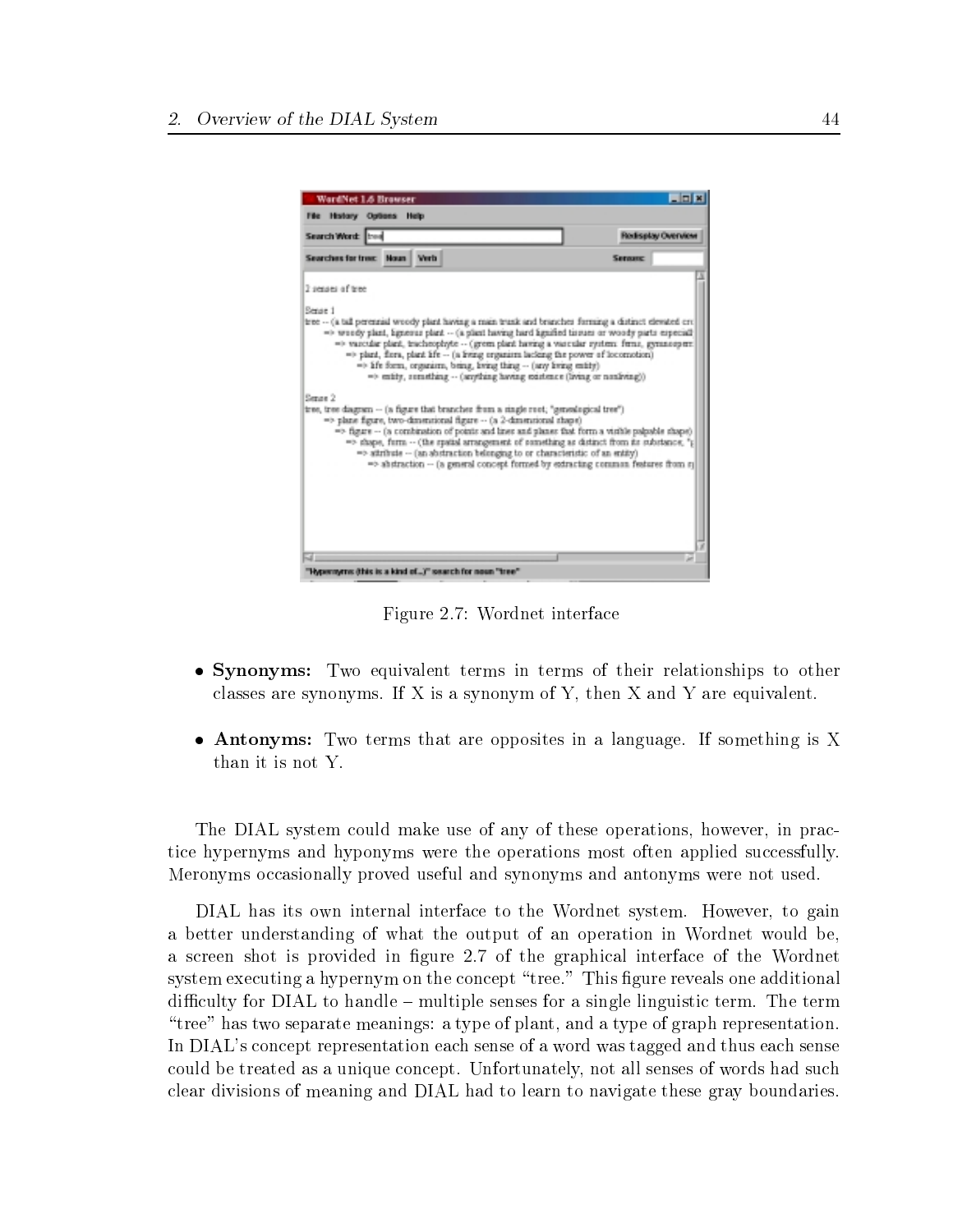#### DIAL example  $2.7$

The remainder of the chapter presents an actual transcript of the DIAL system handling a typical problem that requires case adaptation. Again the Liwa example is used but unlike the above example a slightly different outcome is seen in the particular situation as disaster examples were presented in a different order during this learning trial.

The example highlights the retrieval component of the DIAL system. The example begins with the presentation of the disaster to the system. The system uses adaptive similarity techniques described in a later chapter to select the response plan case that most closely matches the input example. To perform this similarity assessment an evaluation of each potential plan is made with the outcome being the selection of the ecuador-earthquake response plan. Comments are given in italic type within the example.

```
The initial disaster is presented to the system
Current disaster is
   (earthquake ((city "liwa")
               (country ("indonesia" noun 1 ()))
               (continent ("asia" noun 1 < ())))
```

```
Enter the retrieval component
%%%%%%%%%%%%%%%%%%%%%%%%%%%%%%%%%%%%
Retriever Module:
%%%%%%%%%%%%%%%%%%%%%%%%%%%%%%%%%%%%
Selected 3 cases for similarity assessment
```
Similarity scores are given in parentheses. Lower scores indicate greater similarity.

```
The following cases have been ranked:
          neftegorsk-earthquake-response-plan (4)
   \mathtt{Case:}Case: ecuador-earthquake-response-plan (5)
   Case: la-earthquake-response-plan (5)
Using adaptive similarity techniques (if available)
```
Each part of the candidate plan is evaluated and a cost assigned Evaluating the ecuador-earthquake-response-plan \_\_\_\_\_\_\_\_\_\_\_\_\_\_\_\_\_\_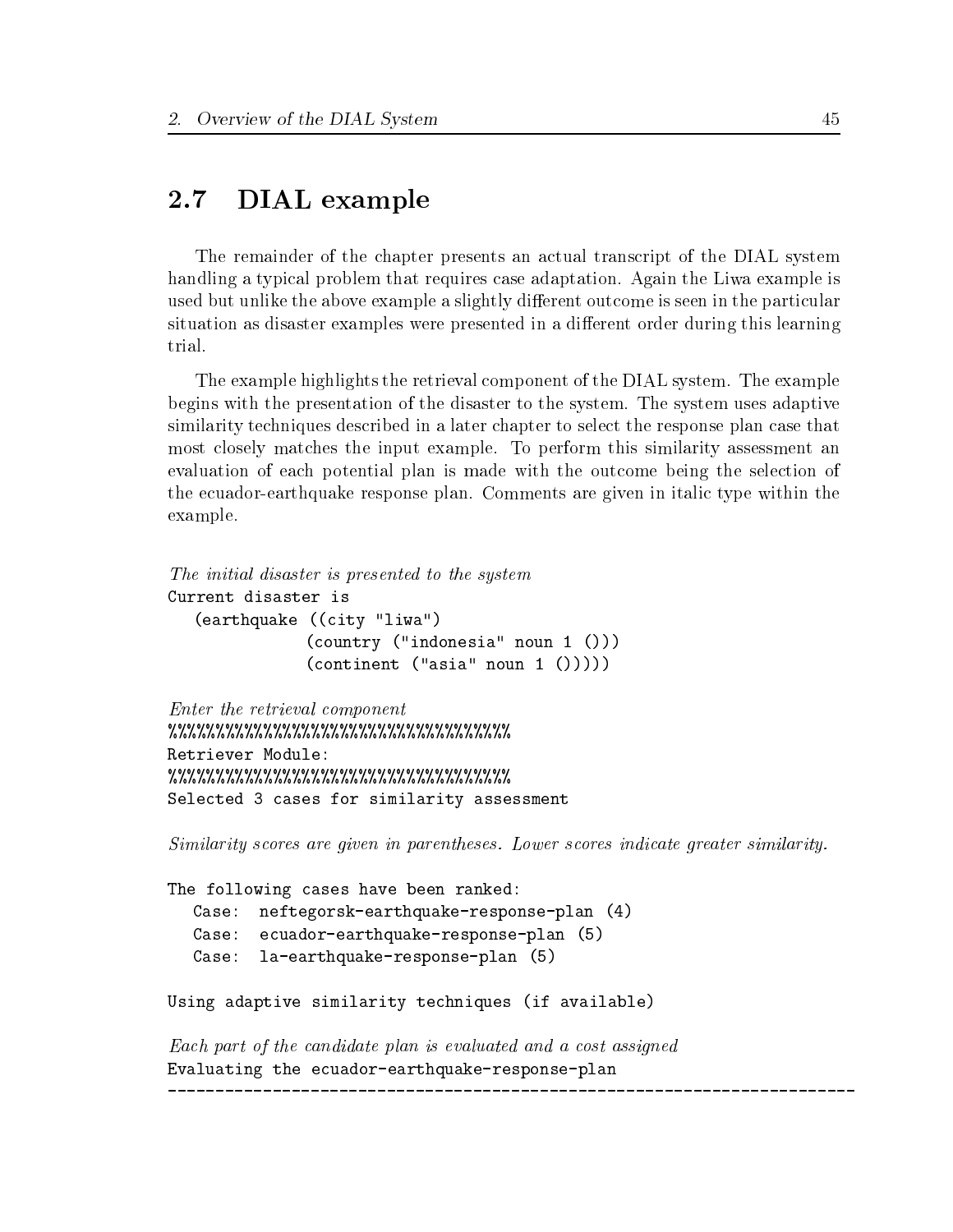| slot           | filler               | problem | type                   | cost |
|----------------|----------------------|---------|------------------------|------|
| police         | "military_personnel" | no      | n/a                    | 0    |
| residents      | "resident"           | no      | n/a                    | 0    |
| location       | "liwa"               | no      | n/a                    | 0    |
| condition      | "catastrophic"       | no      | n/a                    | 0    |
| national-guard | "military_personnel" | no      | n/a                    | 0    |
| fire-dept      | "fire_department"    | yes     | filler-does-not-exi ?? |      |
| relief-group   | "red_cross"          | yes     | means-of-lack-of-ac ?? |      |
| aid-group      | "red_cross"          | no      | n/a                    | 0    |
| shelter        | "tent"               | no      | n/a                    | 0    |
|                |                      |         |                        |      |

For each problem, the relevant adaptation cases are retrieved and compared Best Adaptation Case: Name: adaptation-case-9, Evaluation: Ops: 4026 Nodes: 2250 CPUTime: 68510 RealTime: 69030 Best Adaptation Case: Name: adaptation-case-5,

Evaluation: Ops: 150 Nodes: 78 CPUTime: 2350 RealTime: 2450

```
[some evaluation deleted]
[some evaluation deleted]
```
The original plans are rescored with respect to their adaptability Lower scores reflect greater adaptability

The problem based costs are:

Case: neftegorsk-earthquake-response-plan - (3) Case: la-earthquake-response-plan - (6) Case:  $ecuador-earthquake-response-plan - (2)$ 

```
The final retrieved plan is passed on to the next component
The Selected RP is: ecuador-earthquake-response-plan
```
The second transcript given below illustrates one part of the case adaptation process that has been described. In this example, two problems are identified with the proposed plan including one problem that is similar to the relief-group example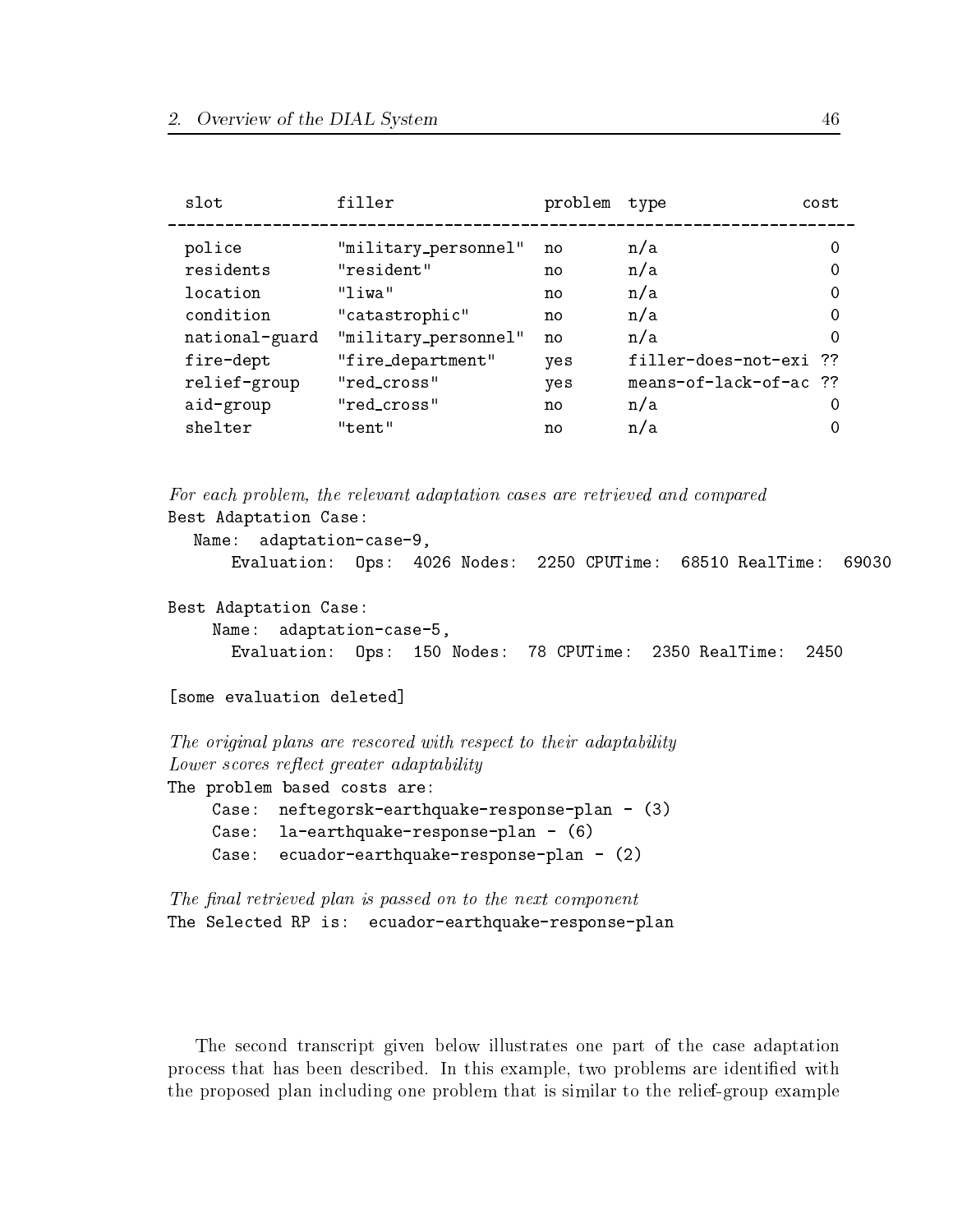described above. This problem is solved using straightforward search methods culminating in adaptation cases and memory-search cases identical to the ones described in the earlier sections.

The second problem proposes the fire department as an appropriate filler for handling many of the tasks required by the plan but it is determined that no such filler exists in the context of the new situation. Case-based adaptation is employed to find a similar problem that existed earlier and determines again that the "army" is an appropriate and available substitution.

```
Fire department is the current filler and has a problem to be repaired
Adapter Module:
```

```
**Problem:
           filler-does-not-exist-in-current-context
**Old-Value: (fire-dept, "fire department")
```
A know ledge goal is created to guide the case adaptation process Created knowledge goal: "KG-14"

```
First case-based case adaptation is attempted
Trying CBR Adaptation
```

```
The retrieved case is reapplied directly
Using Adaptation Case:
 Name: adaptation-case-9,
                                                                 69030
 Evaluation: Ops: 4026 Nodes: 2250 CPUTime: 68510 RealTime: 69030
```

```
The solution derivation for the fire dept problem is stored
as the following case
Storing AC:
 Adaptation Case:
     Name: adaptation-case-14,
     Evaluation: Ops: 31 Nodes: 67 CPUTime: 1010 RealTime:
                                                                    1150
        ((has-abstraction? ("group" noun 1 ())))
        ((has-abstraction? ("group" noun 1 ())))
```

```
A second problem exists with the relief group filler
**Problem:
            means-of-lack-of-access
**Old-Value: (relief-group, "red cross")
```
Another know ledge goal is created to guide case adaptation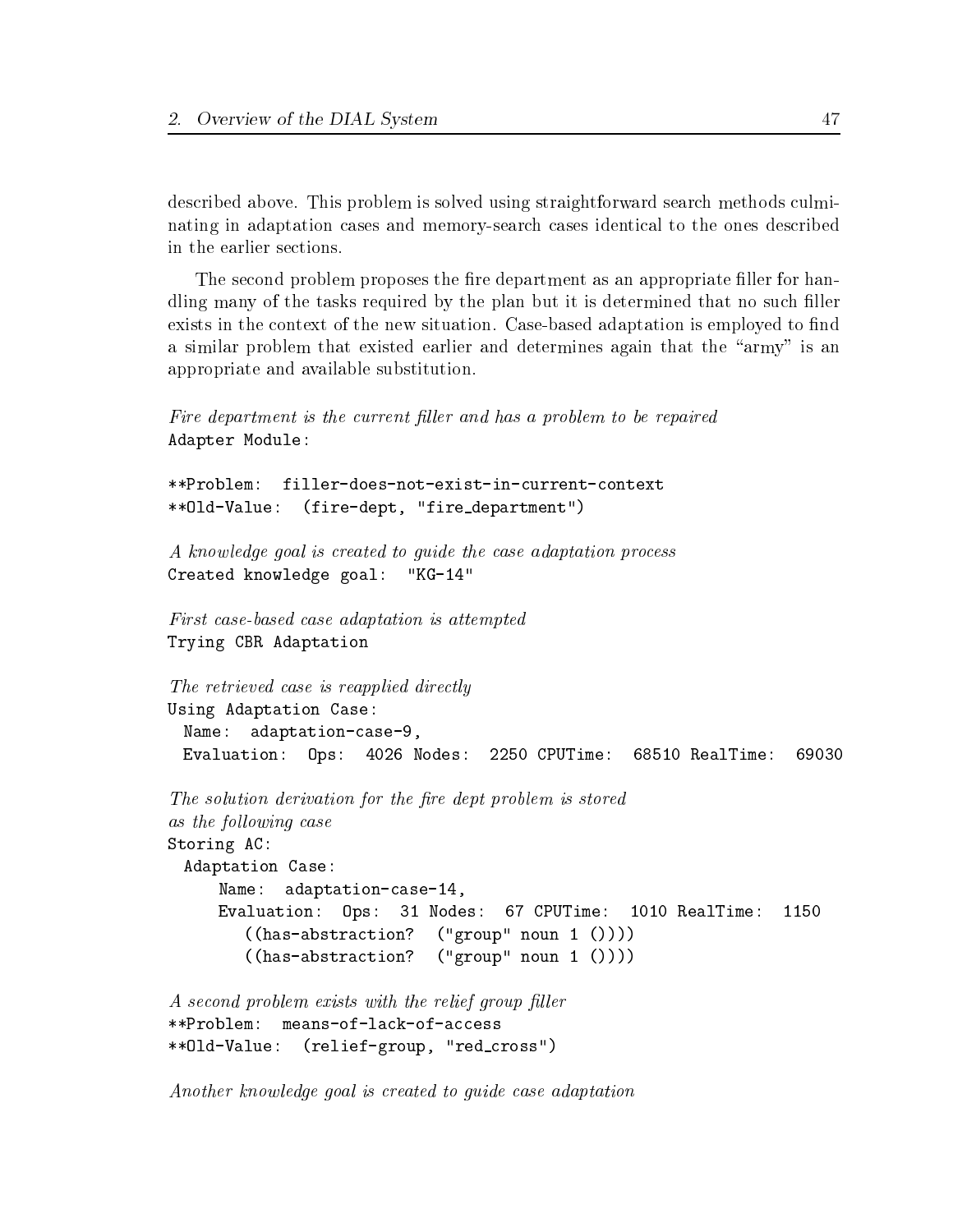```
Created knowledge goal: "KG-15"
Trying CBR Adaptation
An adaptation case is reapplied but fails
Using Adaptation Case:
 Name: adaptation-case-5,
 Evaluation: Ops: 150 Nodes: 78 CPUTime:
                                       2350 RealTime:
                                                     2450
Failure
Trying RBR Adaptation
 Solution Found: "army"
The solution is stored for future reuse
Storing AC:
 Adaptation Case:
    Name: adaptation-case-15,
    Evaluation: Ops: 1526 Nodes: 1433 CPUTime: 30660 RealTime: 30940
       ((has-abstraction? ("group" noun 1 ())))
A report is produced detailing all successful case adaptations
Adaptation summary
Type: earthquake Location: "liwa"
______________________
 slot problem solvedby solution ops nodes time
relief-group means-of-lac "army" rbr 1526 1433 30660
 fire-dept filler-does- "army" cbr 31 67 1010
                                              3167
```
#### 2.8 **Summary**

This chapter highlighted the major features of the DIAL system. Two extended examples of DIAL's processing were given to motivate the various representations and processes used while solving problems. Subsequent chapters will focus of the primary aspects of DIAL's processing that relate to this research.

The final plan can now be applied and stored Storing liwa-earthquake-response-plan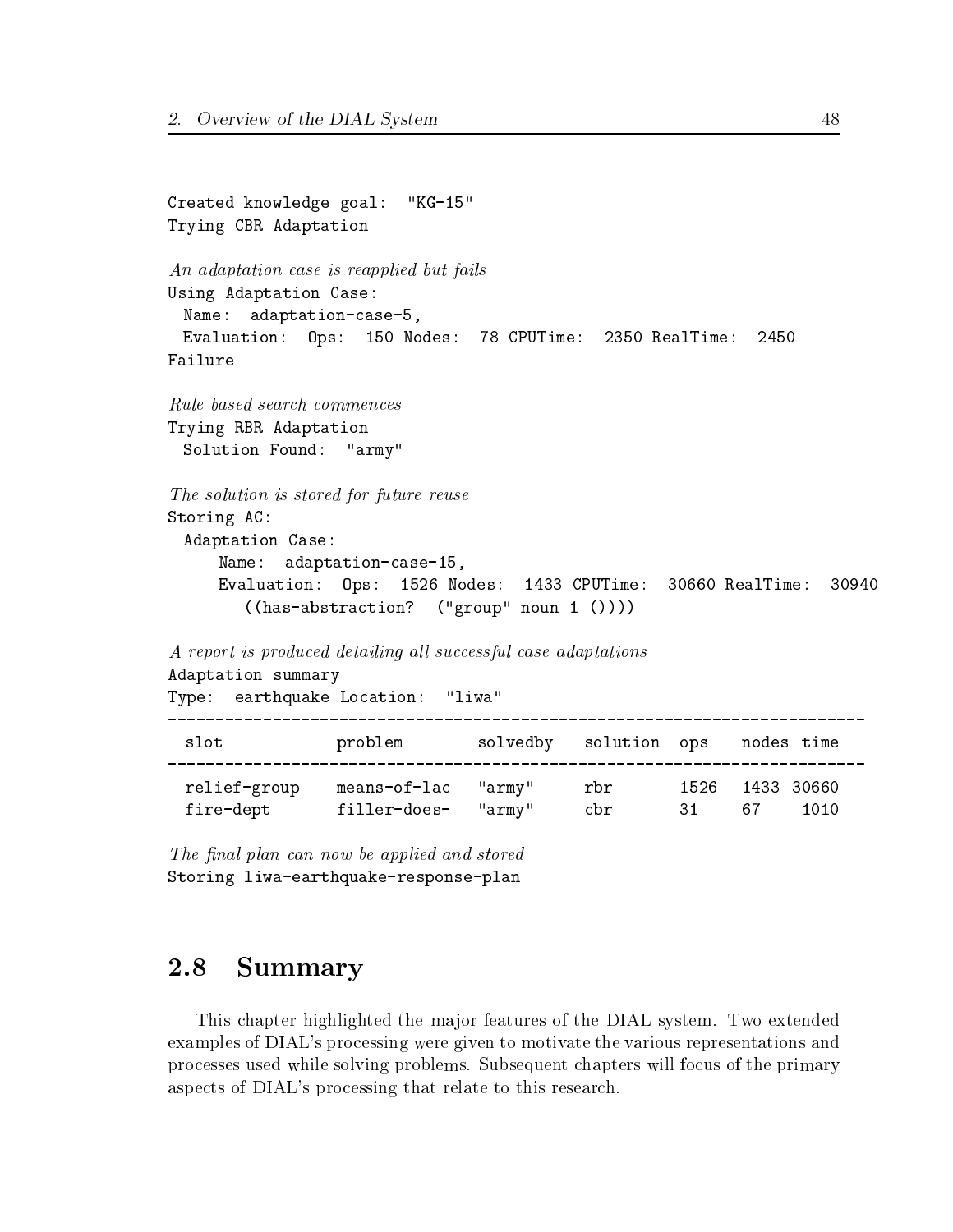# Adaptation Learning

This chapter gives a detailed description and analysis of the case adaptation learning component in the DIAL system.

The previous chapter examined the architecture and flow of control in the DIAL system. The next two chapters describe the primary learning processes that are integrated in the DIAL system and examine some of the specific issues and ramifications associated with them. This chapter describes an algorithm for learning case adaptation knowledge in the framework of our case-based planner. It begins by describing the case adaptation problem and its importance to the case-based reasoning process. Finally, a case-based model of acquiring case adaptation knowledge is presented and motivated with a case adaptation example.

#### $3.1$ The case adaptation problem

In the first chapter, case adaptation was described as one of four primary processes of the case-based reasoning process. However, many CBR researchers choose not to perform any case adaptation in their systems or limit the system to simple rule based methods to adapt proposed solutions. Avoidance of case adaptation is not an acceptable approach to handling the case adaptation question. In many real world situations, there is no exact solution to problems and each new situation mandates changes to prior solutions. Avoidance has been accepted only because automated case adaptation is difficult (Allemang, 1993; Leake, 1994b). Despite the practical benefits of retrieval-only advisory systems, successful use of advisory systems may require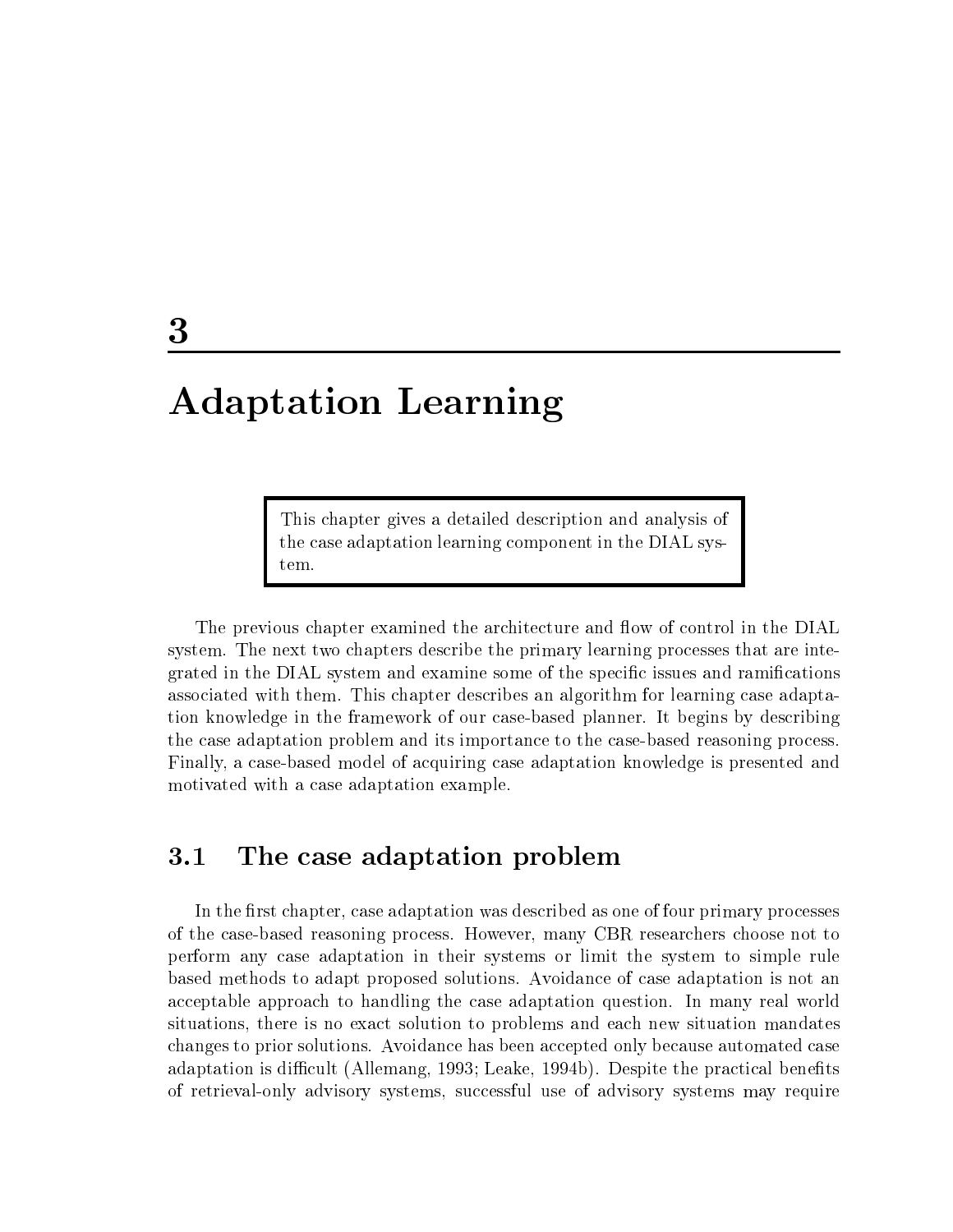considerable user expertise. Consequently, automatic case adaptation is important from a practical perspective.

There are numerous advantages to a automated case adaptation algorithm for case-based planning systems. For example, fewer plan cases could be stored because a good automated case adaptation system would handle the increased problems encountered effectively. A benefit of a reduced number of cases is that overhead due to case retrieval is decreased and a greater number of cases can be examined as candidates for reapplication. Additionally, the automated case adapter lessens the burden on human users to correct each small problem that arises in the creation of new plans.

## Reasons against automated case adaptation

Two central issues provide the primary arguments against deploying automated case adaptation.

- Automated case adaptation may be not be computationally feasible.
- A case adaptation component that performs even moderately well would require time and knowledge resources that are unavailable or unreasonable. This section examines each of these issues and argues that automated case adaptation is not only possible but that its deployment is and practical.

## Issues for automated adaptation

Automated adaptation is a hard problem for at least three reasons.

1. The knowledge needed to perform automated case adaptation can be different from the knowledge needed to create new plans. This is a central issue to a system such as DIAL. The knowledge needed by DIAL to form new plans requires representing knowledge of events and their relationships to one another. Case adaptation makes use of this information but requires specic knowledge of the various candidates needed to fill the roles of these events. Because of this, knowledge gained by the addition of new plans and the knowledge represented to support the creation of these plans are insufficient to perform the types of case adaptations required. Thus knowledge acquisition for case adaptation knowledge is a difficult task and separate from other knowledge acquisition in the system.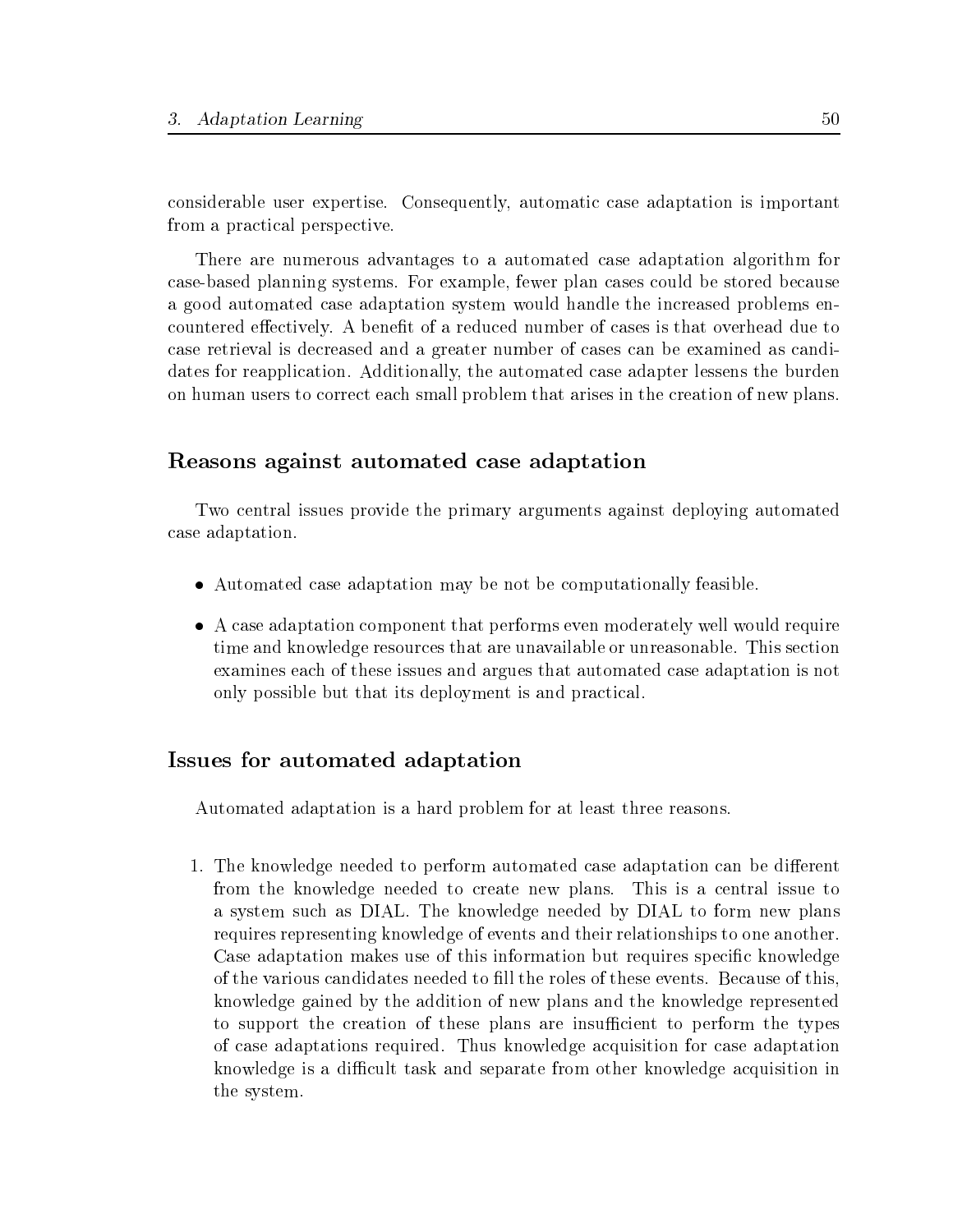- 2. Context plays a pivotal role in determining the success or failure of a proposed case adaptation. A case adaptation used to solve an access problem in a flood in West Virginia may be very different from a case adaptation used to solve the same type of problem in Ecuador. Some possible case adaptations are available in one context and not in another so the automated case adaptation component has to understand and represent these inconsistencies by accounting for context in each case adaptation performed.
- 3. A solution to one case adaptation problem may affect the remaining plan, potentially invalidating other roles and fillers. It is difficult to assess the consequences of a single case adaptation. A case adaptation that results in an unsatisfactory plan has wasted substantial processing and moved no closer to a solution.

The second issue facing automated case adaptation is one of overhead cost versus the payoff of that cost. If a problem is solved by case adaptation, then the total cost incurred by this process should be less than if the problem had to be solved from scratch. The design of the automated case adaptation procedure must provide methods to reduce the added overhead to the system while achieving the greatest gain in speedup and accuracy of the solution. Experimental data can provide a means of analyzing and addressing the cost of the case adaptation process and any added

This research presents one method for acquiring and reusing case adaptation knowledge thus enabling good case adaptations to be performed autonomously by the CBR system. In addition, it is shown that this method can be an efficient and robust addition to the overall CBR planning process.

## Background for case-adaptation learning

To successfully automate the case adaptation process, appropriate knowledge must be available to guide the process. Several different suggestions have been made as to the type of knowledge to use. One popular method has been to encode a set of rules. A rule could be used when certain system conditions are met. The rule would describe the appropriate action or set of steps needed to solve the problem. For example, a rule could read \If the red cross in unavailable and a lack of access problem exists then replace the red-cross with the local military organization." This rule quickly and effectively solves all problems of these types.

Rules themselves can take many forms. They could be abstract such as add a new step to remove a harmful side-effect as in the CHEF system or more specific such as replace red-cross with army. Abstract rules enable a system to function on a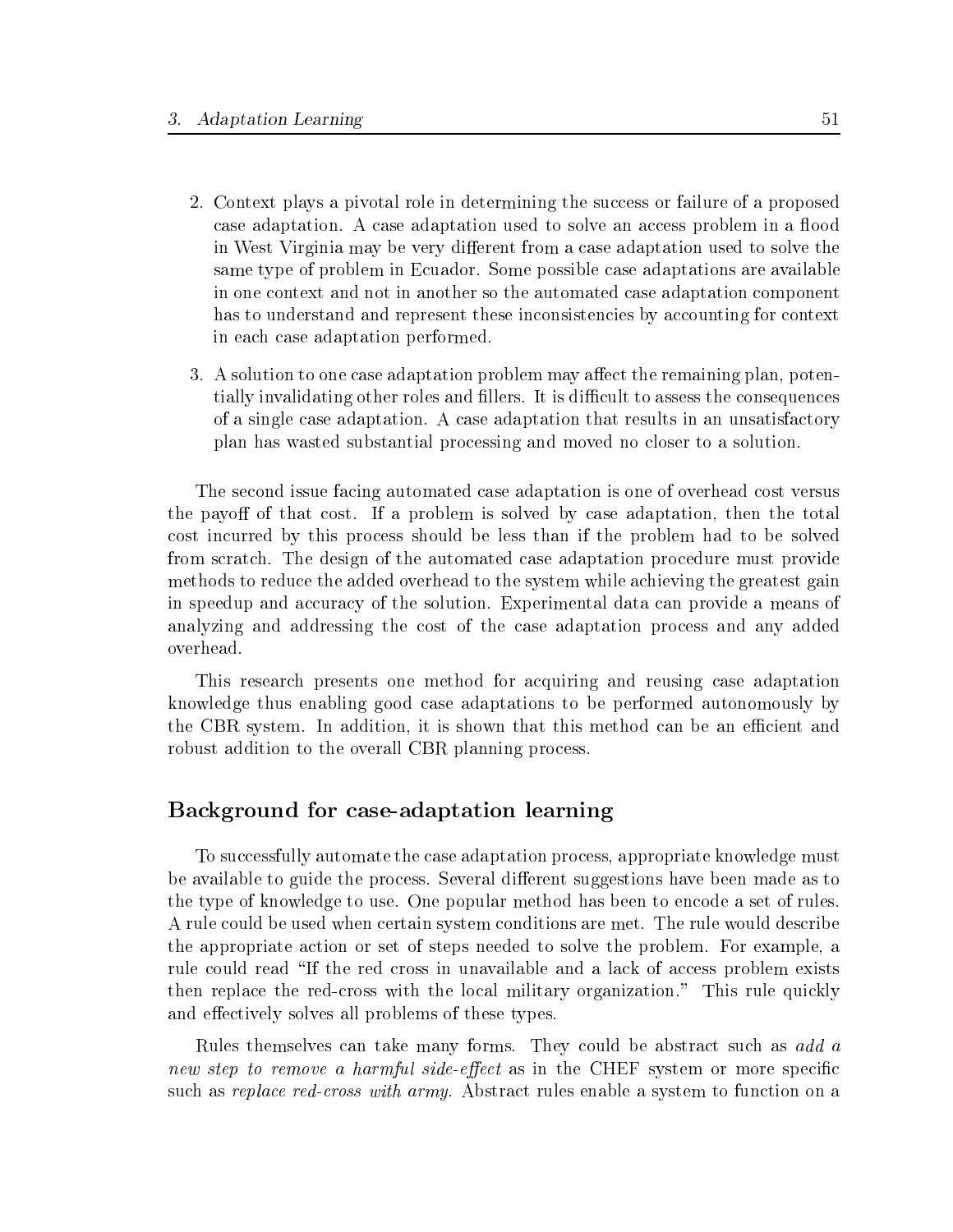relatively small rule set. However, abstract rules can be difficult to apply. An abstract description gives no clues as to when a certain rules in relevant to a situation or even if it would solve the problem if relevant. Of course, on way around this is to build a second set of rules to identify when to apply but that eliminates the benefits of abstract rules.

Other systems use specific knowledge to circumvent the problem of abstract rules. One example, the ROENTGEN system, attempts to generate X-ray treatment plans. In one instance, the retrieved plan administers the minimum X-ray dose required to destroy a tumor, but also has the bad side-effect of exposing the spinal cord to excessive radiation. With only the abstract rule given above, deciding which step to add in order to remove the bad side-effect may require considerable domain knowledge (in addition to the potential dangerous application of adding an additional harmful step). The abstract rule could be replaced by specific rules such as add the step "rotate radiation sources" to remove harmful side-effect "excess radiation" (Berger  $\&$ Hammond, 1991).

However, neither abstract nor specific rules are sufficient. They demonstrate the operationality/generality tradeoff seen in explanation-based learning (e.g., (Segre, 1987)). Abstract rules have generality: a small set of transformations appears suf ficient to characterize a wide range of case adaptations (Carbonell, 1983; Kolodner, 1993). However, abstract rules are difficult to apply. Specific rules, on the other hand, are easy to apply but have limited generality. In addition, defining such rules is difficult because of the specific knowledge that they require.

Kass (Kass, 1994) proposed one way to address the operationality/generality tradeoff. His approach uses hand-coded *case adaptation strategies* that combine general transformations with domain-independent memory search strategies for finding the domain-specic information needed to apply the strategies. However, coding the case adaptation strategies can require extensive knowledge of the CBR system's task, its domain, and the contents of its memory. This knowledge may not be available a priori. Thus in defining these case adaptation strategies, developers face the same problem of knowledge acquisition in imperfectly-understood domains that often impedes the development of rule-based systems in other contexts.

#### $3.2$ A proposal for case adaptation learning

The DIAL approach to case adaptation builds on the idea from Kass and related work (Leake, 1994a) of treating case adaptation knowledge as a combination of knowledge about general transformations and about memory search. However, instead of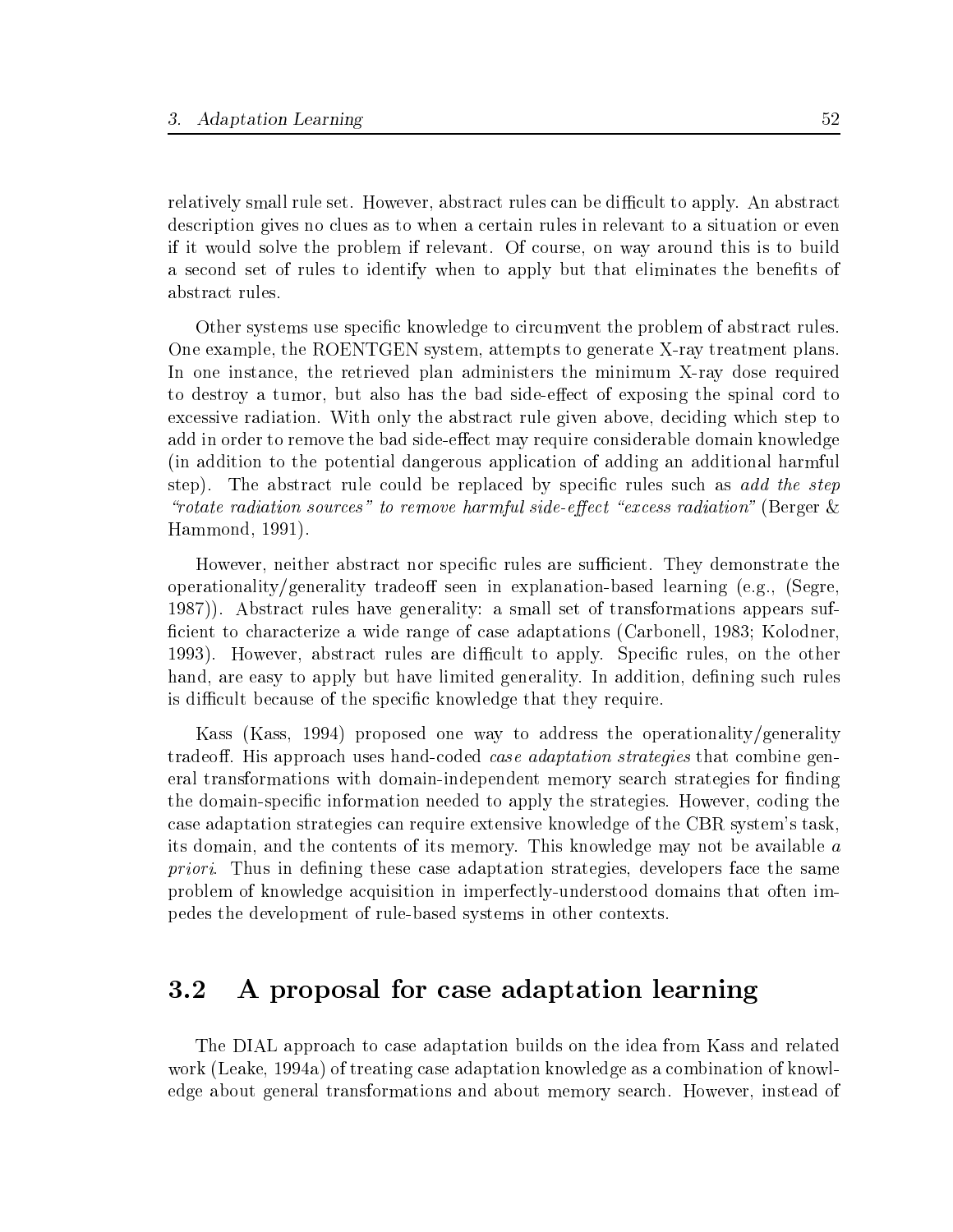relying on hand-coded memory search strategies, this approach builds memory search strategies as needed and remembers the strategies for future use. When presented with a novel case adaptation problem, it performs a planning process that reasons introspectively to determine the information required to solve the particular case adaptation problem and to decide which memory search strategies to use to find that information. This process guides the search for information needed to perform the case adaptation. Further, once a particular case adaptation is performed, the reasoning required to solve the problem can be stored as part of a case-based adaptation process enabling future similar case adaptations to circumvent this lengthy reasoning process.

Initially, little or no specific knowledge about case adaptation is stored. A few classes of transformations are maintained such as substitutions, additions, deletions and act on various levels of the generated plan. In addition, a small set of memory search operations exist to enable the system to search from the appropriate information in the knowledge base.

This part of the process is primarily rule based but differs from prior rule based systems by requiring little domain knowledge to find a solution. This rule-based process, however, enables the system to transform itself from the default case adaptation mechanism to a case based adaptation process.

#### From rule-based adaptation to CBR

Successful sets of applicable rules can be stored as adaptation cases for later reuse.

After a case adaptation problem has been solved by reasoning from scratch, a natural question is how to learn from that reasoning. It might appear that explanationbased generalization (EBG) (e.g., (Mitchell, Keller, & Kedar-Cabelli, 1986)), would be the appropriate learning method, because it allows forming new generalizations that can aid in solving a wider range of problems. The memory search plan that found the needed information could be generalized and stored. However, using EBG to learn memory search rules is not practical (Leake, 1994a). For EBG to apply successfully to memory search rules, those memory search rules must provide a complete and correct theory of the contents and organization of memory. Unfortunately, the contents and organization of a specic memory are highly idiosyncratic (Kolodner, 1984; Schank, 1982) and thus hard to characterize precisely. Consequently, a chain of memory search rules that finds desired information in one instance is not guaranteed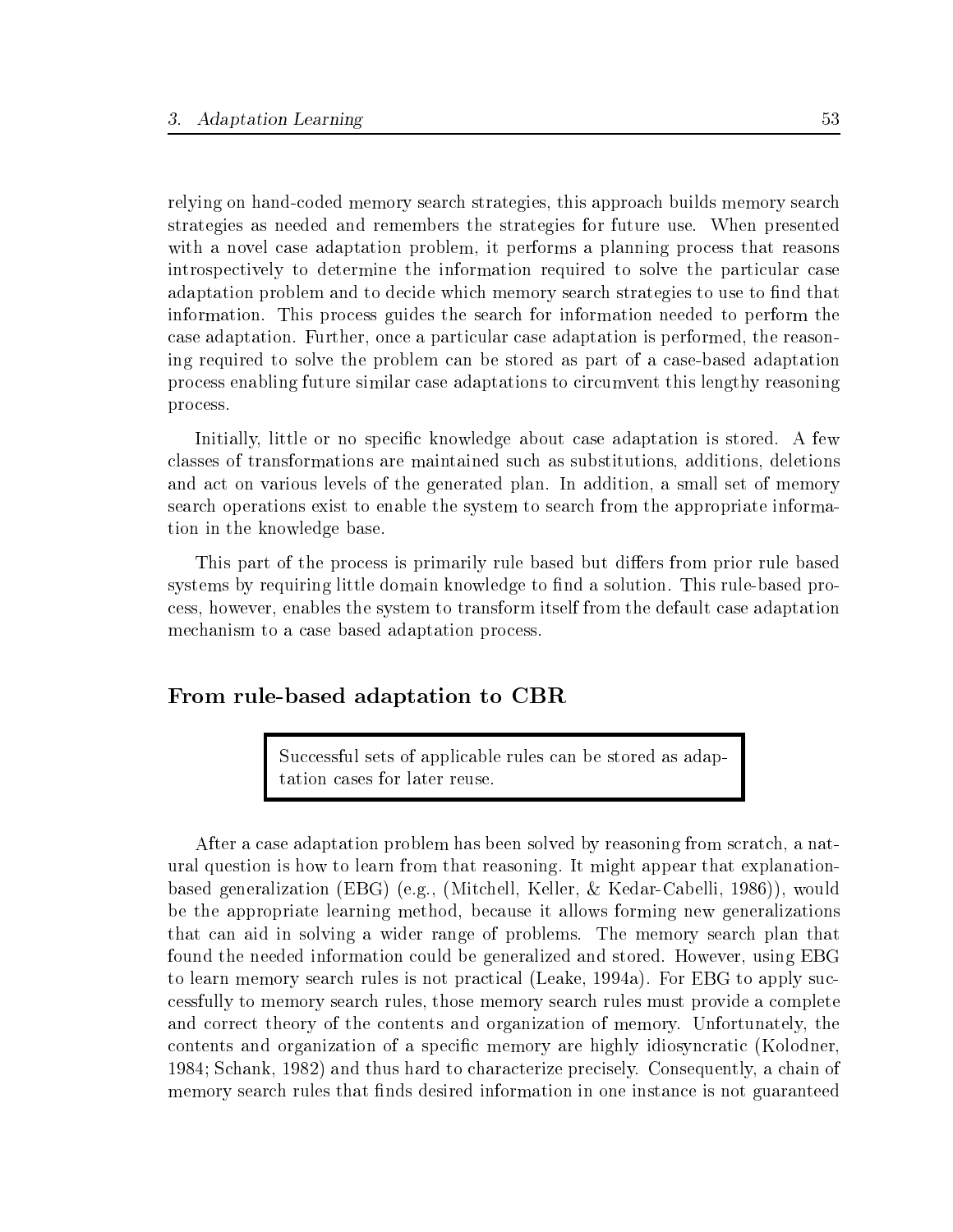

Figure 3.1: DIAL case adaptation process

to apply to other problems that appear to be within the scope of those same rules: explanation-based generalization may not yield reliable results.

In contrast, using case-based reasoning as the learning method for case adaptation knowledge makes it possible for learned knowledge to reflect the memory's idiosyncratic organization and its contents. Unlike abstract case adaptation rules, cases that package particular case adaptation episodes encapsulate the system's experience on specific case adaptation and memory search problems and reflect the system's specific task, domain, and memory organization. Consequently, DIAL applies CBR to learning adaptation cases. Thus this model acquires not only a library of problemsolving cases, but also a library of cases representing episodes of case adaptation. Case adaptation is realized in this system by three distinct mechanisms: case adaptation from scratch in response to novel case adaptation problems, case-based adaptation to re-use the results of previous case adaptation episodes, and manual case adaptation with the user providing guidance to lead the system through difficult or potentially intractable case adaptations. The following section presents an example of a case adaptation being performed from scratch and later being reused to solve a different case adaptation problem.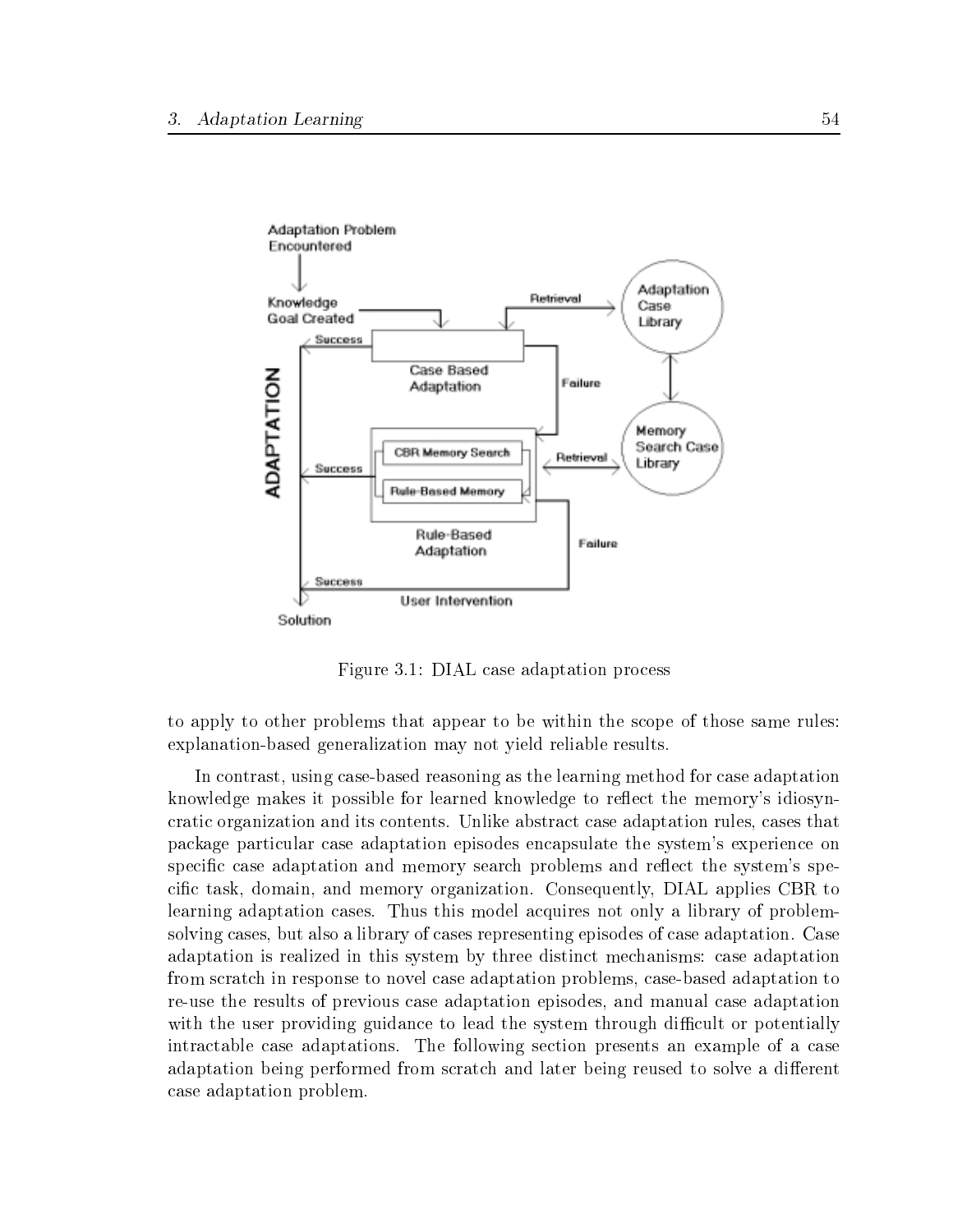Figure 3.1 presents a high level model of this process. Greater detail on each facet of this process will be presented in the next section.

# 3.3 The case adaptation algorithm

The central case adaptation algorithm shown in figure 3.2 is given the knowledge goal encapsulating a description of the problem and the current problem situation. The knowledge goal, as described in the previous chapter, contains all the information available on the current problem requiring case adaptation. Other context information including the current disaster description and the proposed response plan are also given to the case adaptation component.

The case adaptation component has a hierarchy of sub-processes that are used to perform the case adaptation. Given the input to the case adaptation process, the case-based adaptation component is passed the knowledge goal and any adaptation cases deemed applicable by the evaluator. This process, described in more detail later, either is successful and returns a new knowledge goal containing the solution to the case adaptation problem along with other statistical information or it returns failure. When case-based adaptation is successful, the solution is applied to the response plan and the case adaptation component returns.

When the case-based component fails, either because no applicable adaptationcases were available or a reapplication did not result in a solution, the rule-based adaptation component is called. The rule-based component applies weak search methods to the problem described by the knowledge goal. As with the case-based component, if the search is successful in discovering a solution, a new knowledge goal encapsulating the solution is returned to the adapter  ${\bf -}$  otherwise a failure is signaled.

When both automated methods of case adaptation fail, the DIAL system relies on a manual case adaptation component that allows a human user to guide the system through a possible case adaptation.

> Three independent sub-components form the foundation for the automated case adaptation process.

The following subsections examine each of the three case adaptation sub-processes in more detail focusing on the algorithms used for each.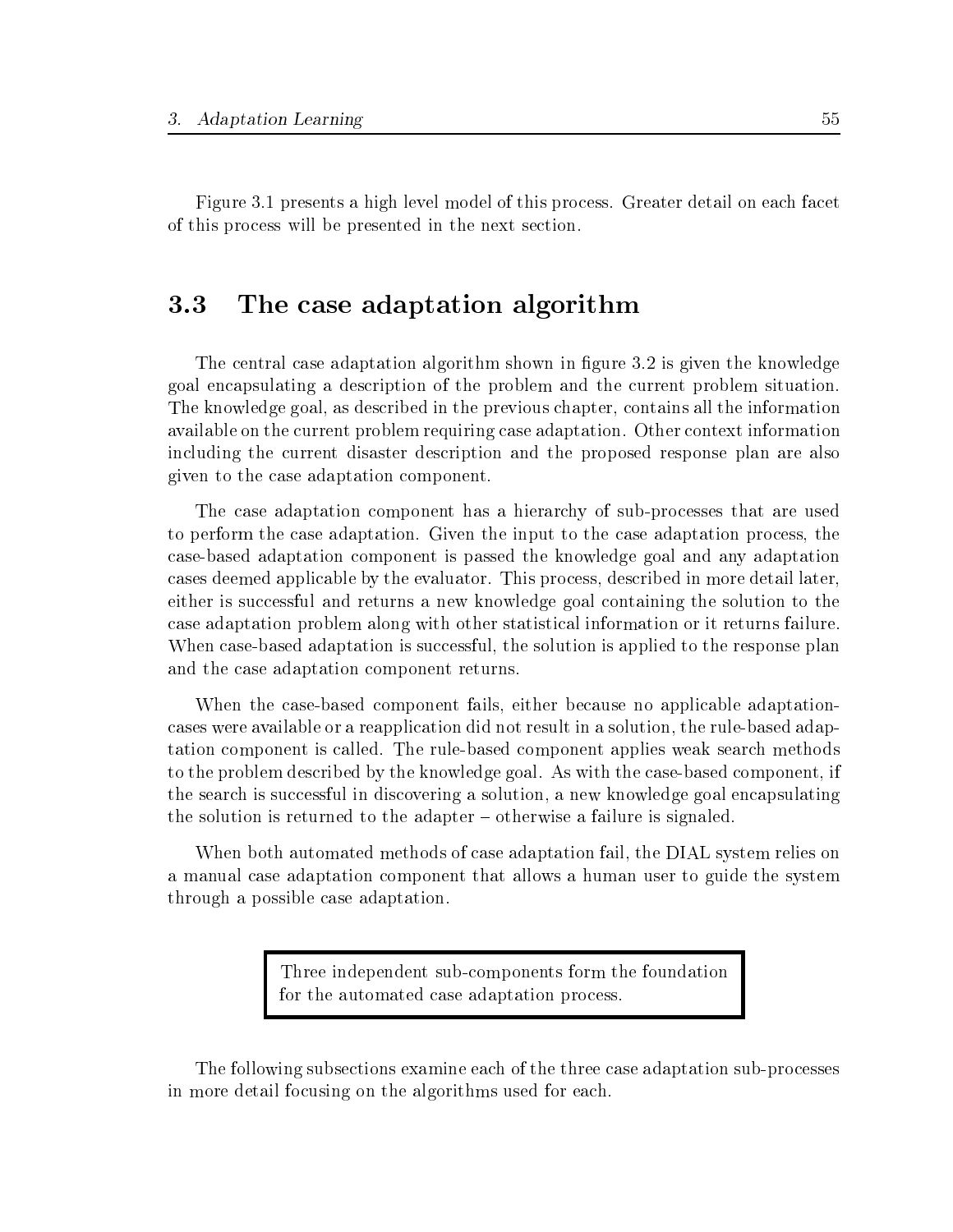Input : A knowledge goal, the current response plan, the current disaster, and the problem-type

Output : The modied response plan with the knowledge goal satised for the given problem type

procedure **Start\_Adaptation**(knowledge\_goal, response\_plan, disaster, problem\_type) 1. solution  $\leftarrow$  CBR\_Adaptation(knowledge\_goal)

```
2. if (solution)
```
- 3. Update\_Response\_Plan(solution, response\_plan, knowledge\_goal)
- $\overline{4}$ . return
- 5. solution  $\leftarrow$  **RBR\_Adaptation**(knowledge\_goal)
- 6. if (solution)
- 7. Store\_Adaptation\_Case(solution, problem\_type, disaster, response\_plan)
- 8. Update\_Response\_Plan(solution, response\_plan, knowledge\_goal)
- 

10. solution  $\leftarrow$  **Manual Adaptation**(knowledge goal)

- 11. Store Adaptation Case(solution, problem type, disaster, response plan)
- 12. Update\_Response\_Plan(solution, response\_plan, knowledge\_goal)
- 13. return

Figure 3.2: General algorithm used for case adaptation

#### Rule-based case adaptation

The description of case adaptation in the DIAL system begins with the rulebased process because it is the basic fallback reasoning process for the adaptation component and the foundation for the case adaptation learning process. Therefore all automated case adaptation in the DIAL system has its roots in a rule-based process. The rule-based methods can be inefficient and sometimes ineffective but when successful provide both a solution and the exact information needed to create adaptation cases. The algorithm given in figure 3.3 illustrates the basic outline of the rule-based process. This algorithm contains methods to create new adaptation cases from the results of a successful search and stores these new cases in the case library.

The search method takes a list of operators that can be applied and the current knowledge goal describing the problem to be solved. The search expands concepts that most closely match the constraints from the knowledge goal first by applying the set of possible memory search operations to the current memory nodes being examined. While this search potentially is exhaustive in its examination of the memory space, it is limited to the guidance provided by the knowledge goal. Since this knowledge may not match the information needed by the search, the resulting search can be expensive.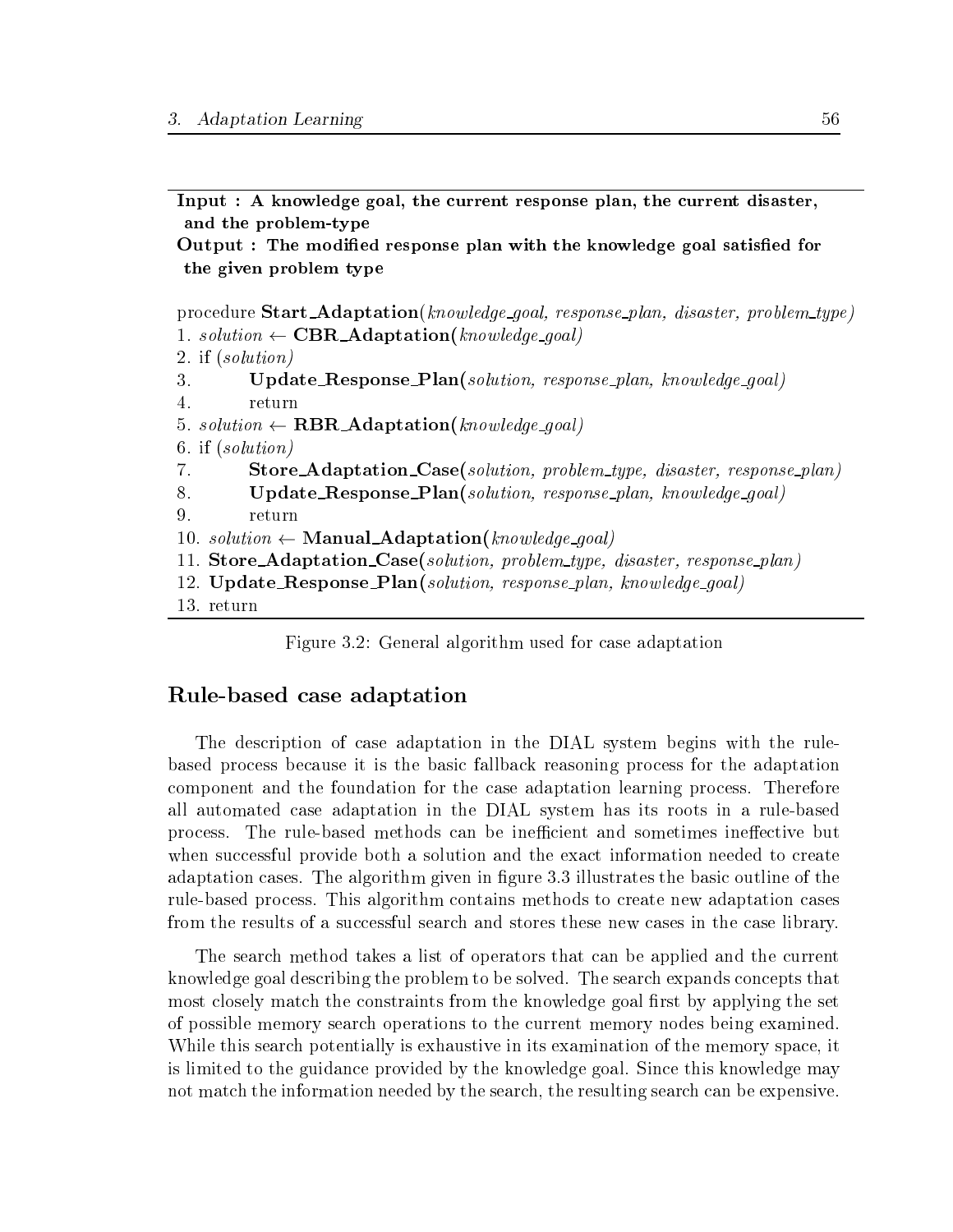As such, a limit on the number of nodes that can be examined was imposed on all rule-based searches to prevent. Once this limit is reached, the current search is stopped. Thus some problems may have solutions that exist but are unreachable in the search space given the time constraints.

The use of Wordnet as a knowledge base increases the cost of the search process as each node in the knowledge base may have hundreds of direct connections to other nodes. In tests of the rule-based methods, problems are solved more frequently than left unsolved but despite the system imposed limit, the time required to complete some of these case-adaptation is much higher than desired.

Currently in the DIAL system there are seven different operations making up the basic memory search rules of the system. The operations were selected on the basis of the organization of the memory being used and the representation of the knowledge goals. The operations available are as follows:

- get-parent Selects the hierarchical ancestors of the current node. For example, the parent of the automobile node would be the vehicle node.
- $\bullet$  get-children  $-$  The inverse of the get-parent operation, this selects all of the hierarchical descendants of the current node. One of the many possible children of the vehicle node is the automobile node.
- $\bullet$  goto-node  $-$  Allows the system to jump from the current node to some other node in memory. Most often, the new node provides a new starting point for search to begin.
- $\bullet$  get-plan-fillers For some situations, fillers that have already been selected and are non-problematic in the plan can be used either as starting points for new searches or as llers for newly created constraints. For example, a disaster problem might state that the police are already involved with the current disaster. This filler value might make a useful starting point for other problems with related constraints. This operation allows the searcher to immediately examine this area of the memory for other possible solutions.
- value-from-constraints Takes a value or values from the constraints and uses them directly to guide search. For example, a new constraint may be added to a knowledge goal which defines an abstraction relationship with the goal filler. This abstraction might be used as a starting place for the new search to begin. A search may have a more restrictive constraint placed on it. For example, the group being searched is thought to be a military organization. This rule guides the searcher to move to the concept of military organization and begin the search from that point.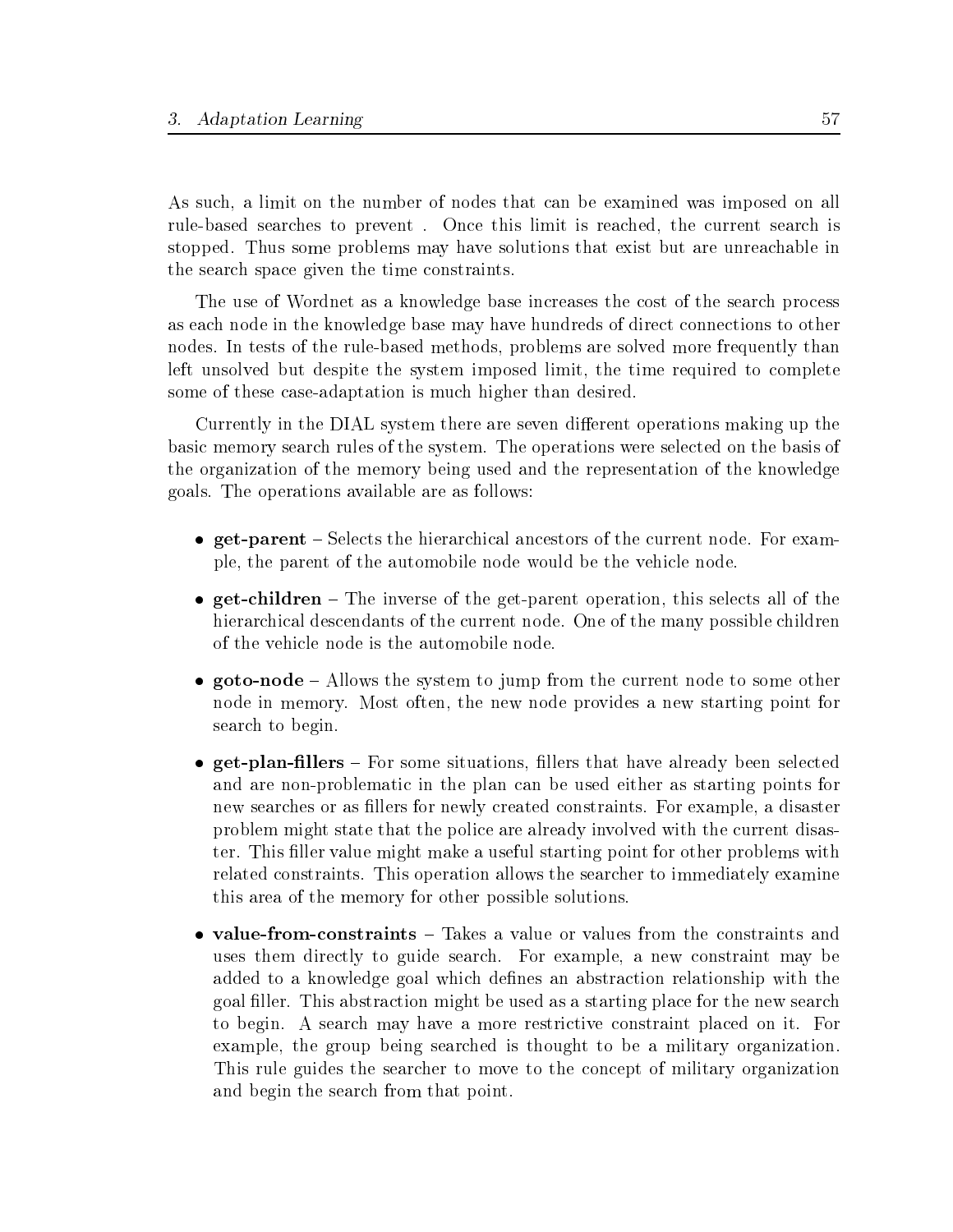- $\bullet$  del-constraint  $-$  Allows the search to remove a restrictive constraint from the knowledge goal. Constraints are normally assumed fixed in order to reduce the amount of searching required before failure is determined. By allowing deletion of some constraints, a wider search area can be examined. One such example of a restrictive constraint is when a specic type of organization such as the Red Cross constrains the solution. It may be possible that a different organization is more applicable to the new situation and the deletion of the constraint will free the searcher to examine these possibilities.
- add-constraint For reasons similar to the deletion of a constraint, certain knowledge sometimes becomes available during a search that the addition of a constraint helps refine the search and eliminate many potential non-solutions from consideration.

These rules make the case adaptation search process effective and capable of solving a wide array of case adaptation problems. However, the cost to apply these rules in an ad-hoc manner with ill-specified constraints make them unsuited for general purpose case adaptation. The rule-based approach does make an excellent foundation for the internal case-based reasoning adaptation learner. This process forms the discussion in the next subsection.

#### Case-based adaptation

Figure 3.4 shows the algorithm used by the case-based adaptation component. The key aspect of this algorithm is the reapplication of the reasoning trace stored by the adaptation case. This trace coupled with the knowledge goal enables the case adaptation component to perform a directed search of memory on the current problem.

The same operations used by the rule-based process can be reapplied in two separate ways. The first approach reapplies the same operations to the knowledge goal that are described in the adaptation case's prior reasoning trace. As each operation is reapplied, a new set of knowledge goals are created as the result of the reapplication. For example, when applying the get-parent operators to a knowledge goal that is currently examining "groups of force" the resulting knowledge goals will include representations for the army, the national-guard and the police. The constraints are used to eliminate knowledge goals that do not apply to the current situation.

As the reapplication progresses and pruning occurs on the resultant knowledge goals, a set of potential solutions to the case adaptation problem are identified. These potential solutions are ranked for applicability and evaluated. It is possible at this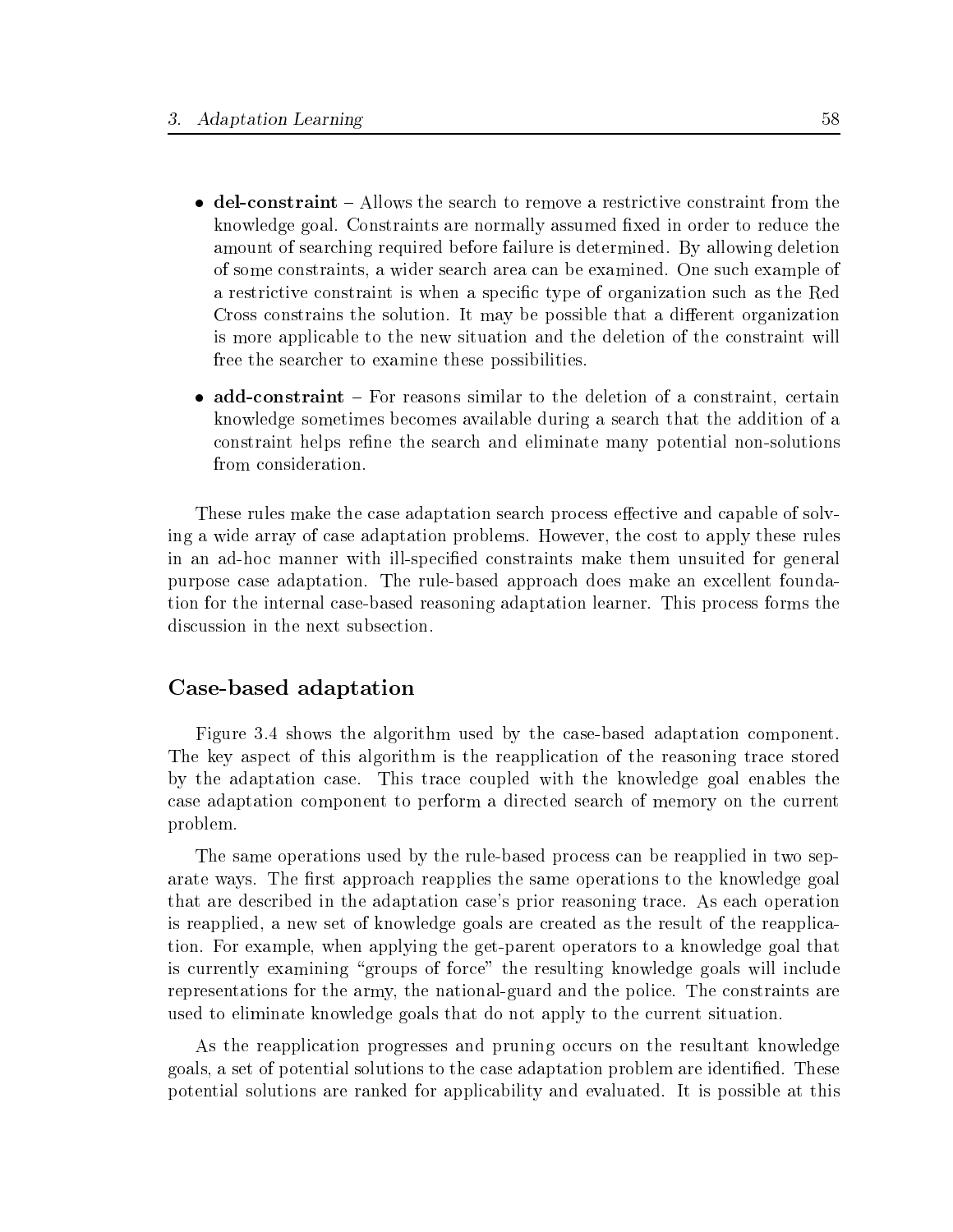Input : A knowledge goal

Output : A structure containing the solution to the problem, and statistical data regarding the case adaptation or failure if no solution found.

procedure  $\text{RBR\_Adaptation}(knowledge\_goal)$ 

- 1. solution  $\leftarrow$  **Search**(operator\_list, knowledge\_goal)
- 2. if (solution)
- 3.  $new\_adaptation\_case \leftarrow Create\_New\_Case(solution, adaptation\_case)$
- $\overline{4}$ .  $\text{Update\_Case\_Library}(new\_adaptation\_case)$
- 5. return solution
- 6. else
- $\overline{7}$ . return failure

## Input : An list of available operators and a knowledge goal

Output : A knowledge goal or knowledge goals reflecting the result of the search procedure **Search**(*operator\_list knowledge\_goal*)

- 1.  $kg\text{-}queue \leftarrow \text{Make\_Queue}(knowledge\text{-}goal)$
- 2. while  $(GoalNotInQueue(kg\_\textit{queue}))$ 
	- 3. if (System Timeout) exit
	- 4. for each *operator*  $\epsilon$  *operator\_list* 
		- 5. for each  $kg \epsilon$  kg queue
			- 6. new kg list  $\leftarrow$  Apply(operator kg)
			- 7. kg queue  $\leftarrow \textbf{Replace}(kg\_\textit{queue kg new\_\textit{kg} \_\textit{list})$

```
8. return \mathbf{Get\_Goal}(kg\text{-}queue)
```
Figure 3.3: Algorithm for rule based adaptation and memory search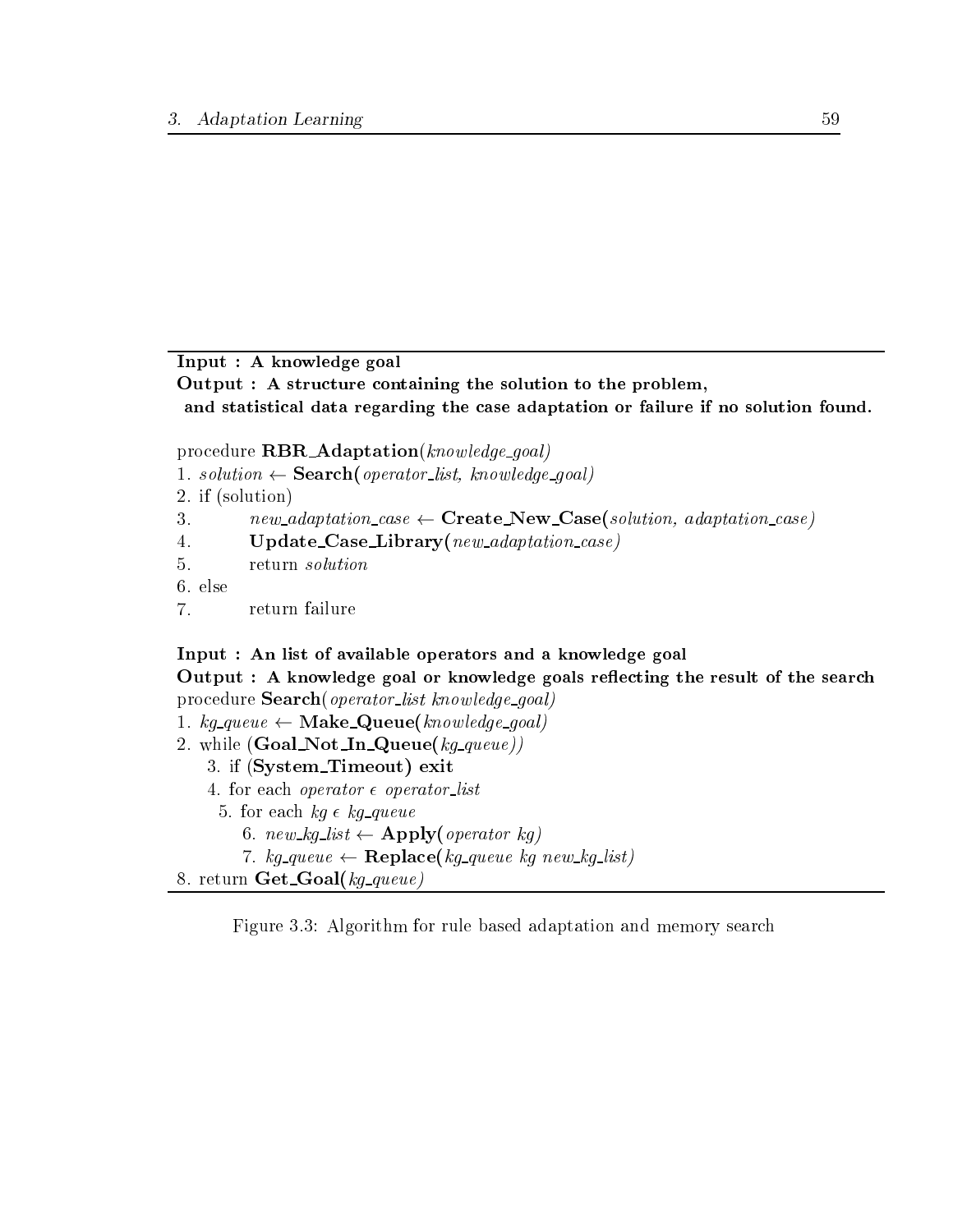| Input : A knowledge goal and an adaptation case                                                 |
|-------------------------------------------------------------------------------------------------|
| Output : A structure containing the solution to the problem                                     |
| and processing statistics                                                                       |
|                                                                                                 |
| procedure CBR_Memory_Search(knowledge_goal, adaptation_case)                                    |
| 1. solution $\leftarrow$ <b>Reapply Derivation</b> (knowledge_goal,adaptation_case)             |
| 2. if $(solution)$                                                                              |
| $new\_adaptation\_case \leftarrow \textbf{Create\_New\_Case}(solution, adaptation\_case)$<br>3. |
| $Update\_Case\_Library(new\_adaptation\_case)$<br>4.                                            |
| return solution<br>5.                                                                           |
| 6. else                                                                                         |
| return failure<br>7.                                                                            |

Figure 3.4: Algorithm for reapplication of adaptation cases.

stage of reapplication that the desired solution has not been discovered despite the appropriateness of the derivation. To handle this situation, a limited local search is performed around the best memory nodes found from the reapplication. In situations where no acceptable solution is found, the case based case adaptation reports a failure and the case adaptation problem is passed to the rule-based component.

A second method of case adaptation uses the adaptation cases with straightforward transformational analogy and presumes the solution to the prior case adaptation problem can be reapplied directly without modication. Since this method has high utility with a low cost of application it is always attempted, and often solves trivial problems instantly.

If the case adaptation is successful, a new adaptation case is formed and stored in the case base. The overhead involved in this process is greater than with rule based methods alone, but because rule based methods may involve considerable backtracking in their search, a successful reapplication of an adaptation case may give a quick start to such a search. The success of the case adaptation approach can be measured by the time reduction in the processing of case adaptation problems including the additional overhead of maintaining the internal CBR process. It is critical in this research to accurately test the time savings of this method when compared with the additional system overhead.

## Manual adaptation

In the event that neither automated method of case adaptation is successful, the DIAL system has a backup case adaptation component that provides for user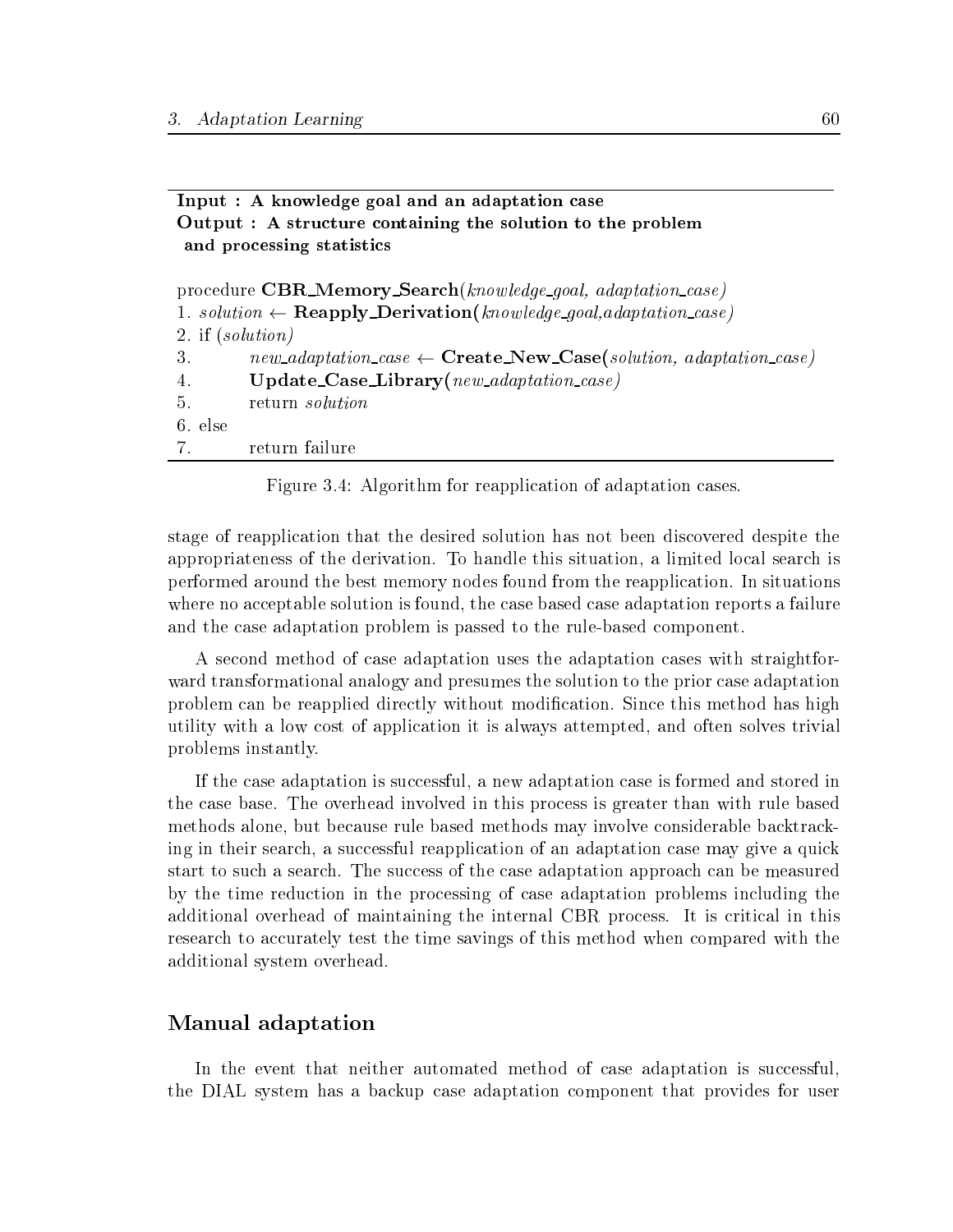### Input : A knowledge goal

Output : A structure containing the solution to the problem.

procedure **Manual\_Adaptation**(knowledge\_goal) 1. while  $(NOT (Goal\_Satisfied(knowledge\_goal)))$ 2. knowledge\_goal  $\leftarrow$  Select\_Modification(knowledge\_goal) 3. **Search**(*operator\_list knowledge\_goal*) 4. return know ledge goal procedure **Select\_Modification**(knowledge\_goal) 1. repeat until done 2. Select a modication to perform a) Add a constraint b) Delete a constraint c) Replace a constraint d) Continue as is e) Manual Modication Query Your Choice  $\Longrightarrow$ 3. knowledge\_goal  $\leftarrow$  Apply\_Selection(knowledge\_goal) 4. return know ledge goal

Figure 3.5: Algorithm for manual adaptation

intervention. Figure 3.5 shows the general outline of this manual case adaptation approach. Manual case adaptation provides a mechanism for handling difficult case adaptation problems for which the appropriate knowledge does not currently exist in the form of either cases or rules.

This method allows the user to interact with the system at different reasoning levels to repair an identied problem. In the simplest scenario, the user may suggest relaxing constraints or specify a new concept related to the unknown solution. In other instances, the user may guide the system through the reasoning needed to solve the problem. In either situation, the system captures a trace of the human user's reasoning  $-$  albeit within the constraints of the system's representations  $-$  that augments and improves on its built in reasoning. The derivation provided by the user becomes an adaptation case within the system's memory that could be reapplied in similar circumstances. The potential for new types of reasoning, otherwise unavailable to the DIAL system, is made possible by adding cases to the system from the results of the manual adaptation.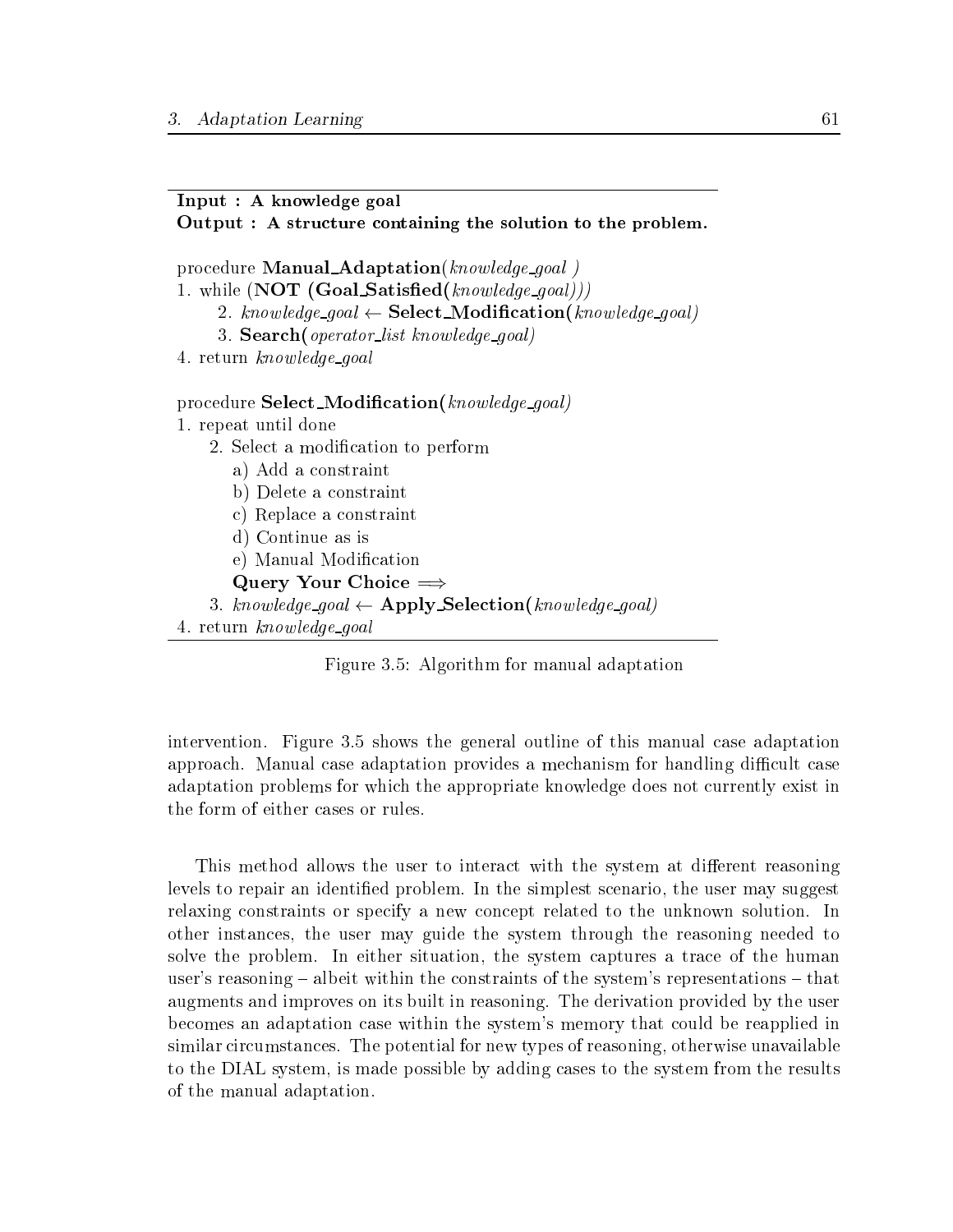## System example

To review the processing and interaction of the three case adaptation subprocesses a new example is presented from the DIAL system. This example begins with a reported chemical spill problem at the A&D manufacturing plant. An emergency plan is needed to handle the situation. One of the problems to solve is the appropriate way to handle the evacuation of the plant and process the numerous workers who will be unable to work until the problem is resolved. The candidate plan suggests that the employees act as their own representatives in this situation and the plant interact directly with them. A user identifies this solution as an inappropriate filler. It is not productive for a factory to attempt to process each individual directly. Case-based case adaptation finds no relevant cases to this problem and the system falls back on rule-based methods. A local search of memory, made by applying the rule-based operations and searching for groups related to the workers, discovers several possible solutions. With a user performing backup evaluation, the proposal suggesting that the union of the workers is selected as the most appropriate filler to be added to the plan. With the union added to the plan, the factory has a means of notifying employees of current situations and handling any additional employee concerns.

With the success of the search, a new adaptation case is created and added to the case base. This case encapsulates the set of steps from the memory search from the original worker concept to the more appropriate concept of the workers' union. While there are many potential paths this derivation could take (according to the order of application of various operators), one possible approach is discovering that workers have a relationship with the union and that the union acts in an authority role towards the workers. This case is now stored as a case adaptation for future use when other similar problems are encountered.

With the previous knowledge now stored in the system, a second disaster was presented to the system. The Beaver Meadow Elementary school reports an indoor air-quality problem. A candidate response plan suggested that the students be notied directly of evacuation plans and of plans to return to school. However, as before, the user identies this as an inappropriate ller as elementary students are not able to make their own decisions in these matters. The adaptation component finds the adaptation case describing the workers-union solution and suggests that the same case adaptation be applied to the current situation. The case cannot be used transformationally in this example as students do not have unions. The derivation of the solution can be applied to this example and results in several groups who may have an appropriate relationship to the students. One of these fillers "the parents of the students" is selected by the evaluator as an appropriate solution and the plan is updated.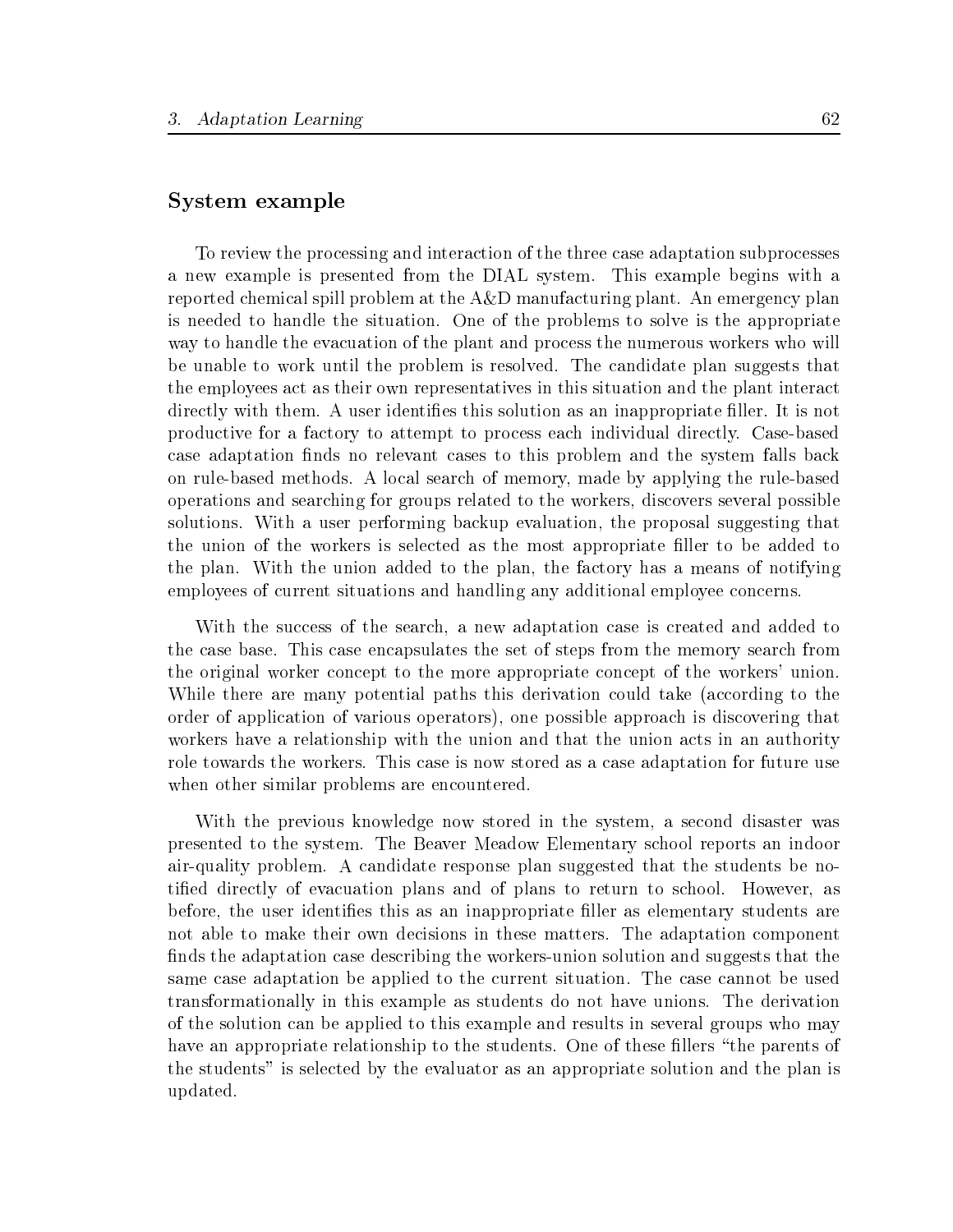In some examples neither the case-based methods or rule-based methods produce any useful solutions in the time provided. In these situations the manual adapter allows the human operator to suggest the same types of relationships and operations to explore to focus the search efforts on relevant parts of the system's memory.

#### Issues for case adaptation learning  $3.4\,$

The addition of a case-based adaptation learner to a stand-alone case-based planner increases the complexity of the interactions between knowledge sources. When only the response plan case exists, it provides the sole guidance in determining the type of past case that will be reused. All other components of the system rely on the response plan case. However, when a second independent case base is introduced such as our adaptation case library, multiple knowledge sources are available to guide the creation of new solutions for some problems. The ideal approach would be to use both knowledge sources in a synergistic manner thus achieving maximal benet. However, to achieve this synergy requires special consideration for how the two case bases interact with one another. Managing this interaction is another central theme of this research. We focus on this relationship in the next chapter. However, several potential problems can arise from the existence of multiple case bases.

- The cost of retrieval can be in the worst case  $n + mp$  where n is the size of the response plan case base,  $m$  is the size of the adaptation case library and  $p$  is the number of identified problems. This assumes a linear search of each case base and that each response plan must examine every adaptation case at least once. The organization of the case bases is pivotal in reducing this retrieval overhead.
- Related to the previous point, maintenance of these case bases plays a key role in both reducing system overhead and finding relevant and useful cases with which to solve the disaster problems. The DIAL system does not directly perform an analysis of the two case bases to judge the coverage of the solution space and prevent the addition of redundant or useless cases. However, DIAL does implement a policy of forgetting where little used cases are removed from the case base when dormant for a length of time. This approach while conceivably removing cases with a high utility in the system when used assumes the savings in overhead from the removal of the case will outweigh the cost of reconstructing the case at a much later time.
- Directly linking adaptation cases to the response plans that initiate their creation is another issue of consideration. By attaching the adaptation cases to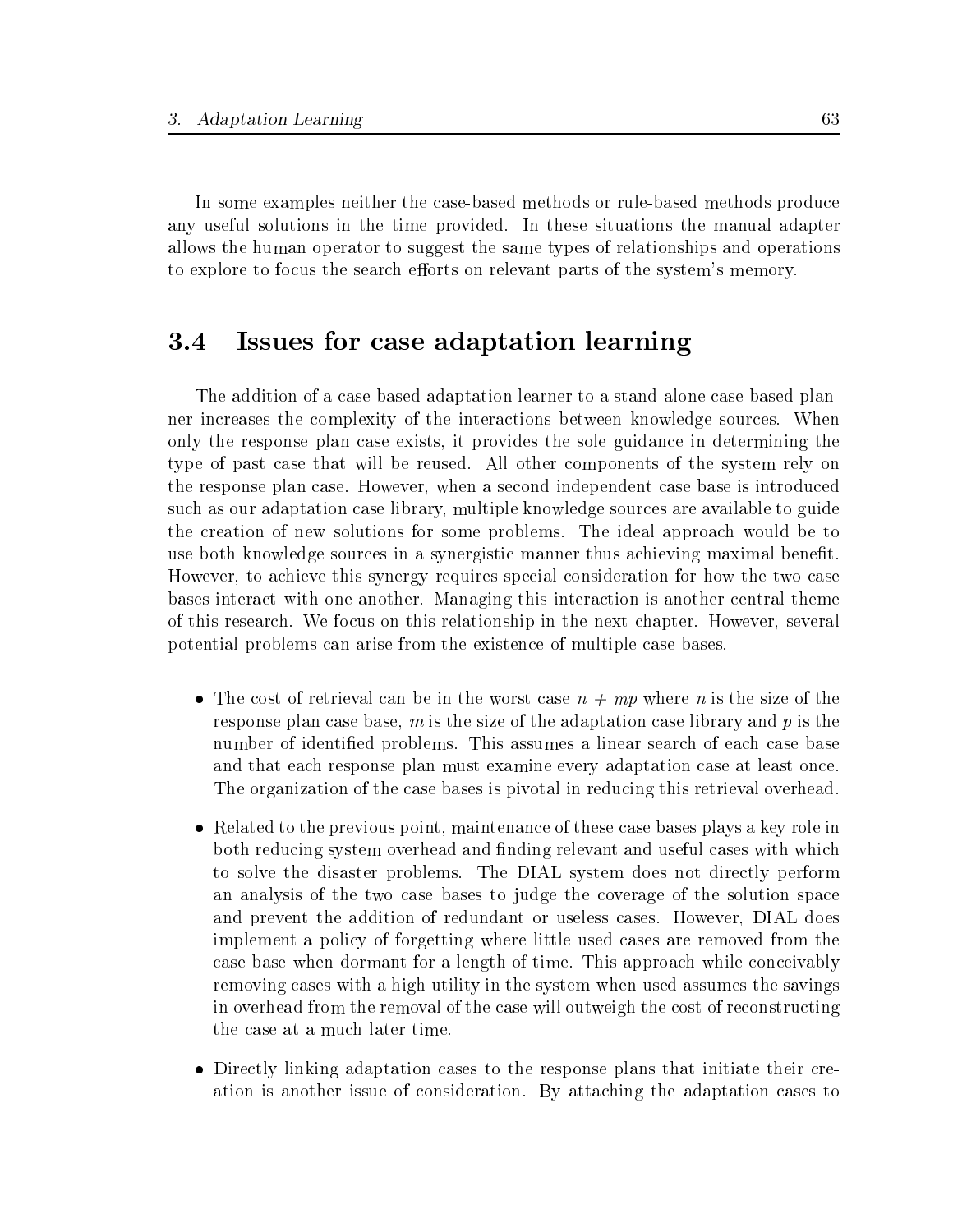the response plans the information needed to solve certain problems is directly available to the response plan that may need that knowledge. However, this can also be viewed as a limitation in the flexibility that is provided to response plans and adaptation cases. By permitting any set of adaptation cases to interact with any other response plan case provides the greatest maneuverability in the solution space.

## Subordinate reasoning processes

Case adaptation learning is not a stand alone reasoning process. It is necessary to consider the affect and role of two subordinate reasoning processes that exist to support case adaptation learning: a rule-based system and a case-based system. Both of these processes are needed for the success of the case adaptation component. The rule-based system depends entirely on the predened memory search operations. This rule system is unchanging during DIAL processing. The subordinate case base is constructed from learned memory search cases. These cases provide the trace of a successful memory search to a corresponding adaptation case. However, it is beneficial to distinguish between memory search cases and adaptation cases. Adaptation cases store how a certain case adaptation problem was solved. A memory search case holds only the information directly relevant to the search performed. Viewed separately, the memory search cases are then available as an independent knowledge source for the system. Memory search cases may suggest new relationships between concepts in memory, or could be used by the retrieval or storage components to guide the search for knowledge unrelated to case adaptation.

The benefits from these subordinate knowledge sources come without additional overhead as the cost is already encapsulated in its parent process. We will show the use of multiple independent processes to support a single task can be effective at reducing the difficulty of solving many different problems. This benefit will exist because the processes acquire different types of knowledge that can be shared between the them. This gain comes at little additional expense in the form of system overhead.

#### **Conclusions**  $3.5$

Automatic case adaptation is necessary to enable CBR systems to function autonomously and to serve naive as well as expert users. However, knowledge acquisition problems for the rule-based adaptation methods used in many CBR systems have proven a serious impediment to developing CBR applications that perform their own case adaptation.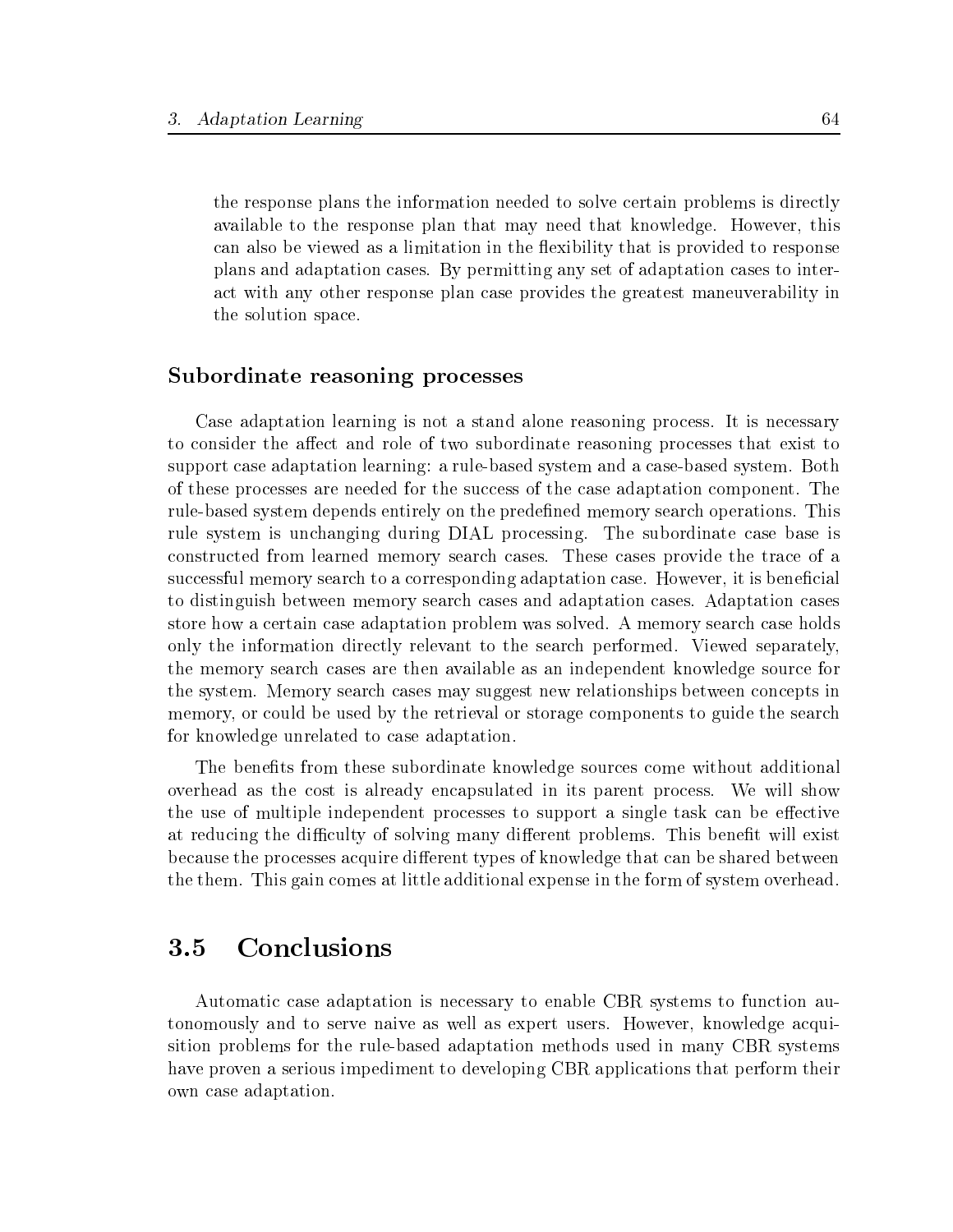This chapter described a framework for representing case adaptation knowledge and discussed how that framework is being used as the basis for a model of automatic learning of case adaptation knowledge.

The model combines reasoning from scratch and case-based reasoning to build up expertise at case adaptation. The motivation of this approach is to enable CBR systems to make the transition from case adaptation guided by general rules (which may be unreliable and expensive to apply) to case adaptation guided by adaptation cases that reflect specific case adaptation experience. Thus this method is a way for CBR systems to learn to become more effective at applying their existing cases to new situations.

The next chapter describes how this newly acquired case adaptation knowledge can be exploited to support other aspects of the case base planning process. It provides an algorithm for augmenting other knowledge in this system based on its ever changing knowledge on case adaptation.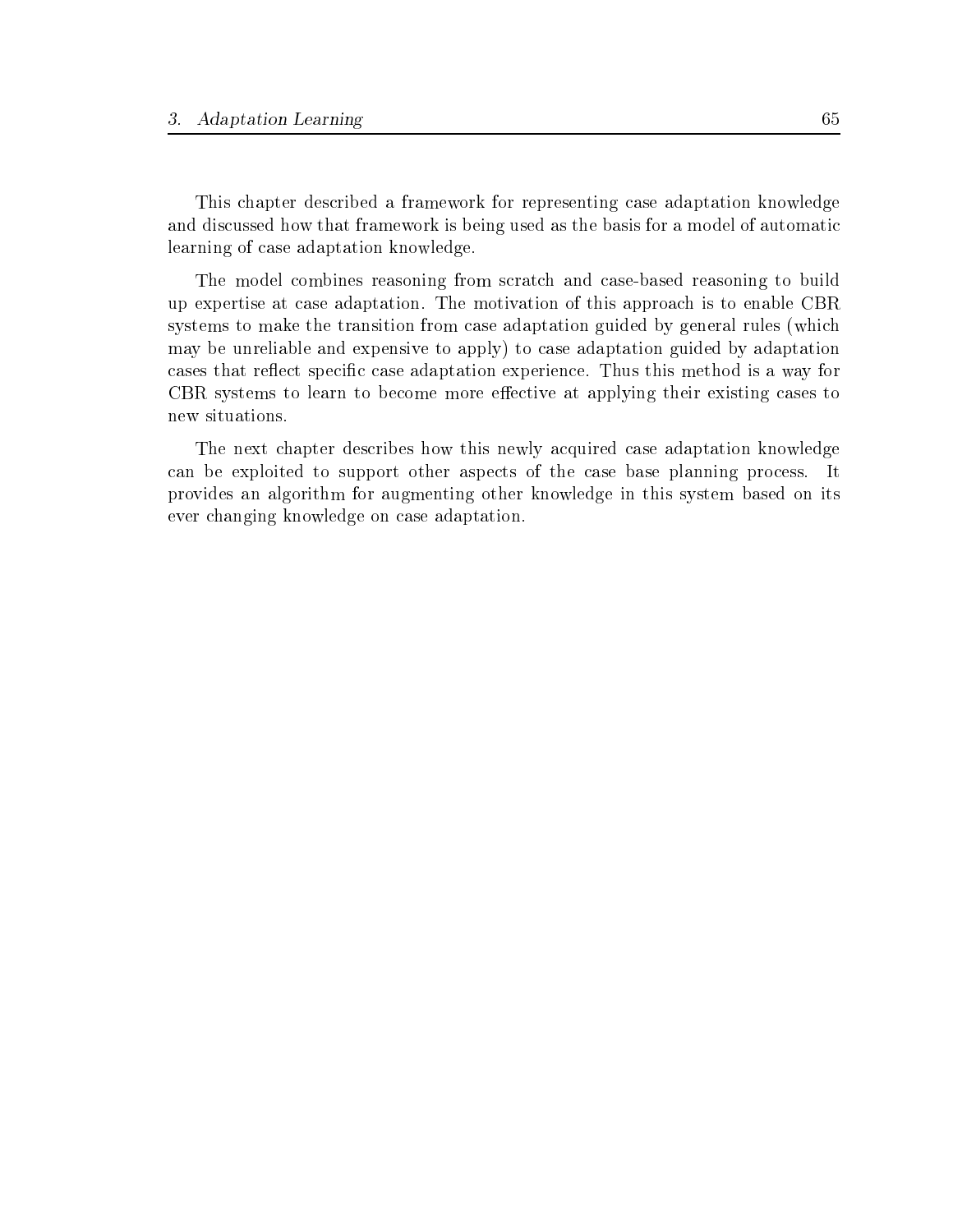# Similarity Learning

This chapter introduces a method for reusing case adaptation knowledge to assess the similarity between stored response plans and a current problem description. Case adaptation knowledge can augment initial similarity criteria, improving overall system retrieval.

The previous chapter described an internal CBR process for case adaptation. This process built a repository of adaptation cases giving a foundation to solve other similar case adaptation problems. As these adaptation cases are acquired, a new type of knowledge is created in the system that was previously unavailable  $-$  experience based case adaptation knowledge. This chapter describes one method of reusing the case adaptation knowledge to refine similarity criteria in a process called *similarity*  $learning.$  The chapter begins by defining and discussing the motivations for similarity learning. Next it presents how DIAL reuses its own acquired case adaptation knowledge to improve similarity assessment.

#### $4.1$ Adaptability and similarity

One of the first steps in the case-based reasoning process is the retrieval of past similar cases to reapply to the new situation. Better retrieval results in better plans. Accurately assessing similarity is necessary to facilitate this retrieval process. One traditional approach to similarity involves comparing predened features from the problem description with stored response plan cases and selecting the one with the most matching features. For example, two earthquakes in Los Angeles would be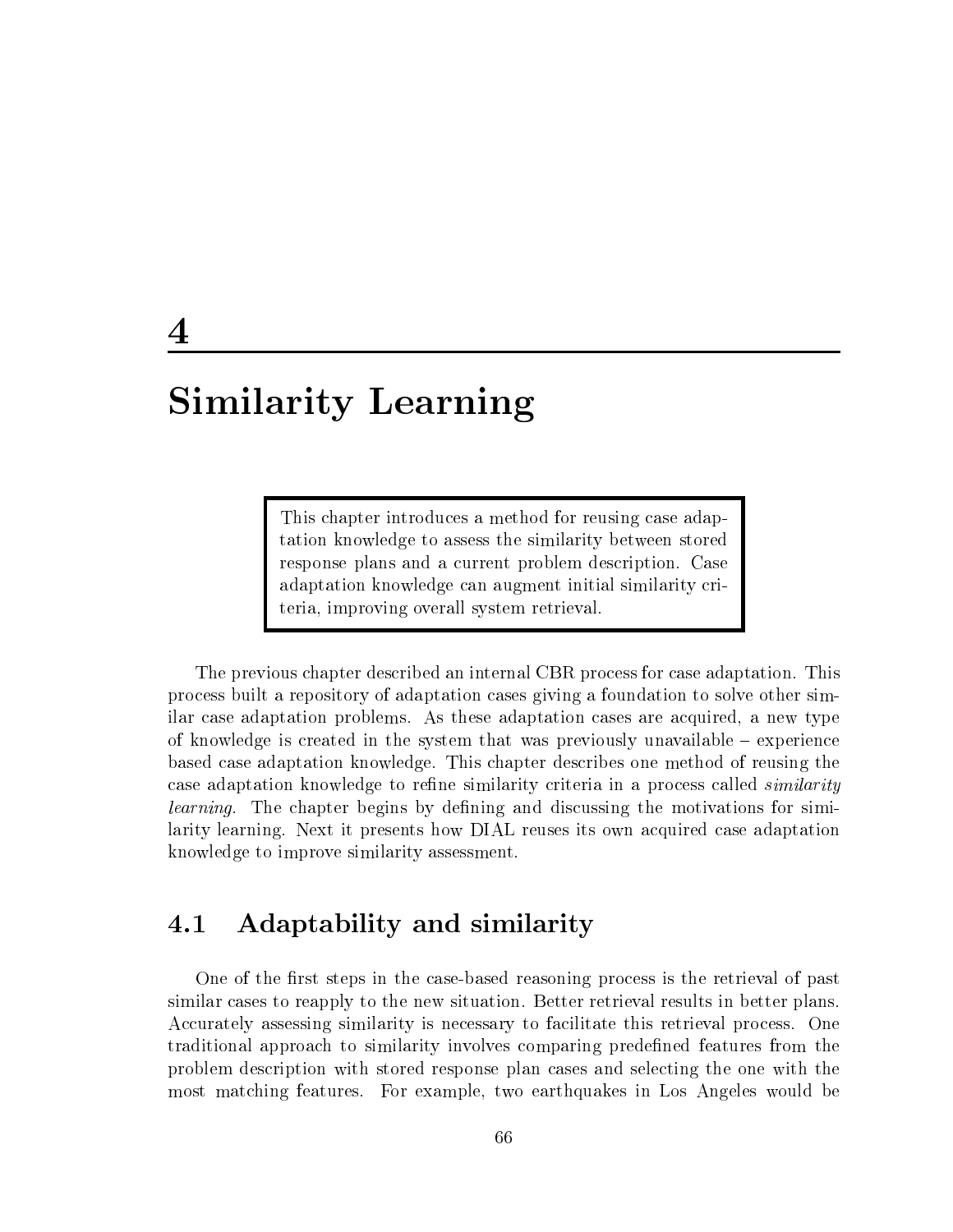similar because both involve the same type of disaster, and the location feature is the same for both disasters. For situations where past cases can be applied directly to the new situation, this similarity metric is effective. However, when most stored cases require some level of case adaptation, predened features for similarity may not indicate the amount of effort required to adapt the cases. To better assess the cost of reapplying these cases a different method of computing similarity is proposed.

If the goal of retrieval is to reduce the total processing required of the system while still producing acceptable plans, the similarity metric should account for the work required to modify a stored case (Smyth & Keane, 1994; Leake, 1992a). After retrieval, the remaining work of a case-based system is to evaluate the proposed plan for problems and to adapt any identied problems. Therefore, if stored cases can be selected to reduce the number of problems or the amount of case adaptation required then overall system processing would be improved. Thus instead of selecting cases on the basis of predefined features a better method would select cases by comparing the adaptability of the different candidate plans. Cases that can be easily adapted are retrieved for reuse over cases that might be expensive. A plan might be adaptable either because there are few identified problems or because the problems identified require little additional effort to repair. By using a similarity metric not based on predefined features, more usable plans will be selected.

# 4.2 Reevaluating similarity

The addition of a case adaptation learning algorithm to the case-based planning system signicantly changes the case landscape that must be navigated when new problems are encountered. Traditional case-based techniques have relied on the use of fixed similarity criteria and indexing to enable quick lookup of appropriate cases for a new problem. With the addition of a second case-base  $-$  in the form of adaptation cases { the issue of synchronizing similarity and case adaptation knowledge becomes important.

> Static similarity techniques must be reevaluated when case adaptation knowledge changes.

The four-step view of case-based planning dictates that the plan case is retrieved before the case adaptation component takes control. However, since similarity assessment should reflect the potential adaptability of the retrieved case, the two processes cannot remain independent. Thus, this research examined alternative methods for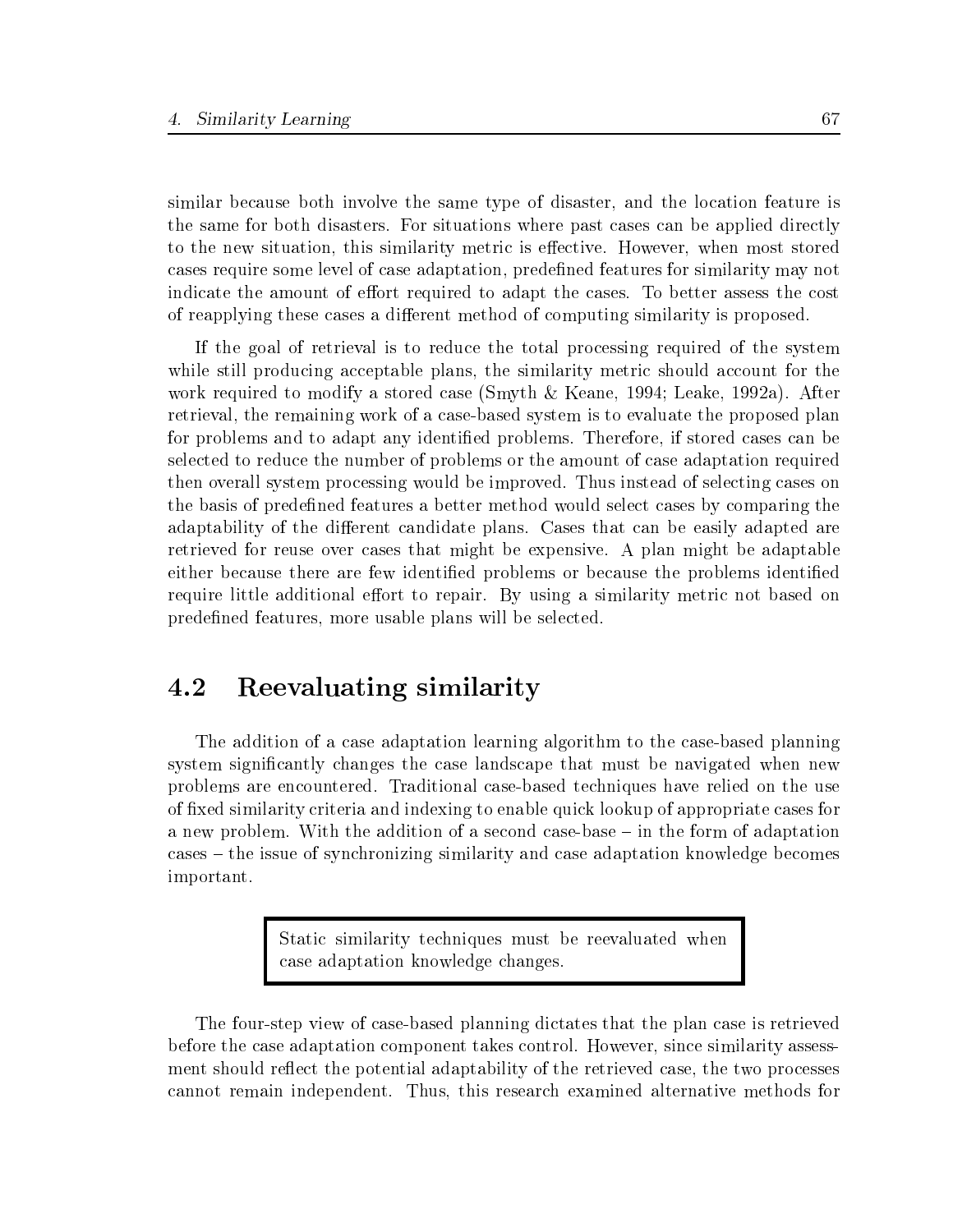assessing similarity. It focused on methods that gauged the adaptability of candidate response plans. Our discussion of similarity assessment methods begins by reviewing other research that provided inspiration for the similarity learning method used by DIAL.

# 4.3 Related research

Several researchers have described work on modifying similarity criteria to reflect changes in system knowledge and experience. This section examines some of the work that provided the inspiration and insight for the similarity learning approach used in DIAL.

Similarity assessment for case-based reasoning systems often relies on semantic similarity or other criteria that may not reflect the difficulty of case adaptation. Other researchers have suggested that case selection should reflect anticipated usefulness as directly as possible (Kolodner, 1988b; Smyth & Keane, 1998; Leake, 1992a; Keane, 1994).

There are several methods of judging the utility of selected cases. One approach is to refine similarity criteria to reflect the most relevant similarities. For example, explanation-based indexing (Barletta & Mark, 1988) and the Prodigy/Analogy (Veloso & Carbonell, 1994) system's "foot-print" similarity metric focus attention on goal-relevant features, in order to retrieve cases that refer to the prior problem situations with the most relevant similarities. Other approaches do failure-driven learning to refine similarity criteria after detecting retrieval of a case that is needlessly difficult to adapt (Birnbaum, Collins, Brand, Freed, Krulwich, & Pryor, 1991; Fox & Leake, 1995). All these approaches are worthwhile, but do not directly take adaptability into account.

Adaptability is the basis for similarity assessment in Smyth and Keane's (1996) Déjà Vu, a case-based design system which computes similarity as follows. First, it selects a set of case adaptation procedures to fit a stored plan to new needs. Next, it uses a fixed estimated cost figure for each procedure to estimate the cost of the entire case adaptation. Finally, it favors the plan with the lowest estimated case adaptation cost. This process requires all adaptation knowledge to be pre-specified and does not require any user intervention to detect problems. Experiments demonstrate that this improves performance compared to using traditional semantic similarity.

Déjà Vu assumes that an initial filtering stage retrieves a subset of the case library for fine-grained consideration. In Déjà Vu, this step checks all stored cases to select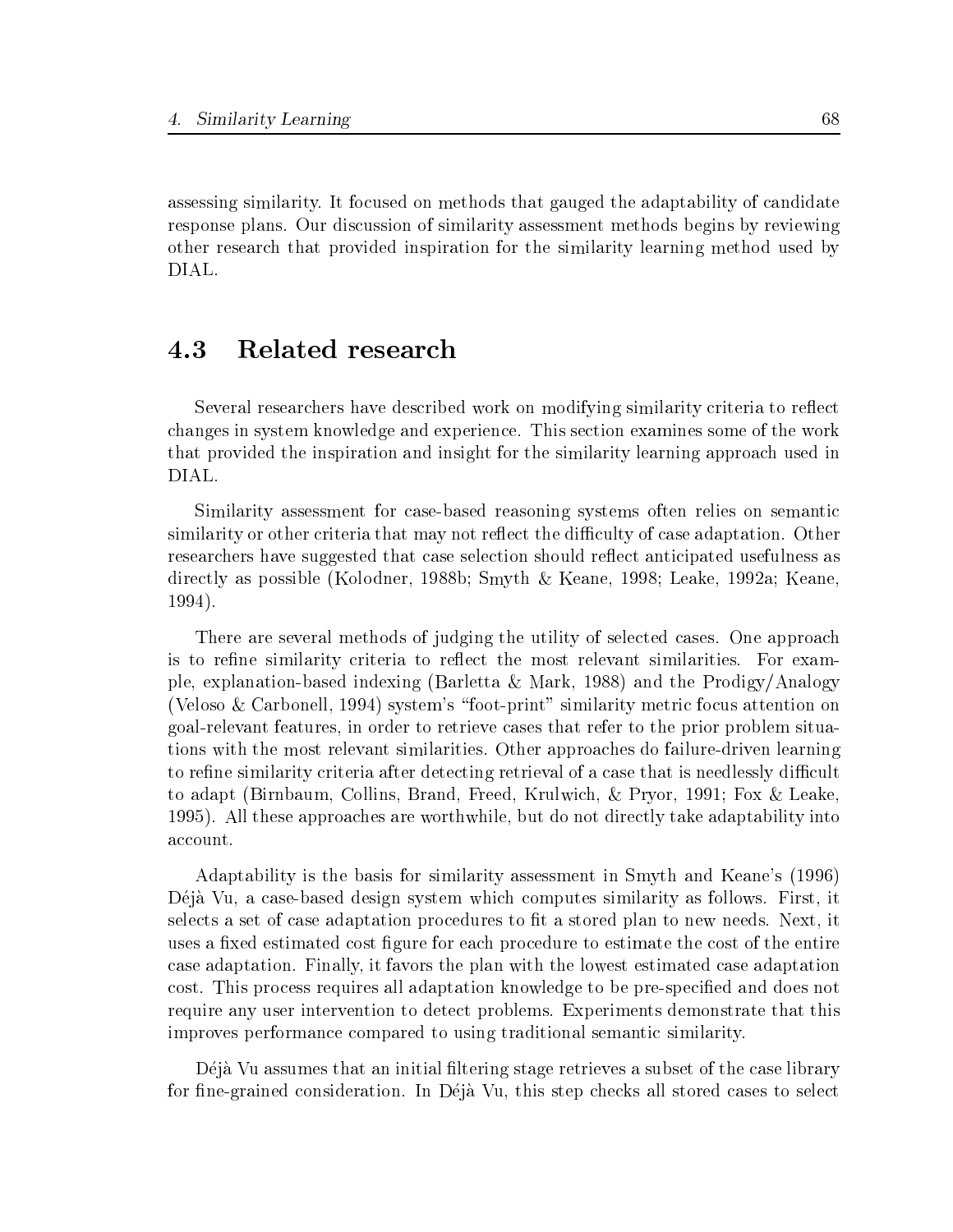those for which the system has case adaptation rules that potentially can adapt the features of the retrieved case to the new situation.

#### Learning new similarity criteria  $4.4\,$

This prior work strongly suggests that in order to facilitate later case adaptation, similarity criteria should reflect adaptability. Thus when new case adaptations are learned, similarity criteria should be modified to reflect changed case adaptation abilities. However, early versions of DIAL relied on static similarity criteria. Consequently, DIAL could select plan cases that are difficult or impossible to adapt while other plan cases exist with manageable adaptation requirements.

One straightforward method of assessing plan adaptability is to record system cost averages for typical problem types. However, knowing the cost of different problem types is only effective if these cost are known and are unchanging. In DIAL, the system's ability to perform different case adaptations is constantly changing as new case adaptation knowledge is acquired. Further, as the system has little initial case adaptation knowledge, it is impossible to accurately assess the costs of different types of problems prior to system execution. Instead a method achieving the same effect as the predened costs for case adaptation is desired but also accounting for the system's changing case adaptation abilities. The next section focuses on the method used in DIAL to dynamically modify the similarity criteria to reflect plan adaptability and therefore account for both types of case knowledge found in the system.

# 4.5 The similarity learning algorithm

The linking of similarity assessment to the stored case adaptation knowledge was achieved by developing an adaptation algorithm involving the following sequence of steps.

1. First, a small set of potentially relevant cases from similar prior disasters is retrieved. This process uses coarse-grained semantic similarity criteria (based on the distances in memory between role-fillers in the problem descriptions) to retrieve a user-defined number of prior cases. This step is necessary to limit the amount of processing dedicated to retrieving adaptation cases. This filtering selects only those response plan cases that are relevant to the current problem description.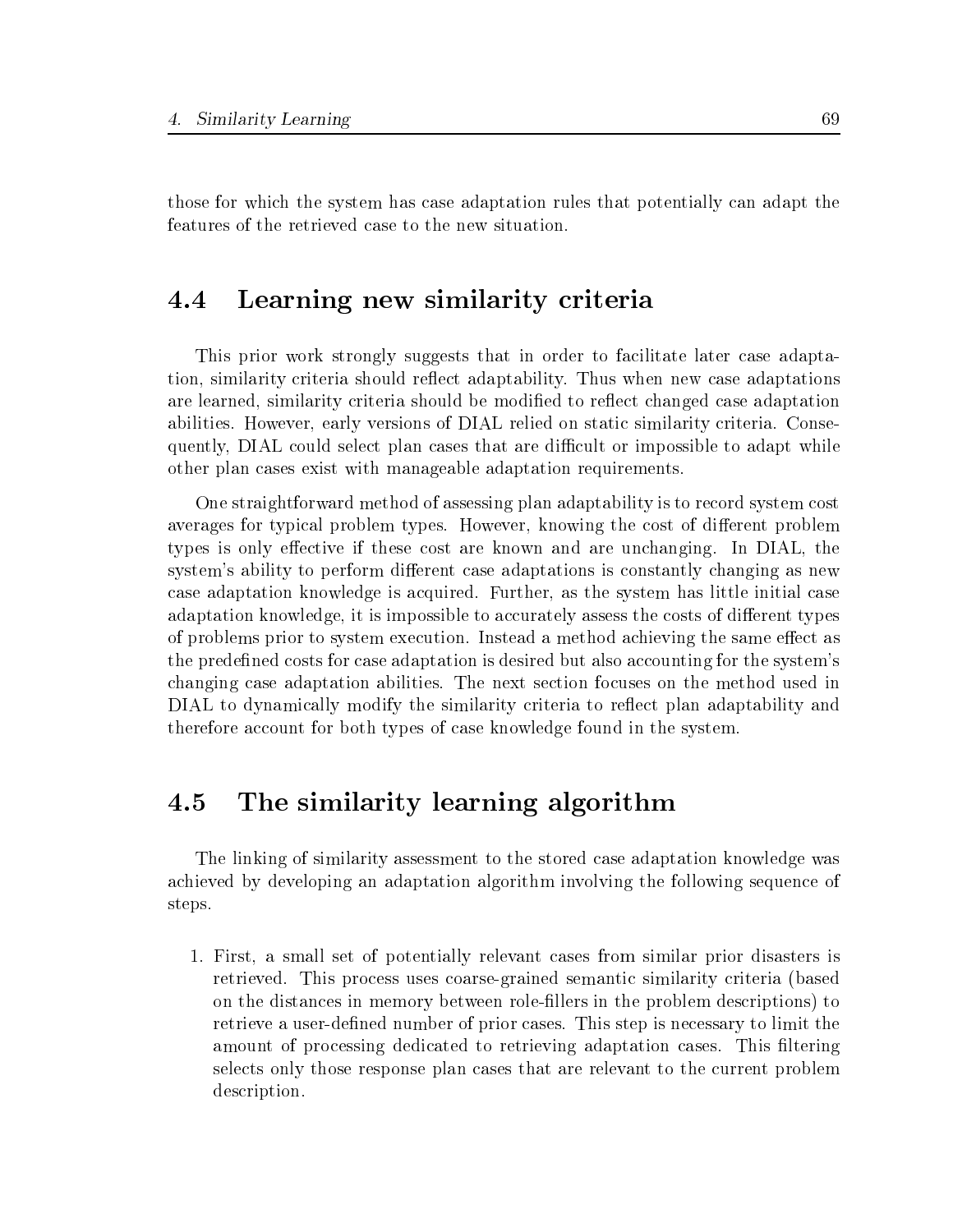- 2. The system determines correspondences between old and new disasters and does an initial mapping of the prior response plans to the new situation, identifying roles for which this initial simple case adaptation fails.
- 3. Additional problems are identified by a combination of automatic stereotypebased problem detection (Leake, 1992b) and user feedback (possibly rejecting system mappings).
- 4. The similarity assessment process takes prior response plan cases and their problems as input, retrieves available information on the expected cost of adapting each problem, and estimates the total expected cost by summing the costs over the entire plan. This information is used to select the response plan case expected to be easiest to adapt, i.e. the case with the least total expected cost.
- 5. Problems in the response plan suggested by the selected case are repaired by the case adaptation component.

These steps are now examined in greater detail in the following subsections.

## Filtering and selecting cases

The primary issue in the deployment of similarity learning is the mechanism used to filter both response plan and adaptation cases and select those most appropriate to the current situation. If the filtering does not occur, the system would need to score every system case for adaptability. Most of these stored cases would prove useless when examined and waste valuable processing time. Since one of the primary goals of using case adaptation knowledge to support case adaptation is speedup learning, any savings made in the case adaptation component would be lost in the retrieval component if filtering did not occur. Therefore the filtering must find a balance between eliminating potentially useful plans and the expenditure of unnecessary resources by the retriever. Fortunately, the case base is organized such that ltering can be done quickly and without signicant danger from over or under ltration. This organization described in the example below was developed specically to alleviate this problem.

To illustrate, a new example from the DIAL system is given. When presented with a new story about a flood disaster in West Virginia, DIAL retrieves a pool of response plan cases using static feature-based similarity measures. In practice, DIAL examines a set of predetermined fillers from the story and compares these fillers to values in the set candidate cases. The organization of the case base is divided along these same predetermined fillers giving the system the ability to select all cases with the same value in one retrieval of the case base. For example, the most commonly used fillers are the problem type, the location of the disaster and the severity of the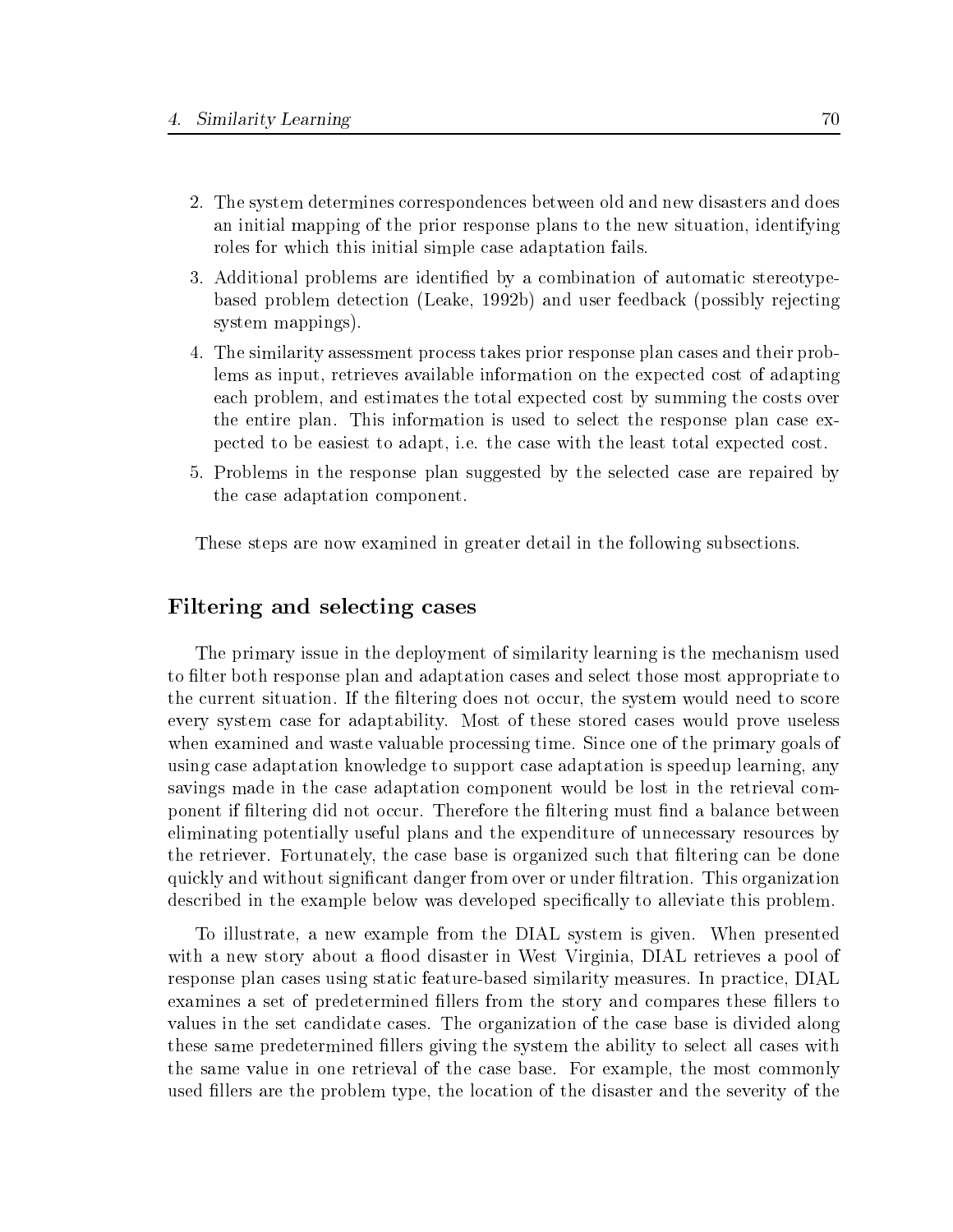disaster. In the West Virginia example, the problem type is a flood of catastrophic severity that takes place in Wheeling, West Virginia in the United States. The case base is divided into separate sub-trees based on problem type and these trees are further subdivided by severity and then by geographical region. If after this retrieval of cases the number of selected candidate cases is large then the number is further reduced by applying semantic similarity techniques to each and selecting only the top five cases for further consideration. For the West Virginia problem, only three candidate response plans were discovered: one in Alaska, one in Georgia, and one in Oregon. After an initial mapping of the new situation on to the prior situation, these candidate cases are passed on to the next step of the similarity assessment sequence.

# Problem detection

The second step of the similarity assessment sequence is the identification of problems that require case adaptation in each of the candidate plans. This is one potential bottleneck of the similarity assessment process. Problem identification is a critical step in the planning system that this dissertation describes, but is not the central focus of this research, and other researchers have provided adequate methods for handling evaluation.

Several researchers have described methods of identifying problems requiring case adaptation. These methods range from explanations of problems (Hammond, 1989) to pattern-based verication (Leake, 1992b). External information may also directly identify needed case adaptations. For example, a failure during plan execution could signal that additional case adaptation is necessary (Alterman, 1988).

DIAL relies on a combination of pattern-based methods—which can detect potential problems at minimal cost (Leake, 1992b)—and user feedback for information not available in the system's prior knowledge. In the disaster response domain, user input might reflect situation-specific information (e.g., that a road is impassable, or that a region is not under the jurisdiction of a particular agency). The DIAL model assumes that the planner's knowledge is incomplete, so the system may not be able to detect all problems internally.

For each candidate response plan, DIAL identifies problems detectable from its knowledge, and the user identies and describes additional problems. For example, in the aftermath of the Oregon flood, the police forces maintained order. This response would not work for the new disaster in West Virginia, because the police force is not equipped to deal with the access problems posed by the flood. This results in a problem categorized as "lack of access" to the area. Re-applying the Oregon plan to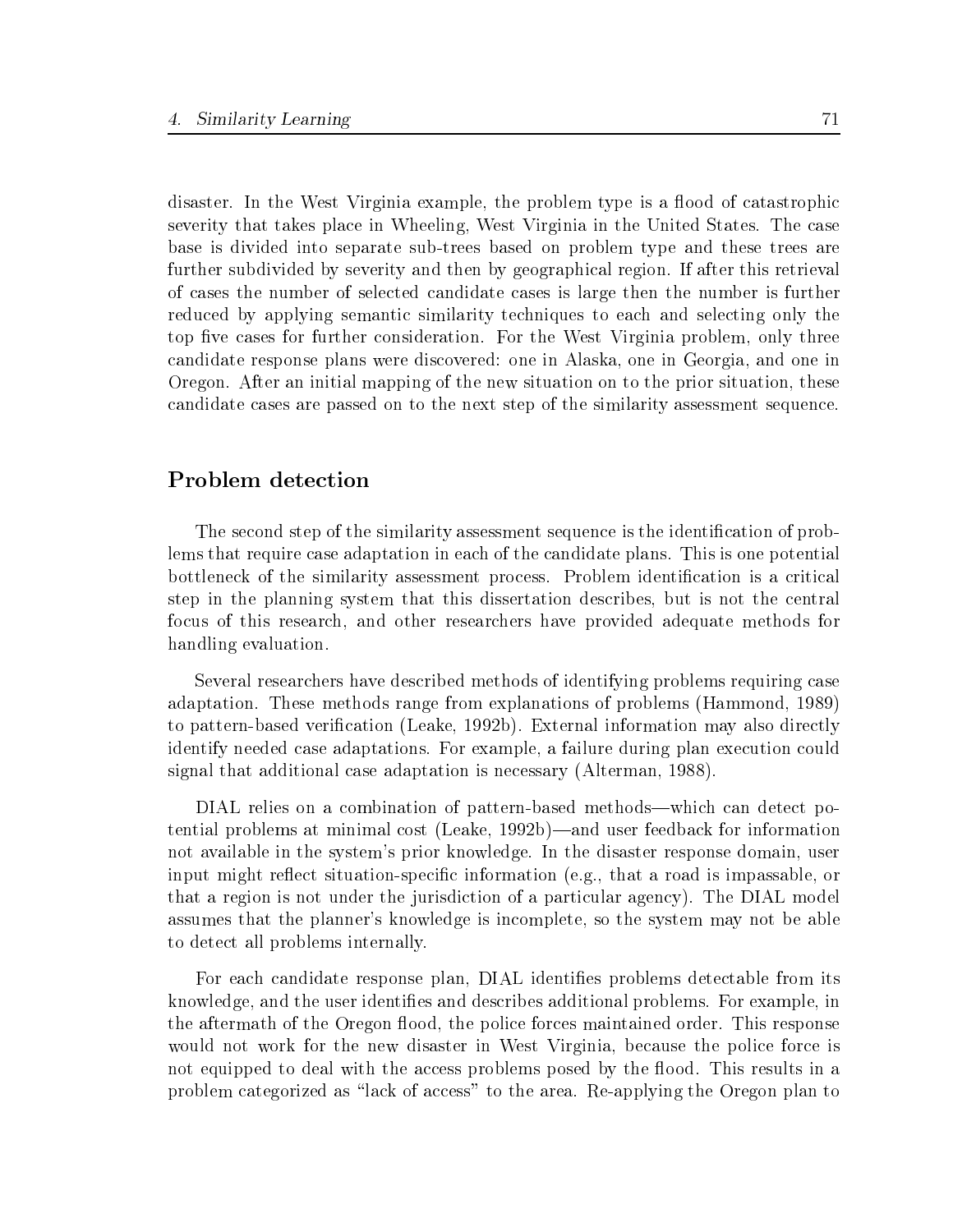the new situation will require case adaptation to overcome this problem. DIAL also identifies additional problems in each of the candidate cases.

# Scoring adaptability

Once each case is evaluated and the problems requiring case adaptation are identi fied, the plans are ranked based on their adaptability. Several different approaches of assessing adaptability were developed in this research and comparatively evaluated. These approaches are discussed in some depth in the next section. Once adaptability is scored, a cost value is determined based on the system's estimate of the amount of processing required to solve each of the identied problems. For each candidate plan, the costs for each problem are summed to arrive at a final score for the plan. This score reflects an estimate of the total amount of processing needed to solve all identified problems. Higher scores reflect larger costs and therefore less desirable plans. These costs are not absolute but are system predictions of relative cost. The accuracy of the prediction is dependent on the validity and utility of any stored case adaptation knowledge.

In the Oregon candidate plan this process would entail retrieving stored knowledge about "lack of access" problems in the context of a flood. Stored knowledge might suggest that this type of problem has a very high cost to solve, and therefore the candidate plan should be less desirable to reapply. When new system knowledge is acquired, this same type of problem may become easier to solve and in future similar situations this candidate plan might be highly desirable for reapplication. In other situations, there may be no available knowledge on this problem type and the system would have to rely on other methods to assess the difficulty of the problem.

# Case adaptation knowledge and similarity learn-4.6 ing

Several different approaches to similarity assessment using adaptation cases were implemented and compared in DIAL. Some metrics were selected as analogues to case adaptation based similarity metrics already suggested by researchers such as Smyth&Keane. Other methods were selected to exploit unique opportunities presented by the organization of knowledge in the adaptation cases. These methods are summarized in table 4.1.

Two of the approaches to similarity assessment are modifications of approaches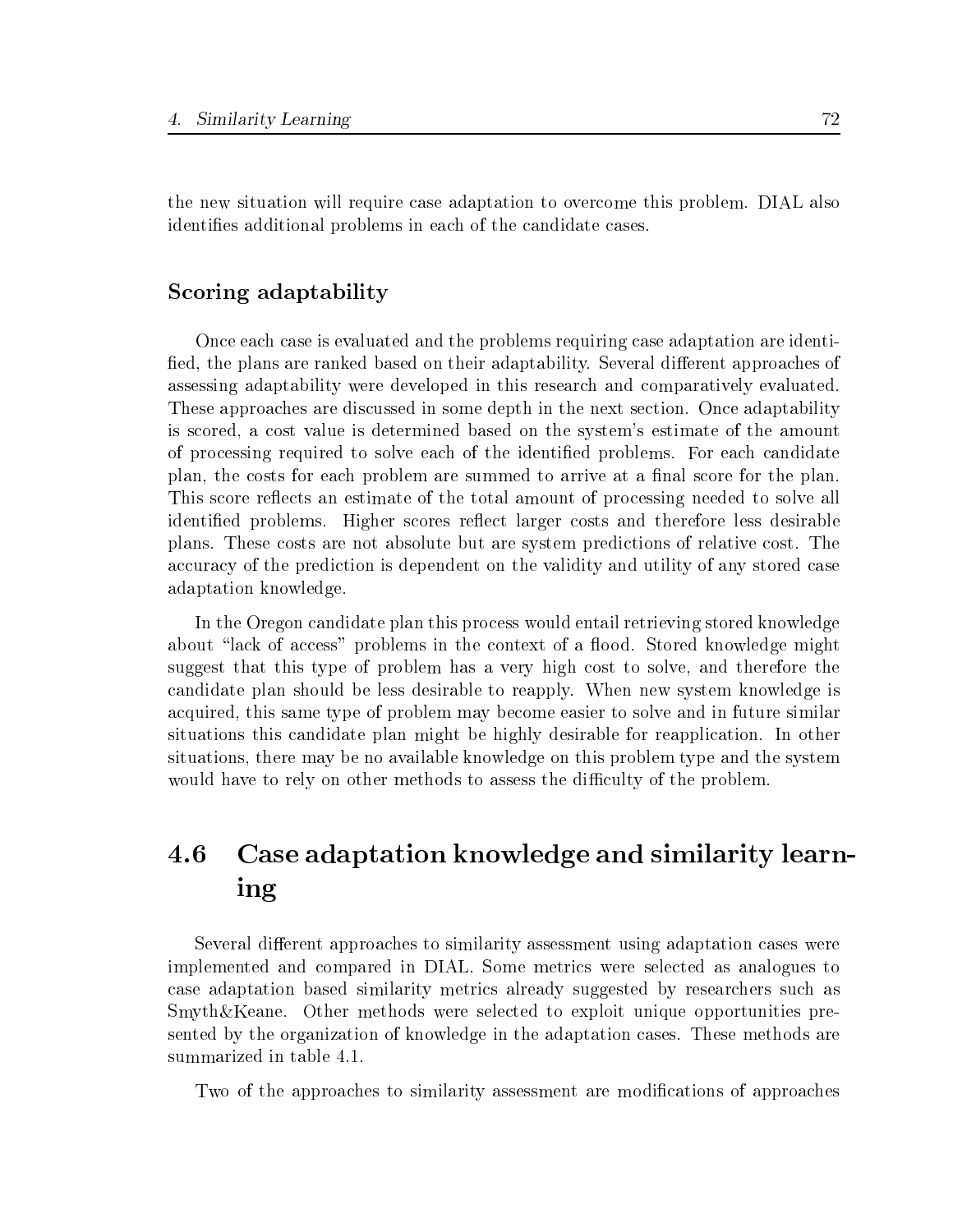described by other researchers. These two methods do not directly apply any knowledge stored by adaptation cases and provide a useful base line criteria for assessing the performance of other methods. The first approach, the *problem count* method, assumes that all case adaptations have equal cost and therefore a plan with the fewest problems is the most adaptable. This method counts the number of problems in a candidate plan and thus requires no additional case adaptation knowledge. All case adaptations do not have the same base cost so the expectation was this approach would select cases with few problems but these cases may require significant processing time to solve. Nonetheless, the overhead of this method is negligible and could compensate for these expensive case adaptations.

The second benchmark method requires the system maintain average costs for solving case adaptations of each problem type. These average costs are stored by the system and updated whenever new case adaptations are performed. So unlike systems such as Deja Vu, these averages are dynamic and not provided to the system at startup. This method should provide a fair indication of the general difficulty of different classes of problems. However, it does not accurately reflect the current knowledge that is stored in the adaptation cases. Early problems of a specific type could require substantial processing time to solve, but once adaptation cases are stored for these problem theymay become straightforward and require little processing. With this method, the influence of those early time consuming problems will linger long after the addition of the new knowledge. Thus while neither benchmark approach was expected to improve system performance, they provide a starting point to compare other methods.

Three different methods were developed to apply the knowledge stored in adaptation cases to the process of similarity assessment. Each of these methods begins in the same manner by retrieving the most applicable adaptation cases for the identified problems. Adaptation cases are retrieved in two steps. The first step filters all the adaptation cases by problem type. So only adaptation cases describing "lack of access" problems are selected as candidates for the same type of problem in the response plan. Each selected adaptation cases is given a score based on how closely it matches the features of the current problem. The best matching case is then attached to this problem for reuse in the case adaptation component.

The differences in the three similarity methods using case adaptation knowledge stored in the cases is the type of knowledge used to score similarity. The three new methods are listed here followed by descriptions of each.

- Prior adaptation cost
- Solution derivation length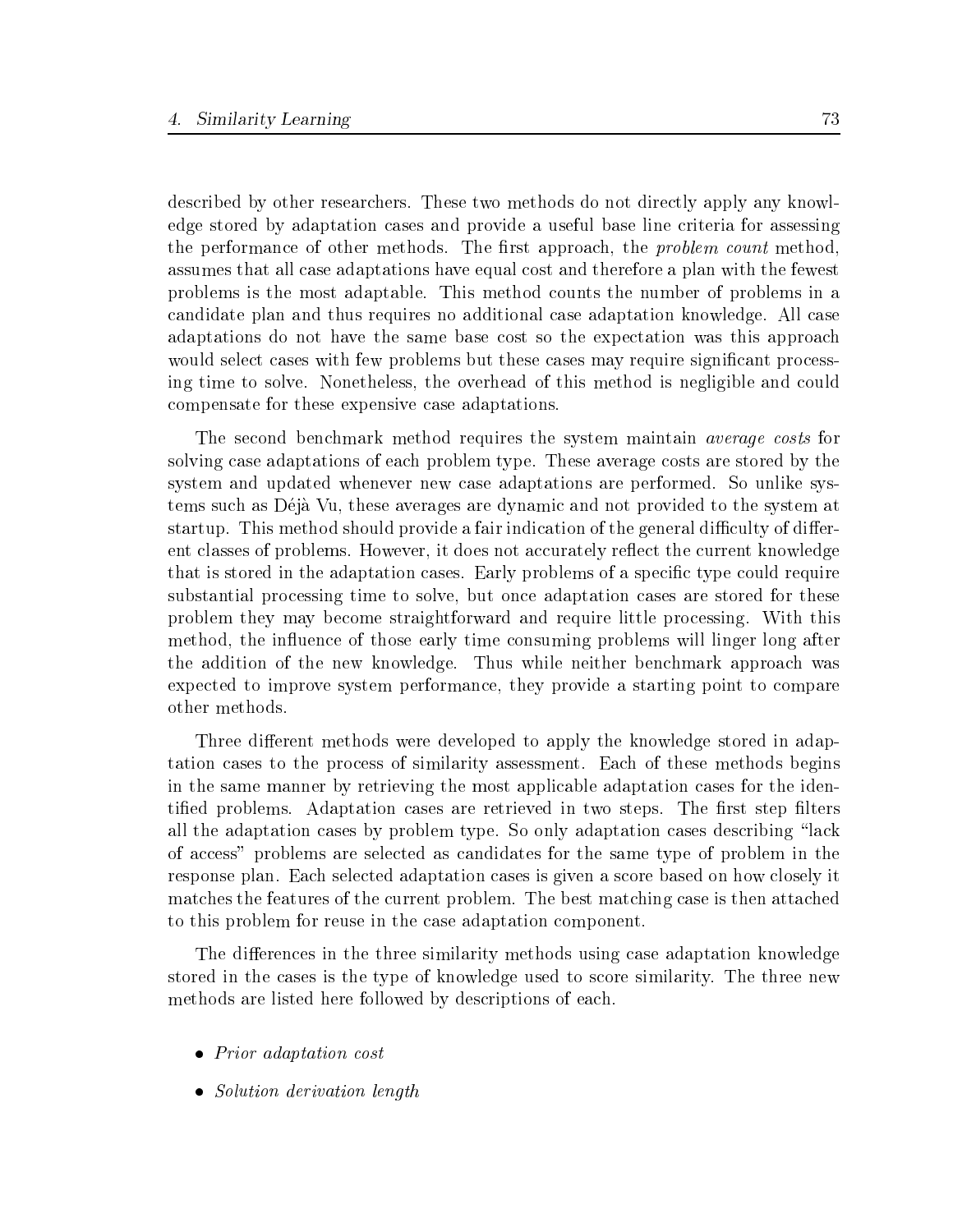### • Reapplication costs and relevance

The first method uses the prior cost of each case adaptation episode as a prediction of the difficulty of the new case adaptation problem. The prior cost is taken as the total number of memory search operations that were applied during the prior solution episode. These costs can then be added together to arrive at a numerical value that offers a prediction of the difficulty of the new case adaptations. The candidate plan with the least expected case adaptation cost is selected to form the foundation of the new solution. This approach avoids case adaptation problems that previously had a high cost associated with them. Using the prior case adaptation costs is similar to applying the average cost method but it uses more relevant information stored in an adaptation case that is similar to the current problem. However, the method is likely to overestimate the total cost required to adapt a response plan as some problems that were previously expensive will be less expensive when reapplying the adaptation case. Nonetheless, it does provide a good indicator for the cost of adapting a candidate plan with only weak search methods.

The second approach that applies stored knowledge in adaptation cases uses the length of solution derivations as a method of scoring the adaptability of a problem. A solution derivation from an adaptation case is the exact set of operations required to perform the prior stored case adaptation. If each selected adaptation case provided the exact solution to the new problem, then these operations could be reapplied directly and would solve the new problem. Thus a lower bound for the case adaptation cost for each candidate response plan can be determined. Again this is only an estimate of cost as adaptation cases generally provide inexact solutions to new problems and occasionally suggest no solution at all.

One problem with using solution derivations as a measure of cost is that the case adaptation selected may be an imperfect match to the new situation. This could result is additional processing time as the derivations could require adjustment or further case adaptation. To account for the selection of imperfect adaptation cases, a final similarity assessment method was developed called RCR (for Re-application costs and relevance) (Leake, Kinley, & Wilson, 1996). RCR estimates the cost of performing case adaptations by assessing both the prior derivation length and scoring how applicable the selected adaptation case is to the current situation. For each adaptation case that is selected for a problem in the candidate response plan, its similarity to the current situation is scored used coarse-grained feature similarity. This value is adjusted such that two identical situations would score a one and less similar situations would be given progressively larger scores. This score is multiplied by the length of the solution derivation from the adaptation case. This gives DIAL the ability to estimate what the future cost of correcting this problem might be and account for the relevance of the adaptation case to the current problem.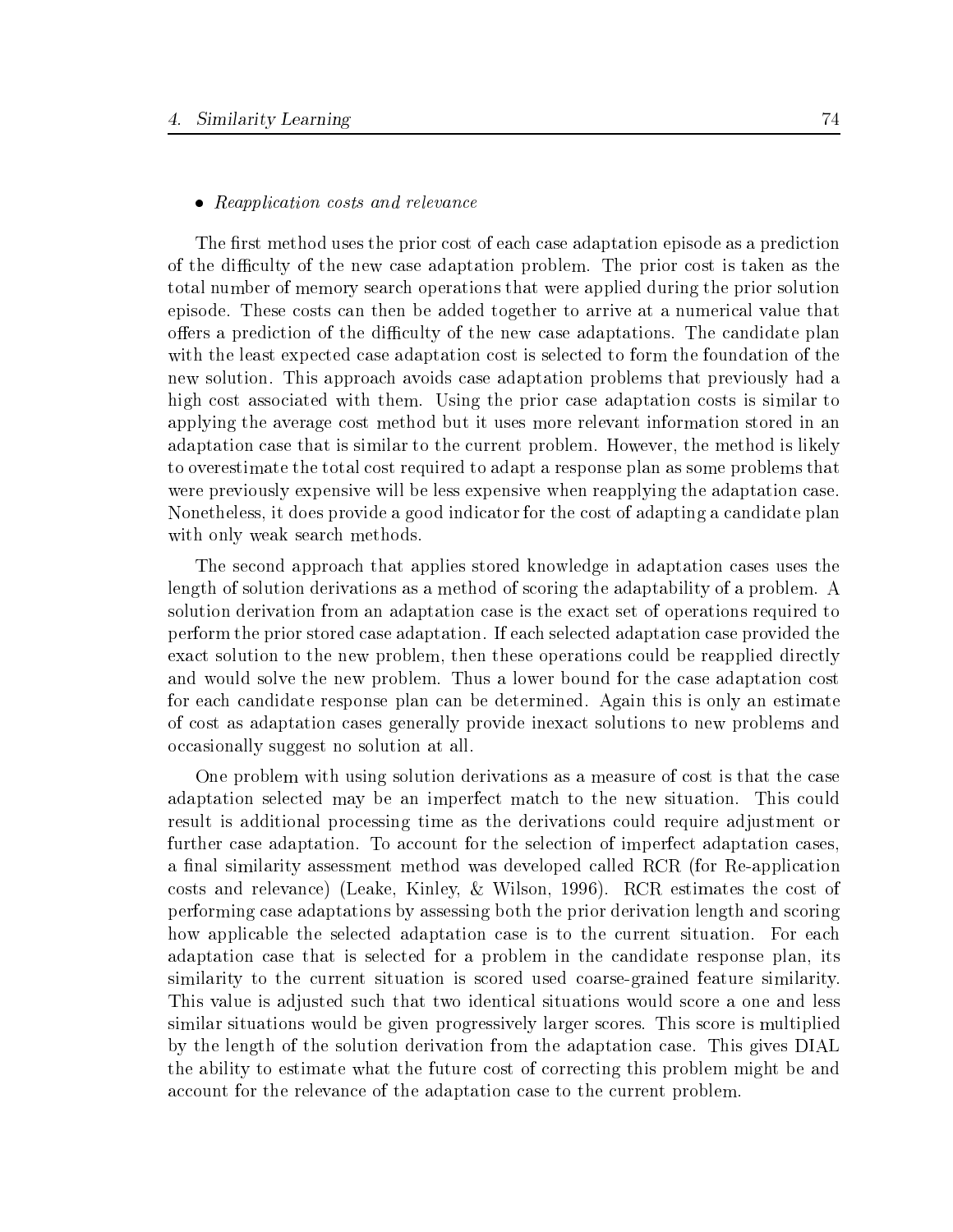| Methods               | Description                        | <b>Knowledge Source</b> |
|-----------------------|------------------------------------|-------------------------|
| Problem count         | Counts the number of problems in   | None                    |
|                       | each candidate response plan       |                         |
| Average problem cost  | System keeps running tallies on    | Stored system values    |
|                       | the average cost of case adapta-   |                         |
|                       | tion for each problem type.        |                         |
| Prior case adaptation | Uses the previous cost of complet- | Adaptation cases        |
| $\cot$                | ing the similar case adaptation    |                         |
| Derivation cost       | Counts the number of steps that    | Trace of solution from  |
|                       | were actually used to solve the    | adaptation case         |
|                       | similar case adaptation            |                         |
| <b>RCR</b>            | Used the derivation cost by scaled | Adaptation cases        |
|                       | by a factor of how dissimilar the  |                         |
|                       | prior adaptation case is to the    |                         |
|                       | current problem                    |                         |

Figure 4.1: Summary of adaptability based similarity methods.

By making the refinement of similarity criteria a natural side-effect of case adaptation learning, better pairings between response plan cases and adaptation cases should be achieved. However, the final three methods have two potential drawbacks: either generating inaccurate similarity judgments (if the costs of the previous case adaptations retrieved turn out to be poor predictors), or imposing excessive computational overhead in retrieval and evaluation of cases. Both of these properties must be tested.

The benefits of a dynamic similarity process are numerous and include:

- There are few initial rules that have to be provided to the similarity process.
- $\bullet$  The adaptation cases drive the types of response plans that are retrieved  ${\bf -}$  some plans may not be selected because the requisite case adaptation knowledge does not exist.
- As new case adaptation knowledge is acquired, changes can be made to the similarity criteria. Problem situations that were previously difficult or impossible to adapt may now be solvable or even trivial.

By incorporating these methods, DIAL transforms from a rulebased similarity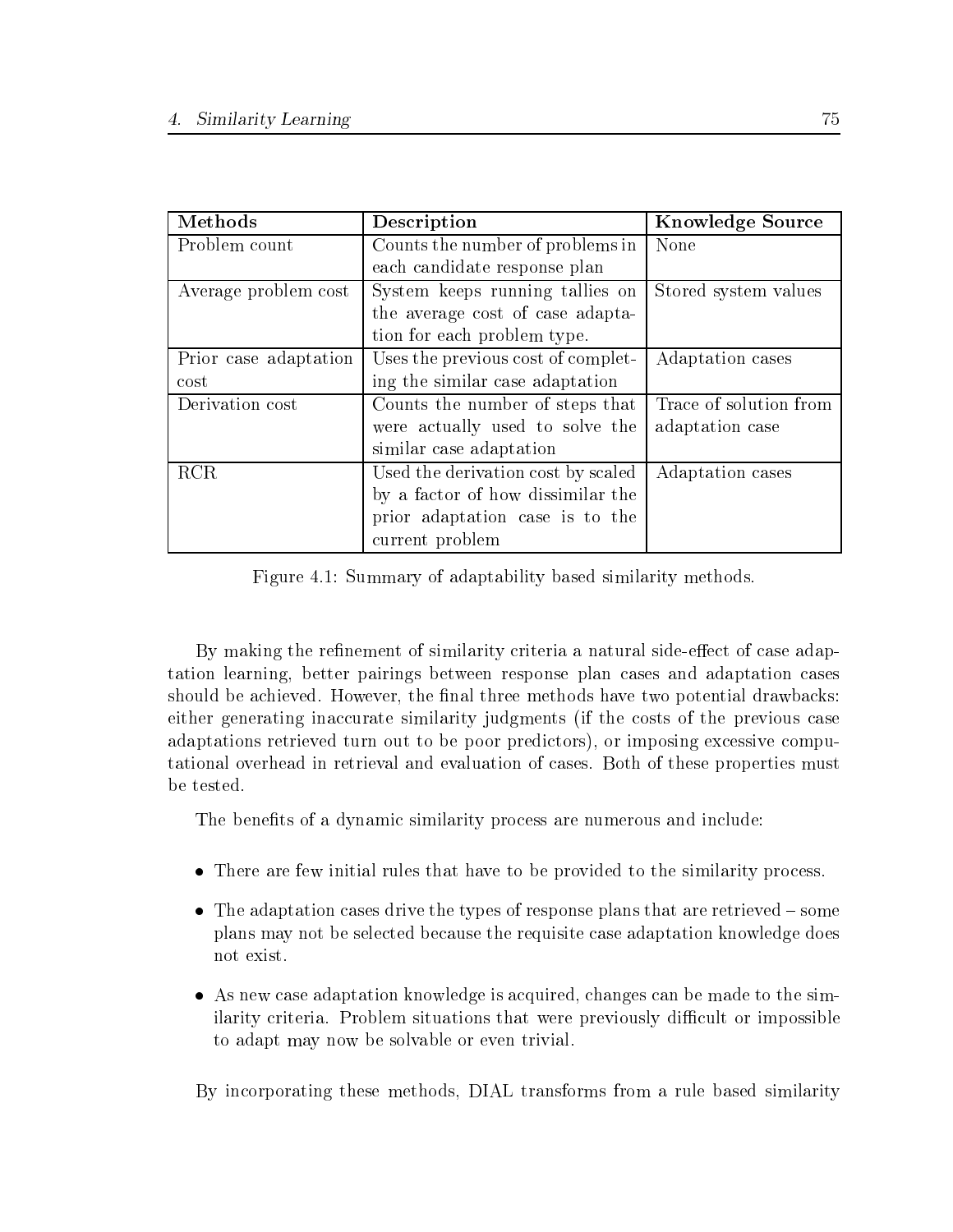process to a primarily case-based similarity process. However, to understand the effectiveness of these new learned similarity methods three questions were posed:

- 1. Does the linkage between similarity and case adaptation knowledge created by similarity learning decrease the total system effort when case learning and case adaptation learning are used together?
- 2. How is the *overall* planning efficiency of DIAL affected by similarity learning and case adaptation learning and what is the comparative performance of the two?
- 3. How should the cost of similarity assessment be calculated? In this process, is there a clear division between the role of the retrieval/similarity system and the case adaptation system?

There are several potential drawbacks to implementing these similarity learning approaches. The next section provides a discussion of the most serious of these pitfalls.

# Issues for similarity learning

The similarity learning algorithm is a promising approach to link the retrieval of response plans with the selection of relevant adaptation cases. However, some potential drawbacks can be identified. DIAL's filtering stage currently uses semantic similarity to retrieve a small set of candidate response plans for consideration. There is the potential of incurring a high cost when retrieving adaptation cases for each candidate response plan. For example, if ten candidate cases are selected and each has three problems requiring case adaptation then 30 different adaptation cases might need consideration. Further, the desire to retrieve even a single adaptation case could entail examination of several different cases to find the most applicable one. To compensate only five candidate cases are allowed in order to reduce this burden. The tradeoff of filtering out useful cases to achieve less overhead in adaptation case retrieval is a gamble. If none of the final set of cases is considered adaptable then little is gained by using the adaptation case knowledge. However, without this filtering the overhead could become prohibitively expensive and eliminate any system gains. As long as at least one comparatively adaptable case is in the final set of candidates, this tradeoff appears worthwhile. Filtering by semantic similarity seems reasonable, in light of evidence in prior CBR systems that semantic similarity can provide general estimates of similarity.

A second potential problem results from the selection of adaptation cases relying on static semantic similarity criteria  $-$  the same type of similarity  $DIAL$  attempts to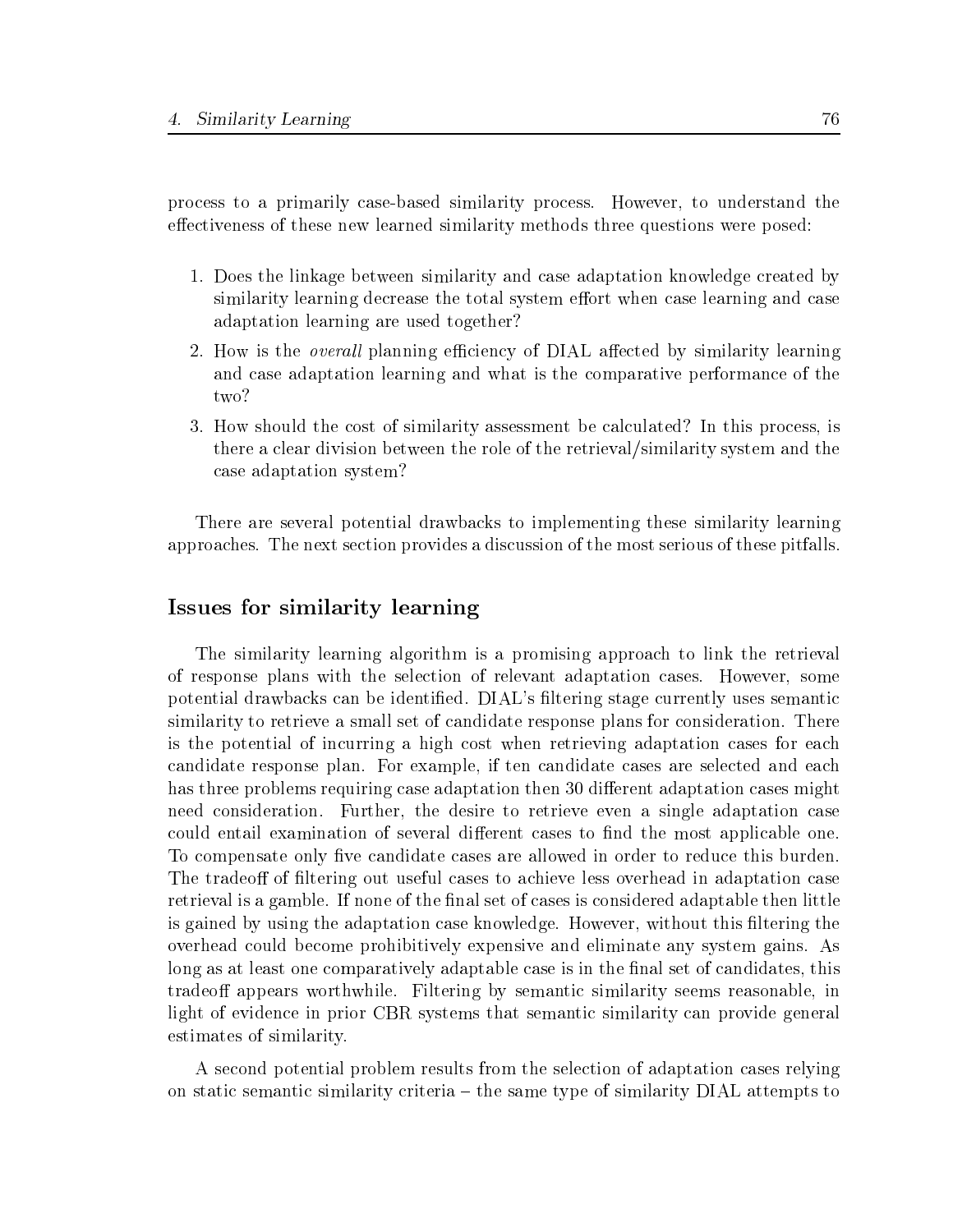eliminate at the response plan level. Semantic similarity was replaced for response plans since the plans would later require case adaptation and thus this similarity should be based on the processes that will be applied to the plans. Unlike the response plans, selected adaptation cases are applied directly to the problems for which they were retrieved and do not require further processing before they can be used. However, it semantic similarity fails to find useful adaptation cases to reapply then extra processing cost will occur. We believe that similarity learning will improve the interaction of the case based planner and case adaptation component. Many of our concerns will be alleviated by the presentation of the test results.

These problems will be addressed by the system test results.

#### **Conclusions**  $4.7$

This chapter addressed the issue of how traditional similarity assessment methods can be modied when case adaptation knowledge is available. The approaches presented here couple similarity judgments directly to a case library containing the system's case adaptation knowledge. This case-based approach simplies knowledge acquisition for similarity criteria, because similarity is learned from experiences with case adaptations rather than based on a priori analysis. Similarity learning provides fine-grained estimates of case adaptation costs, reflecting knowledge of individual prior problems, and provides a natural way to refine similarity criteria as new case adaptations are learned.

One open question is what is the appropriate information to reuse from adaptation cases to score the adaptability of response plans. This chapter presented several different methods for approaching this problem including using past costs, expected future costs and a method combining the relevance of a selected adaptation case to the amount of work required by the case adaptation.

Similarity criteria for selecting cases must change as case adaptation knowledge is learned; neither coverage of the case library, nor case adaptation abilities, can be judged in isolation from the other knowledge sources. In developing a combined method, how one type of learning affects the efficiency of one component of the CBR process is secondary to the efficiency effects of the learning on the CBR process as a whole. The close coupling of multiple processes and knowledge sources in CBR complicates the application of learning to each one, but also provides a new motivation for combined learning: Combined learning can enable a CBR system to better exploit the relationships between multiple types of knowledge.

The next chapter presents an empirical evaluation of the methods presented in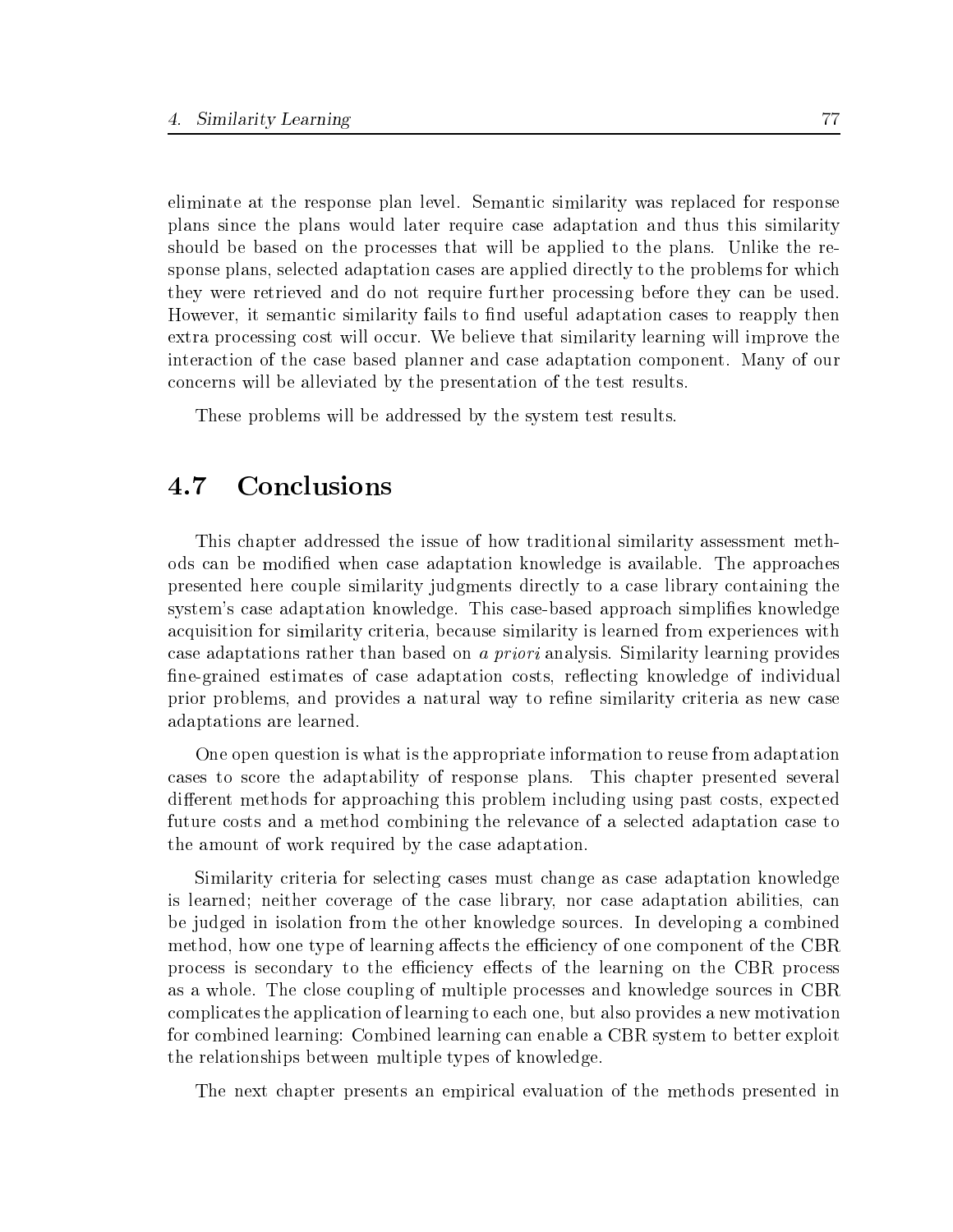this and the prior chapter examining the hypotheses and questions that have been identified to this point.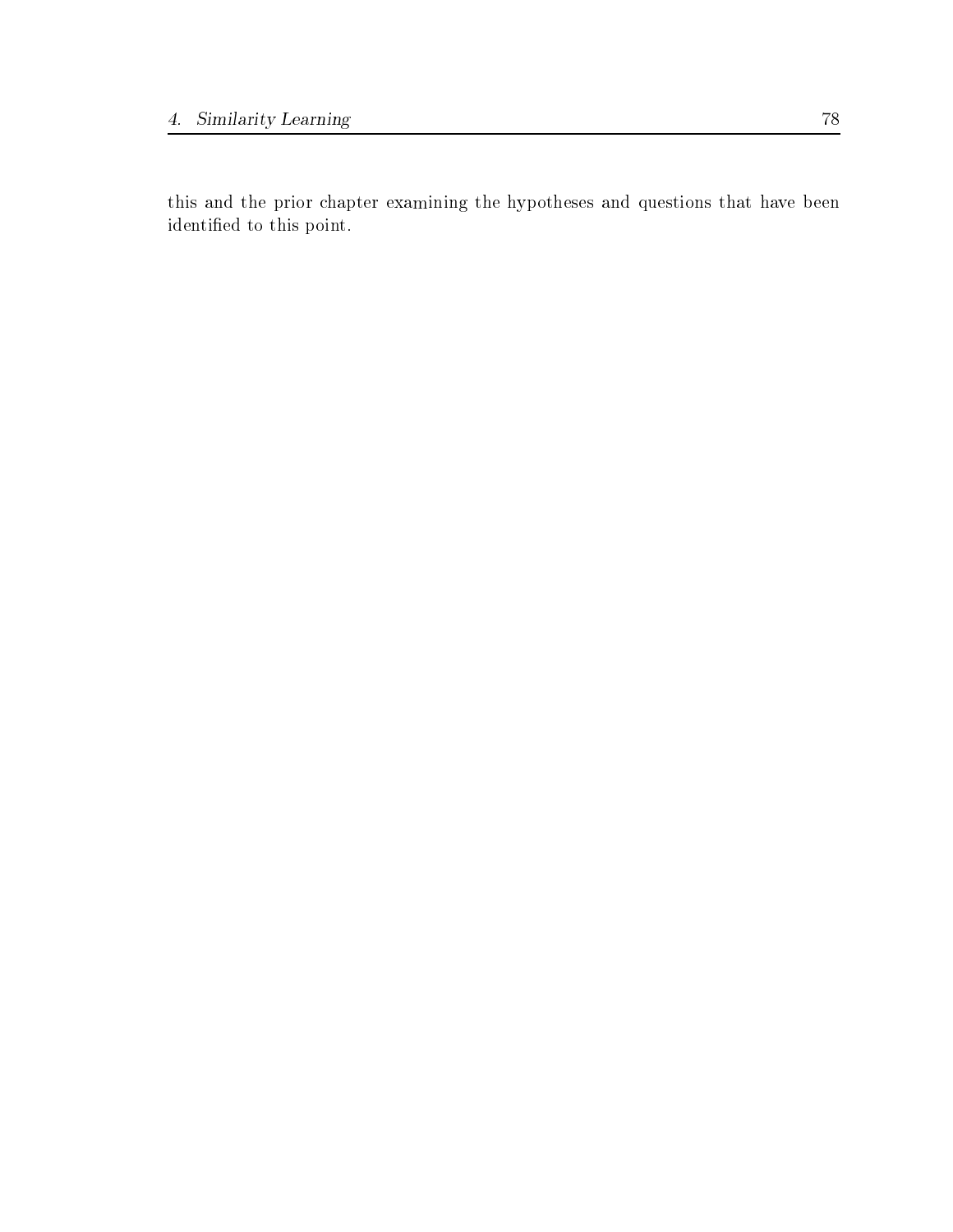# Experiments

This chapter presents empirical evidence on the effect of case adaptation learning and similarity learning.

This chapter presents empirical evidence supporting the effectiveness of our case adaptation learning method. Using this evidence, questions can be answered about: the improvement of the case adaptation process, the improvement of the entire system process, and the role of similarity learning on the case adaptation process. The system is examined under various learning conditions in order to draw conclusions about the advantages and disadvantages of our approach.

The chapter is organized as follows: it begins by stating the hypotheses to test. Next, the experimental methodology and terminology for the experiments is summarized and explained. Finally, it presents the empirical results. These compare case adaptation learning and plan case learning, and the benefits of different similarity assessment methods.

# 5.1 Summary of system hypotheses

We have proposed the following hypotheses that will be addressed by the experiments:

- 1. A combination of plan case learning and case adaptation learning will result in acceptable plans generated in less time than with case learning alone.
- 2. As case adaptation knowledge is acquired, the cost of performing individual case adaptations will decrease.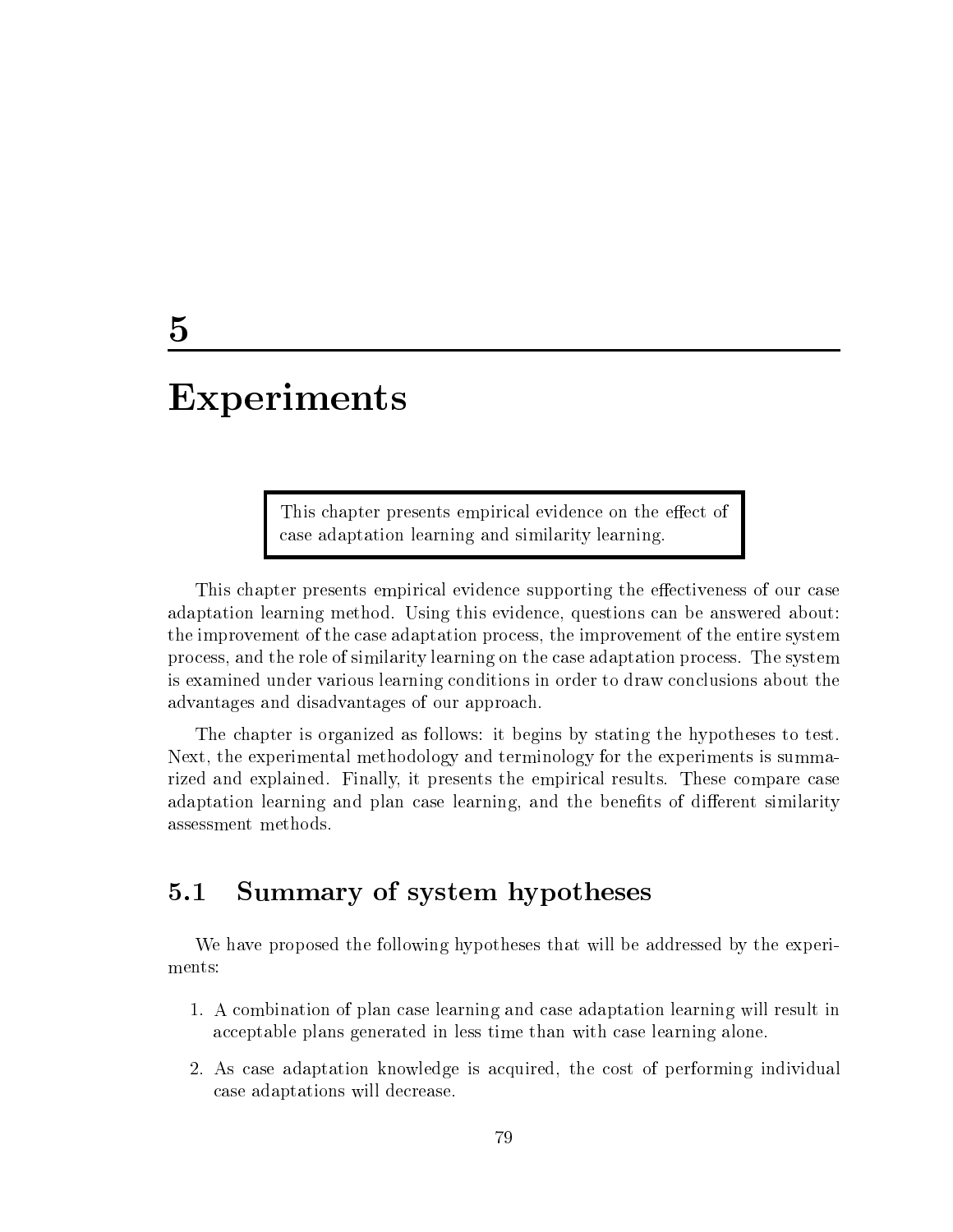- 3. Case adaptation knowledge will result in a greater coverage of the solution space, so fewer problems will be unsolvable.
- 4. The addition of a similarity learning improves the retrieval of both adaptation cases and plan cases. This process enhances the interaction between the two case based processes.
- 5. The initial cost of learning will increase with multiple learning processes, however, the ultimate benefits in terms of speed and quality of solution will outweigh this expense.

# 5.2 Methodology

The DIAL system was evaluated with a set of ablation studies to measure the contributions of the different learning components and knowledge sources. The system was tested using two different knowledge bases:

- Hand-Coded Knowledge Base: A knowledge base was built to support early testing of the DIAL system. The knowledge base contained the information needed to solve any problem encountered in the set of disaster examples presented. In addition to the necessary knowledge, a large number of irrelevant but related concepts were added to make standard search more difficult. However, it was limited to approximately 2000 different concepts and subject to the designer's bias.
- Wordnet lexicon: The Wordnet lexicon contains over 100,000 different English language concepts and is organized in a hierarchical model with linguistic relationships existing as the connections between concepts. This lexicon is suf ficiently large that exhaustive search is not practical. Also, as it was built by research groups unassociated with the DIAL project, it does not exhibit any inherent bias for the types of problems DIAL attempts to solve.

A series of test examples was constructed from real world disasters as reported by the AP newswire and presented to the system for plan development. There were 22 disaster examples presented to the system and are listed in table 5.1. An expanded listing is included in appendix A.

During a single pass of the disaster examples the following steps occurred in our experiments.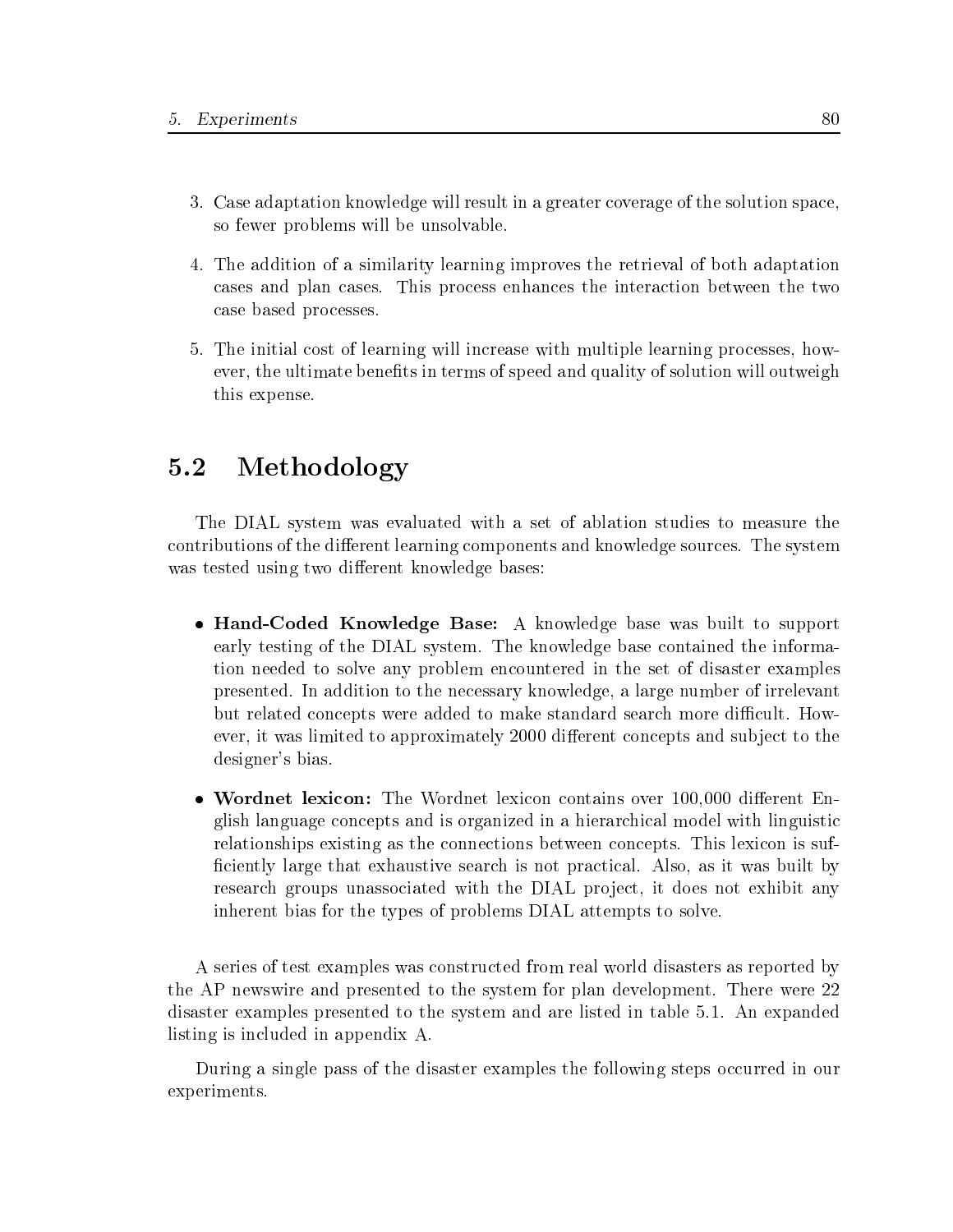# Disaster Type Disaster Location

| Earthquakes |                                                           |
|-------------|-----------------------------------------------------------|
|             | Los Angeles                                               |
|             | Liwa, Indonesia                                           |
|             | Ecuador                                                   |
|             | Biak, Indonesia                                           |
|             | Neftegorsk, Russia                                        |
|             | Jiashi, China                                             |
|             | Yunhuan, China                                            |
|             | Rustaq, Afghanistan                                       |
|             | Bogota, Colombia                                          |
| Floods      |                                                           |
|             | Wheeling, WV                                              |
|             | Bainbridge, GA                                            |
|             | Oregon                                                    |
|             | Allakaket, AK                                             |
|             | Kabul, Afghanistan                                        |
|             | Izmir, Turkey                                             |
|             | Johannesburg, South Africa                                |
|             | India                                                     |
|             | Khartoum, Sudan                                           |
|             | Grand Forks, ND                                           |
|             | California                                                |
|             | Guizhou, China                                            |
| Air Quality |                                                           |
|             | Beaver Meadow School indoor air quality                   |
|             | A&D Manufacturing indoor air quality                      |
|             | Brookview Elementary indoor air quality                   |
|             | Table 5.1: Disasters processed by DIAL during experiments |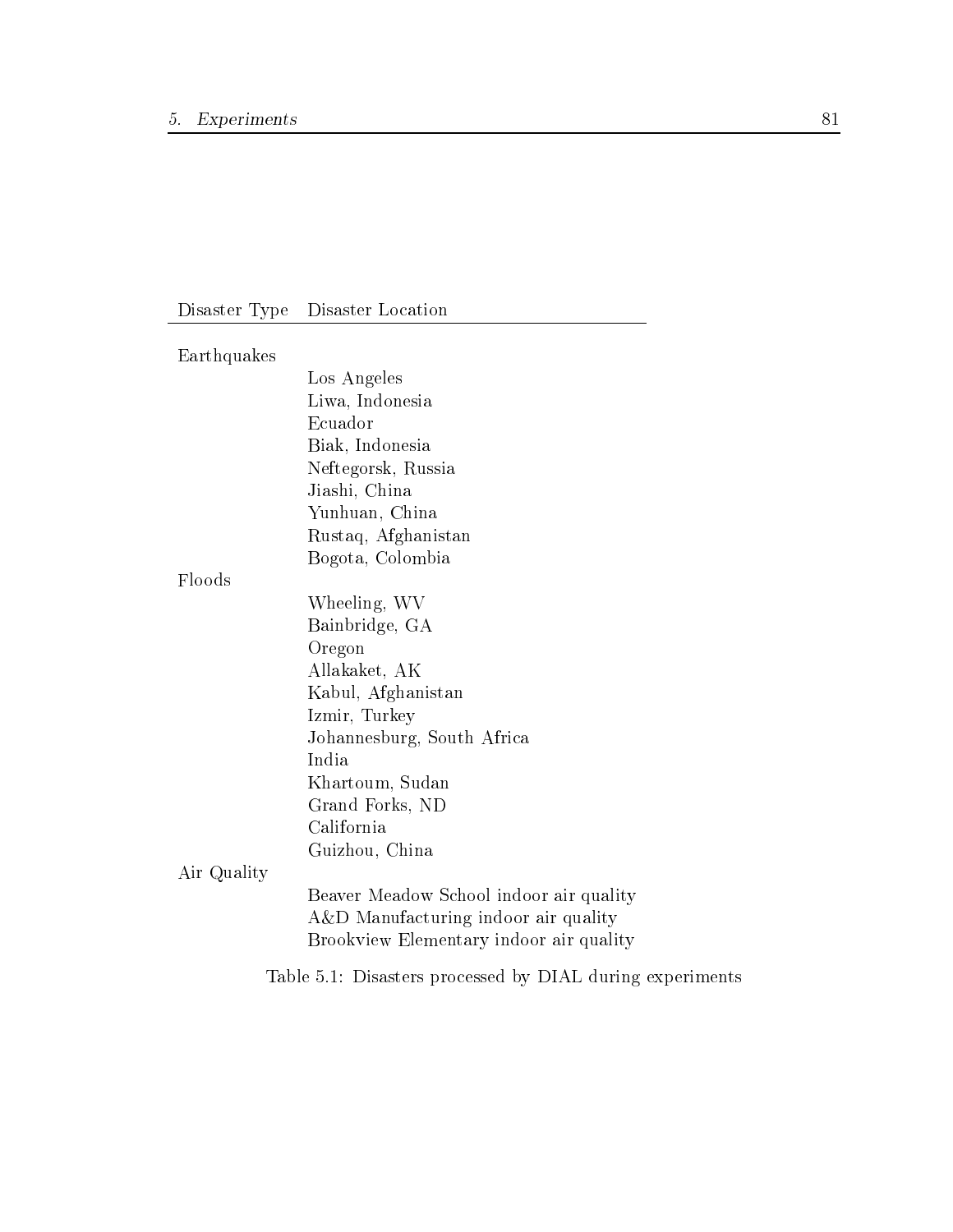- 1. The system learning parameters are set (as described below) to assign the desired system.
- 2. Next, each example disaster is fed to the system and processed until a satisfactory response plan is generated. This may involve several episodes of case adaptation and require user interaction.
- 3. Finally, statistical data on the problem solving costs and the results are gathered and stored for later analysis.

# System parameters

The system has several independent learning parameters. These can be set to achieve a desired learning combination. The parameters available to the system are:

- \*case-learning\* (boolean) This parameter enables learning in the system. If set to false, newly generated response plans are not stored in the case base, otherwise all generated response plans are stored and available for future reuse.
- \*adaptation-learning\* (boolean)  $-$  This parameter toggles the internal case adaptation learning process. If set to false, successful case adaptations are not stored for reuse, otherwise all generated adaptation cases are stored and available for future reuse.
- \*similarity-learning\* (integer)  $-$  This parameter determines the type of similarity assessment performed by the system. If false, the system relies on static similarity criteria. Otherwise the system attempts to apply the knowledge stored in adaptation cases to support similarity assessment. When no adaptation cases are available in the system, this parameter is ignored.
- \*similarity-type\* (integer) This parameter allowed the user to specify which of the five different similarity methods would be used when similarity learning was activated

# System measures of cost

Several different measures of cost were used to compare the performance of the system in the experiments. The first types of units were internal measures based on the architecture and construction of the testbed system. The number of concepts visited in memory was a type of internal unit. The second type of units was external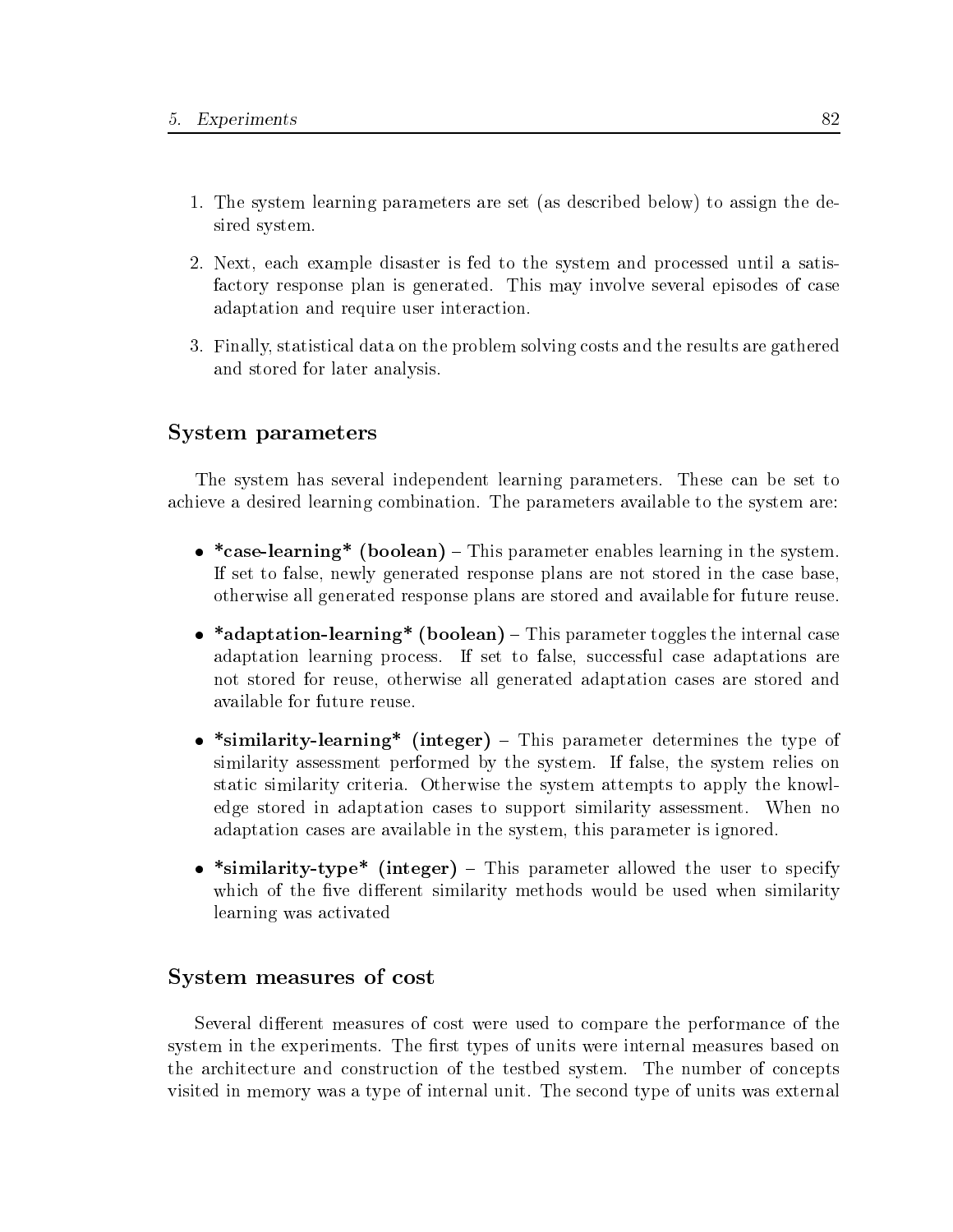measures scored independently of the system. Processing time was an example of an external measure. Internal units were a preferred method of evaluating experiments as all overhead cost not specific to the system processing would be eliminated. For example, access times for the Wordnet database varied according to the speed and memory of the machine used whereas the number of accesses to the knowledge base remained constant. The following units of measure are used and recorded for each experiment.

- Operations: An operation in the system is the number of primitive search methods required to solve a case adaptation. These search methods correspond to the smallest movements permissible in the knowledge base. Moving from a concept in the system memory to a parent concept is one example of an operation.
- Nodes: Nodes are the number of unique locations visited in the knowledge base while searching for the solution. Each concept represented in the knowledge base corresponds to a single node. Nodes visited more than once in a search are only counted a single time. A single operation may lead to a single node or could lead to a hundred nodes. For example, the concept "tree" in the Wordnet knowledge base has over 150 different child nodes. By applying a single get-child operation to this concept,  $150$  new nodes are introduced. However, the concept of "oak" tree" only has a single parent in the knowledge base and therefore one operation would yield only one concept. Thus it is possible for the number of nodes and operations to vary widely across a trial.
- Time: Time is the amount of actual CPU time spent searching for the solution to a case adaptation problem. Most of the results here are taken from a Sun Sparc Ultra 5 workstation.

# Outline of experiments

For the set of experimental trials presented, up to 26 disaster response plans were created with each requiring between 0 and 6 case adaptations with a maximum number of 119 total adaptations performed in one of the trials. Small variations occurred based on the type of learning performed. One combination of learning parameters might require very few case adaptation episodes while other combinations (e.g., including case adaptation) learning might require several inexpensive case adaptations. The set of 26 response plans was selected for its manageability and because longer sequences of examples generally provided no additional learning improvements, although a complete scale up of the system is left as a future direction of work.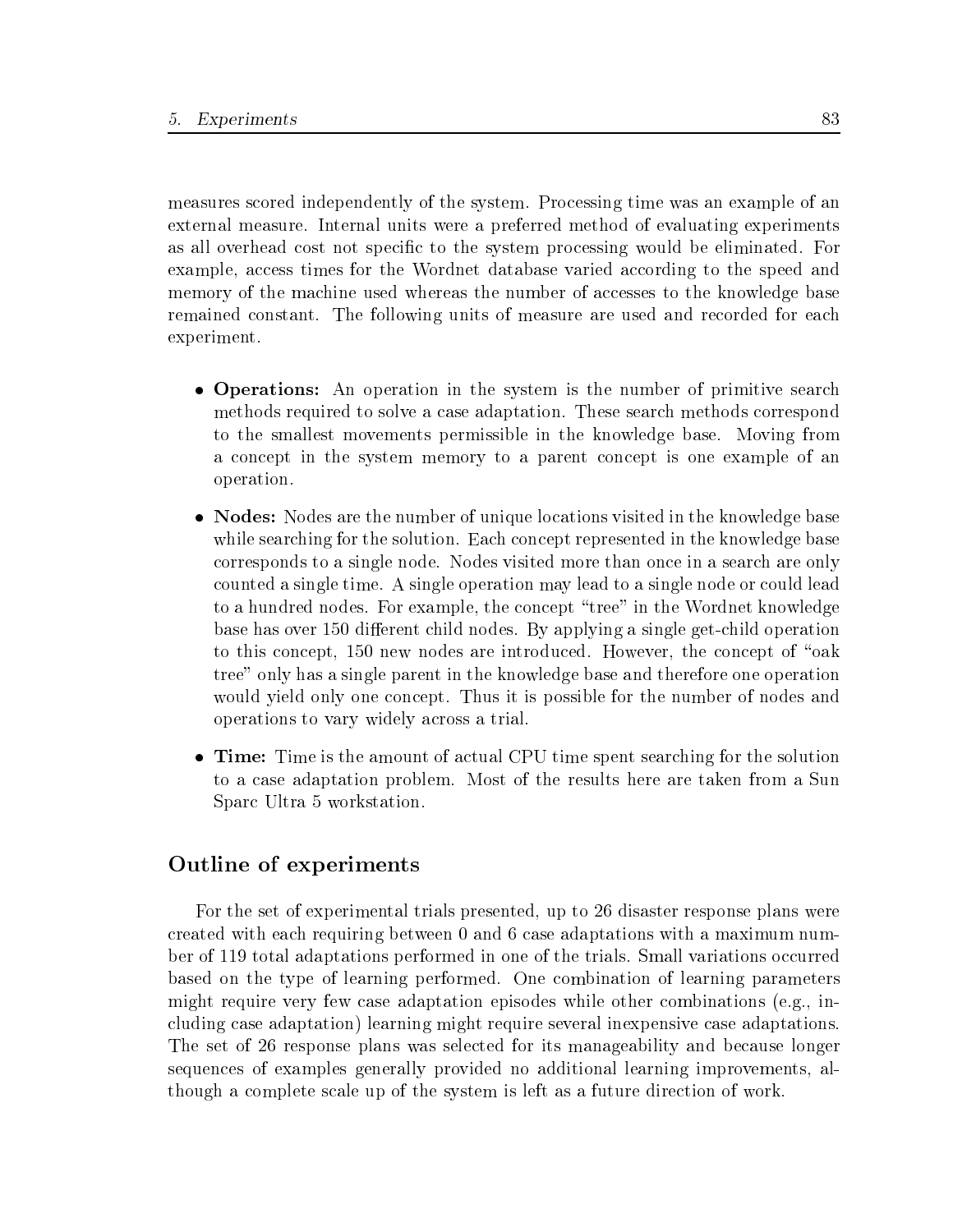Our description of the system results follows the following organization:

- The hypotheses generated for the experiment are stated.
- The system results are presented.
- An explanation and analysis of the results provides perspective of the results and highlights anomalous data.

Additional analysis of the results and any conclusions drawn in terms of the system as a whole will be left for a final discussion of all of the data.

#### $5.3$ Value of case adaptation learning

As part of the initial assessment of the DIAL system, the direct contribution of case adaptation learning to the case-based reasoning process was examined. The first experiment was viewed along two distinct cross sections to understand the affect of case adaptation at both the plan level and the case adaptation level. The first analysis described examines the cost of individual case adaptations across various learning conditions. Based on these results, a second analysis of the same data is described which partitions the data in terms of the cost of response plan creation. From these results some conclusions can be drawn to support the use of case adaptation learning in certain types of systems.

For this set of experimental trials the system was examined under five different learning conditions.

- 1. No Learning  $(NL)$ : A baseline for the system where no learning occurred.
- 2. Case Learning (CL): This is traditional CBR with response plan cases stored and reused but no adaptation cases are saved.
- 3. Case adaptation Learning (AL): Only adaptations cases are stored and reused, completed response plans are discarded.
- 4. Case adaptation Learning and Case Learning  $(AL+CL)$ : Both response plan cases and adaptation cases are saved for reuse.
- 5.  $AL + CL + RCR$ : This is identical to the prior condition except the RCR method for similarity learning is added as described in chapter four.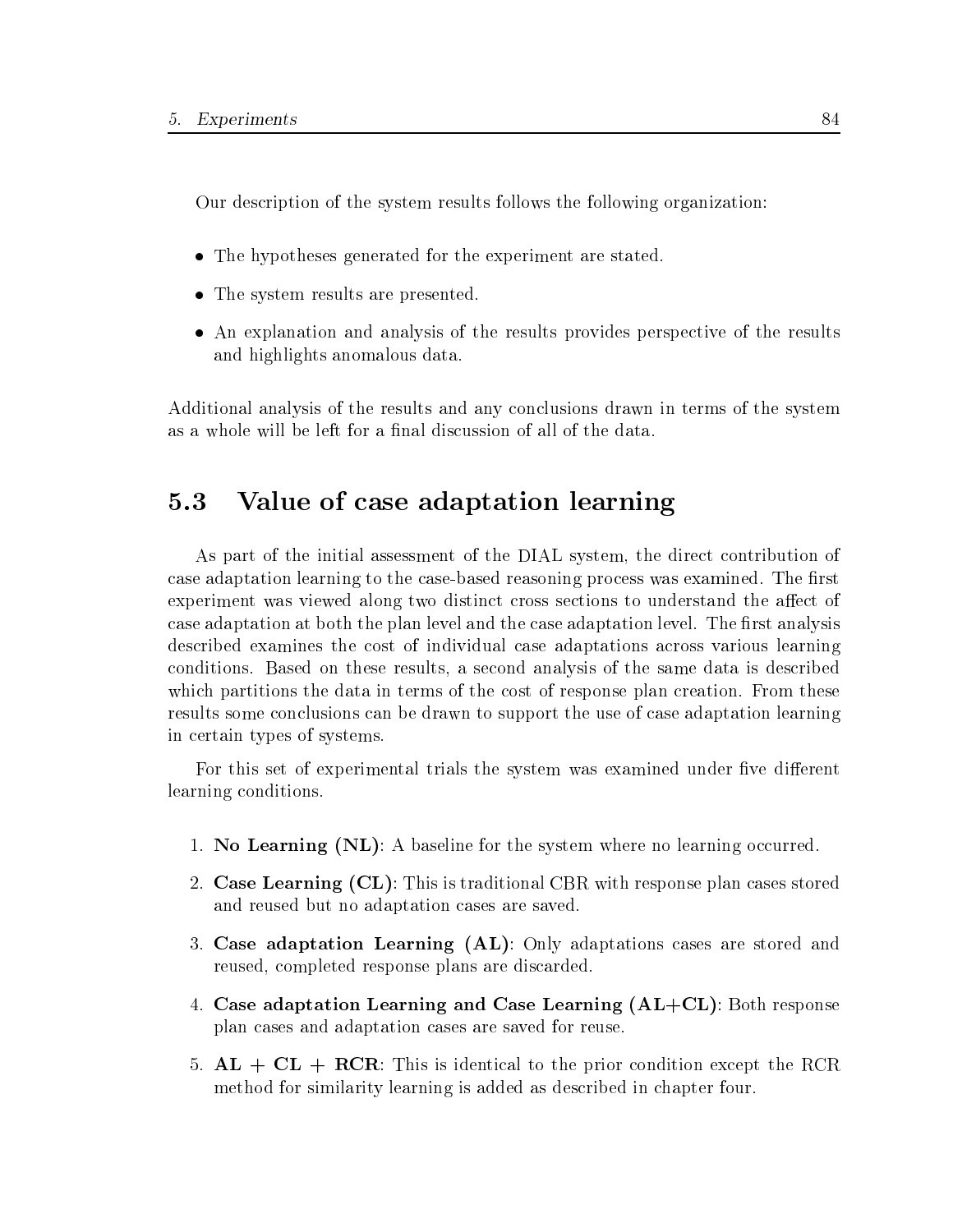



# Case adaptation learning vs. plan case learning

The first experiment examined the direct contribution of learning to the cost of solving problems requiring case adaptation. The experiment was conducted using both knowledge bases. The results from the hand-coded knowledge base are replicated here from (Leake, Kinley, & Wilson, 1997) and are augmented here with results from Wordnet. This analysis should either support the use of case adaptation learning under different knowledge bases or provide insight as to the characteristics of a knowledge base that benefit case adaptation learning.

Hypothesis. Case adaptation learning alone was expected to result in a slightly higher processing cost than case learning alone. Without case learning, there are few starting points from which case adaptation learning can arrive at solutions. Without adequate case coverage of the space of possible case adaptation solutions, some problems will require much longer searches to complete. Additionally, the smaller coverage of the potential solution space could result in a much steeper learning curve for the case adaptation learner. Thus more effort would be expended early by the case adaptation learner and only over a time would this cost decrease. The combination of learning methods was expected to produce the best results as deficiencies in one learning method would be compensated by the other method. As the number of plan cases and case adaptation cases increased, the likelihood of identifying a solution increases due to a wider coverage of possible problems.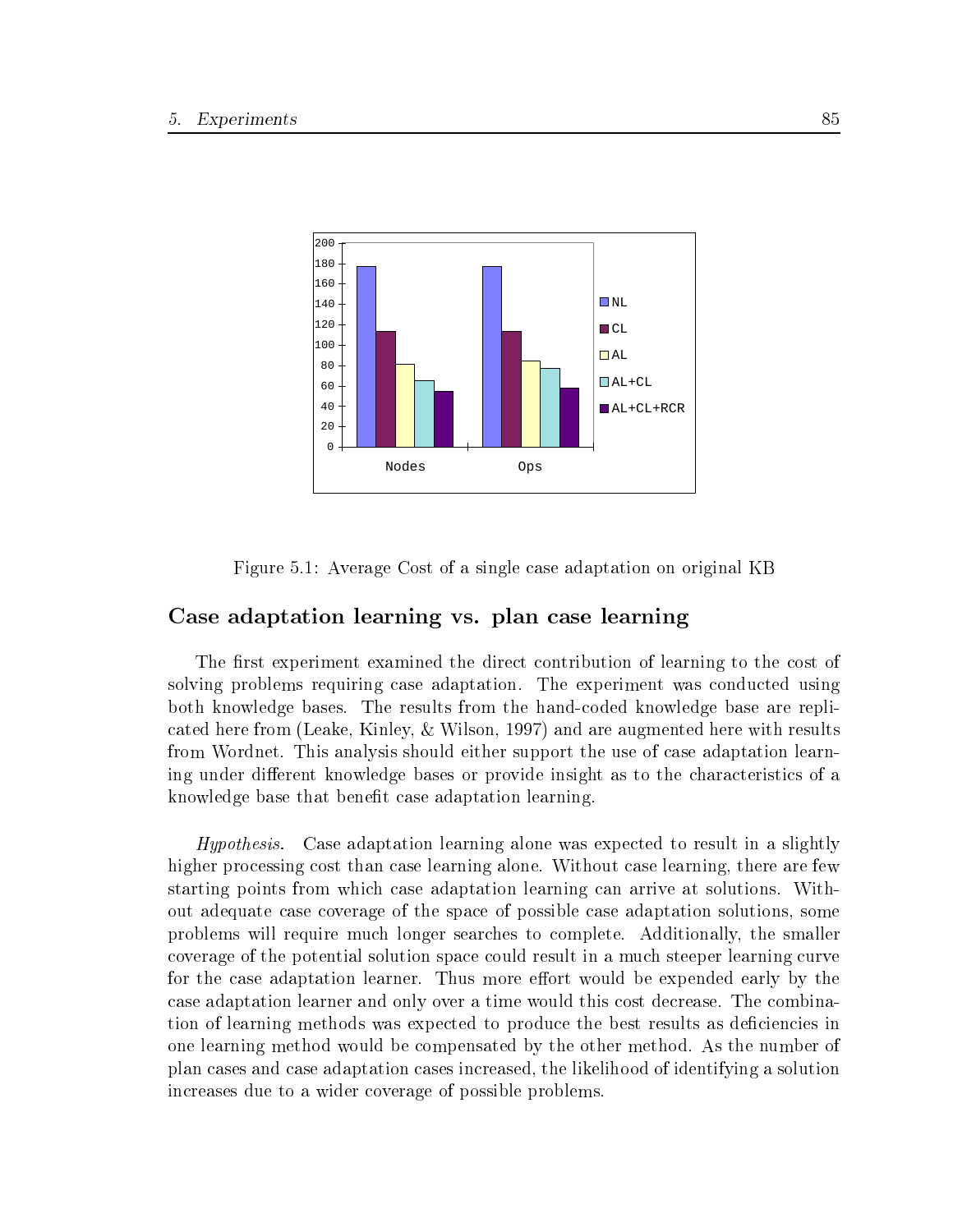

Figure 5.2: Cost of case adaptation with Wordnet

Results. Results from this trial are shown in figures 5.1 and 5.2. These results report the number of operations performed per case adaptation and the number of nodes visited per case adaptation over the course of the entire experiment. Fewer operations and nodes on average implies a better search. In figure 5.1, case learning performs better than only the no learning condition. As additional learning methods are combined, their interaction produces the best overall results for case adaptation. One surprising result from this data shows case adaptation learning without plan case learning to be superior to traditional plan learning alone.

Results from the same set of examples using the Wordnet knowledge base, shown in figure 5.2, provided several surprises. Case adaptation learning alone has a lower cost than all other methods, both in terms of the number of operations performed and the number of nodes visited. Also, the combination of case adaptation learning and plan case learning had a cost for the nodes visited measure comparable to the no learning case. It is interesting from this data that when counting the number of nodes visited, the combination of learning methods is much worse than either individual method. Also, the number of operations performed using only the case adaptation learning method seems out of place as it was almost twice as fast as the next best combination. These anomalies are described more in the following section. For a quantitative view of these same results, table 5.2 is provided.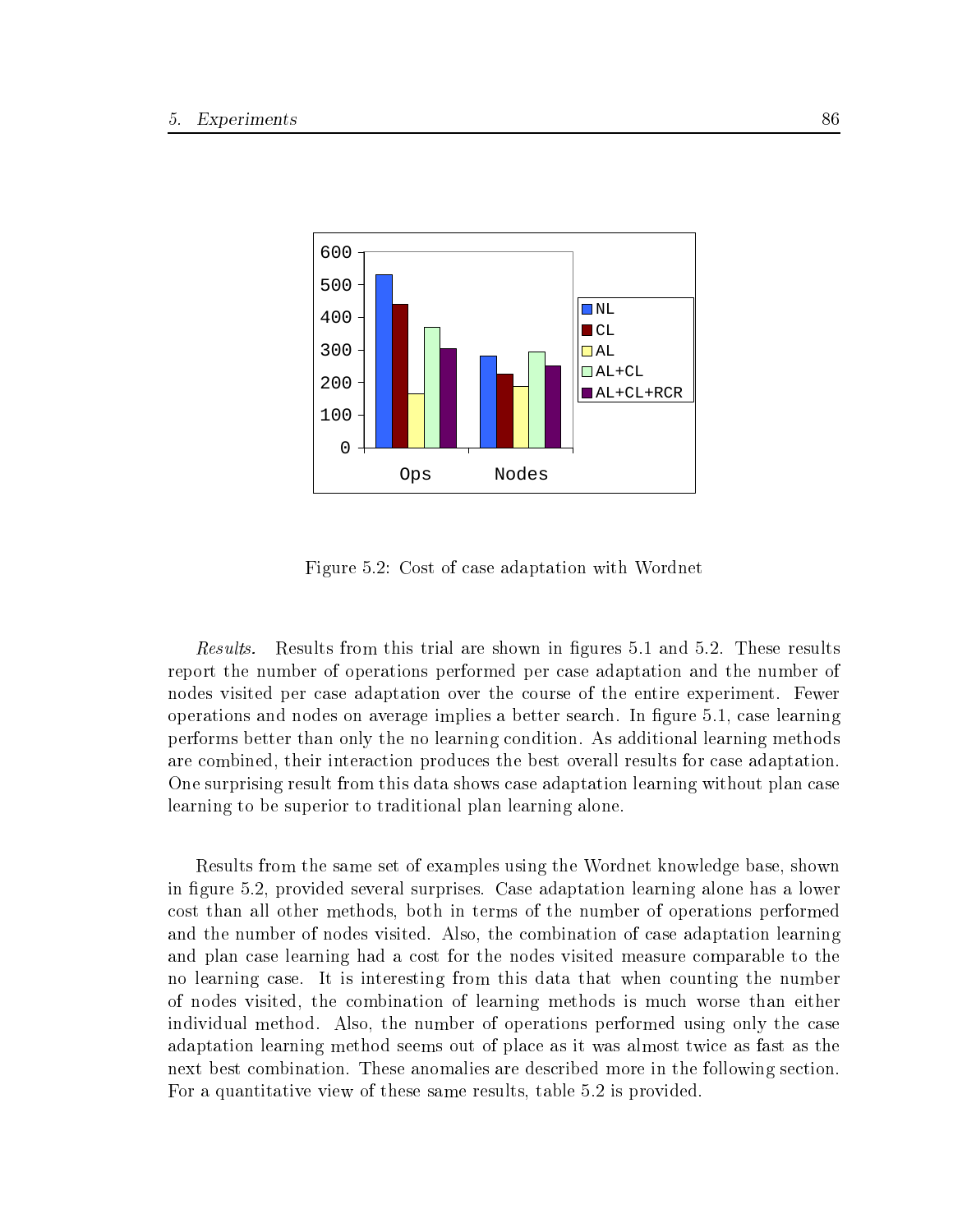|                          |     | Avg Ops Avg Nodes |  |
|--------------------------|-----|-------------------|--|
| No learning              | 529 | 280               |  |
| Case Learning            | 439 | 225               |  |
| Case adaptation Learning | 165 | 186               |  |
| AL/CL                    | 367 | 292               |  |
| AL/CL/RCR                | 303 | 250               |  |

Table 5.2: Average effort expended on case adaptation for the five learning situations.

Discussion. Despite some surprises, these results are encouraging. Case adaptation learning does reduced the amount of effort required to perform case adaptation on average for at least the examples given.. This result was consistent across both knowledge bases demonstrating the effectiveness of this approach is independent of the organization or content of its knowledge. However, the ineffectiveness of combined learning methods when using the Wordnet knowledge base particularly given the success of the adaptation learning method raised new questions not previously asked.

First, we expected that the combination of learning methods would improve the overall efficiency of the case adaptation process. With more plan cases available for retrieval and more adaptation cases available to support the case adaptation process, efficiency was expected to at least equal the other two methods. Instead, the two separate learning processes interfered with one another.

Case adaptation learning performed well above expectations. This is surprising as it was not designed asa stand alone learning method but as an integrated part of a larger CBR process. However, reducing the cost of case adaptation is only beneficial if the number of case adaptation problems that need to be solved does not increase. Thus the savings in cost of case adaptation alone is not enough to suggest overall improvement to the system.

To summarize, we can draw several conclusions from this data. Each conclusion is stated followed by a detailed discussion of the conclusion.

- Case adaptation learning reduces the system cost of performing case adaptations.
- Learning response plan cases does not reduce the cost of performing case adaptations. When case adaptation learning is not present, case adaptation took longer. However, when plan learning was present the number of case adaptation performed was reduced.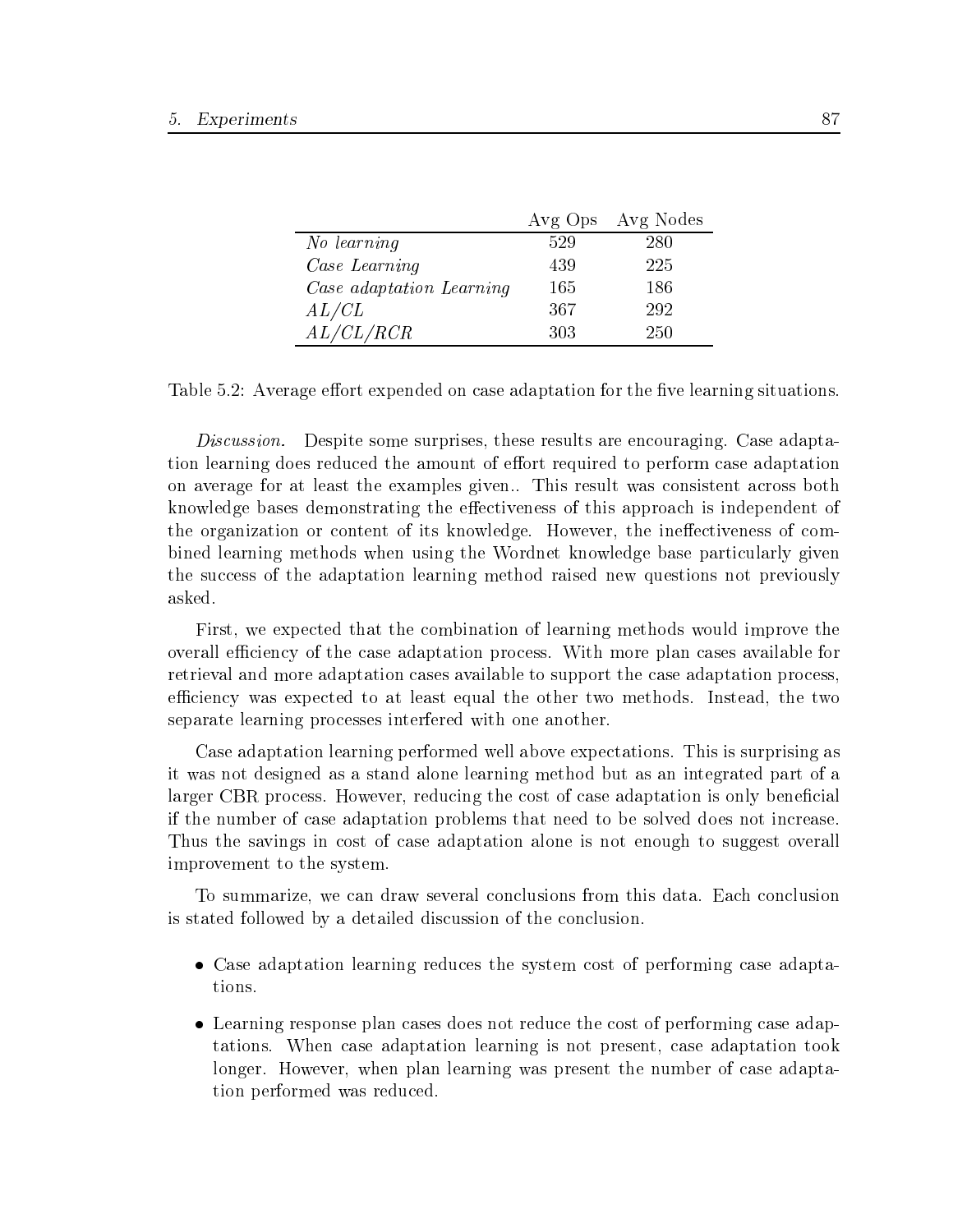The combination of multiple learning methods without similarity learning performs worse on average then any of the individual learning methods alone. This was an unexpected result.

The first conclusion is drawn straight from the presented data. Case adaptation learning does appear to reducing the effort required for case adaptation. Taken alone, this result is precisely what our hypothesis stated. However, these data also suggest that using case adaptation learning alone was signicantly better than using case learning alone. This research does not attempt to make that claim. Instead, this data provide one perspective on the case adaptation process. When case learning is used, more plan cases exist to select from when new problems are encountered. Thus, retrieved plan cases are likely to be better matches to the problems can be found resulting in fewer total case adaptations. The few required case adaptations in this situation tend to require expensive search processes to solve. This ends up in
ating the average case adaptation cost for each of these problem types. With case adaptation learning, adaptation cases are frequently retrieved to solve problems in the retrieved plan cases. Many of these case adaptations are simple and require little time to solve. A few case adaptations may be of the same difficulty as those handled in the case learning situation alone. However, the total number of case adaptations performed is high and thus reduces the system wide average for case adaptation.

A different, and perhaps more effective, perspective for analyzing the data is to examine case adaptation costs at the response plan level. The creation of a new response plan incorporates all aspects of the external CBR process and thus better reflects the total costs to the system. The next section will examine this same data from this new perspective to identify how case adaptation learning affects system processing as a whole.

Our final conclusion is that by combining the learning methods there actually appears to be a decrease in performance compared to each method alone. The combination of learning components does not guarantee better performance than using any single learning method. At least two factors contribute to this unexpected lack of synergy exhibited by DIAL in these results. These are system overhead and *learn*ing interference. Learning interference describes a situation where multiple learning methods are applied and tend to handicap each other. For example, both case learning and case adaptation learning proceed independently of one another with each adding new cases to their case bases when new problems of the appropriate types are solved. However, when plan cases and adaptation cases are selected, the adaptation cases are used to repair the problems identied in the plan case. If the plan case retriever selects plans for reuse that do not utilize available case adaptation knowledge, then case adaptation is performed at a sub par level. Ideally, both the case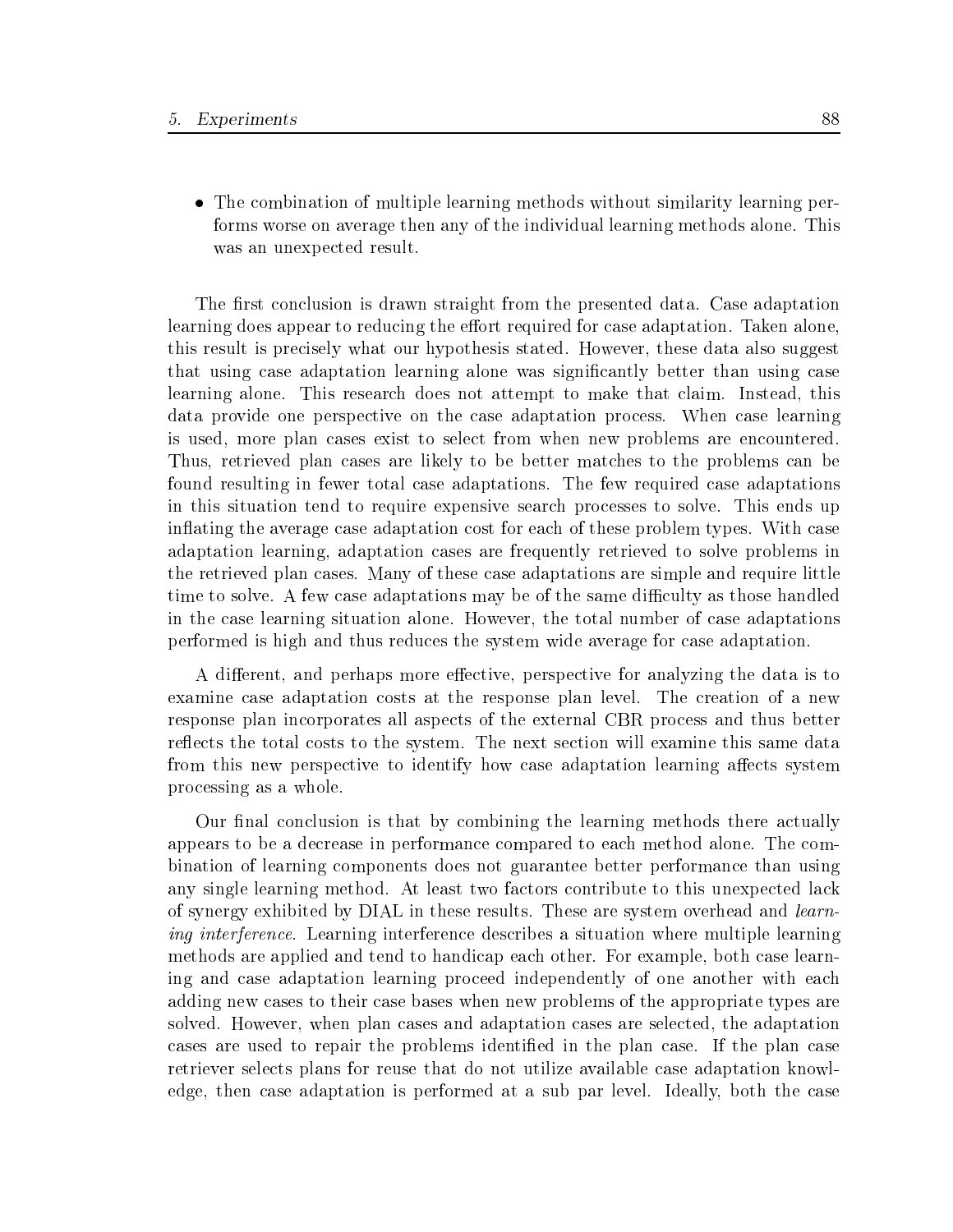

Figure 5.3: Average cost of case adaptation per response plan

learner and the case adaptation learner would store exactly the type of information most usable by the other method. The addition of similarity learning may assist the learning methods to better coordinate their actions in order to avoid this interference.

# The effect of case adaptation on the system

A different perspective on the data is provided by examining at the level of the response plan as opposed to the level of the case adaptation. The response plan is a standard unit of processing to the DIAL system. The creation of a response plan encompasses all of the actions and processing the system can do. By viewing adaptation costs at the response plan level a more accurate view of the total system costs during processing may be achieved.

Hypothesis. Adaptation learning will reduce the cost of plan generation when costs are measured ata response plan level.

Results. The results, presented in figure 5.3, reflect the total cost of case adaptation for each response plan while using the Wordnet knowledge base. All of the learning combinations were superior to the no learning condition. However, the scale of this graph does not clearly distinguish between each of the learning methods. To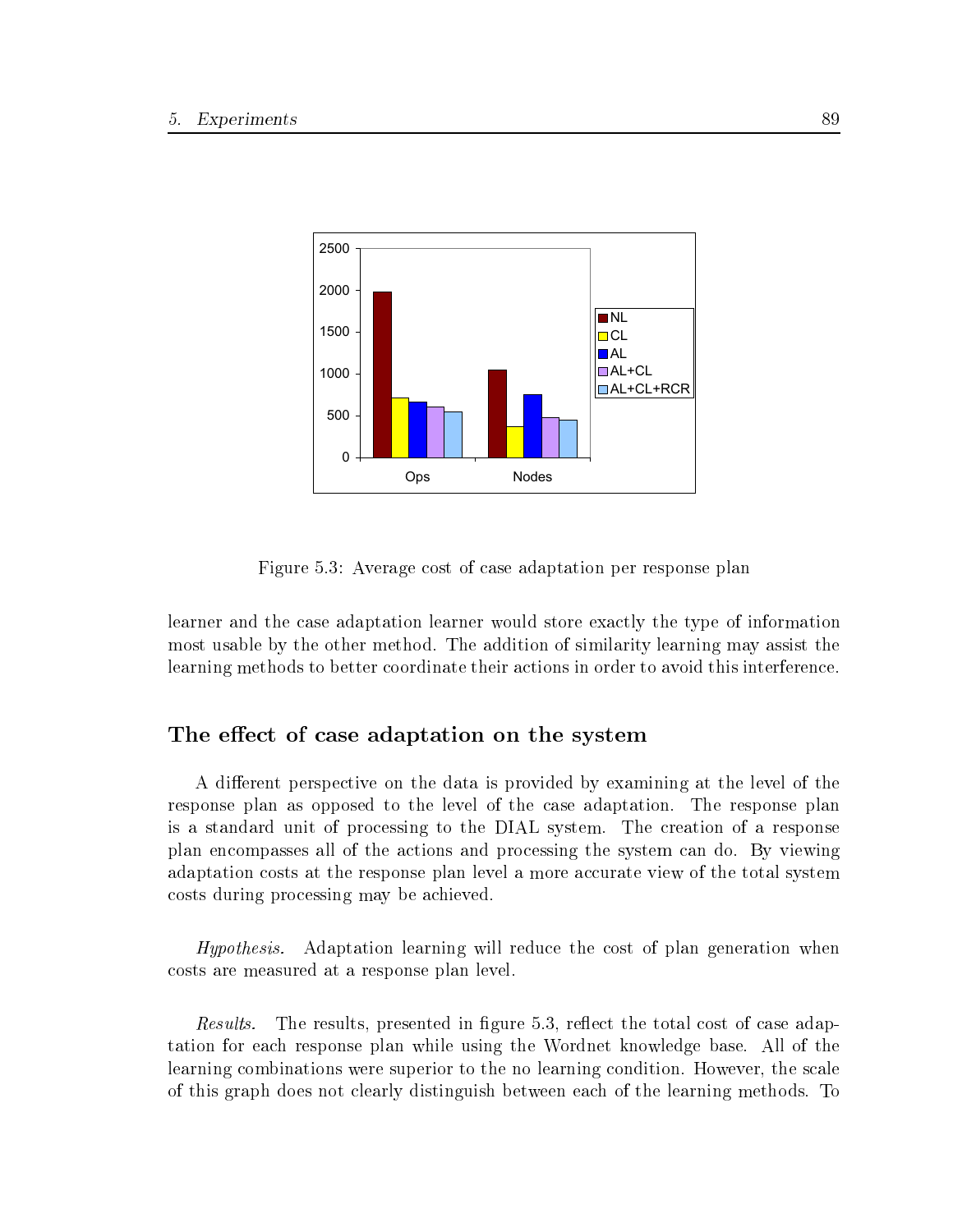|                          |      | Avg Ops Avg Nodes |
|--------------------------|------|-------------------|
| No learning              | 1979 | 1048              |
| Case Learning            | 717  | 368               |
| Case adaptation Learning | 661  | 747               |
| AL/CL                    | 600  | 477               |
| AL/CL/RCR                | 542  | 447               |

Table 5.3: Average effort expended on case adaptation for the the five learning situations per response plan.

provide for this information, table 5.3 reports the exact performance of each method. The table shows a small decrease in the number of operations required for each response plan with each added learning method. There is still a small difference in the number of operations performed by case adaptation learning and standard case learning but we make no claims of its signicance. However, the number of nodes visited during case adaptations is substantially smaller for case-learning alone that for any other combination tested. This unexpected result will be analyzed further in the following discussion section.

Discussion. With the exception of the result for case-learning, the results support our claim that case adaptation learning contributes efficiency to the case-based reasoning process. However, the unexpected result requires additional discussion. There is a difference in the information gained from the reporting of the number of nodes visited and the number of operations performed. Nodes indicate the total number of concepts from memory that were placed into consideration for additional processing. If one area of the knowledge base is particularly dense with concepts, the number of nodes can quickly increase. In practice, this number is reduced by pruning repeated nodes and applying constraints to eliminate nodes from consideration. In contrast, the number of operations performed shows the number of decisions that were made with respect to the search process. Application of a single operation could result in the addition of multiple nodes to the pool of nodes to be considered. Further with case adaptation learning, each node that is encountered must be examined to ensure that the directed search follows the most appropriate node, whereas blind search can select nodes arbitrarily for expansion. This has the net affect of inflating the nodes visited number for case adaptation learning.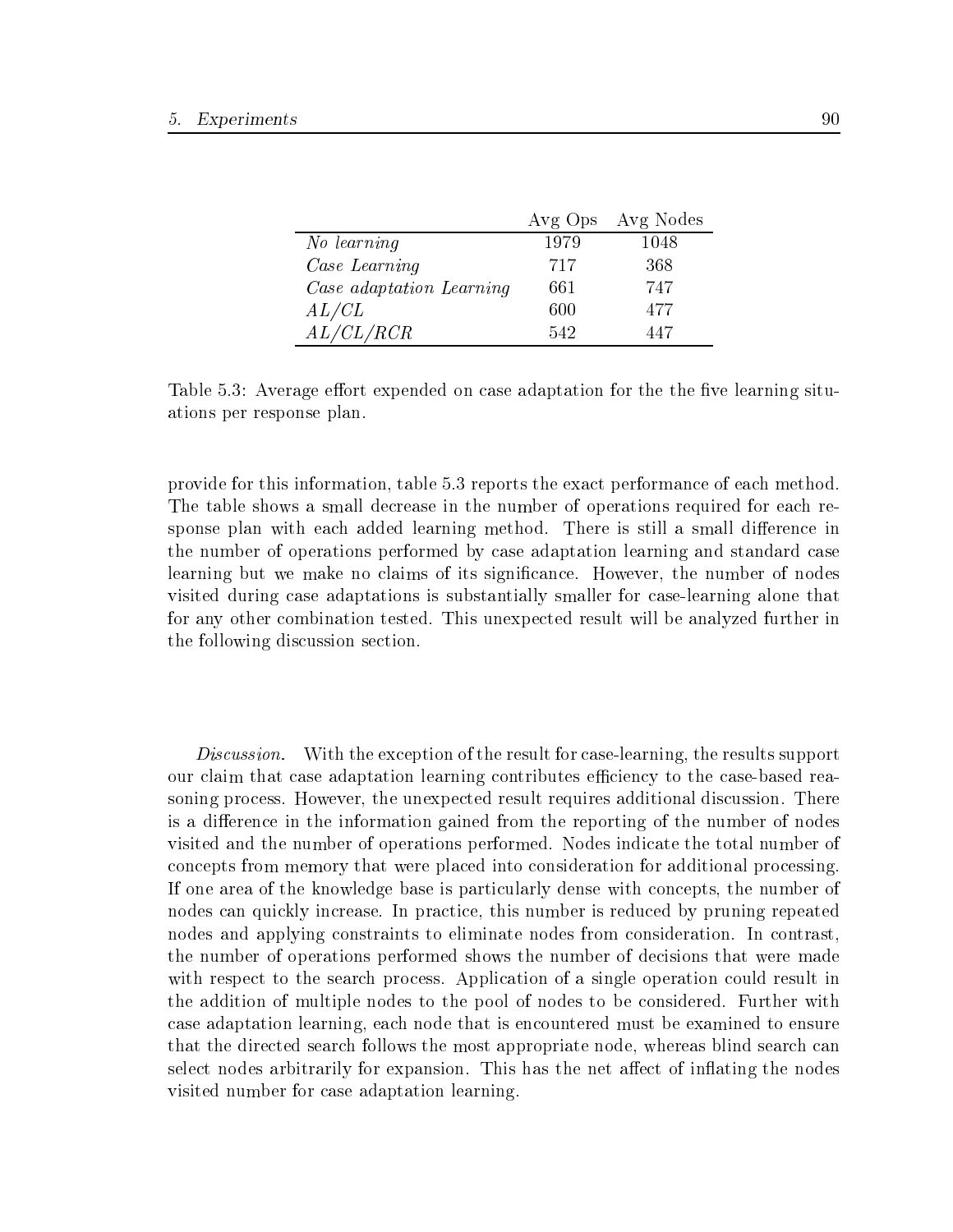Case adaptation knowledge reduces the amount of effort required to solve certain types of case adaptation problems.

# The effect of case adaptation learning on problem coverage

The results presented in the prior sections focused on case adaptation problems that were solved automatically by system methods. However, certain types of problems may be unsolvable if the coverage of the solution space by the stored cases is insufficient. These problems must eventually be solved by manual case adaptation often after substantial system resources have been expended attempting to perform the case adaptation. Thus the frequency with which the manual adapter must be used is a measure of the case adaptation ability of the system. In this analysis, the number of unsolved problems is examined  ${\bf -}$  these are the problems that were attempted using automated system methods but required manual intervention to complete.

Hypothesis. Each learning method should require approximately the same number of manual adaptations.

As each trial begins with identical system knowledge and is presented with the same set of disasters for each learning situation, the set of reachable solutions should not vary widely in the system. One learning method might have the capability of solving a given problem faster but if a problem is unreachable with the given knowledge it will require manual case adaptation regardless of the learning method used. A few of the expected differences include case adaptation learning methods that would be able to reapply the knowledge from a prior manual adaptation. Thus an unreachable problem once solved will no longer be categorized as unreachable under those conditions. Therefore, case adaptation learning may record slightly fewer unsolvable problems. Accordingly, the no learning condition might require more manual case adaptations since new knowledge is never acquired and difficult problems remain difficult.

Results. The graphs for the two knowledge bases are presented in figure 5.4 and figure 5.5. As expected, the learning methods do better than the no learning condition in the coverage of the problem solution space. However, the two graphs differ between the case learning results and the case adaptation learning results. In the latter case, case adaptation learning actually requires a larger number of manual case adaptations than case learning. As expected, the combined learning methods require the least number of user interventions to solve difficult problems.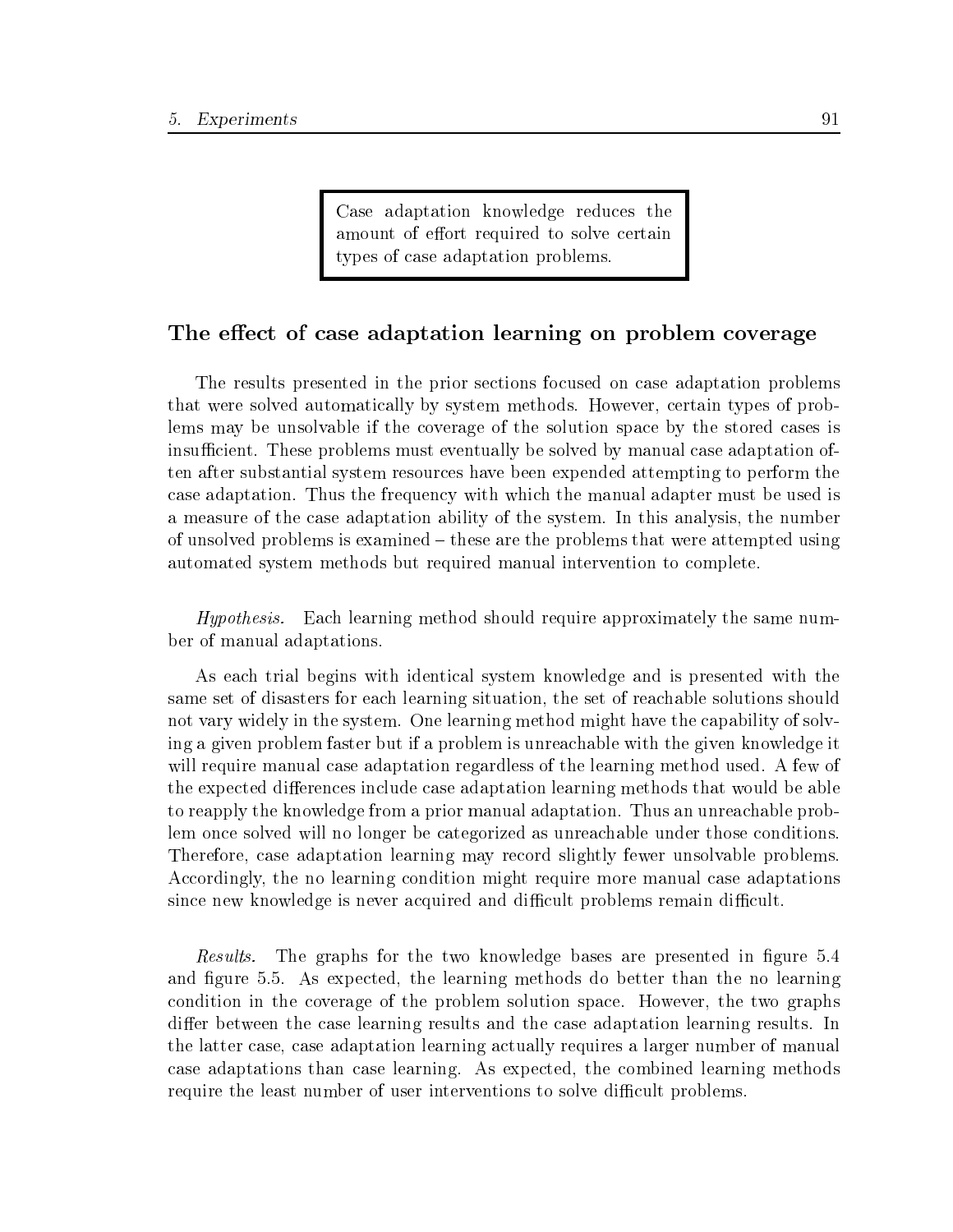

Figure 5.4: Number of unsolvable case adaptations using hand-coded knowledge base

Discussion. These results did not match the initial expectations described earlier. Case adaptation learning should benefit the most from the manual adapter and thus require fewer manual case adaptations over the course of the entire experiment. However, when using the Wordnet knowledge base, the opposite occurred. Two factors account for this disparity: the inability of the system to generalize from manual case adaptations, and the much larger size of the Wordnet knowledge base.

When case adaptation learning alone is used there is only a small pool of plan cases from which to adapt. Earlier, it was established that more case adaptations would be required when there are fewer plan cases because there is less diversity from which to create new plans. The appearance of new problems for which no applicable adaptation cases exist and with solutions that are unreachable using standard search techniques is more likely. Thus it is not surprising that more manual case adaptations may be required. However, compared to the total number of case adaptations that are needed when using case adaptation learning, the raw number of manual case adaptations is still small. Further, the case adaptation component has a strong preference for attempting to solve problems even if the adaptation cases selected are inappropriate for the given problem. This results in more time being spent by the adapter attempting to find a solution using adaptation cases that will not result in a satisfactory outcome. While this occurred infrequently, it does provide the first suggestion that case adaptation learning alone can lead to some potential difficulties when limited to a small set of plan cases from which to begin.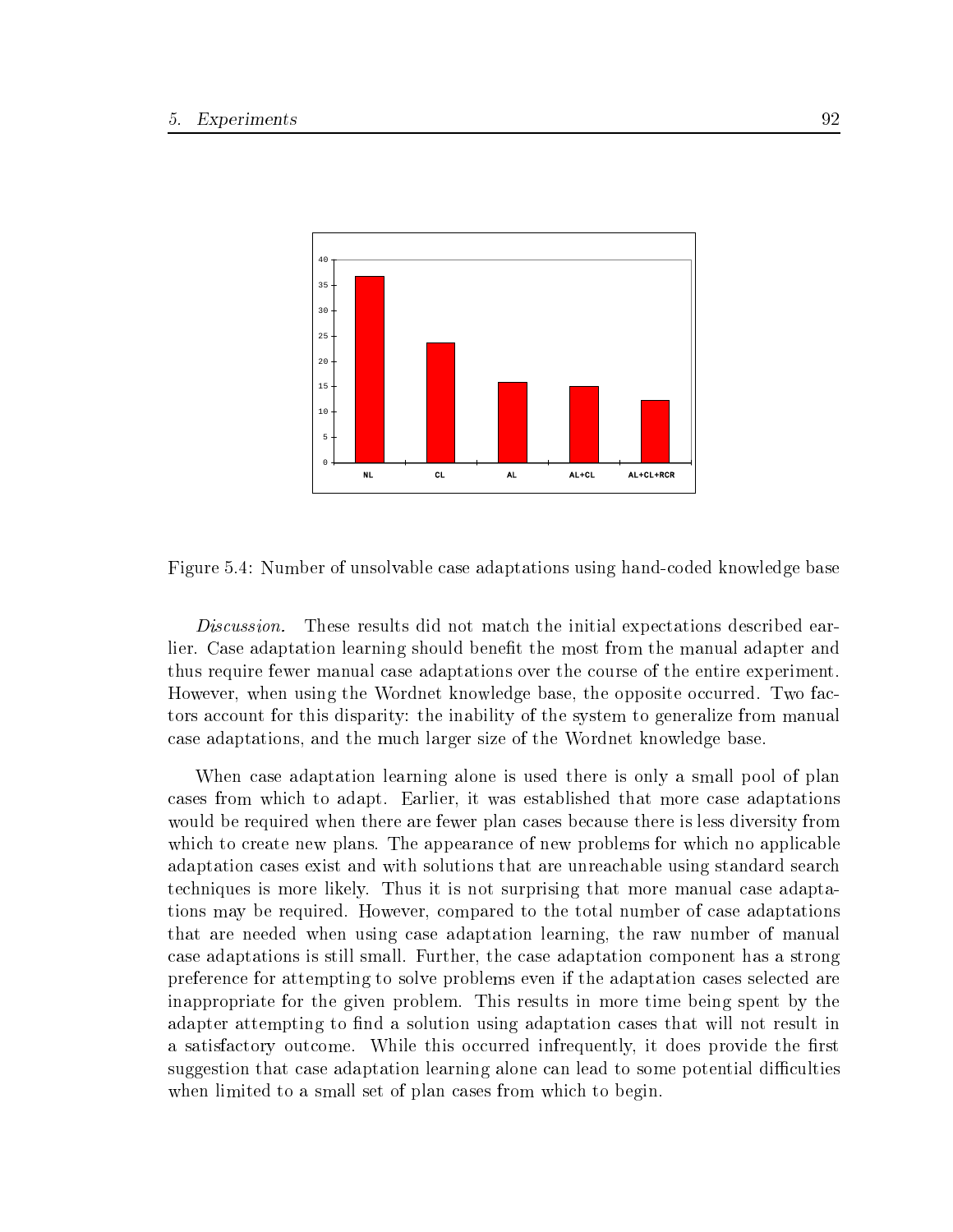

Figure 5.5: Number of unsolvable problems using Wordnet

This discussion prompts a question of whether unsolvable case adaptation problems can be avoided under any of the learning methods. While this question cannot be answered from this data, insights can be gained on the relative contribution of each learning method towards the avoidance of these difficult problems. It appears that plan case learning is a necessary component in the reduction of unsolvable problems that are encountered. This is likely due to all solutions to case adaptation problems initiating with values from a selected plan case. As the number of stored plan cases increases, a larger range of starting points exist on which to begin case adaptation. Without this variety the reach of adaptation cases is restricted. Even in situations where case adaptation learning is not used, the more plan case that exist allow the rule-based search methods a greater likelihood of nding acceptable solutions before reaching the imposed search limit. Thus one conclusion that can be drawn is that case adaptation learning is more effective if used in conjunction with case learning, at least in the reduction of unsolvable problems.

# Perspective on the contribution of case adaptation learning

From the above data at least one strong conclusion can be drawn: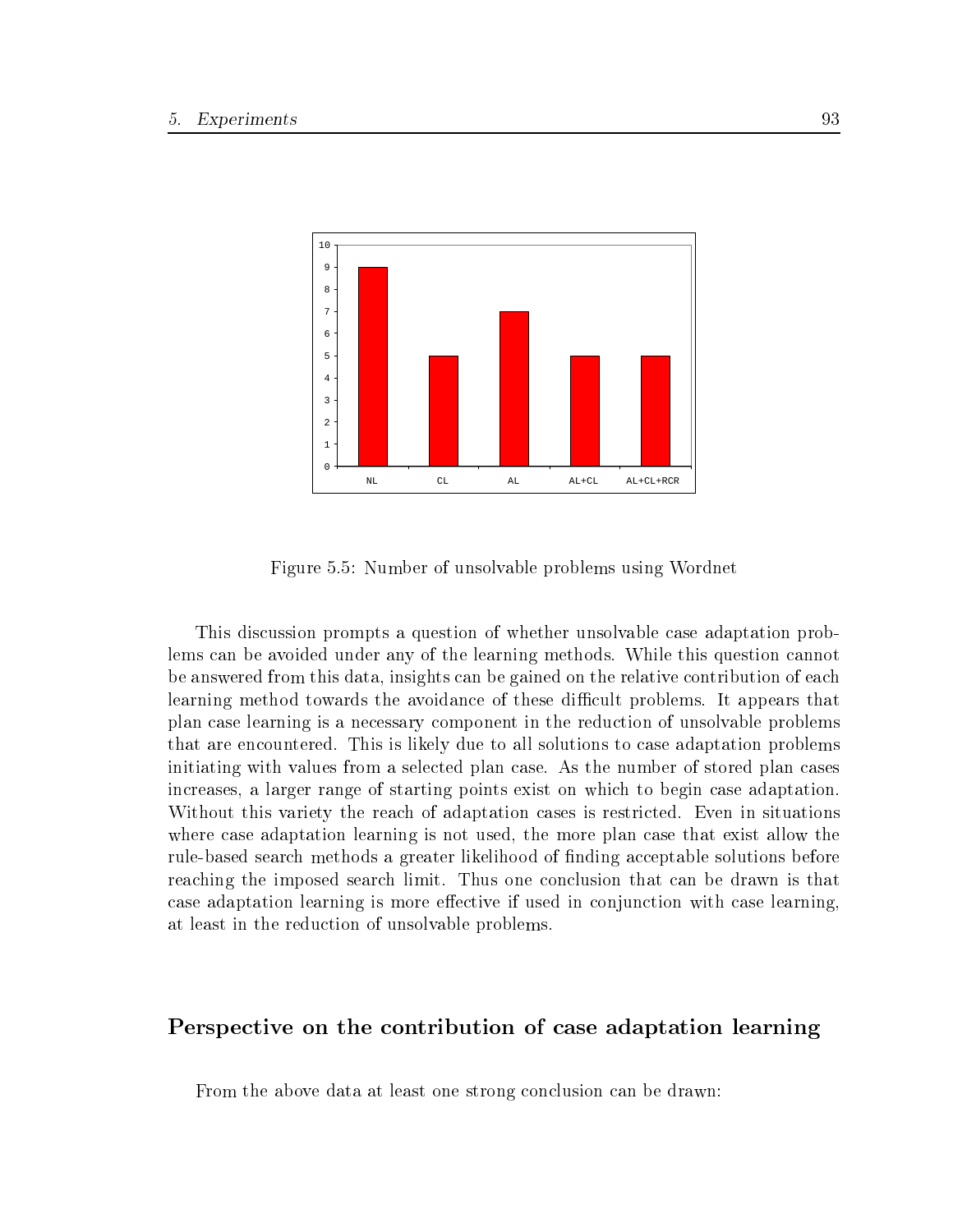Case adaptation learning can be as effective as case learning and in some situations more effective.

The results demonstrate that the addition of case adaptation learning as a component of the CBR process can reduce the time needed to perform case adaptations. Several additional points can be drawn from the data as well:

1. Storing generated plans for later reuse (plan case learning) alone reduces the number of case adaptation problems encountered: This point is a fundamental property of case-based reasoning. In the trials using only plan case learning, some examples required zero case adaptations while others only needed trivial modications for which local search of the knowledge base was sufficient. To some extent, case learning avoids the case adaptation problem. With appropriate selection of retrieved cases, the number of case adaptations that need to be performed is reduced, decreasing total case adaptation time. Of course a retrieval system that makes use of good similarity criteria to select the best plans is a necessary requirement.

However, without a complete domain theory, finding sufficient similarity criteria is challenging. Further, the elimination of case adaptation problems may unnecessarily restrict the flexibility of the system to create new plans. The few case adaptations that are left for the case learning system to contend with can be problems that require a large amount of processing time to solve. Whereas other plans that have more initial problems may require less total case adaptation effort. Thus avoidance of case adaptation problems alone does not eliminate the need for case adaptation nor for building methods to handle case adaptation problems.

2. Decreasing the difficulty of case adaptation problems is more beneficial than reducing the total number of case adaptations: Case adaptation problems that require large amounts of processing time or manual case adaptation account for the largest portion of the total cost of case adaptation. These problems are so costly that solving one case adaptation of this type can cost more than all other case adaptations in a single plan combined. Therefore retrieving a plan containing a single unsolvable case adaptation will require more processing by the case adaptation component than finding any other stored plan that would contain no unsolvable case adaptations. An effective case base system employing case adaptation should reduce the total time spent solving case adaptations irrespective of the number of case adaptations being performed.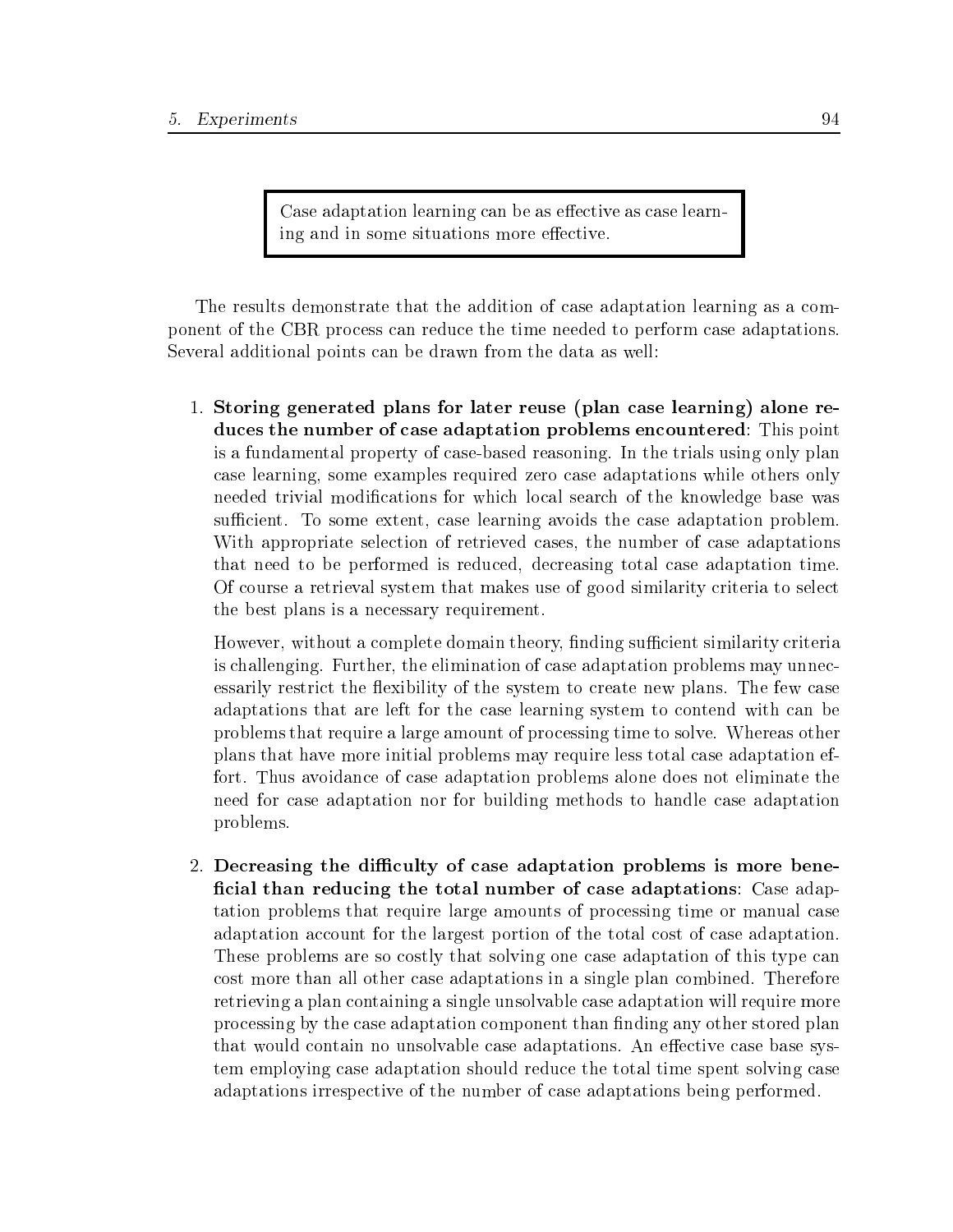3. Memory search learning augments the reachable areas of memory: In traditional case-based reasoning systems, each case provides coverage for some area of the solution space. The larger this space, the larger the number of cases that need to be stored for sufficient coverage. The increase in cases is costly from the retrieval perspective as more cases require consideration when each new problem is presented. In addition, as cases are added there is a potential for redundancy in the case base as new cases overlap with existing cases. Using adaptation cases in conjunction with plan cases has the potential to extend the system solution space more than with only a single type of stored cases. Each adaptation case could be used to alleviate a certain type of problem in each of the stored plan cases. In other words, the addition of a single new adaptation case can augment the solution areas reachable for every available plan case. For example, if an adaptation case is added to the system that can solve certain *lack* of access problems. A stored plan case for a flood in Georgia that under reuse exhibits this same problem now might be solved without relying on unguided rule-based methods. In fact, all reused plans exhibiting this same problem might reapply this adaptation case towards solving this case adaptation problem. Thus the addition of even a few adaptation cases can improve the ability of the system to reapply its current set of stored plan cases.

#### 5.4 Comparison of similarity criteria  $5.4$

To support the interaction of case-base planning and case-based adaptation learning we developed a new similarity method. In order to evaluate our adaptation knowledge based similarity method, we examined several different similarity methods.

### The effect of differing similarity criteria on case adaptation performance

The first set of data is analogous to the case adaptation data given above. A set of trials was performed with varying similarity criteria in an attempt to support the benefit of the RCR approach. Five different similarity criteria were each used separately to score candidate response plan cases in order to decide which to adopt. The five criteria are:

• Number of case adaptation problems: The number of problems that require case adaptation in the candidate response plan are counted independent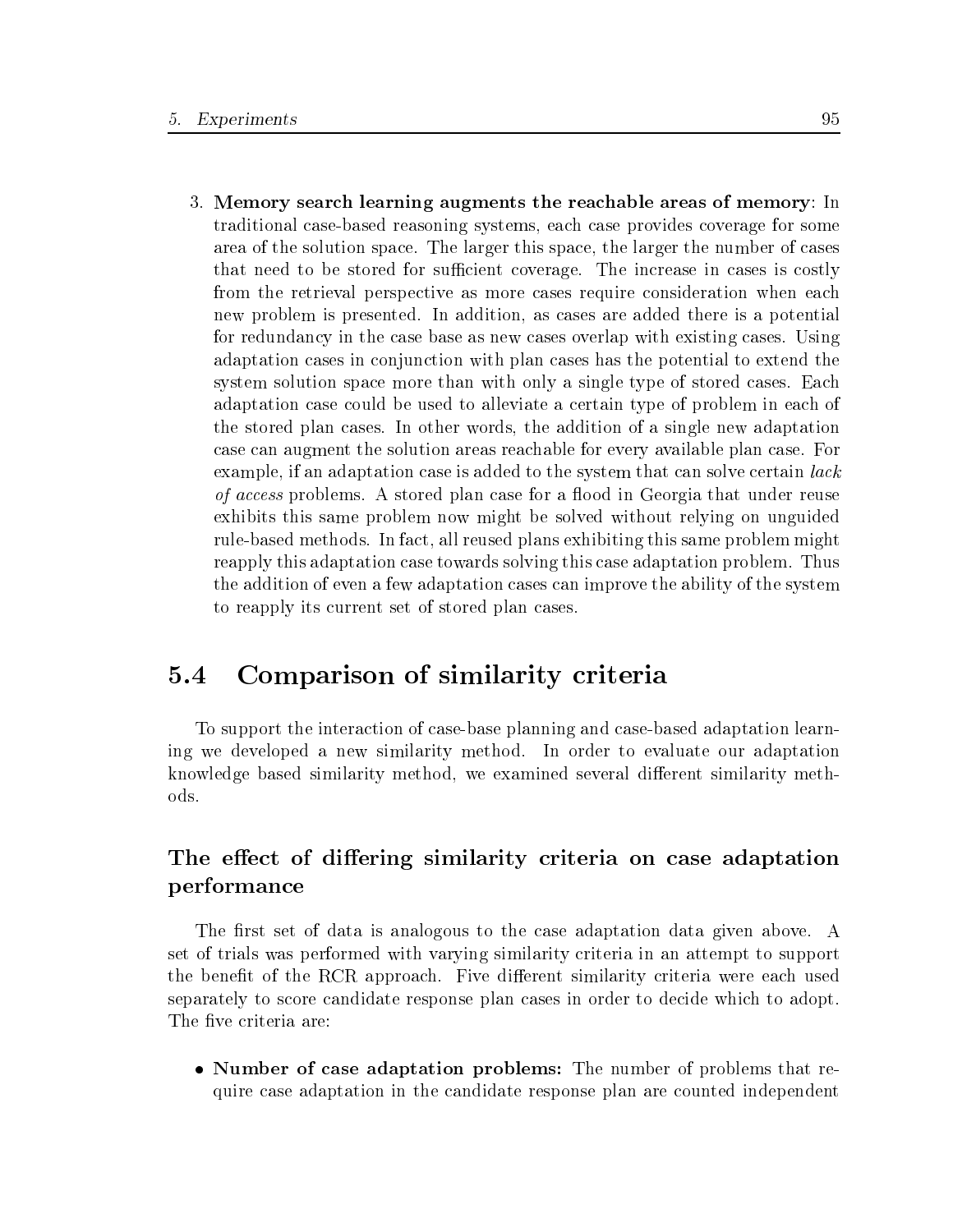of the adaptation cases that can be applied. In essence, this method weighs all case adaptation equally and gives preference to response plans that will require the fewest case adaptations.

- Average problem cost: This criteria was inspired by a similar method used by Smyth and Keane (1994). However, this method uses historical data from past case adaptations to rank cases on their expected cost of repair. In addition, this method determines the expected costs based on system stored averages for different problem types that are continuously updated as new problems are solved.
- Length of stored derivation: Scores are assigned by retrieving relevant adaptation cases and estimates the cost based on the length of the derivation path to be reapplied. The length of the derivation path is the number of independent primitive operations that need to be reapplied.
- Prior cost of case adaptation: Scores are assigned by summing all of the prior costs of case adaptations as given by the related adaptation cases. This method assesses the difficulty of a case adaptation based solely on weak search methods. The final solution path could be short but would score poorly if the amount of searching that occurred was high.
- Reapplication cost and relevance (RCR): Weights are assigned to each problem by assessing how closely a selected adaptation case matches the constraints of the current problem. Cost is assessed by multiplying the cost of reapplying the case by a value of how dissimilar the retrieved case is from the current problem. This method relies on some low-level semantic similarity methods as applied to the adaptation cases, however these methods mostly score feature values based on their absence or presence.

Hypothesis. The use of adaptive similarity methods (derivation length, prior cost, and RCR) should be superior to the semantic similarity method. Additionally, the RCR method should provide the greatest improvements to the cases adaptation process as it should select the most applicable adaptation cases for reuse.

Experiment. Previously, Smyth and Keane demonstrated the effectiveness of applying adaptability based similarity techniques to the selection of appropriate system cases. They argued that applying such techniques is superior to the traditional semantic similarity criteria. However, while this is an improvement on the traditional model, their technique does not account for the changing abilities of a system that learns to improve its case adaptation.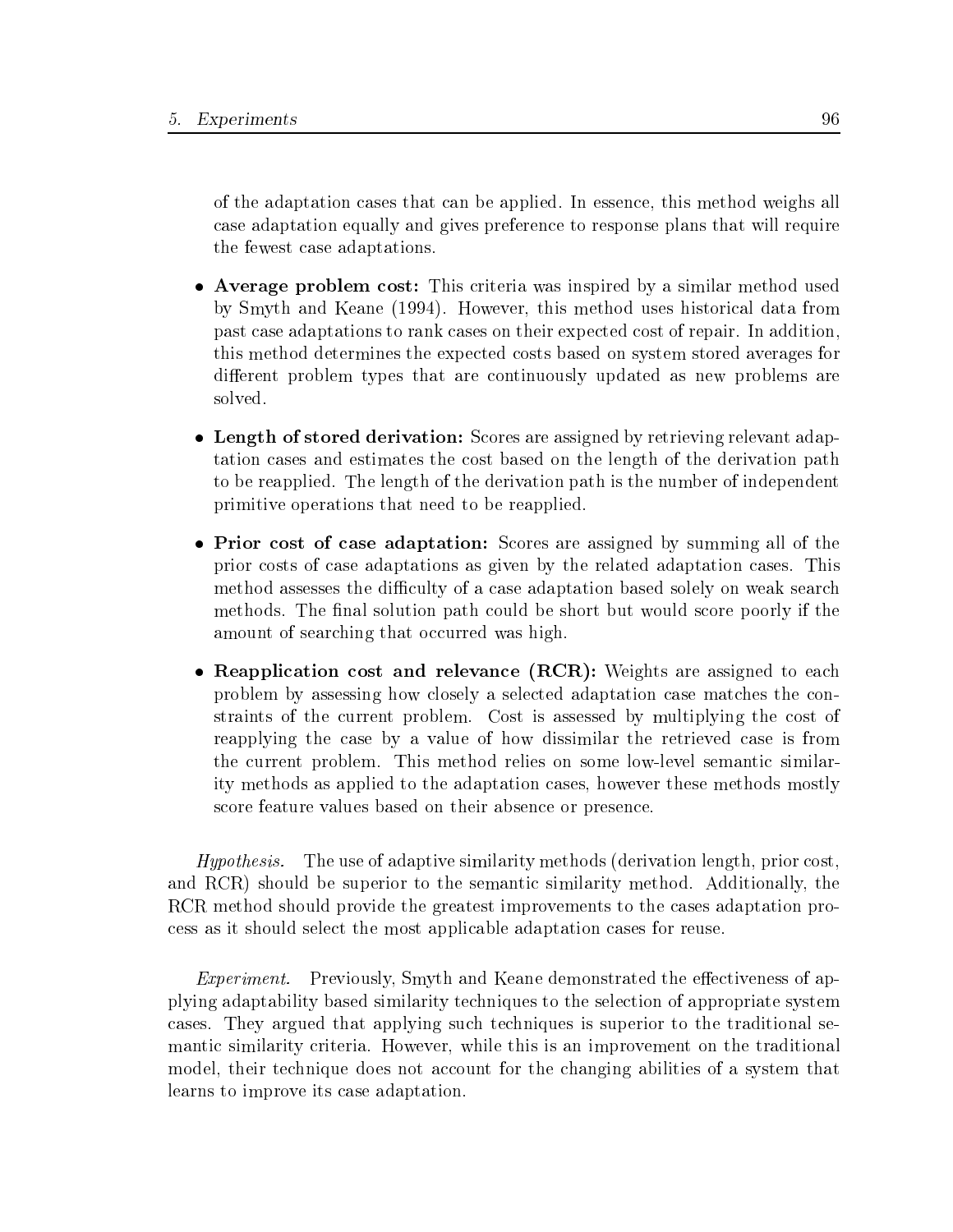As adaptation cases are capable of storing large amounts of information describing previous case adaptations, it was unclear what information would prove the best indicator of case adaptability. The RCR method was expected to best assess adaptability as it scales the reapplication cost based on the relevance of the adaptation case to the current situation. Thus an adaptation case might be selected with a low reapplication cost but be scaled to reflect a higher cost if it is dissimilar and thus likely to be less useful than other more similar cases. With this method, the potentially expensive case adaptations would be avoided in favor of several cheaper case adaptations.

This experiment began after the system had been converted to use the Wordnet knowledge base. Thus the remainder of the results are provided only with Wordnet versions. Previous results have suggested that the greatest differences between the two knowledge bases were due to the size of the Wordnet knowledge base. Most of the instances in which different learning methods produced unexpected results were caused in part by the larger knowledge base. It was these results that were of interest to the research and thus, after these first experiments, we focussed exclusively on using Wordnet as our knowledge base.

Results. Figure 5.6 shows the results of a set of trials using each of the described similarity metrics. All trials were performed with both case and case adaptation learning present, and as such there is some overlap with results described earlier. These results illustrate that the RCR method does perform better for selecting easily adapted cases than using either the system average or a raw count of the number of case adaptation problems that exist in the response plan. However, RCR performed almost identically to both the prior cost of the case adaptations and the raw length of the prior derivations. These values are consistent for both the number of operations performed and the number of nodes visited.

Discussion. The results presented here show that in all situations tested, the prior problem cost and length of derivation similarity methods perform equally to the RCR method. An examination of the cases used in the system showed that there was substantial consistency between these methods in the cases that were created and subsequently reused. The primary reason for the convergence of these methods is believed to be the use of the Wordnet knowledge base. In the old hand-coded knowledge base of 2000 nodes, differences between concepts in the knowledge base were very small and the similarity metric required fine tuning to select the appropriate response plan, thus providing for the early successes with RCR. In the Wordnet knowledge base of close to 100,000 concepts, differences in concepts are large and any additional noise added by the different similarity metrics does not disrupt the selection of appropriate adaptation cases. Thus the overall performance between the methods that reuse information stored in adaptation cases remains about the same.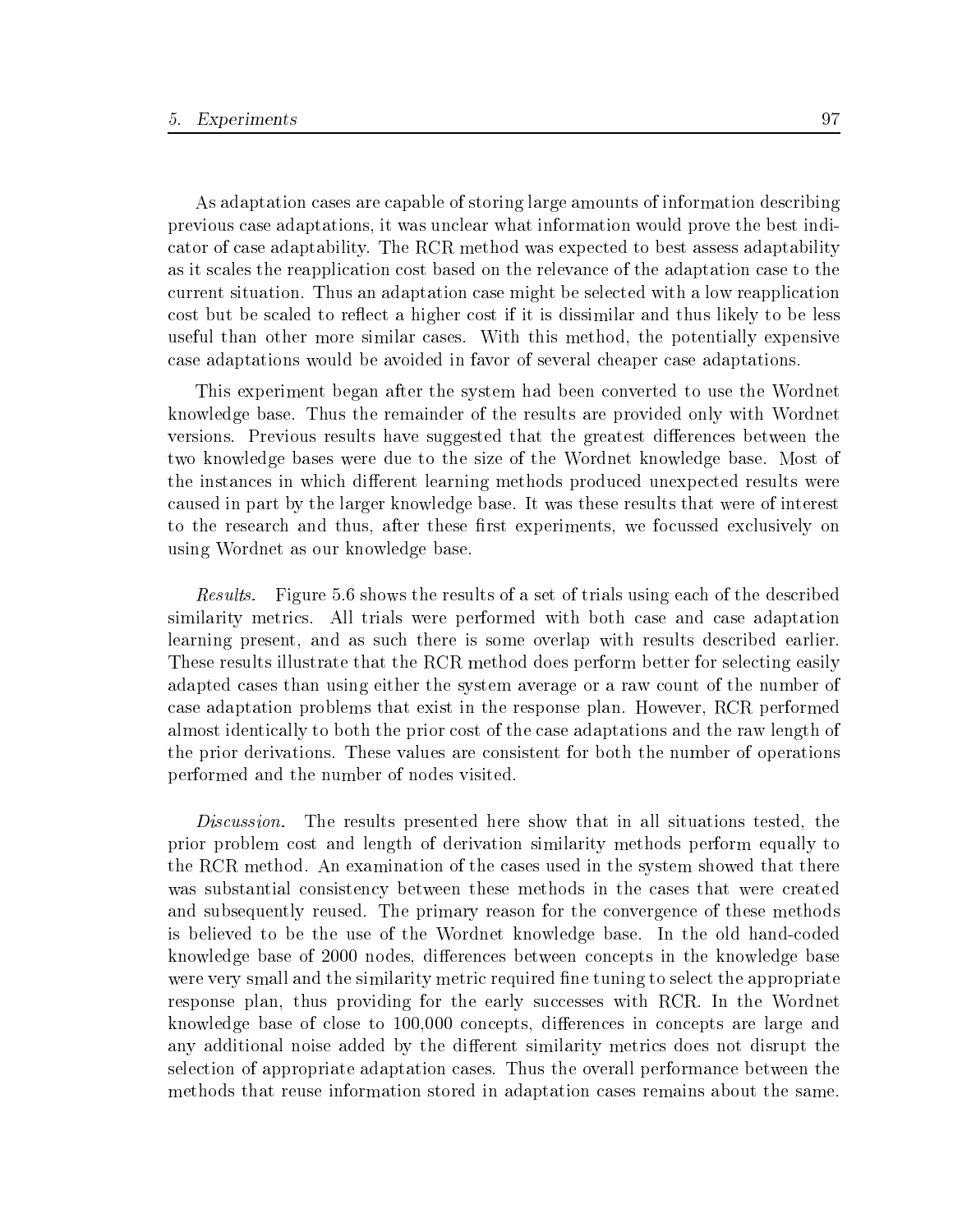

Figure 5.6: Average case adaptation cost for each similarity metric

This strongly supports the claim that case adaptation based similarity criteria is an effective method for selecting candidate plans from the case base.

In contrast, the methods that didn't use adaptation cases (number of problems, and average cost) performed poorly. Even more surprising was the approach of using system average costs for each problem type performed worse than a simple count of the number of problems present. It was believed that any method accounting for the case adaptation abilities of the system would perform better than systems that were blind to case adaptation difficulty. These results contrast with other work on applying case adaptation knowledge to similarity criteria (Smyth & Keane, 1994) but can be explained by the nature of case adaptation in this system. DIAL always attempts to avoid difficult case adaptation problems. However, this avoidance strategy can be flawed. If a difficult case adaptation problem is encountered, it is not always effective to avoid that problem. While this is a good approach from the response plan perspective, it is short sighted over the long term for the system. A one time expenditure of effort to solve a difficult problem type that is likely to reappear with some frequency can save processing time over the course of the system's processing life. Once the difficult problem is solved, the related adaptation case for the solution is stored for future reuse. When the same problem is identified in the future, it is no longer a difficult problem and can be solved by reapplication of the adaptation case. Thus solving difficult problems early can increase the types of problems that can be solved during later processing episodes.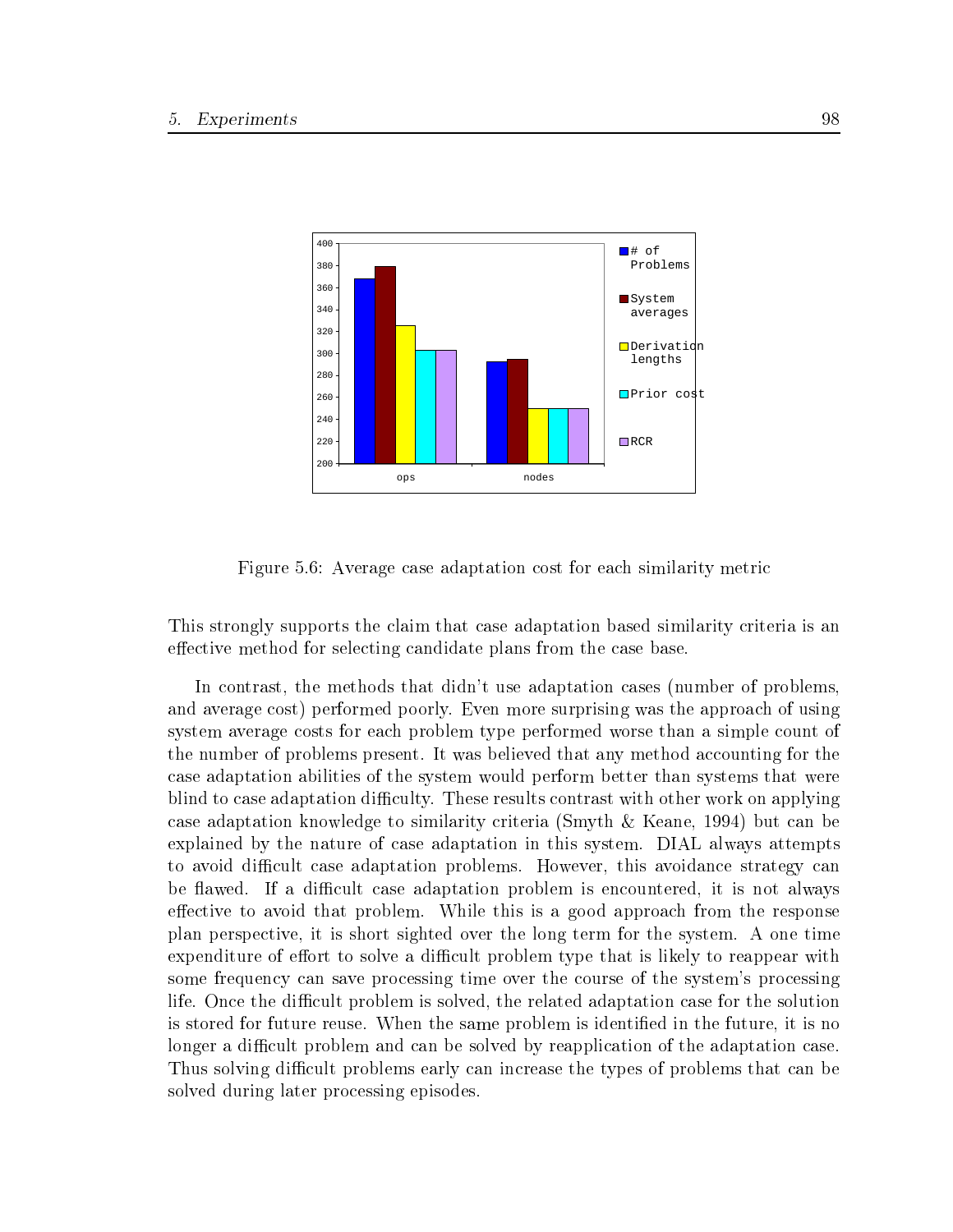

Figure 5.7: Average adaptation cost per response plan for each similarity metric

### The effect of similarity learning at the response plan level

Increased benefits to the performance of individual case adaptation are only one part of the larger picture. Equally important is how the case adaptation costs affect overall performance during the creation of a response plan. The same set of data was examined for the average cost of case adaptation for each response plan that was created.

Hypothesis. Similarity methods that reuse knowledge from adaptation cases will result in reduced total case adaptation processing times when compared to static methods.

Results. The graph of this result is shown in figure 5.7 and shows several surprises. The first surprise was that the similarity metric using problem cost average performed worse than expected. Equally surprising, all three methods of similarity assessment that used knowledge from stored adaptation cases performed almost identically. This is contrary to our supposition that a more rened similarity method such as RCR would produce additional performance gains. However, all methods did perform slightly less that 10% better than method not using case adaptation knowledge.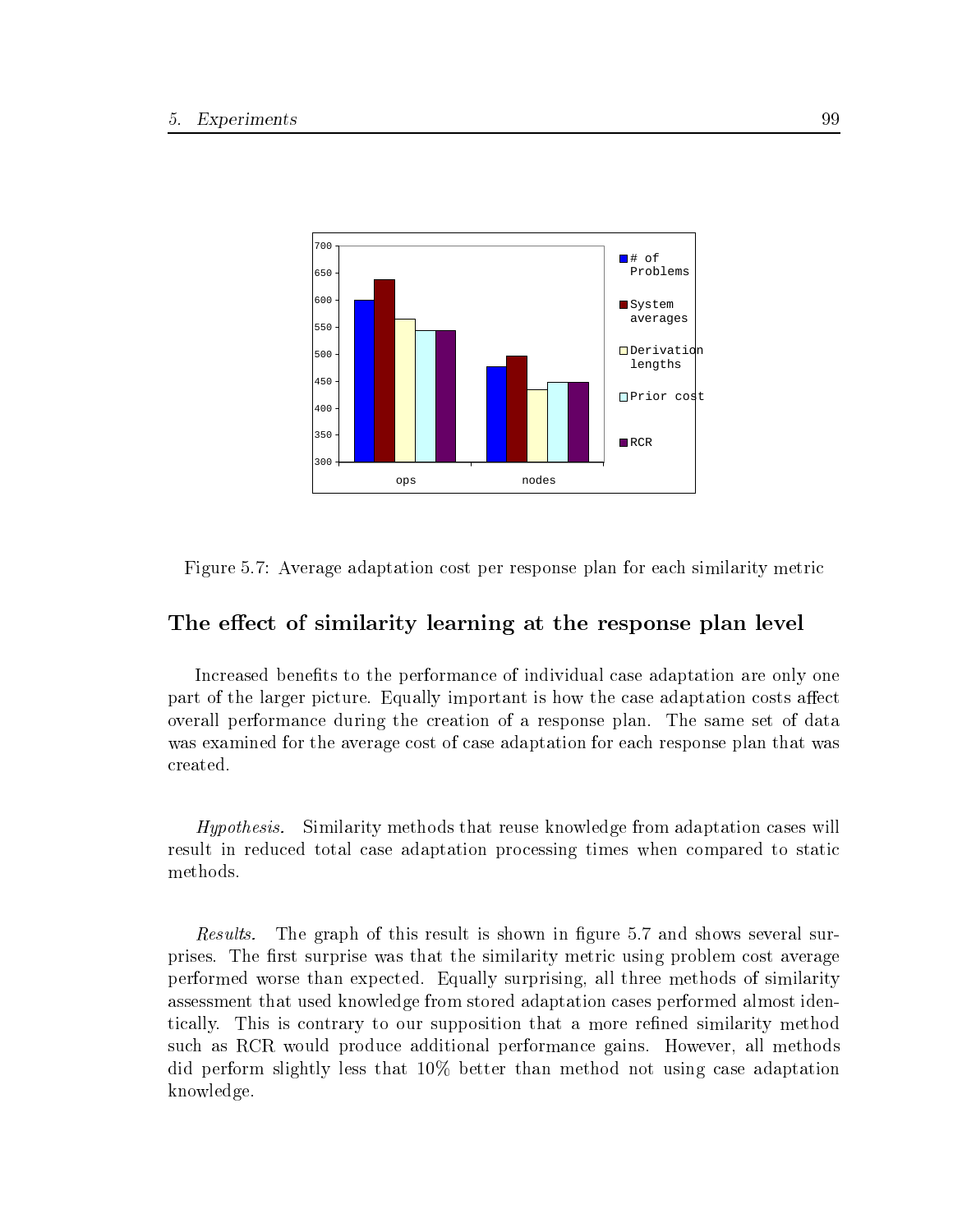Discussion. The use of case adaptation knowledge to support similarity assessment is reaffirmed by these results and the arguments laid out in the prior section continue to hold here. The inconsistencies between the results for the number of operations applied and the number of nodes visited require additional discussion. As the system acquires both plan cases and adaptation cases, some beneficial interactions are formed between pairs of cases. Certain adaptation cases, while widely applicable, may better address the problems that are likely to arise in specific response plan cases. When a disaster occurs and requires the creation of a response plan, there may exist multiple candidate cases that could reach the new solution with the use of appropriate adaptation cases. The similarity metrics that reused prior case adaptation knowledge selected different plan case and adaptation case pairs and therefore found different paths to the solution while the overall costs remained about the same. Thus some of the case adaptations among these three similarity metrics visit more nodes while others perform slightly more case adaptations but overall perform at about the same level. These differences reflect the types of adaptation cases selected by each method but overall the case adaptation cost remain approximately the same.

> Similarity criteria based on case adaptation knowledge improves the selection of response plan cases.

### The effect of similarity learning on unsolvable problems

Next, the number of problems that were unsolvable using system methods was examined. All similarity methods should prefer candidate plan cases that have the least expected case adaptation cost. Thus each method should find approximately the same number of unsolvable problems.

*Results.* The results in figure 5.8 show that there was only a small difference in the number of manual case adaptations performed. Particularly the method using system averages encountered two more problems that it could not solve automatically than any of the other methods. This should not be a surpise, however, as these averages reflect the past behavior of the system of certain types of problems and does not account for the learned adaptation knowledge. It is interesting to note that all the methods tended to encounter the same exact problems requiring user intervention.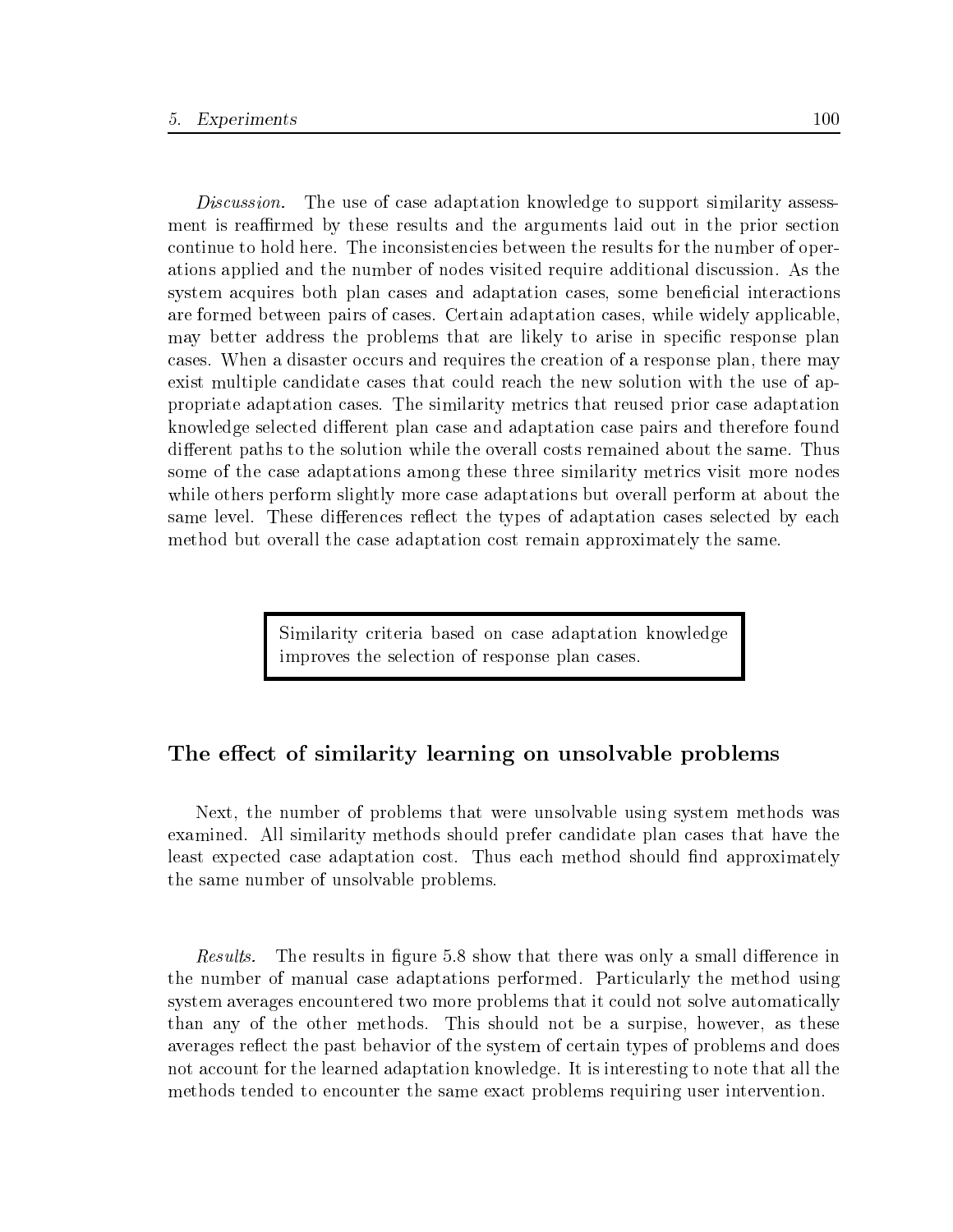

Figure 5.8: Number of unsolvable problems per similarity metric

## 5.5 Analysis of learning over time

The prior experiments validated the effectiveness of the case adaptation component on the examples that were presented to it. However, learning is an ongoing process in a CBR system andit is valuable to examine how the learning proceeds over the course of the presented examples. With most learning programs, the initial phase of examples is considered a training phase. During this phase it is likely that the system will perform worse than average on some case adaptation examples. Eventually the system should improve its performance once the requisite case adaptation knowledge has be acquired. However, in a dynamic environment, training is occurring continually and the system is adjusting its knowledge to reflect the current trends of its examples. Since the DIAL system begins with only a small amount of initial knowledge, the behavior of the system as learning progresses from the startup until some stabilization occurs is worth examination. This analysis breaks down the case adaptation average after each example over the course of the complete trial.

Results. Figure 5.9 and figure 5.10 show the progression of case adaptation cost over the course of the system trials. As expected, during the early portions of the trials, there is signicant noise in the averages as the system attempts to learn and settle into a more stable state. Later, the averages begin to separate themselves although all methods seem to follow similar trends.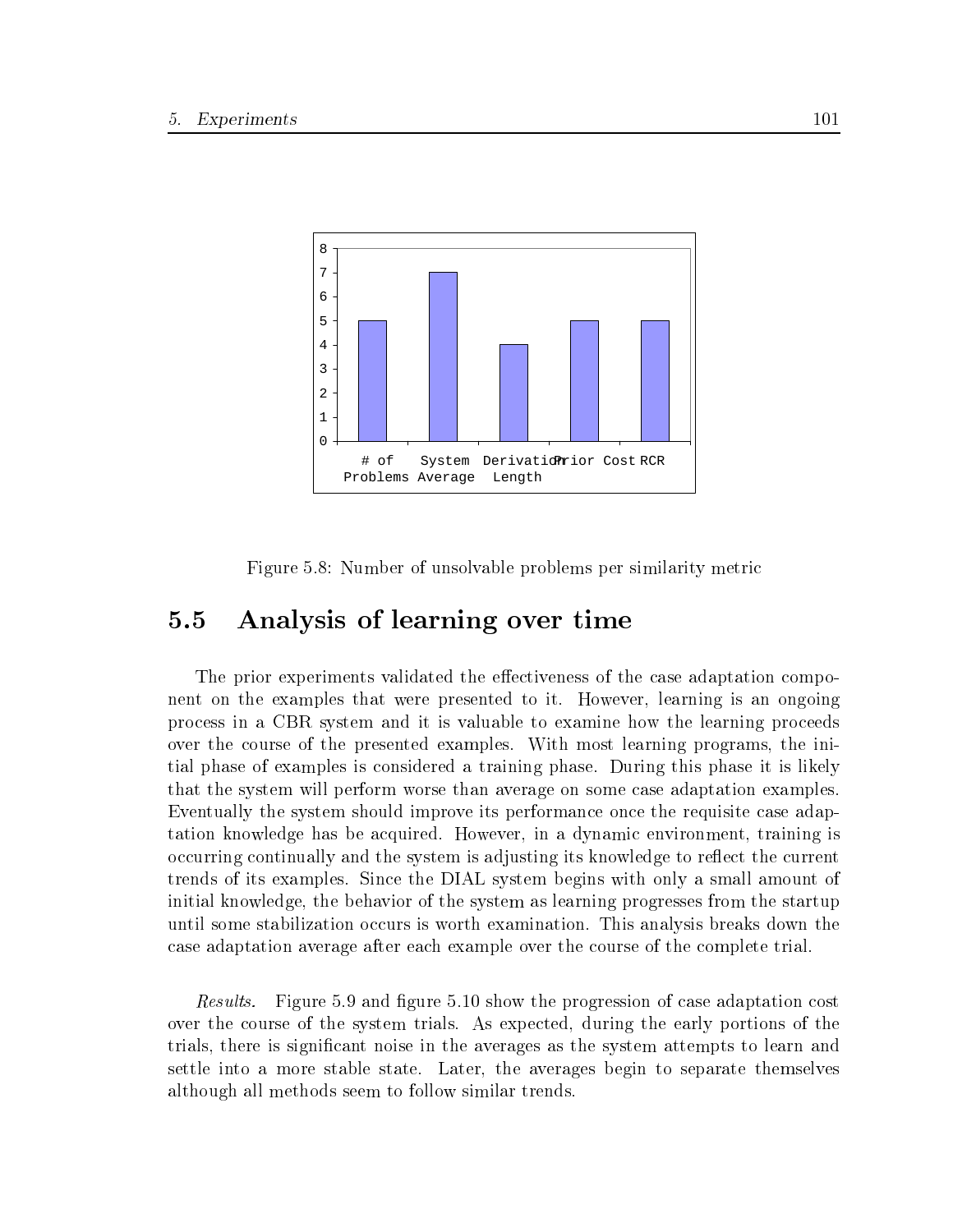

Figure 5.9: Average case adaptation cost per example

Discussion. These graphs provide the least amount of additional evidence regarding the effectiveness of our methods. It is difficult to assess what changes may occur over the course of hundreds of examples, a scope which was beyond the limits of this research. However, we will attempt to extrapolate some general meaning from this graph and what it suggests for the long term performance of our learning methods. Our research has been based on three primary ideas.

- 1. Case adaptation learning methods can improve system performance when case adaptation problems exist.
- 2. Similarity learning methods better couple response plan learning with case adaptation learning.
- 3. When case adaptation knowledge is reused successfully substantial performance gains are attained, and when attempted unsuccessfully there tends to be only a small additional cost.

Thus these graphs support these foundational claims but do not prove them. When an adaptation problem is encountered our learning methods will either solve the problem much faster than our baseline methods or will solve the problem with a cost similar to the baseline methods. And while this is not a universal rule in our system, it will trend our learning methods lower than the baseline methods over time.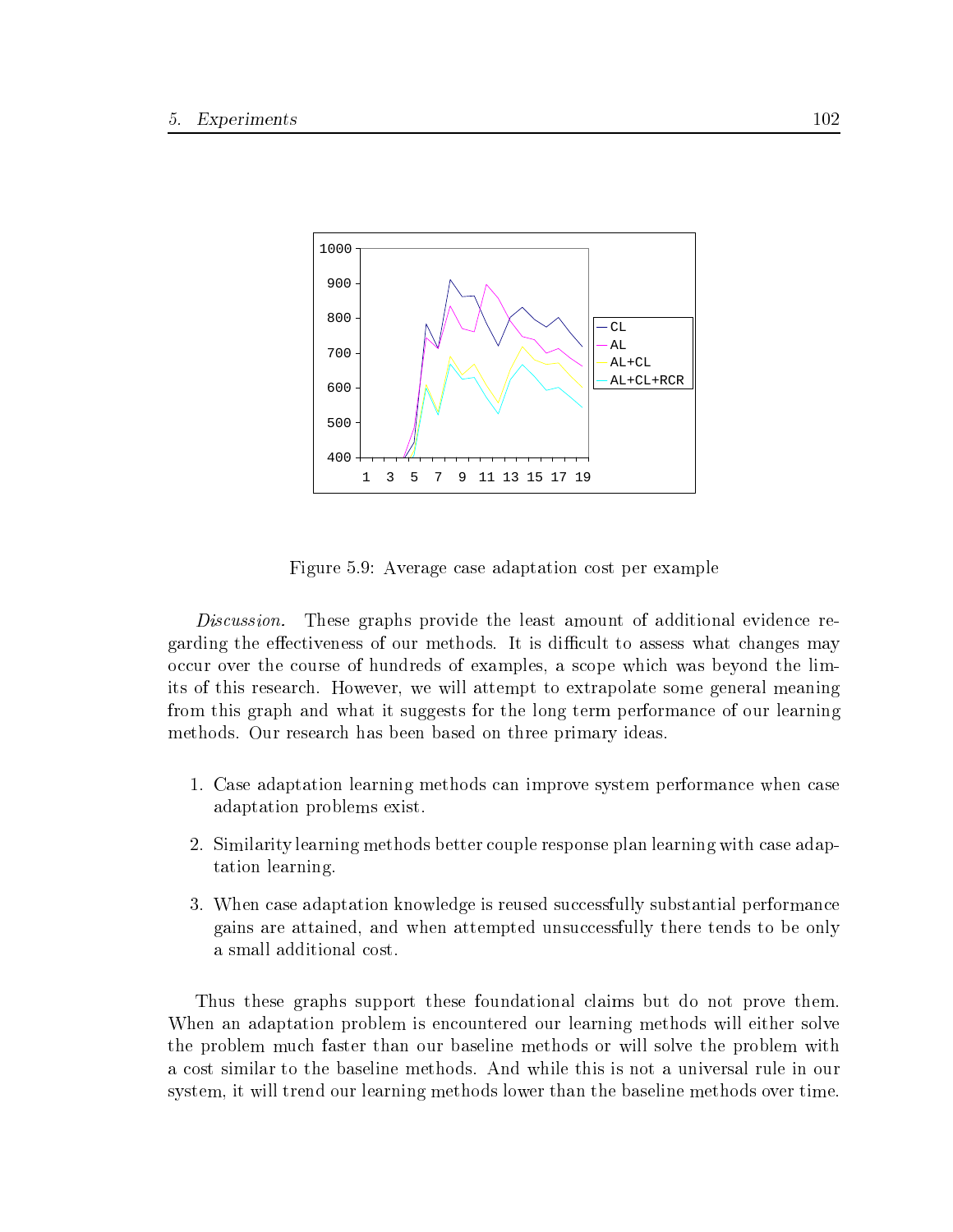

Figure 5.10: Change in case adaptation cost per example for each similarity metric

### Perspective

One of the advantages of case-based reasoning over other learning algorithms has been that a case-based reasoning system is capable of solving new problems after storing only a single problem solution. The line graphs here provide evidence that this effect extends to the case-based case adaptation model. After only a few examples, the similarity metrics using stored case adaptation knowledge are substantially better than the static similarity assessment methods.

#### Overhead costs for case adaptation learning 5.6

Our discussion of case adaptation learning is incomplete without addressing the issue of added system overhead. With only a single case based reasoning process, the overhead of the system is dependent on the size of the case base and its organization. As the case base becomes large, the overhead to find and retrieve a similar case increases. However, our system employs two separate case based processes, and the possibilities for additional overhead are greatly magnied. In our system overhead can exist in any of the following forms:

 Retrieving plan cases: This is a direct lookup for a set of candidate plan cases corresponding to the current disaster type.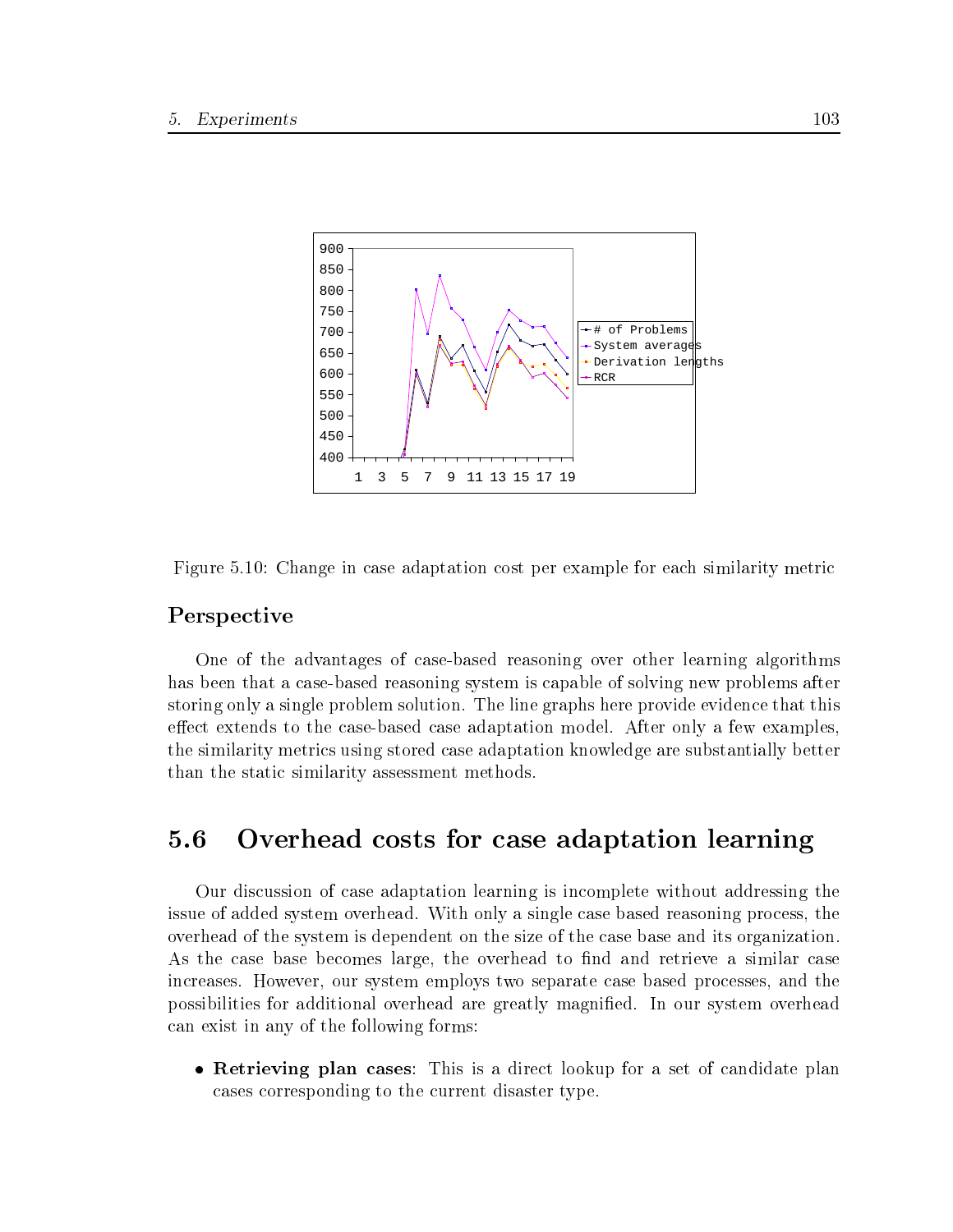|                          | Avg Processing Time Avg Retrieval Time |      |
|--------------------------|----------------------------------------|------|
| No learning              | 30.4                                   | .045 |
| Case Learning            | 13.9                                   | .088 |
| Case adaptation Learning | 15.8                                   | .20  |
| AL/CL                    | 11.1                                   | .25  |
| AL/CL/RCR                | 173                                    | .25  |

Table 5.4: Comparison of system processing times and average retrieval times per response plan episode.

- Applying the similarity learning method: This involves retrieving adaptation cases for each problem identified in the candidate plan cases.
- Reapplying adaptation cases: This is not new overhead but differs from traditional case based planning in that a suite of three different case adaptation methods are applied sequentially. This overhead is already accounted for in the presented results and will not be considered further.
- Storing new adaptation cases: This is a small amount of added cost to find the appropriate location in the case base to store all of the generated cases.

While this was a primary concern for the DIAL system, several organizational procedures were added to limit the amount of overhead in each of these areas. The added procedures included:

- Limiting the number of cases that can be examined
- Using a hierarchical organization for the case base.
- Forgetting unused or faulty cases

We expected overhead to exist but we did not believe that it would exceed the gains we have already described.

Results. Table 5.4 compares total retrieval times for the different learning methods alongside the time spent performing all other computations (including case adaptation). From this table is can be seen that retrieval times increase moderately as additionally learning and reasoning methods are added. However, all of the retrieval times are signicantly smaller than actual system processing times and in this analysis can be ignored.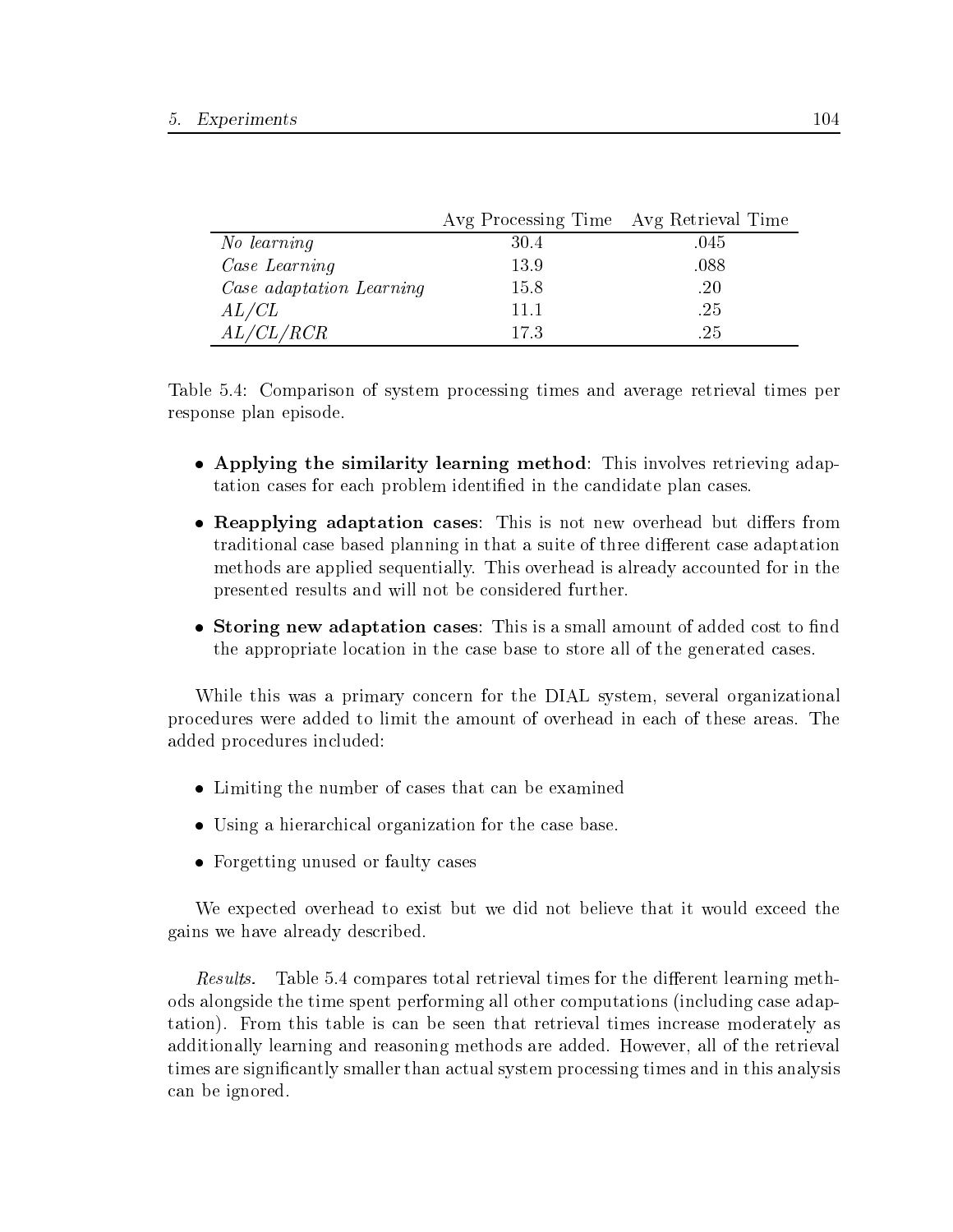Discussion. These results are sufficient to suggest that overhead played no signicant role in the experiments that were performed. However, this result does not suggest that overhead will never be a problem. While most research systems are small, an industrial case based system could have well over 10,000 cases (Kitano & Shimazu, 1996). A large system employing case adaptation learning would need to reexamine the issue of retrieval overhead before successful deployment. An astute observer may notice that the processing times per response plan do not resemble earlier results, this is one of the issues addressed in the next section.

> The overhead of multiple learning methods and knowledge sources does not reduce the overall effectiveness of the system.

#### $5.7$ 5.7 Problems with case adaptation learning

While most of our results demonstrate the value of the case adaptation learning method, our approach is not without problems. This section examines some results that suggest limitations to the application of case adaptation learning.

### The skewing effect of difficult problems

Performance of the system is improved on average when learned case adaptation knowledge is used to solve future adaptation problems,, however a closer examination of the examples processed suggests that our approach may not prove superior over traditional methods in all situations. Table 5.5 shows a breakdown of the different types of adaptations that were performed as a percentage of the whole for each method. The adaptation learning column numbers are skewed towards easier case adaptations for reason already discussed as this method performs case adaptation on almost every possible situation. The other columns are more instructive. The table is broken into four columns representing four different types of problem difficulties in the system. It should be noted that all learning methods saw the same basic problem set, but the level of difficultly of the problems for each learning method could vary.

 Easy Problems: Problems that are easy require fewer than 100 operations to complete. Normal blind search can find these solutions with little difficulty.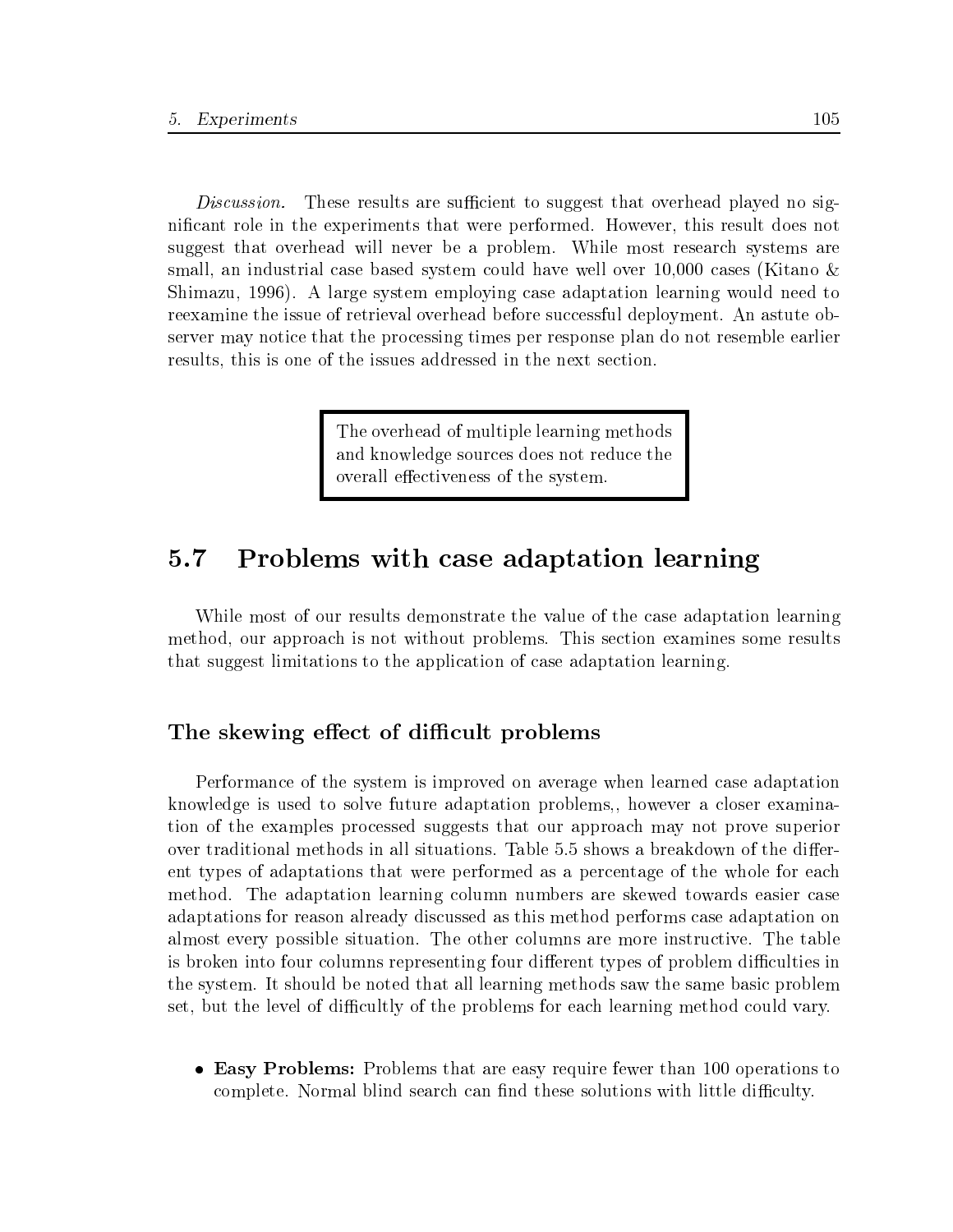|                          | Easy   |        |        | Medium Difficult Very Difficult |
|--------------------------|--------|--------|--------|---------------------------------|
| No learning              | 41\%   | 27\%   | $11\%$ | 21\%                            |
| Case Learning            | 32%    | 35%    | $16\%$ | 16%                             |
| Case adaptation Learning | $64\%$ | $28\%$ | $5\%$  | $4\%$                           |
| AL/CL                    | 42\%   | 29\%   | 18\%   | 10%                             |
| AL/CL/RCR                | 53%    | 21%    | 18\%   | $9\%$                           |

Table 5.5: Breakdown of problem difficulty

- Medium Problems: Problems that are medium require fewer than 500 operations to complete. These are more challenging but can stillbe completed in an acceptable amount of time.
- Difficult Problems: Problems that are difficult required more than 500 operations but less than 1000.
- Very Difficult Problems: Problems requiring more than 1000 operations are unlikely to be solved without user intervention. In fact, we placed a cutoff value of 2000 operations on all of our searches. This larger value was chosen so as to allow any possible solutions that might exist to be examined.

Between case learning, the combined learning and the RCR method, the first two columns reflect a similar breakdown and account for about the same total cost to the system. Most of the difficulty that case learning faces (and accounting for at least some of the higher numbers it experienced) is due to the large number of very difficult problems that it must address. If these problems were removed from the system, the performance of case learning would fall much more closely in line with the other methods. These very difficult problems arise as context plays a large role in disaster response planning and the regularity that case based reasoning relies on is not always present. In a domain with greater regularity these types of problems would not exist and our automated case adaptation method might not be needed. However, most systems exhibit some level of irregularity and no set of rules will enable a case based system to address these problems without some form of case adaptation learning.

### Processing time disparities

Table 5.4 showed that the actual processing time to solve each response plan using the RCR method was higher than any other method that employed learning. This is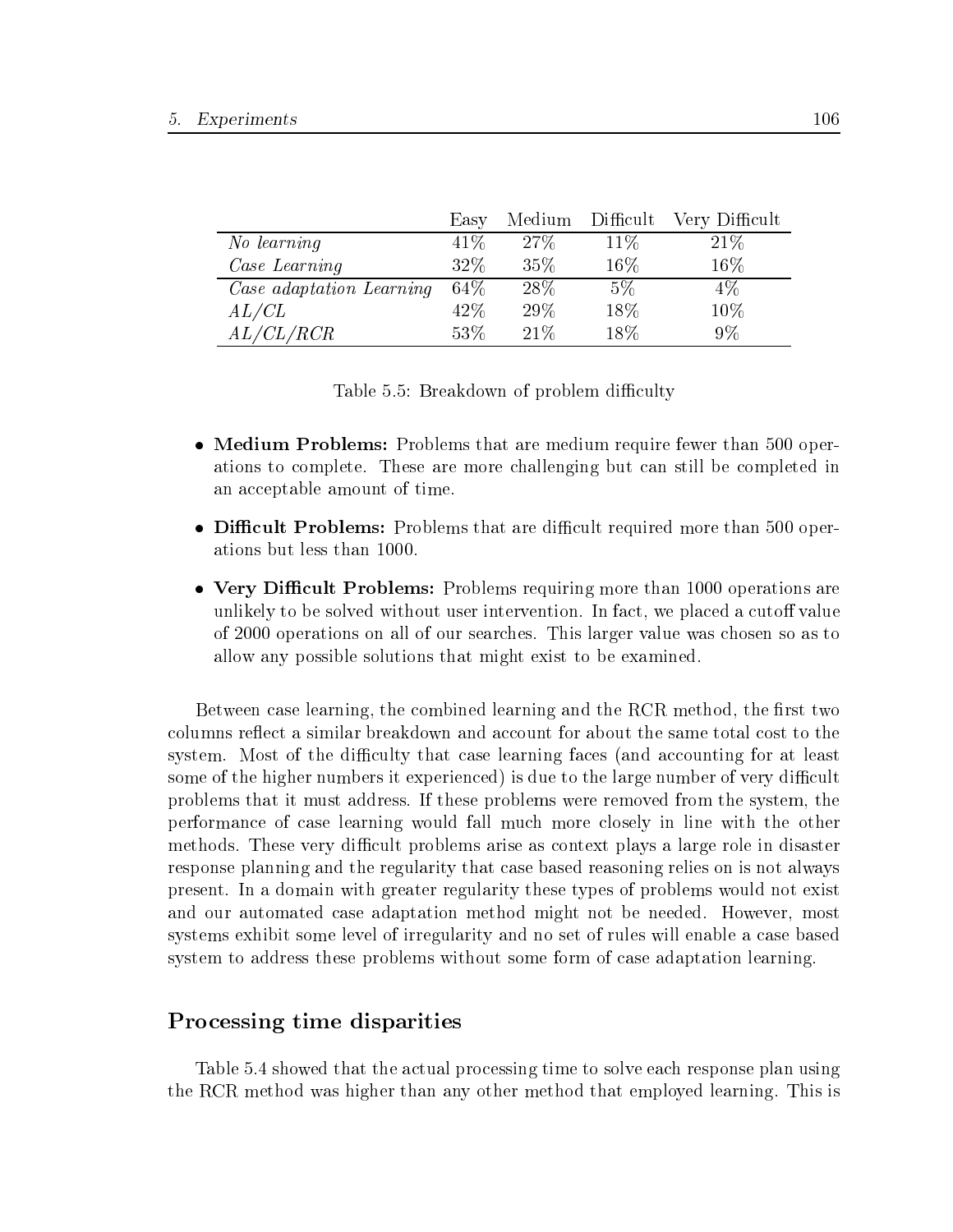in opposition to the improvement in both the number of operations and nodes that were reported earlier. However, this added cost is not unexpected. Some of this time cost is assumed in the added difficulty of performing single operations. Operations are not performed blindly when case adaptation learning is used but require assessing how the adaptation case states this operation should be applied. More of the cost is assumed by the evaluation component of the system. While we have not focused much of our discussion on the evaluation component it plays an important role in similarity learning. Once adaptation cases are retrieved for each candidate response plan, a substantial amount of additional processing much be performed to compute the applicability of the adaptation cases and to assess the future expected cost for each candidate plan. This processing cost cannot be easily alleviated but may not be a far reaching problem. The total time spent in all methods on each response plan is approximately the same, however if over the long term the system increases in competence and alleviates any need for human guided case adaptation than the lack of substantial time savings may not be relevant.

## 5.8 Perspective on the performance of the DIAL system

Several important questions were answered by the empirical analysis of the DIAL system. This section will highlight some answers to the questions that were raised by earlier chapters and provides additional discussion on conclusions that these results as a whole suggest for case-based reasoning and case adaptation learning. The discussion will combine all the results to suggest new ways of viewing knowledge acquisition from different sources and the sharing of knowledge during the CBR process.

### Outcomes of learning

The data from our experiments has led to several observations and conclusions. This section discusses many of of the outcomes of our case adaptation learning process.

The effect of case adaptation knowledge on search. The first conclusion addressed is how acquired case adaptation knowledge affects the efficiency of the case adaptation process. The results illustrate that for certain sets of problems the acquisition and reuse of case adaptation knowledge reduces the overall burden on the system in terms of the amount of searching necessary. The data examined several learning interactions that exist in the system. The interaction of most interest at the start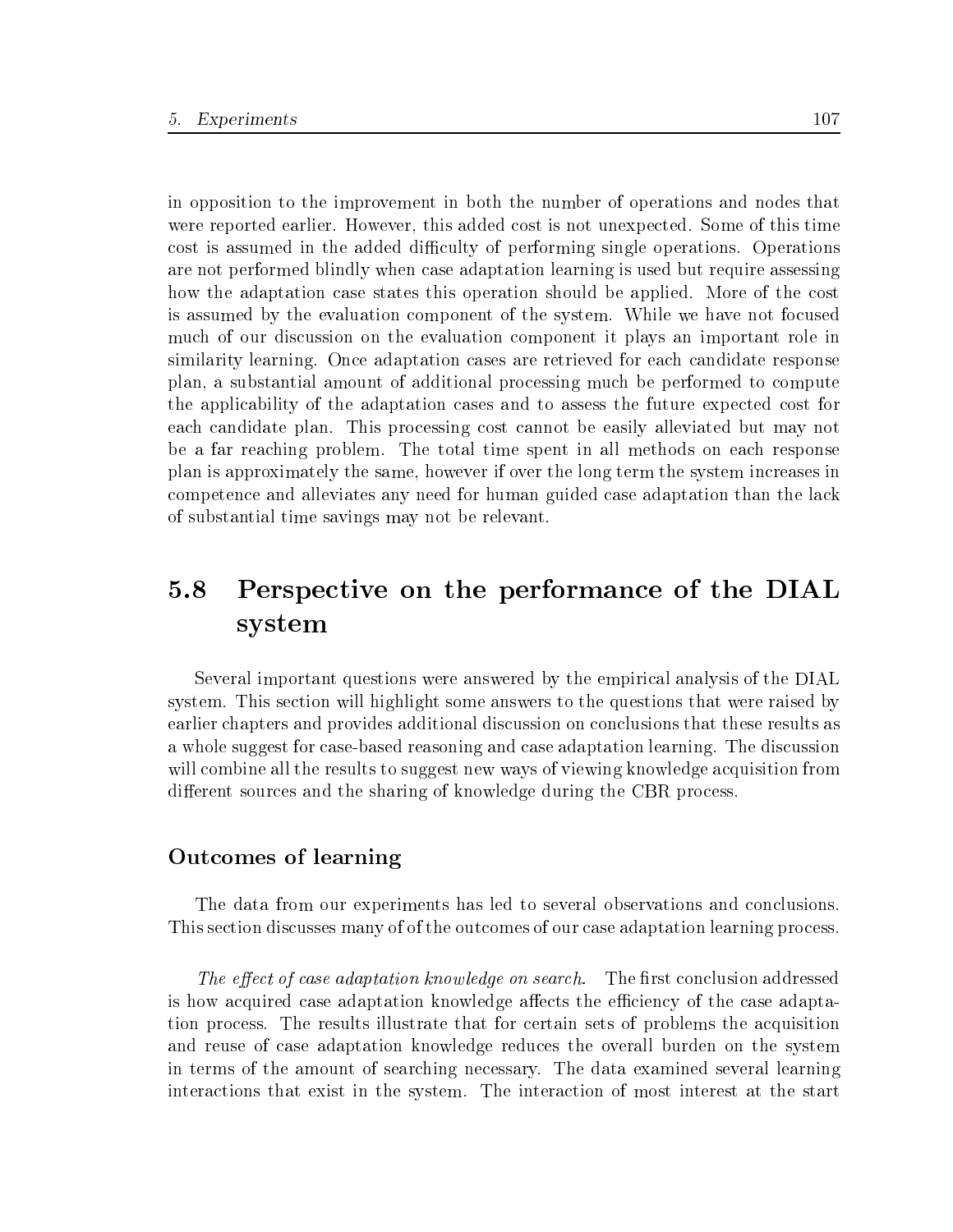of these experiments was the relationship between traditional case learning methods and the new case adaptation learning method. The initial chapter suggested that the addition of internal CBR processes to the primary CBR planning process can only improve the overall system. Case learning has already been demonstrated as beneficial in numerous systems (Hammond, 1989; Kolodner, 1993; Leake, 1996b)including DIAL. If the addition of case adaptation learning improved system performance by itself then it seemed reasonable that the inclusion of case adaptation and plan case learning would produce a synergy resulting in superior performance than with either method alone.

What occurred from even the earliest experiments was that case adaptation learning supported case learning. Problem solving in DIAL was centered primarily around the overall case-based planning process. One effect of the plan case learning is that there is a reduction in the overall number of case adaptation problems that need to be solved. Case adaptation learning working with the larger case learning system is then used to reduce the system effort required to solve any of the remaining problems. Thus some substantial efficiency gains were made over case based methods without automated case adaptation. However, this synergy did not immediately manifest itself. In fact, in some examples, the combination performed worse than using case adaptation learning alone. The discrepancy was attributed to a poor selection of plan cases from which to begin the case adaptations. These plans did not match the type of case adaptations that the system knowledge could most easily solve. Thus the case adaptation component was forced to attempt problems for which it did not have the most applicable case adaptation knowledge available. When the case adaptation based similarity criteria were included to allow the case adaptation component influence on the selection of plan case further improvement were seen.

The effect of the growth of multiple case bases. A central question of concern in the CBR community is the question of the utility of learning. The utility problem (Minton, 1988) states that as the amount of knowledge that is learned increases, the amount of time spent searching for the appropriate knowledge begins to outweigh the advantage of having that knowledge. In the DIAL system, learning occurs on several different levels and as such the utility question is of fundamental importance to the system. The problem was addressed by automated system management of the case base. Between problem solving episodes, the system examined the contents of all case bases and removed cases that are judged the least useful. This judgment is based the length of time a case has been present and the number of times it has been successfully reapplied.

System overhead. The overhead of employing the internal learning processes in the DIAL system was not greater than the amount of gains that are made by including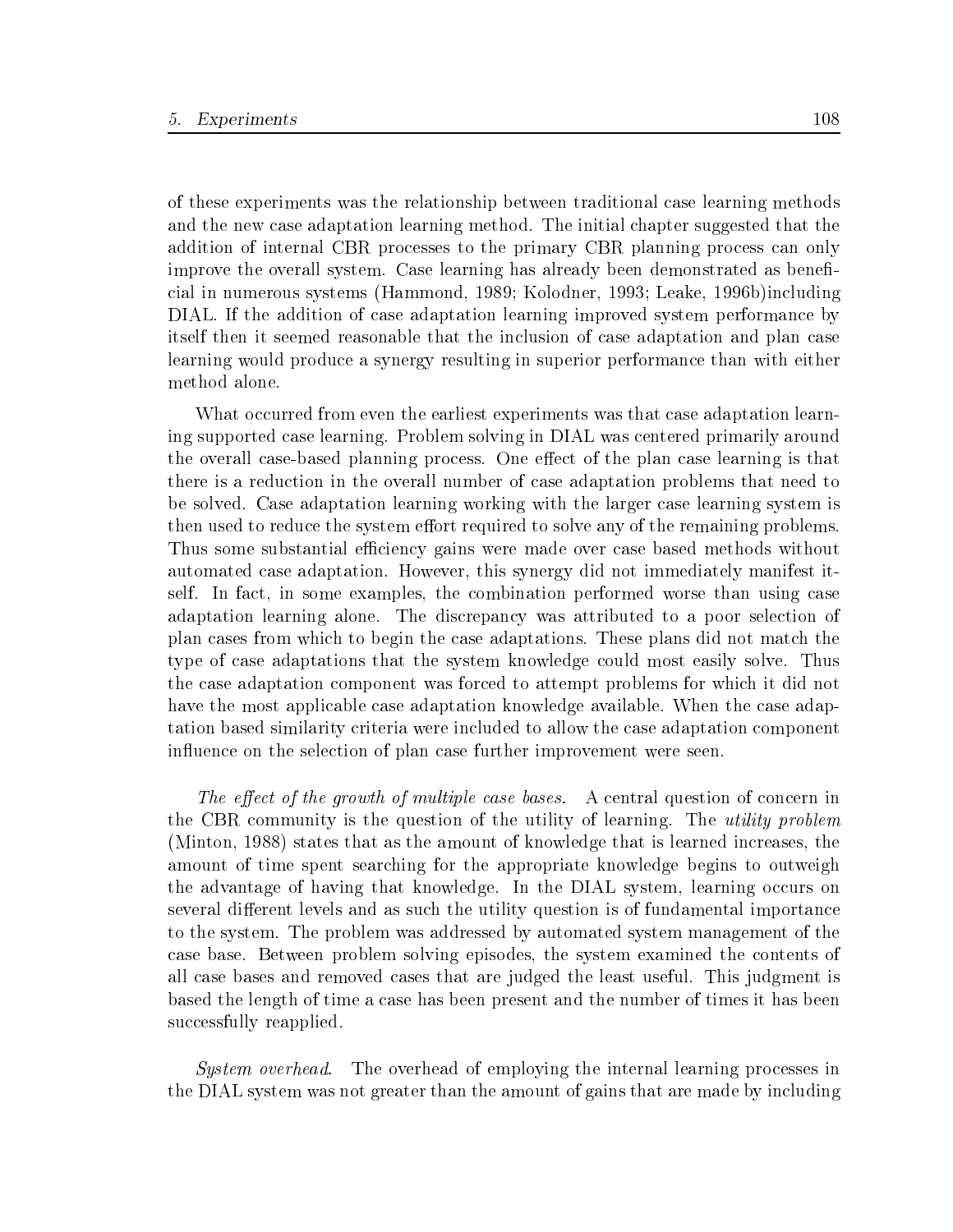this learning. The key to keeping this overhead at a manageable level is to provide basic methods of maintaining the case bases. This maintenance is a process of limiting the number of cases that are stored such that only relevant and useful cases are kept over the long term. If cases are never used, then there may be little or no reason to retain this case when it is simply adding to the overhead of retrieval and storage.

*Effect of similarity learning.* Similarity learning proved to be an effective method of exploiting the potential synergy between case learning and case adaptation learning. Without similarity learning, the two learning methods did not have a well defined relationship in which to interact. The retrieval phase of the case based planning process worked to select cases that would minimize the difference between the problem description and the selected case. The reduction of differences does not relate to the difficulty of repairing the differences that remain in the selected plan case. The selection process in this scenario proceeds without ever considering the types of problems that the case adaptation component would prefer to solve. As the remaining processing time for the solution is dependent on the effectiveness of the case adaptation process, the similarity learning approach in effect queries the case adaptation component as to the solvability of different problems identified in candidate plans. With a similarity learning method that acts as bridge between the two learning components, the selection of a final plan case to reapply can be based on how effectively it can be solved in the case adaptation component.

Effect of interacting knowledge sources. When different components are allowed to independently stored knowledge, one component may lack some required knowledge that is stored by another component. An obvious solution is for the different components to share this knowledge in appropriate circumstances. It has already been described how the DIAL system shares case adaptation knowledge to improve the similarity assessment process. Other possible interactions include, augmenting the set of rule-based search methods by using store memory search cases that have been reused effectively on several occasions. Consequently problems that may be difficult to solve using a single knowledge source may become easier to solve when other knowledge sources share information, and the range of solvable problems may be increased.

### Robustness of our method

We have presented evidence that our learning methods can outperform baseline methods through a range of examples. However, we have not provided evidence that these results are robust. How would the system perform under a different set of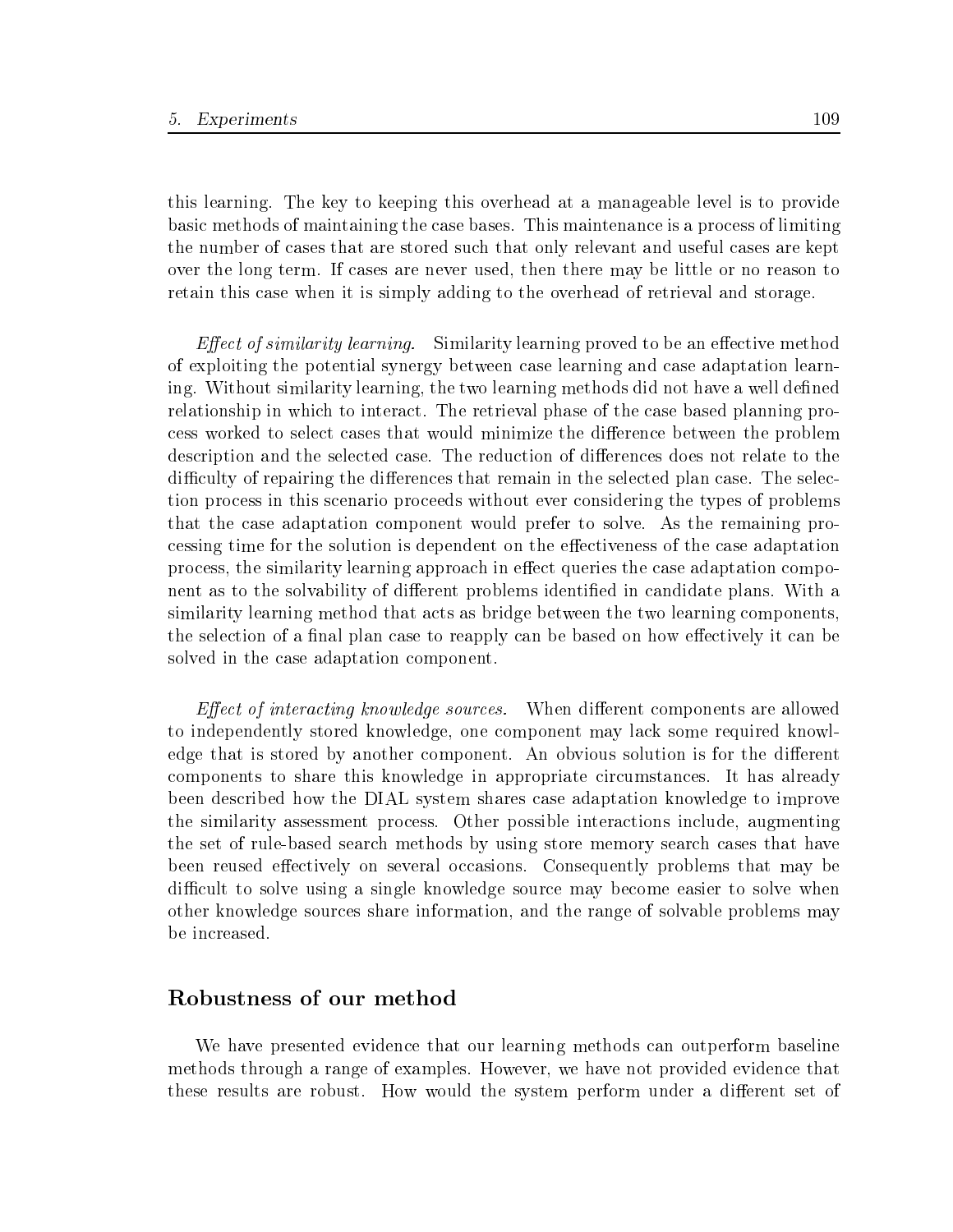examples of even perhaps a different ordering of the current problems? One way to establish robustness would be through statistical analysis of different problem sets. However, when experimenting with this approach it was realized that the types of examples provided to the system and the system's approach to removing unused cases can play a profound affect on the outcome.

Thus in place of statistical methods, we catalog different types of problem sets and how our methods would perform under these conditions.

- Example problems requiring little or no case adaptation knowledge. Our methods would produce no improvement over traditional methods. Learning case adaptation knowledge would not be of benefit for performance reasons.
- Example problems that provide for the occasional hard case adaptation but primarily populated with straightforward and easy case adaptations. Our methods could actually perform slightly worse under these conditions. Some adaptation knowledge would be acquired and the system would attempt to reuse that knowledge on future problems that could be solved easily with the case adaptation knowledge.
- Example problems requiring a mixture of typical hard problems and other types of problems. This is the type of domain that we performed our tests on, and is typical of many domains in case-based reasoning. Our approach would be most successful with these types of examples. Adaptation cases would be learned and reused regularly and subsequently could outperform methods that work from
- Example problems with predominantly hard case adaptations. It is unclear how our system would do under these circumstances. If only hard case adaptations arise then it is likely that there is little gained from the response plan learner and in fact the problems may exhibit some irregularity. Adaptation knowledge would attempt to tune itself to these problems by storing all solved problems, but it is unclear how successful reapplications would be.

Interesting future work could examine these types of domains. One difficulty of this is that there are few practical domain sets with these characteristics and it is a very difficult task to hand generate these sets without exhibiting creator bias.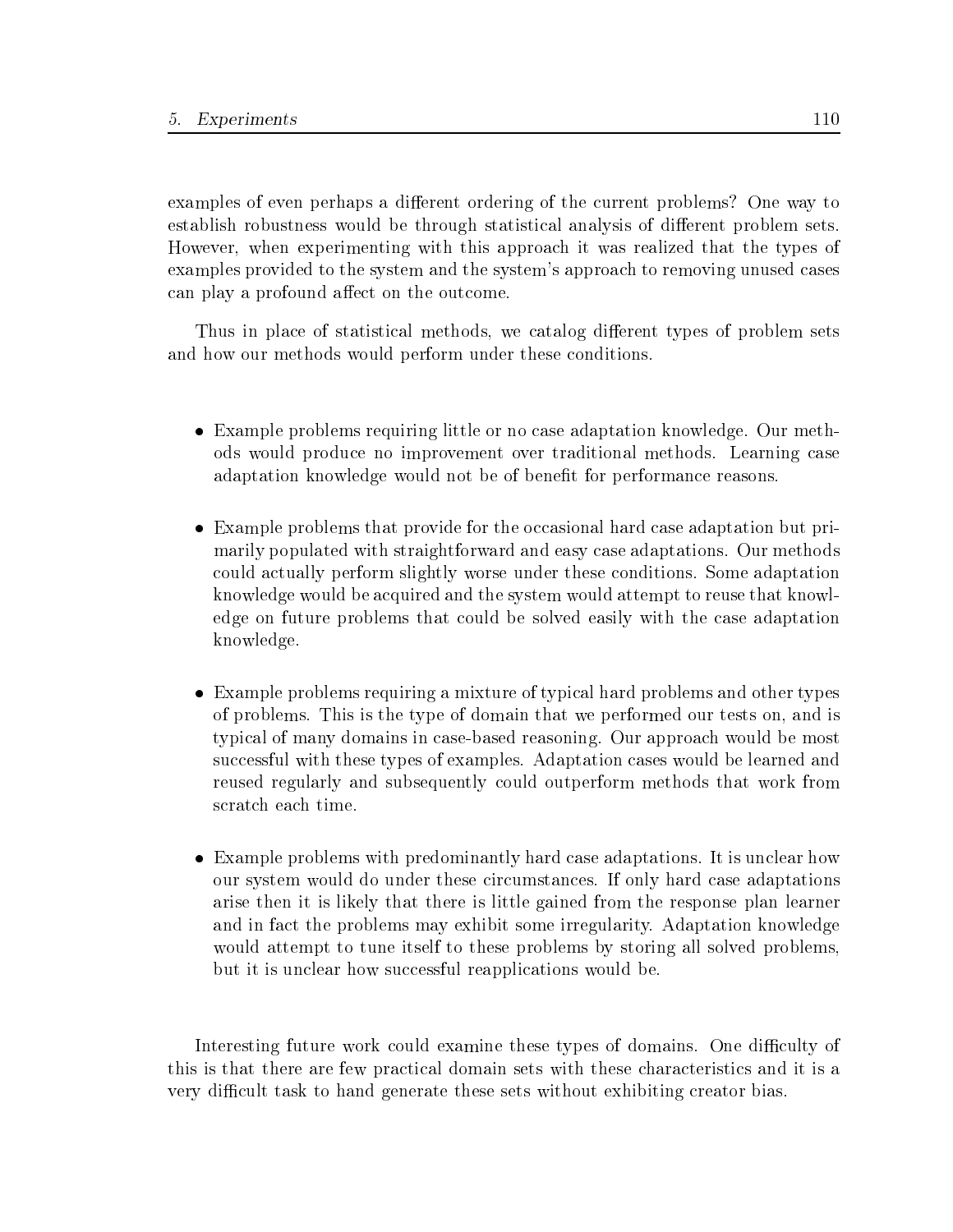## 5.9 Conclusions

This chapter focused on empirical data supporting the addition of both case adaptation learning and similarity learning in the DIAL system. Case adaptation learning reduced the total processing costs of the case-based reasoning process. It performed best when effectively used in conjunction with plan case learning, but also was competitive with plan case learning when each was examined individually. The data presented here provides the best argument for the inclusion of an automated case adaptation processes under the types of conditions described.

Similarity learning proved to be the key process for coupling case learning and case adaptation learning. The reuse of case adaptation knowledge to support the retrieval process produced the greatest reductions in processing costs. Several different approaches for reusing the case adaptation knowledge were examined. No substantial difference were found between the methods the directly reusing the knowledge in adaptation cases. This chapter has provided evidence and analysis to support many of the claims of this research.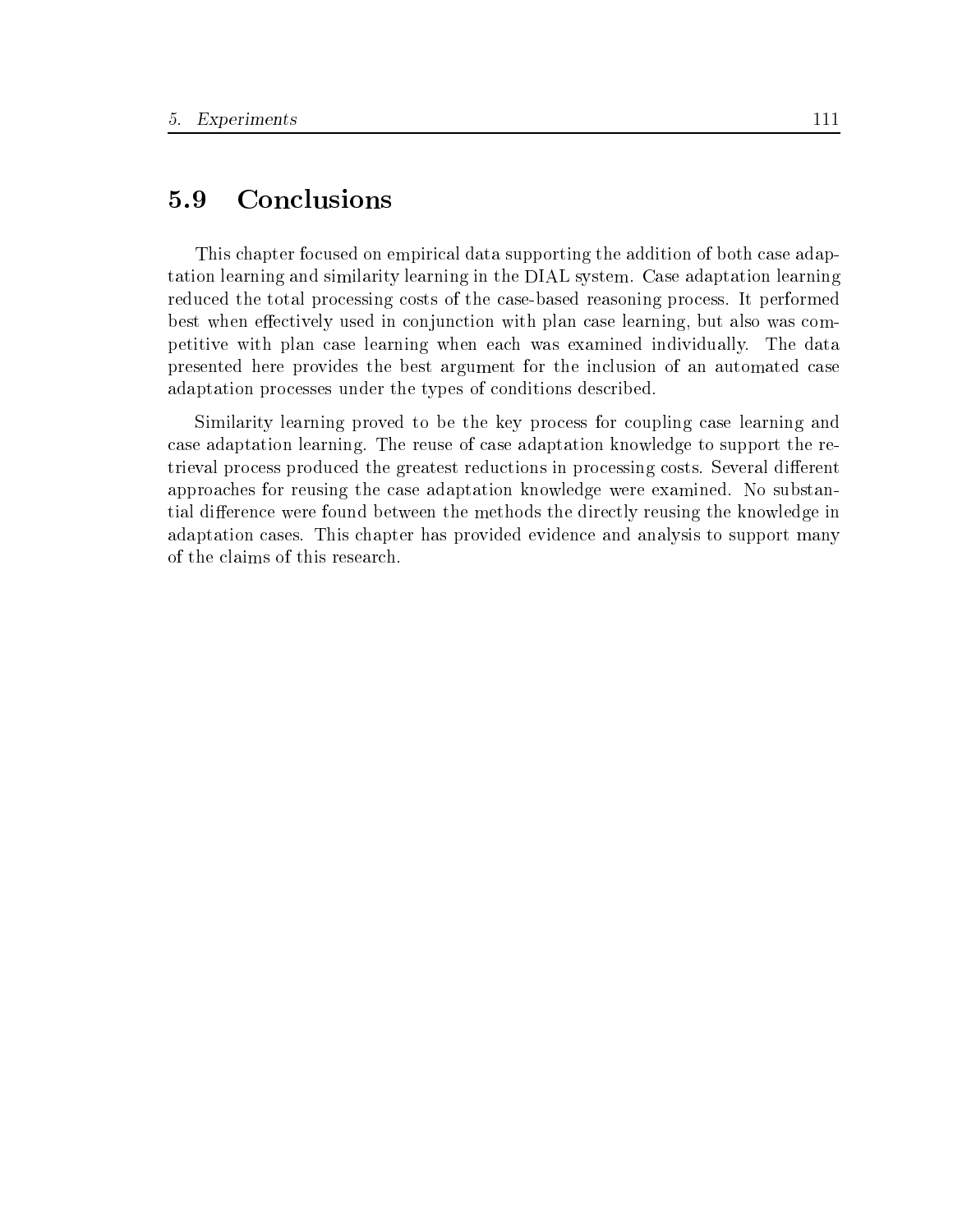## 6

This research has studied an approach to learning case adaptation knowledge as a supporting subprocess to a case-based planner. Our approach relied on a small set of predefined rules to provide a foundation for an internal case-based reasoning process. The internal process augmented the system's initial knowledge by acquiring case adaptation knowledge so as to better handle future case adaptation problems. Experimental evidence suggests that this learning can improve overall system performance. Further, we have shown that case adaptation knowledge can benet more than the case adaptation process by integrating with other components of the larger system like the similarity assessment process. This chapter reviews our research results and returns to the original questions that were posed in order to evaluate the relevance and importance of this research.

The chapter begins by summarizing the information presented in this document. We then review prior work that formed the foundation for our research. Next, the chapter reviews several questions proposed in the early chapters and uses them to guide our overall evaluation of our method and system. Then, we describe the contribution of this research to the state of the art in case based reasoning and case adaptation. Following this, the chapter asks several new questions provoked by this research that open additional avenues for future work. Finally, the chapter concludes with a reflection on the contribution of this work and its importance to the field of case-based reasoning.

#### Document summary  $6.1$

The discussion of case adaptation began with an examination of case-based reasoning. Many CBR systems do not attempt to address the case adaptation question.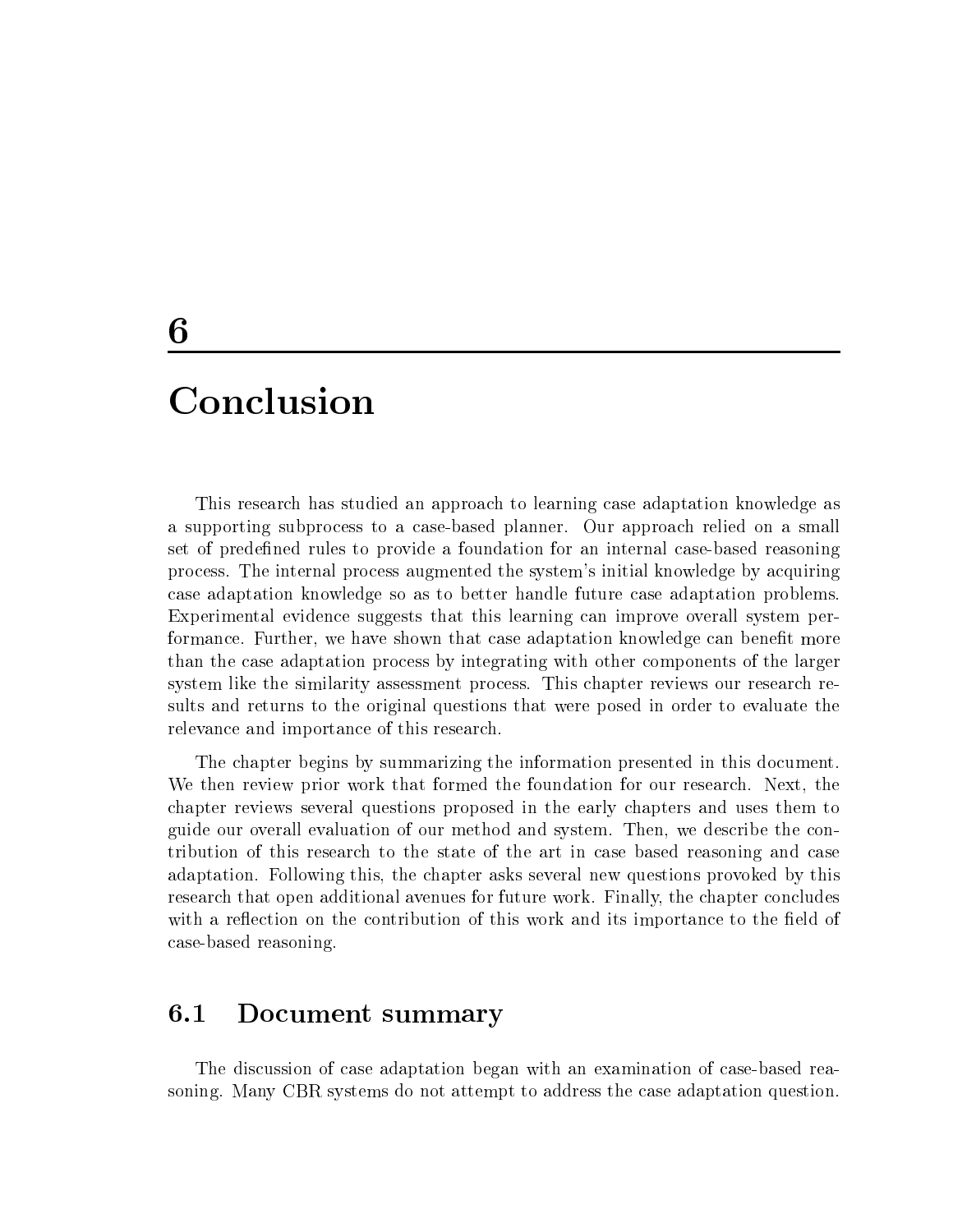With only a few exceptions ((Cheetham & Graf, 1997), the common approach in applied CBR is to eliminate all case adaptation and provide expert users to perform case adaptations when necessary. While this approach is less than optimal, codifying the specialized case adaptation knowledge and applying the knowledge in an appropriate way has been out of reach. In fact, from our work, we conclude that it is unlikely that a general purpose case adaptation approach will be developed in the near future. However, we have shown that certain regularities can exist in the types of problems and solutions encountered in a specic domain. It is this regularity that motivated our approach to learning case adaptation. This idea laid the foundation for a case-based approach to case adaptation.

With our approach to case adaptation defined, the discussion continued in chapter two which developed the basic architecture supporting the case based case adaptation idea. The DIAL system was designed as a case-based planner to resolve problems created by natural disasters such as earthquakes or floods. Our design revolved around two guiding factors: the representation and reapplication of stored knowledge and the interactions between system components. Motivation for this architecture came from an extended example weaved into the system description.

Chapter three provided the explanation for our automated case adaptation algorithm. The algorithm begins with only a handful of general case adaptation rules. These rules are used to guide a slow and ineffective early case adaptation system. As problems are solved, the knowledge of how the problem was solved is encapsulated as adaptation cases resulting in new system case adaptation knowledge. The chapter described how this new knowledge can be reused by applying it to similar problems. If no case adaptation knowledge is available, the system can still rely on its slow and unguided search process or ultimately ask an expert user for assistance. The key to this algorithm is that, in a given domain, the types of problems encountered may be unknown during system development but the regularities that exist during actual processing can be exploited by the internal case based reasoning process. Therefore the resultant system will develop so as to solve case adaptation problems using a case base process whenever possible. In situations where current knowledge does not provide for a solution, the other methods exist to provide backup support.

One added benet of acquiring case adaptation knowledge was how it could be applied by other components of the primary CBR process. This was the subject of chapter four. The similarity assessment process was improved by using the stored adaptation knowledge to rank candidate response plan cases. Previously this process relied on similarity rules that suggested plan features that should be examined. This is a reasonable approach when little advanced knowledge is known about the domain, however it is generally ineffective at selecting the best possible case for the system to process. Our key insight was that the best stored plan may not be the one that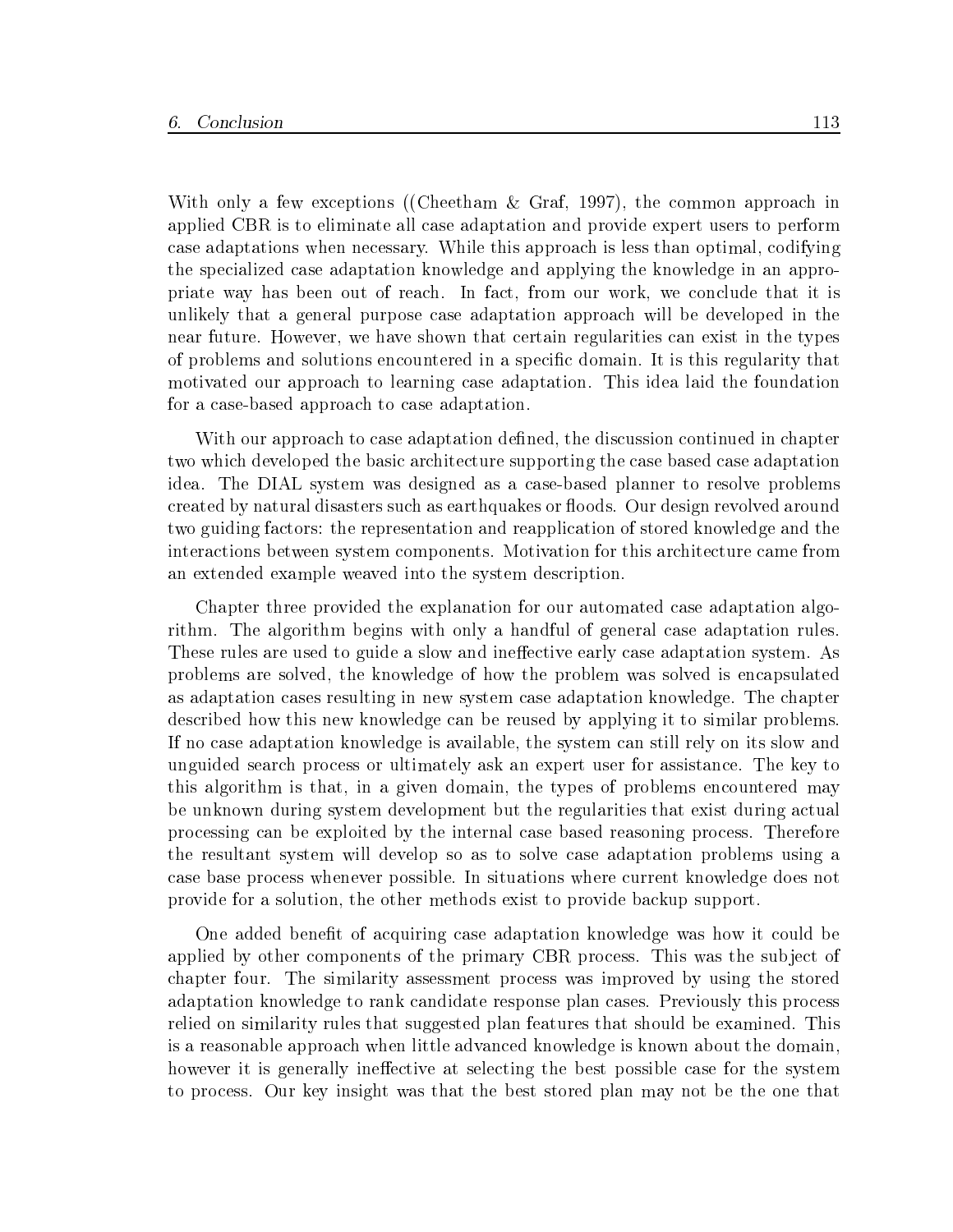on the surface appears most similar to the current situation. A better approach is to determine how easily the system can apply the stored case to the current situation. Case adaptation knowledge can give an estimate of the amount of added effort that must be applied to make the candidate plan case acceptable in the new situation. However, since a *score* is created from the case adaptation knowledge, several methods were proposed on how this score should be computed. These methods ranged from simply counting the number of problems that exist in each candidate plan to summing the past costs of each of the problems. By using the case adaptation knowledge to improve the similarity assessment process the relationship between the different CBR systems can be strengthened.

Chapter five presented the experimental results to support the basic claims of this research. The results showed that case adaptation learning reduced the overall case adaptation costs in the system. Our approach was effective while limiting overhead. Likewise, the addition of knowledge based methods for similarity learning improved case selection to the point that system costs decreased further. Our conclusions from these results was that case adaptation learning is a viable approach to take towards automated case adaptation. However, the results also suggested that this approach can only be effective under certain system conditions.

The discussion in this dissertation has attempted to present the benefits and disadvantages of our approach to case adaptation and adaptation learning. To assess this, our discussion turns to focus on how our work compares to the prior work on which it was built.

#### 6.2 Comparisons to other research

There have been many sources of guidance and inspiration that helped form the foundation of this research. Much of this work has been cited throughout this document. However, explicit comparisons and differences have not always been presented. This section examines several prior efforts that provided the base for the work done with DIAL and how DIAL has expanded on the original idea.

### Memory search:

The memory search process formed the basis for the entire case adaptation learning process. As such, the search process had to be accessible to explicit reasoning and learning. Thus our approach followed closely the models of the memory search process used by (Kolodner, 1984; Rissland, Skalak, & Friedman, 1994) in order to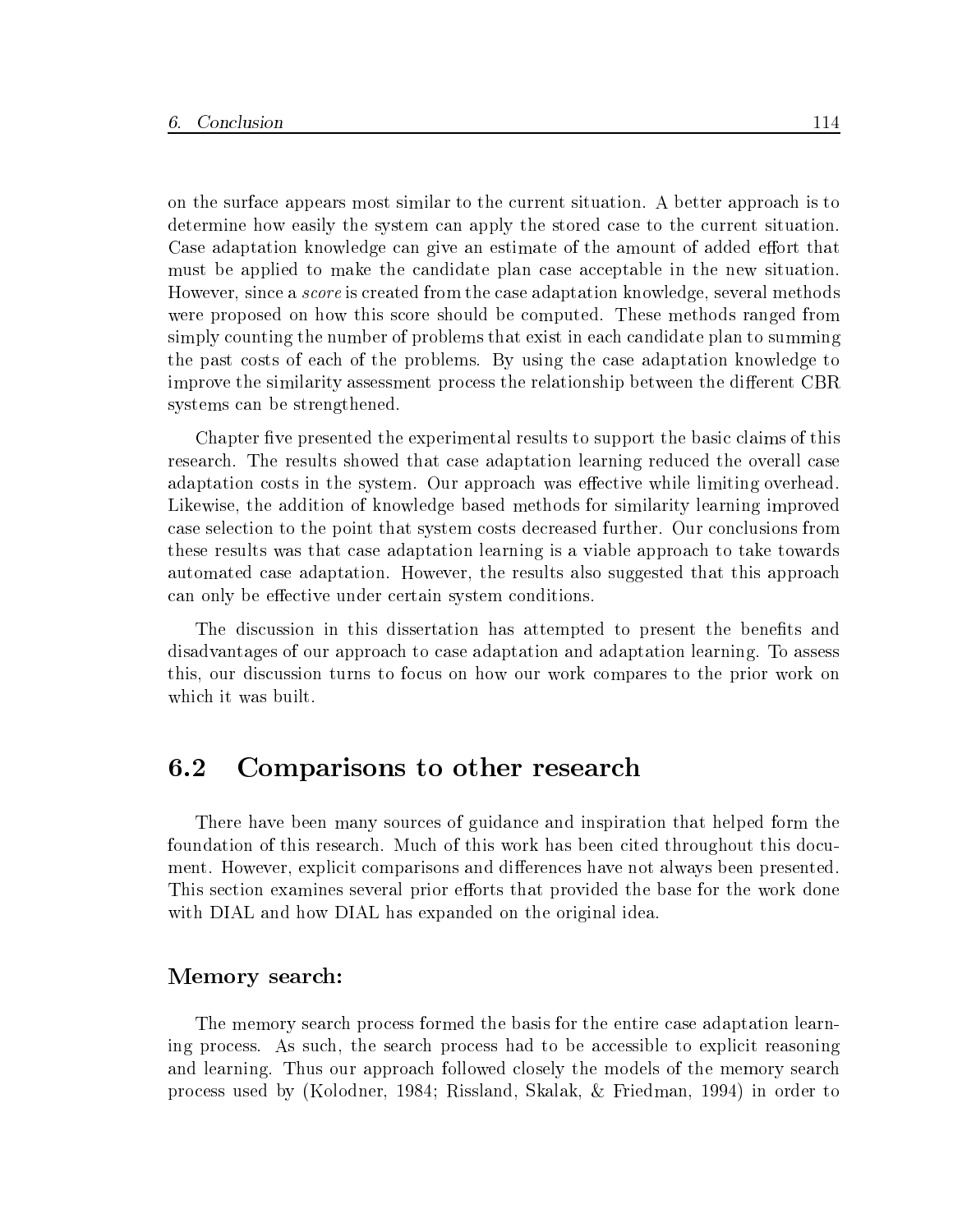increase the flexibility and effectiveness of memory search. Several researchers have designed models of memory search that were accessible to learning such as (Cox, 1994; Kennedy, 1995; Leake, 1995a). Our research followed closely along these prior models. The foundation provided by prior researchers on memory search allowed this work to directly move to examine the questions behind storing the results of memory search.

### Case adaptation:

Our case adaptation process reapplies adaptation cases on new case adaptation problems. However, several different approaches to case adaptation have been previously implemented. For example, although CHEF (Hammond, 1989) had a static library of domain-independent plan repair strategies, it augmented that library with learned *ingredient critics* that suggested adaptations appropriate to particular ingredients. The PERSUADER system (Sycara, 1988) used a combination of heuristics and case-based reasoning to guide adaptation, searching memory for similar prior adaptations to apply. PERSUADER's approach handles case adaptation in a similar was to DIAL, however DIAL tries to infer the reasoning process previously used by focusing on derivational replay of cases. In both CHEF and PERSUADER, the adaptation information learned was domain and task specic. By using memory search cases as the basis for case adaptation in DIAL, more flexibility is achieved.

The use of CBR for case adaptation has also been advocated by Berger (1995), in the context of storing and re-using an expert's adaptations. One limitation of Berger's system was that the cases that were created were highly domain specific and not easily applied to new situations. An alternative approach to the case adaptation problem is to use derivational analogy, deriving a new solution by re-applying a prior solution process to new circumstances, rather than directly adapting the old solution itself (Veloso, 1994).

A number of methods have been proposed for facilitating the adaptation task. The difficulty of adaptations may be decreased by representing cases hierarchically (Aha & Branting, 1995; Goel, Ali, Donnellan, de Silva Garza, & Callantine, 1994; Marir, 1995; Redmond, 1992; Smyth & Keane, 1996), allowing cases to be reused at the most specic level of abstraction that can be easily applied to the new situation, or by combining relevant parts of multiple solutions, rather than by retrieving a single solution that must be adapted to fit (Ram  $\&$  Francis, 1996; Redmond, 1992).

Support for interactive user adaptations has also been proposed (Bell, Kedar, & Bareiss, 1994; Smith, Lottaz, & Faltings, 1995; Sinha, 1994), but these methods make no attempt to store and reuse adaptation information. (Goel, Garza, Grue, Murdock,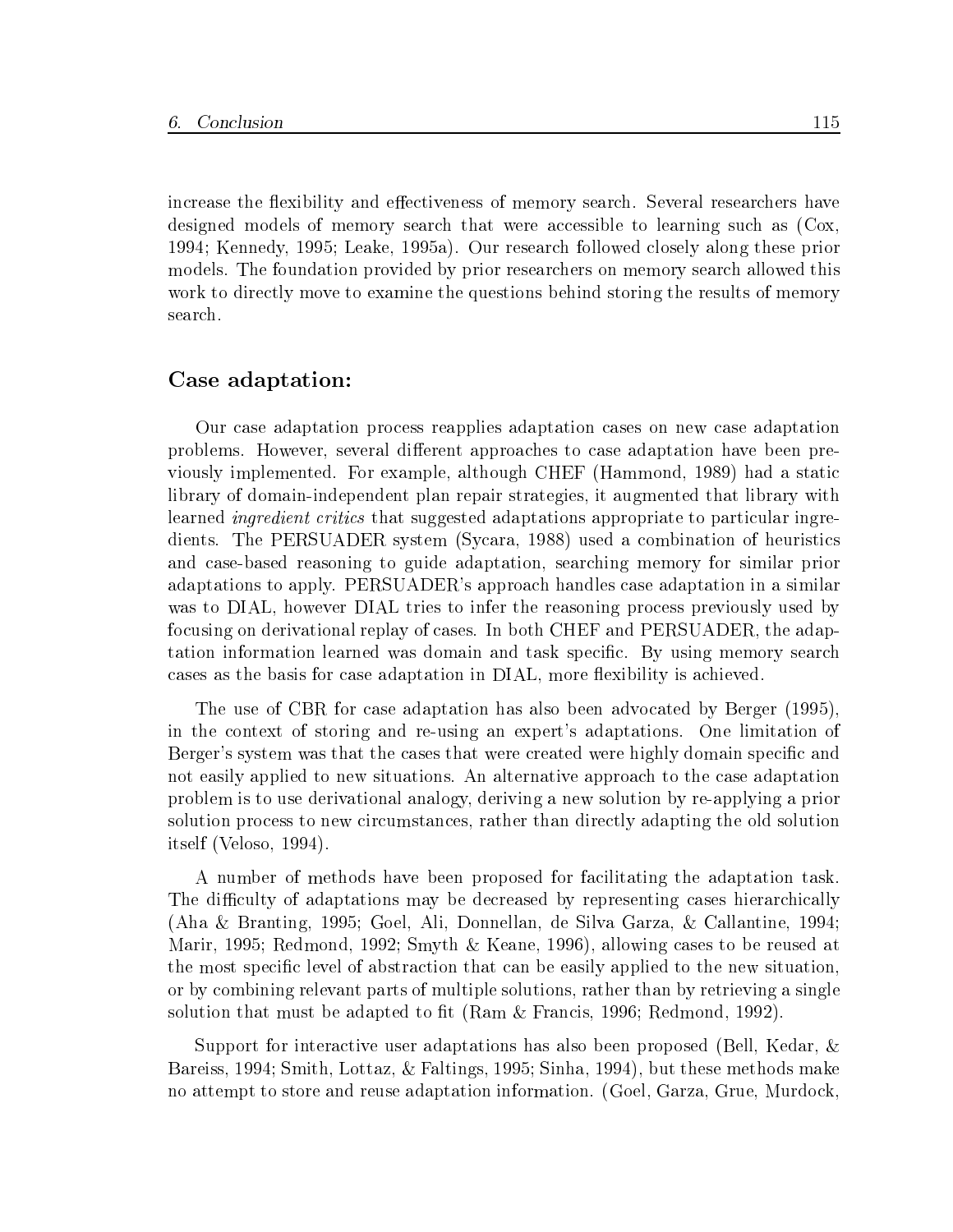Recker, & Govindaraj, 1996) presents the user with derivational traces of previous interactions to support interactive adaptation, although it does not store the new adaptations.

The INCA system (Gervasio, Iba, Langley, & Sage, 1998) relies on user interaction to correct problems in plans left after a rule based adaptation is performed. This is similar to the manual adaptation process in DIAL except DIAL stores a reasoning trace independent of the specific context.

One approach that closely matches our approach uses description logics as its underlying knowledge representation (Gomez-Albarran & et al., 1999). While our method makes no assumptions about the underlying representation, their specication in this area while, using a case adaptation method closely paralleling our own, demonstrates further possibilities for our approach.

Other adaptation learning methods have also been proposed. Bhatta and Goel ((1996)) present an approach to learning generic teleological mechanisms for use in model-based adaptation (Goel & Chandrasekaran, 1989). Some researchers have proposed inductive learning of adaptation rules (Hanney & Keane, 1997; Wilke, Vollrath, Althoff,  $\&$  Bergmann, 1997). McSherry (1998) used a set of past cases to refine estimates of the value of new cases. Others have employed machine learning methods like decision trees (Shiu et al., 2000). Closest to our approach is Oehlmann's ((1995)) metacognitive adaptation, in which a planful approach is taken to generating and answering questions during adaptation and the process is reused.

#### Evaluation of case adaptation learning 6.3

Several questions guided this dissertation research. This section restates the central questions posed on case adaptation learning and summarizes how these questions were answered.

The first question asked by this research was if an automated case adaptation process driven by an internal case-based reasoning system can improve the overall performance of a planning system. The experiments showed a net decrease in processing time when case adaptation is performed with our method. However, the addition of case adaptation learning alone was not sufficient to substantially improve system performance. A modified similarity assessment method was required to substantially improve the interaction between the internal case adaptation process and the primary planning process.

Another question asked was how is the automated case adaptation process affected by the additional overhead required to perform the process. The addition of our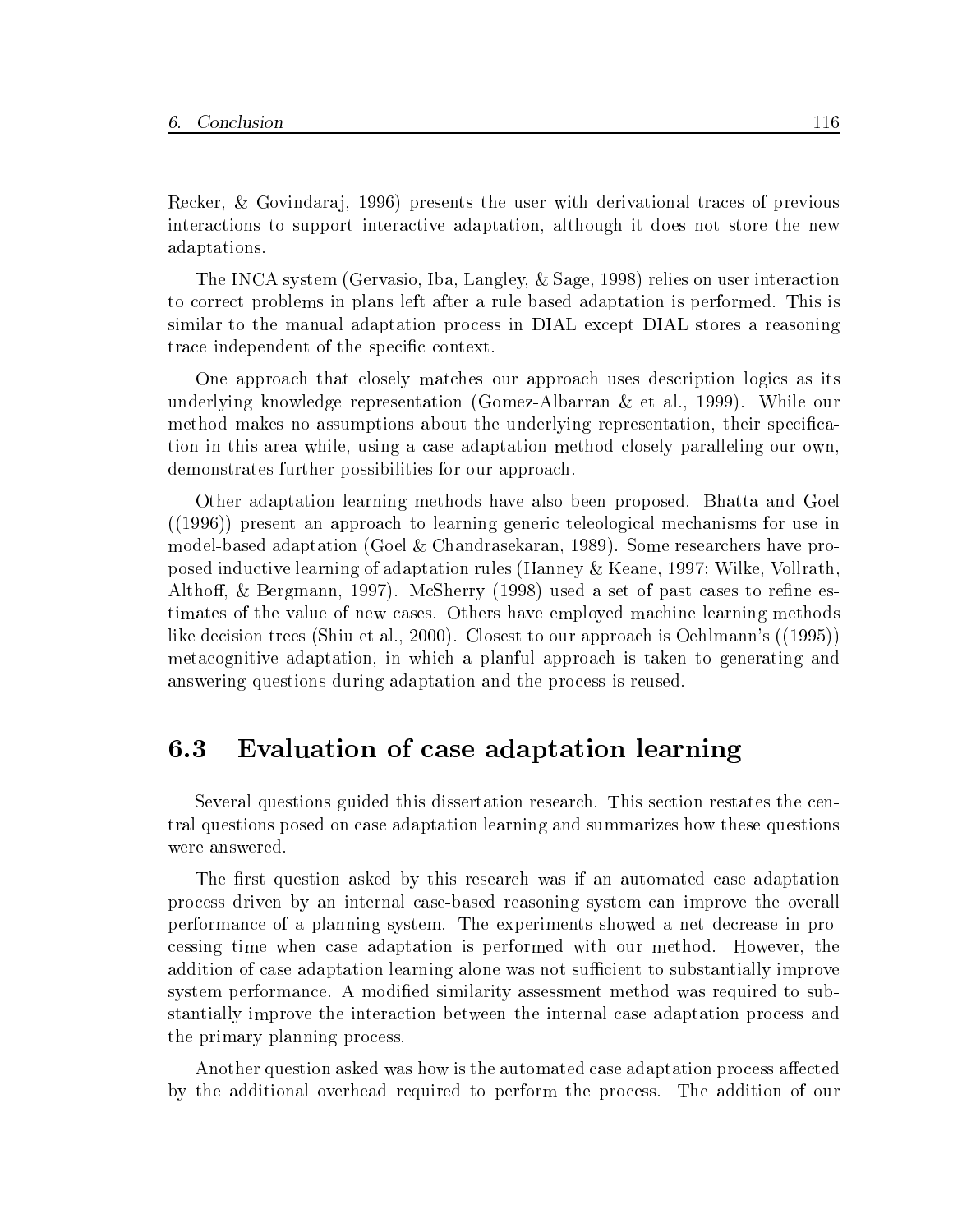internal CBR process requires several potentially time consuming operations. The system must identify all potential problems in a suite of candidate plan cases and then retrieve adaptation cases corresponding to these identied problems. Next, the reapplication of adaptation cases on the selected plan must occur. In the event all of the identied problems are not solved the system is reduced to memory search to solve the problems. So while overhead was expected, out final results showed that this overhead was reasonable given the overall savings in processing time that was observed.

Finally, one important question that we examined was what the effect of having multiple case-based reasoning processes was. Would each process create a synergistic effect with the other or would the two processes ignore the benefits of the other? Based on our experimental evidence, it was clear that the two processes did not naturally combine with one another. In fact, the addition of new learning processes to a system is not necessarily sufficient to improve system performance. It was necessary to redene the similarity criteria used to select candidate plans so as to account for the adaptation knowledge developed by the internal case adaptation component.

Our case adaptation learning method illustrates some of the potential benefits to a system where case adaptation knowledge exists in a changing environment. It also required us to define some criteria to evaluate multiple learning processes in a single system. We identied three issues that must be addressed to insure successful learning interactions.

- The **overhead** of the new process must be less than the improvements and savings to the actual reasoning process. DIAL managed its overhead effectively.
- When several intelligent components interact under a single reasoning process, the **control** of the different processes must be managed to achieve the maximal benefit from each subprocess. Control can exist at different levels as the primary process may pass control to the case adaptation component to manage its different subprocesses. In DIAL, the case-based planning process managed its various subcomponents, although different subcomponents such as the similarity assessment process and the case adaptation process were allowed to interact directly.
- When different learning processes each attempt to solve problems limits must be placed on them. Some problems are ill-suited for certain learning methods and the limits prevent them from wasting substantial system resources so that other methods may better address these problems. Each reasoning process in DIAL had a set limit of the number of steps that can be taken to solve a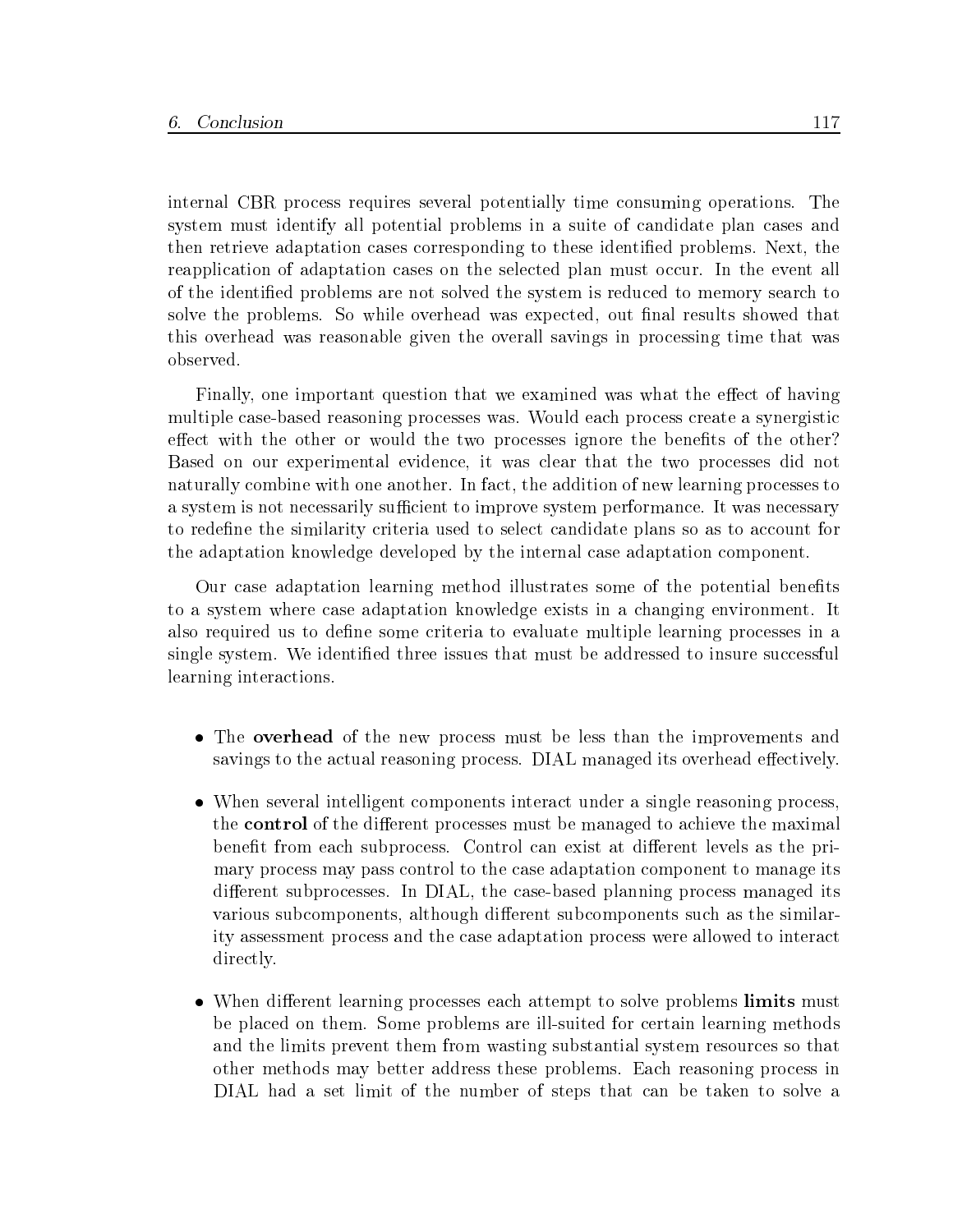problem. Without this limit, a reasoning process may follow an insufficient knowledge goal far away from any applicable solution.

#### Evaluation of similarity learning  $6.4$

Our work of the similarity learning process initially began as a way to repair a problem that arose between the interaction of two case based reasoning processes. Each process had a selection method that was effective for its own subsequent processing. However, the planning process never took into account the knowledge made available by the case adaptation process. This led to the creation of similarity learning method and has become one of the interesting results of this research.

It is clear from the results in chapter 5 that a similarity method based on the case adaptation capabilities of a system is a requirement. However similarity learning adds further overhead than that already imposed by the case adaptation process. To assess similarity based on predicted adaptation cost, each plan case that is to be considered must be evaluated for potential problems and then, for each of these problems, the appropriate adaptation case must be retrieved. Once the case bases become large, this similarity method would become unwieldy. However, by limiting this similarity method to only a small set of reasonable candidate plans (chosen by the original similarity method) this overhead was manageable. As such a tradeoff exists between selecting the best possible plan from the entire set and eliminating the overhead, our compromise produced useful results. Similarity learning acts as a bridge between the two case based reasoning processes and improves the interaction between the two.

### Evaluation of DIAL  $6.5$

The section evaluates the different components of the DIAL system and identifies their contribution to the success of our method. The evaluation focuses on the contribution of different aspects of the research to the field of case-based reasoning. Each of the four components of the primary CBR process are integral to the success of our internal case-based case adaptation learner.

 Contribution of the retrieval component: The retrieval component provides the initial problem situation for the case adaptation component. It was shown that improper selection of retrieval cases can adversely affect the reuse of adaptation cases. It is necessary for the retrieval component to select response plan cases that will best make use of the stored case adaptation knowledge.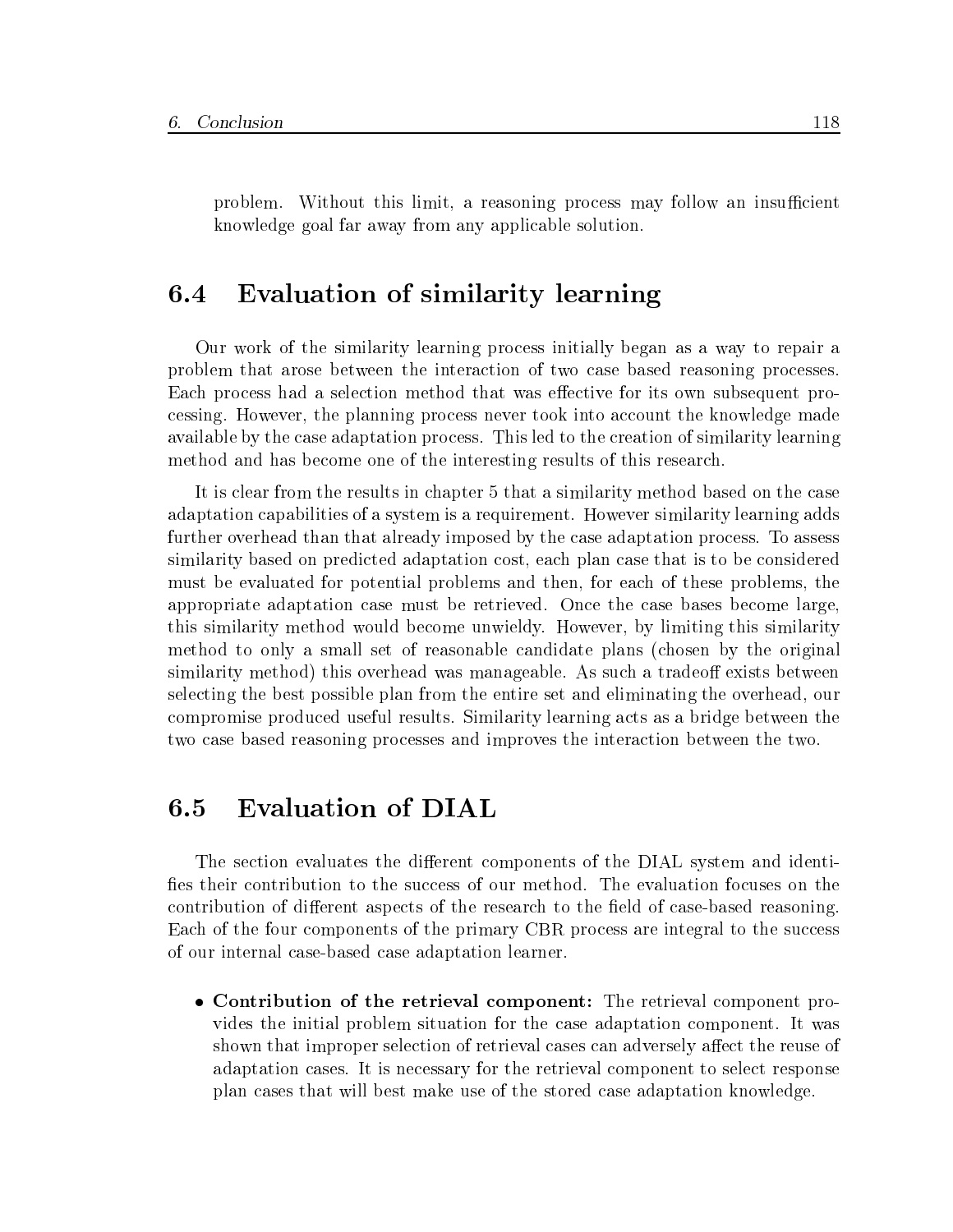- Contribution of the evaluation component: Adaptation cases are indexed by the types of problems they solve, therefore the evaluation component is a primary determiner of the sets of adaptation cases that will be considered for reuse. The retrieval component could select the most applicable response plan from the case base, but if the evaluator incorrectly identifies the problems, then the case adaptation is likely to never be satisfactorily completed. The evaluator is a central part of the case adaptation process, and as such requires careful consideration before the total deployment of an automated case adaptation system. This research for reasons of scope has chosen not to explore the are of evaluation as related to the selection of adaptation cases, however this area is open for future exploration.
- Contribution of the adaptation component: For case adaptation learning to succeed, the adaptation component must be capable of solving case adaptation problems. When a problem is presented to this component in the context of a candidate plan, a solution to the case adaptation problem is found or the candidate plan will be rejected. In the DIAL system, the case adaptation component is composed of three different methods to solve these problems: case based reasoning, rule based reasoning using local search, and user guided adaptation. On successful completion of a case adaptation, this component facilitates the acquisition of the new case adaptation knowledge in the form of an adaptation case.

### 6.6 The success of the internal case-based approach

This work has successfully demonstrated the benefits of using an internal casebased process. When a primary system suffers from knowledge limitations or an ill-defined domain theory, case-based reasoning can be effective in overcoming some of the problems the system may face. Our approach is unique in that it uses casebased reasoning to cope with the limitations of a case-based reasoning system. We have already addresses how effective the internal case based reasoning process can be on the case adaptation task. However, three primary points emphasize the advantage of taking a case based approach.

- 1. Cased based case adaptation can be effective with only a few prior examples. Other learning methods such as inductive learners rely on large sets of examples to induce a general rule set.
- 2. While many other learning methods attempt to generalize from presented examples, case based reasoning simply stores each specic case. In the disaster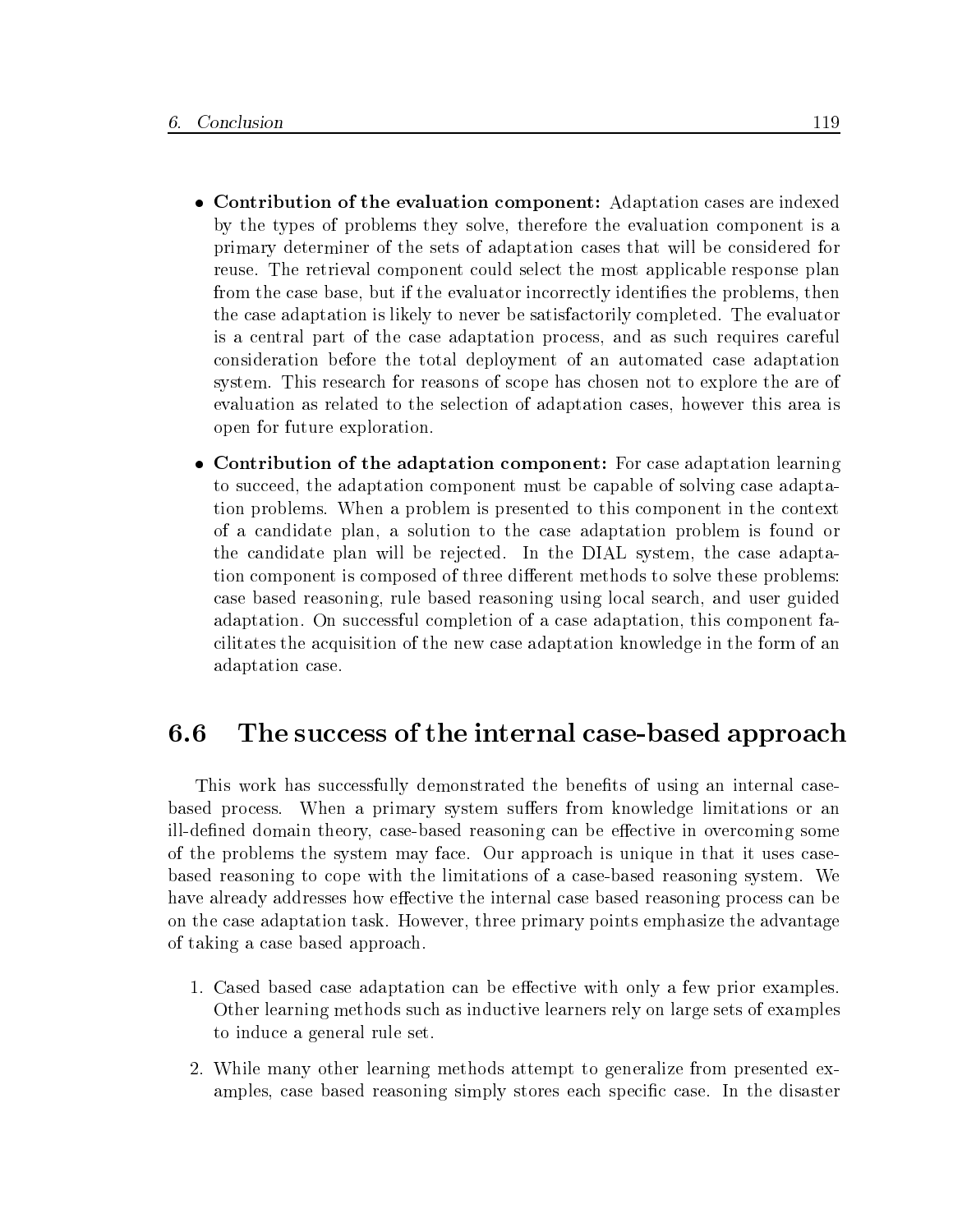domain, different disaster locations each may have slightly different requirements so the possibility of generalizing across some of these features may be difficult. If each solution is stored as a case it can be directly reapplied.

3. While there is overhead in the application of the learned adaptation knowledge, the acquisition of the knowledge using case-based reasoning comes at little additional cost. Other learning methods may require substantial processing to identify the generalizations that need to be made.

## 6.7 Internal CBR as a general strategy

The use of case-based components that capture and reuse derivations of a system's own reasoning is a promising approach that can be applied within a broad range of systems to learn useful reasoning paths and operationalize general knowledge. The basic strategy is to augment AI systems by embedding within them case-based \intelligent components" (Riesbeck, 1996) that learn during normal processing. When similar problems arise in the future, the intelligent component furnishes a solution based on the stored case, to replace the initial reasoning process with CBR. Thus the intelligent component is seamlessly integrated with the initial system to improve its performance by building a case library covering actual problems the system encounters. DIAL's contributions to this area are both to investigate this general approach and to apply case-based components to capturing and reusing the *rationale* underlying the system's own reasoning processes.

Issues in applying case-based components included how the components' knowledge must be represented and organized, how much specialized knowledge must be provided to support component CBR processes (and how this effort compares to hand coding rules for these processes, given that the motivation for the component is to increase system performance while alleviating the knowledge acquisition burden), and the effects on overall performance.

It should be noted, however, that some of the specic methods depend on particular properties of the underlying system. For example, DIAL used derivational analogy for its case adaptation process. In order to use this type of CBR, it is necessary to have access to a derivational trace of the underlying process that can be captured and reused. Because DIAL uses a "planful" memory search process (Leake, 1995b), it is practical to capture a trace of that process for reuse. This would not be possible in systems with a more opaque reasoning process.

The internal CBR process for case adaptation also benefits from knowledge already used for the top-level CBR process as the basis of its indexing. Standard CBR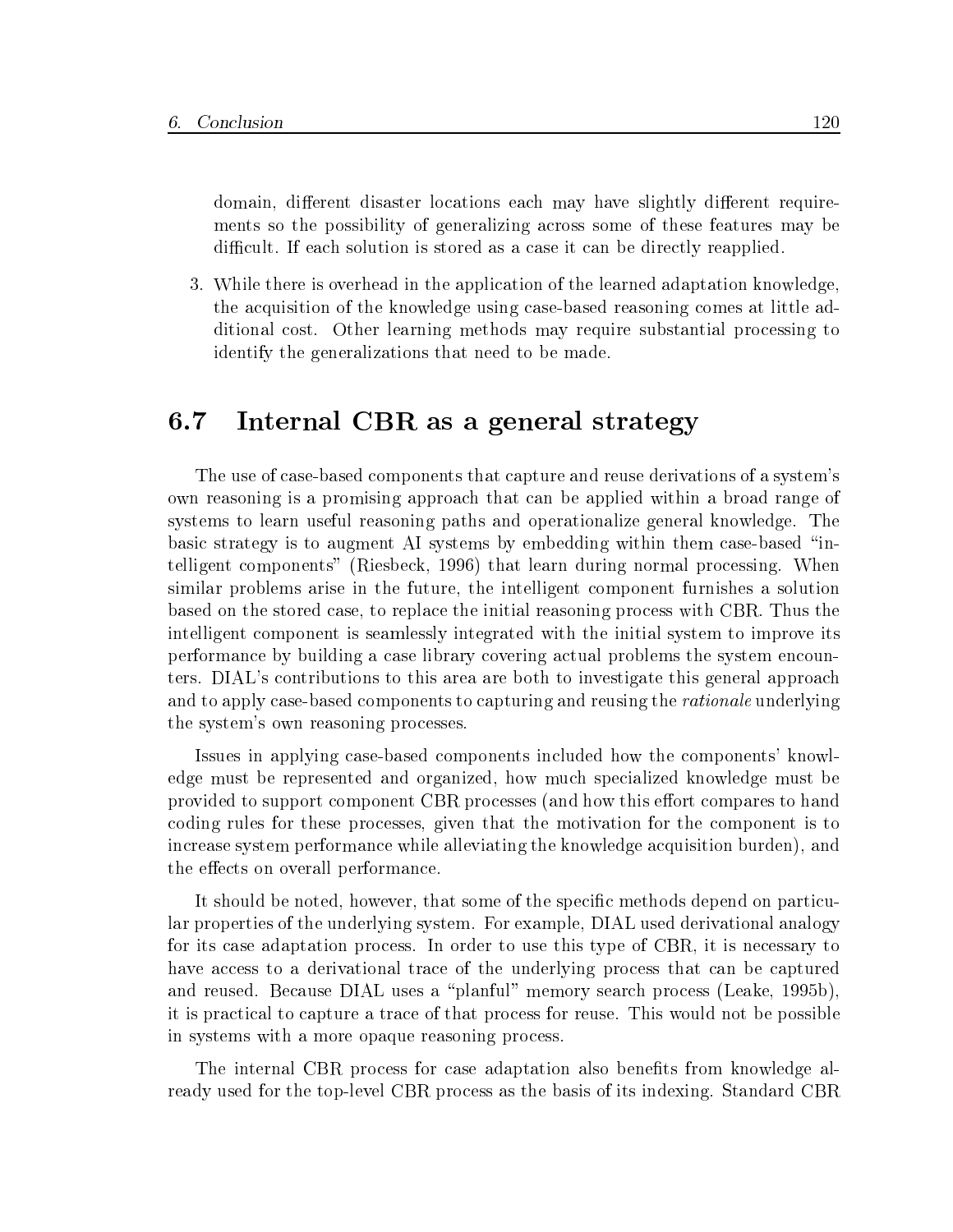systems, such as DIAL's baseline CBR system with rule-based adaptation, must include some sort of indexing scheme to associate problems requiring adaptation to adaptation rules. The indexing scheme used for this purpose in DIAL's top-level CBR process is also used by its internal case-based adaptation component to index stored adaptation cases, decreasing the knowledge acquisition burden for this process. If case-based adaptation were added to a retrieval-only CBR system, for example, this information would not be available. Thus this strategy is appropriate for improving the performance of an existing adaptation component, but would be more difficult to use to provide an adaptation component starting from scratch. The aim of casebased intelligent components is to improve the performance of existing processes, rather than to provide entirely new capabilities.

#### 6.8 Contribution of the research

This research has made signicant contributions to the case based reasoning process. We summarize these contributions with the following five points.

- 1. An automated case adaptation component can be successfully implemented using an internal case based reasoning process.
- 2. Learned case adaptation knowledge can be used to refine similarity assessment
- 3. Combining rule based and case based knowledge can effectively overcome many of the limitations of each.
- 4. Case adaptation learning, while effective, is not a general purpose solution to the case adaptation problem.

#### 6.9 **Future Work**

Several interesting questions arose during the course of this research that could be the subject of future work.

 We have argued that our approach to case adaptation learning improves the case based planning process and does so without significant overhead. However, these ideas have only been tested in the context of this research and not in a large scale application. Such large systems have different types of issues that must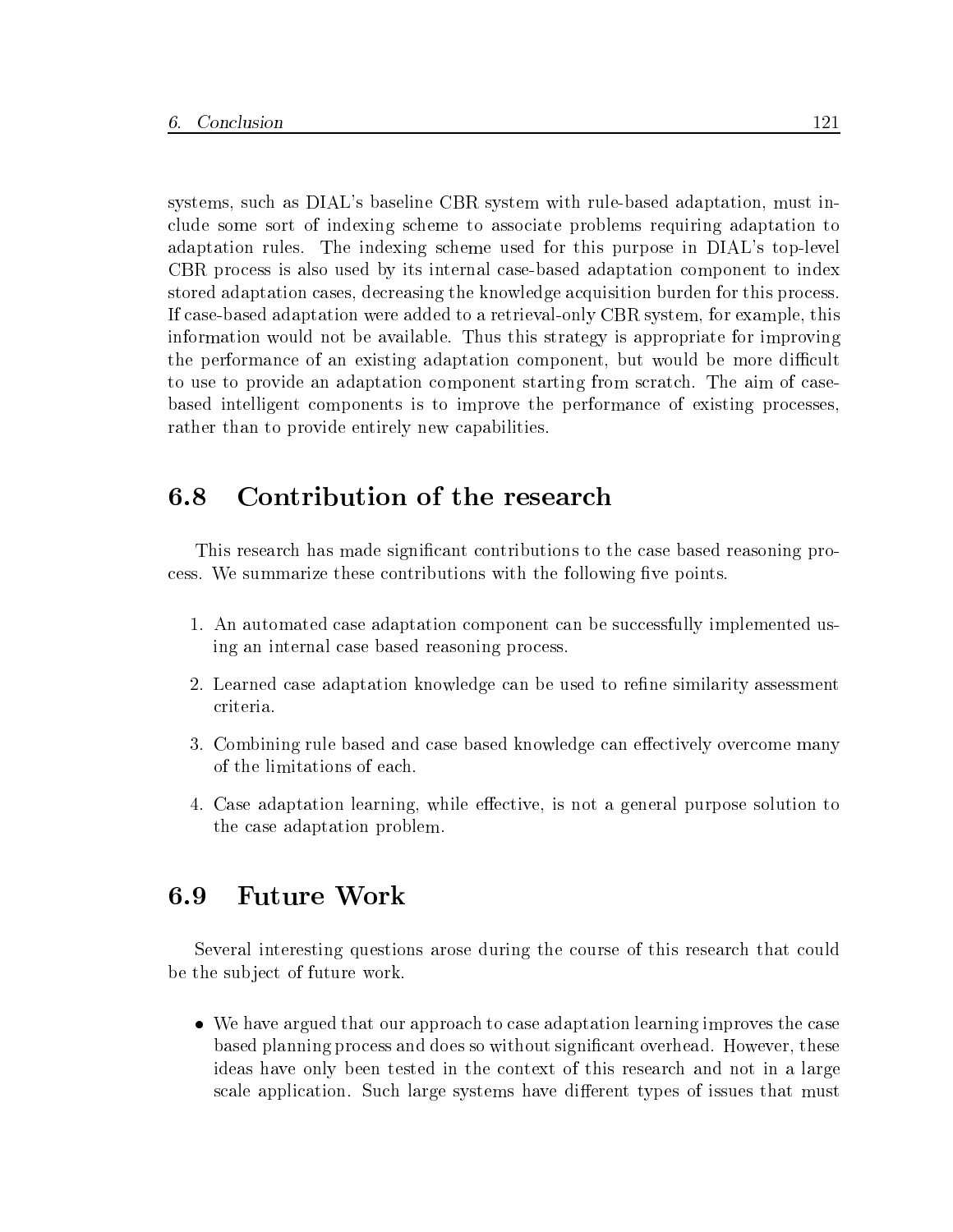be addressed including the possible size of the system case base and approaches to integrating new knowledge. It may also be difficult on such systems to find individuals with the appropriate expert knowledge to guide the system during its early learning phase. We believe that our method should scale into such a large application but its possible effectiveness is untested.

- The use of predefined rules and learned memory search cases creates an interesting relationship that was left unexplored. Although memory search cases are used to support the systems adaptation cases by storing the traces of successful memory traversals, this knowledge also identifies new relationships in the system's knowledge. For example, a memory search case storing a five step trace could be described as a new connection between concepts in memory that were previously five steps apart. The memory search cases that prove most effective could subsequently become new primitive rules in the system. So just as the predefined rules were used to develop the memory search cases, the memory search cases could be used to augment the predefined rule base.
- In our research, case adaptation learning only stored traces of successful searches. However, failed searches often contain useful knowledge. One failed search may teach the system to avoid certain areas of memory when encountering some types of problems. However, it is unclear how to assess a failed search orwhat portions of the search are relevant. Further, in the DIAL system unguided search of memory was a purely blind search that meanders in potentially several unrelated areas before finding a solution. How this information could be stored is unclear. A refinement of this idea may be to record application failures of adaptation cases. Thus an adaptation cases would not rely solely on the specied problem type for its selection but could assess its relevancy from its application history.

#### Final thoughts 6.10

This research has provided one method of learning to improve the case adaptation process of a case based reasoning system. In this venture, the research has been a success. However, the demonstration of the effectiveness of the internal CBR process only suggests that it could be equally effective in other systems. One open question remains as to how this method would handle the utility problems that might arise in a very large scale deployed reasoning system. Of the few large systems that exist, automated case adaptation might be a welcome addition.

Several other avenues of interest emerged directly from the initial question. The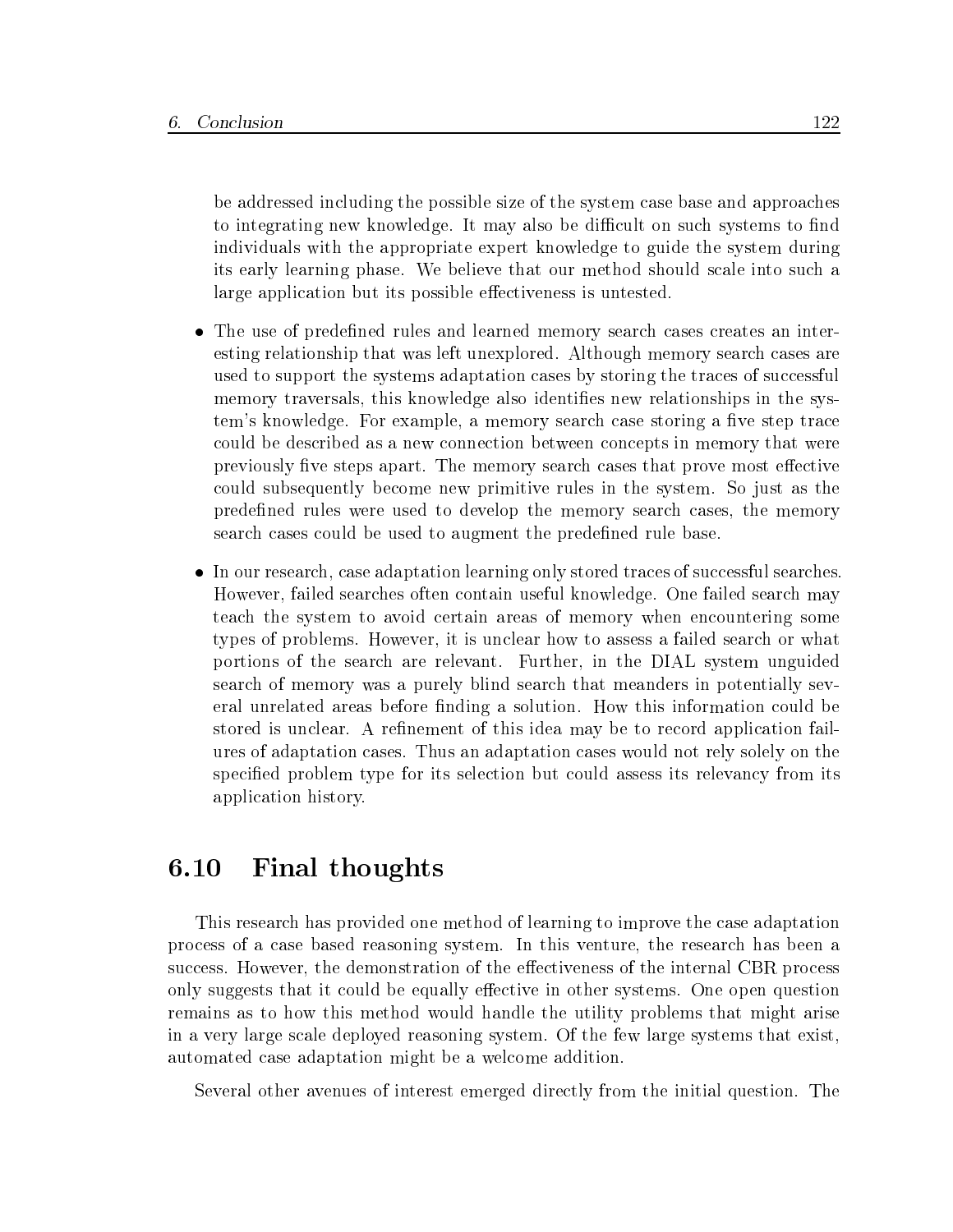integration of intelligent subcomponents proved a valuable tool to handle deficiencies in the system knowledge. By effectively using different forms of reasoning, an overall reasoning process emerged that was superior to all of its subparts.

Some major challenges remain in the field of case adaptation for CBR. One interesting area for future work would be to examine other methods of acquiring the initial case adaptation knowledge. One area touched on by the DIAL system by needing extensive additional work is acquiring this knowledge from observation of human operators. Human expert users sometimes do not understand their own reasoning process when making adaptations to problems they solve. Creating an interface to capture a trace of the actions expert user's perform while solving problems and determining a vocabulary that enables reapplication of these traces could provide the knowledge necessary to substitute automated adaptation systems in to large scale systems.

Our research has presented a case adaptation method that uses case based reasoning to learn the needed knowledge to perform automated case adaptation. Case adaptation is an important problem to study, but has received comparatively little attention in most research. This research has attempted to address this problem through CBR. Other approaches continue to be examined elsewhere. While no one method is likely to serve as a universal case adaptation procedure, each method adds to the understanding and importance of case adaptation knowledge. The case adaptation learning approach and its similarity learning counterpart are a step towards a better case based reasoning process.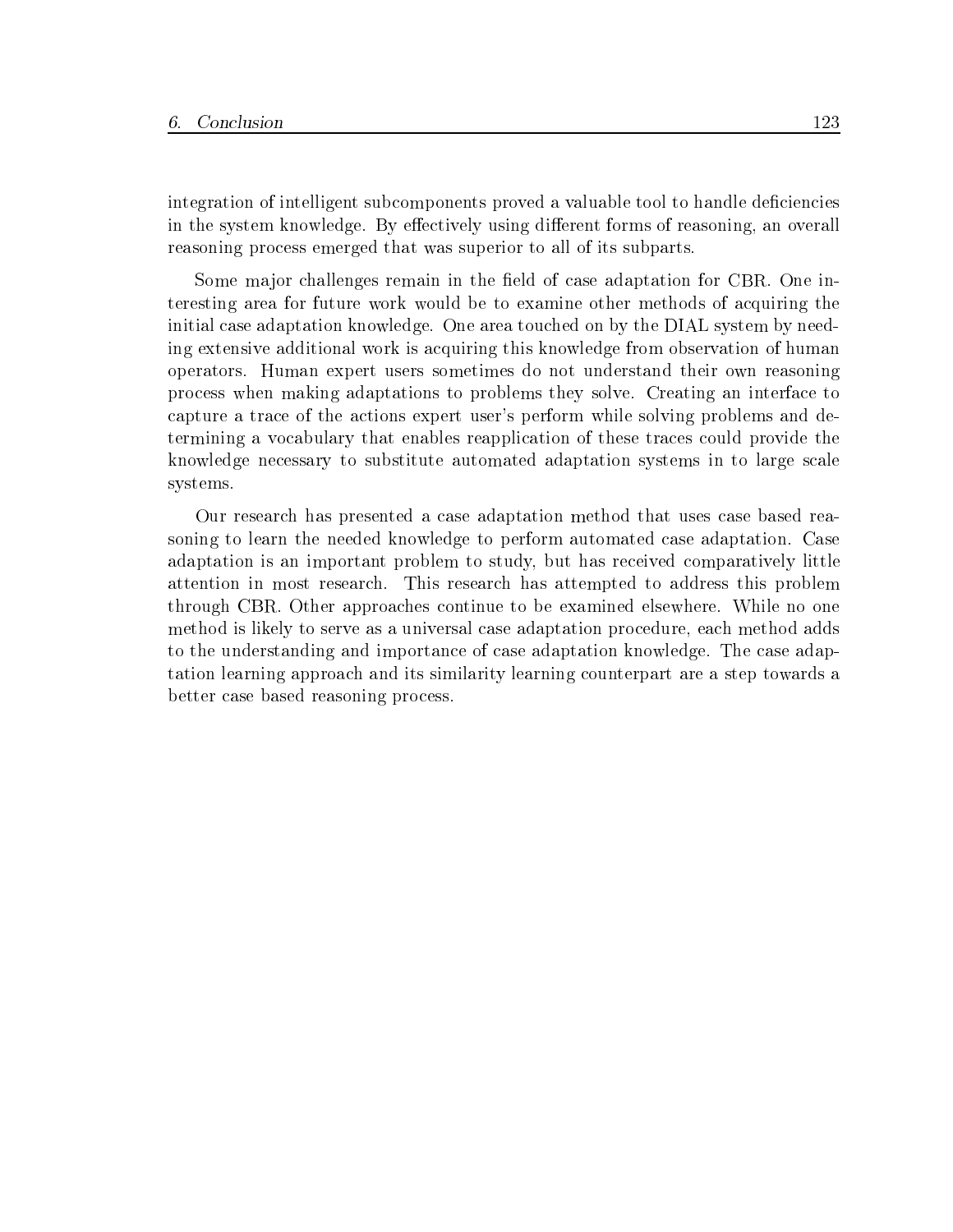## $\mathbf{A}$

## Disaster Input to DIAL

The DIAL system processes disaster examples taken from news reports. DIAL is presented with a brief description of the disaster type, its location and the severity of the disaster. This appendix lists some samples of the input stories DIAL was able to process. For a complete listing of the processed stories, please contact the author. The examples include two containing the original news story and the system representations.

### Flood disaster in Allakaket, Alaska

### Original disaster newswire.

ANCHORAGE, Alaska (AP) -- Army helicopters were sent Sunday to evacuate residents of the village of Allakaket after the Koyukuk River surged to its highest level in 40 years.

''We're completely surrounded by water,'' Allakaket Mayor Agnes Bergman said.

No injuries were reported and nobody was in immediate danger, National Guard Capt. Mike Haller said from Anchorage. One house in Allakaket was uprooted and a neighbor said only the electric wires were keeping it from being swept downstream. The community of about 175 people is 180 miles northwest of Fairbanks.

The river has been rising because of heavy rains last week in Interior Alaska. It was not expected to crest until Monday at Allakaket. Most of the village's 35 to 40 homes were flooded with about 4 or 5 feet of water, Haller said.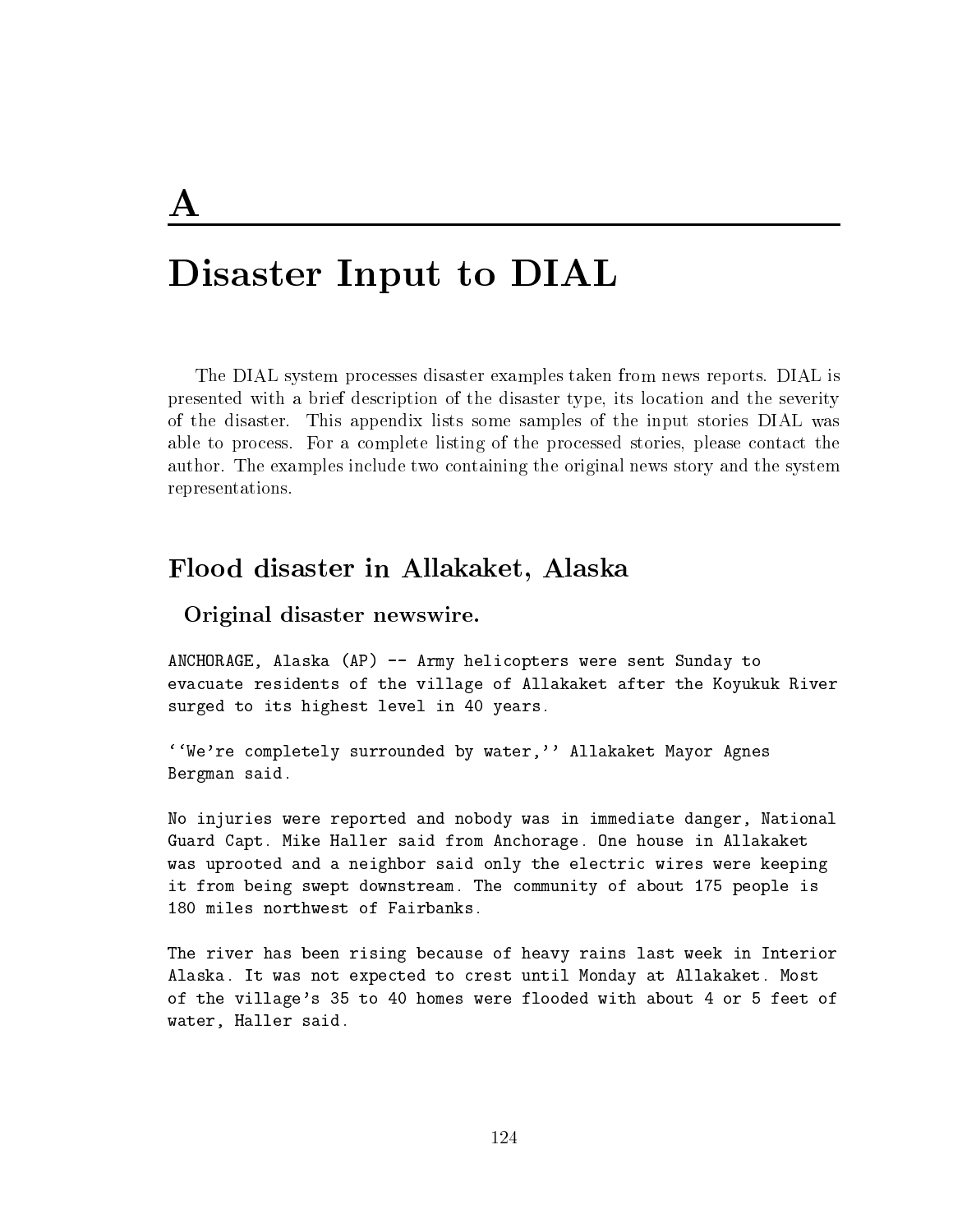### Input representation of disaster given to DIAL.

```
(dial (flood (location
              ((city "allakaket")
               (state ("alaska" noun 1 ()))
               (country ("united_states" noun 1()))
               (continent ("north_america" noun 1()))))
             (condition (``catastrophic''))))
```
### Response plan created by DIAL.

```
#6(rp
   allakaket-flood-response-plan
    (flood-response-plan)
    "flood in allakaket"
    ((location ((city "allakaket")
               (state ("alaska" noun 1 ()))
               (country ("united_states" noun 1 ()))
               (continent ("north_america" noun 1 ()))))
     (relief-agency ("red_cross" noun 1 (("organization" 1))))
     (beneficiary ("resident" noun 1 ()))
     (volunteers ("prisoner" noun 1 (("unfortunate" 1))))
     (transport ("helicopter" noun 1 (("aircraft" 1))))
     (shelter ("school" noun 2 (("building" 1))))
     (build-object ("sandbag" noun 1 ()))
     (police-force ("police" noun 1 (("personnel" 1)))))
    ((build-shelters (("construct" verb 1 ())
                 (actor relief-agency)
              (object shelter)))
     (huitId-Ievees((\text{``construct'' verb 1'}))(builded and level \alpha ), there is no constructed by \alpha(actor volunteers)
                      (object build-object)))
     (evacuate-residents
                         (("evacuate" verb 1 <sup>0</sup>)\mathcal{E}(actor police-force)
                           (object beneficiary)
       (vehicle transport)))
     (police-patrol
      (("patrol" verb 1 ()) (actor police-force))))))
```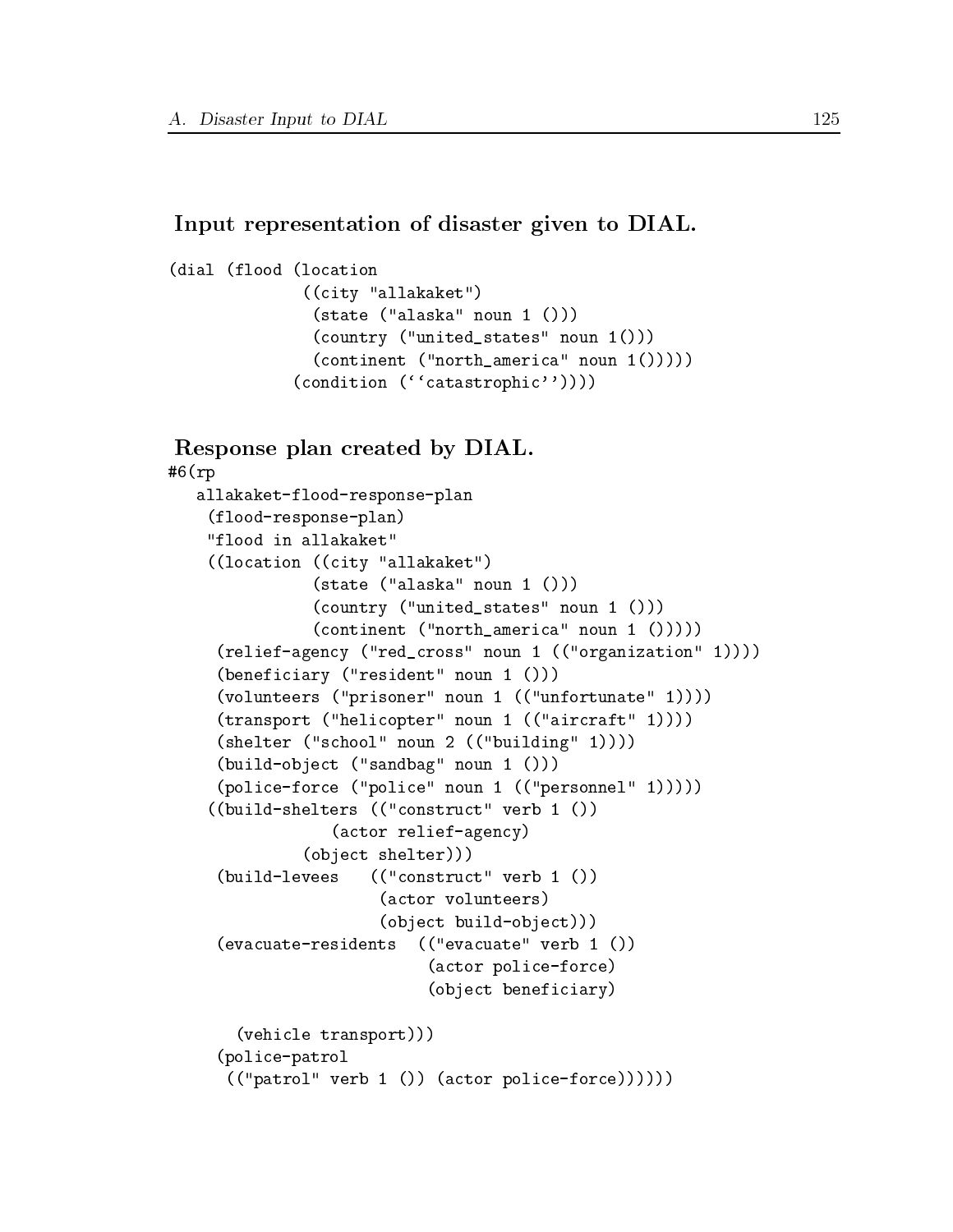## Flood disaster in Kabul, Afghanistan

Original disaster newswire.

KABUL (Reuter) - Heavy flooding has killed more than 100 people across Afghanistan, relief workers said Monday as a Red Cross official warned of an ecological disaster in the war-devastated country.

At least seven provinces, covering more than a quarter of Afghanistan, have been affected by floods brought on by melting snow and heavy rains, aid workers said.

They said they had received reports of some 100 deaths but the toll was likely to be much higher. About 3,000 homes were destroyed or badly damaged and thousands of cattle and other livestock killed.

``This is just the first symptom of a major ecological disaster affecting the whole of the Hindu-Kush (mountain range),'' said Bob McKerrow, delegation head in Kabul of the International Federation of Red Cross and Red Crescent Societies.

At least 15 people are known to have died and 25 are missing. Hundreds of homes have been destroyed and hundreds of cattle killed, he said.

Aid groups are trying to assess the damage and provide relief but are being hampered by poor communications.

Input representation of disaster to DIAL.

(dial (flood (location ((city ("kabul" noun 1 ())) (country ("afghanistan" noun 1 ()))) (condition (''serious''))))

Response plan created by DIAL.

```
#6(rp
   kabul-flood-response-plan
   (flood-response-plan)
   "flood in kabul"
   ((location ((city ("kabul" noun 1 ()))
```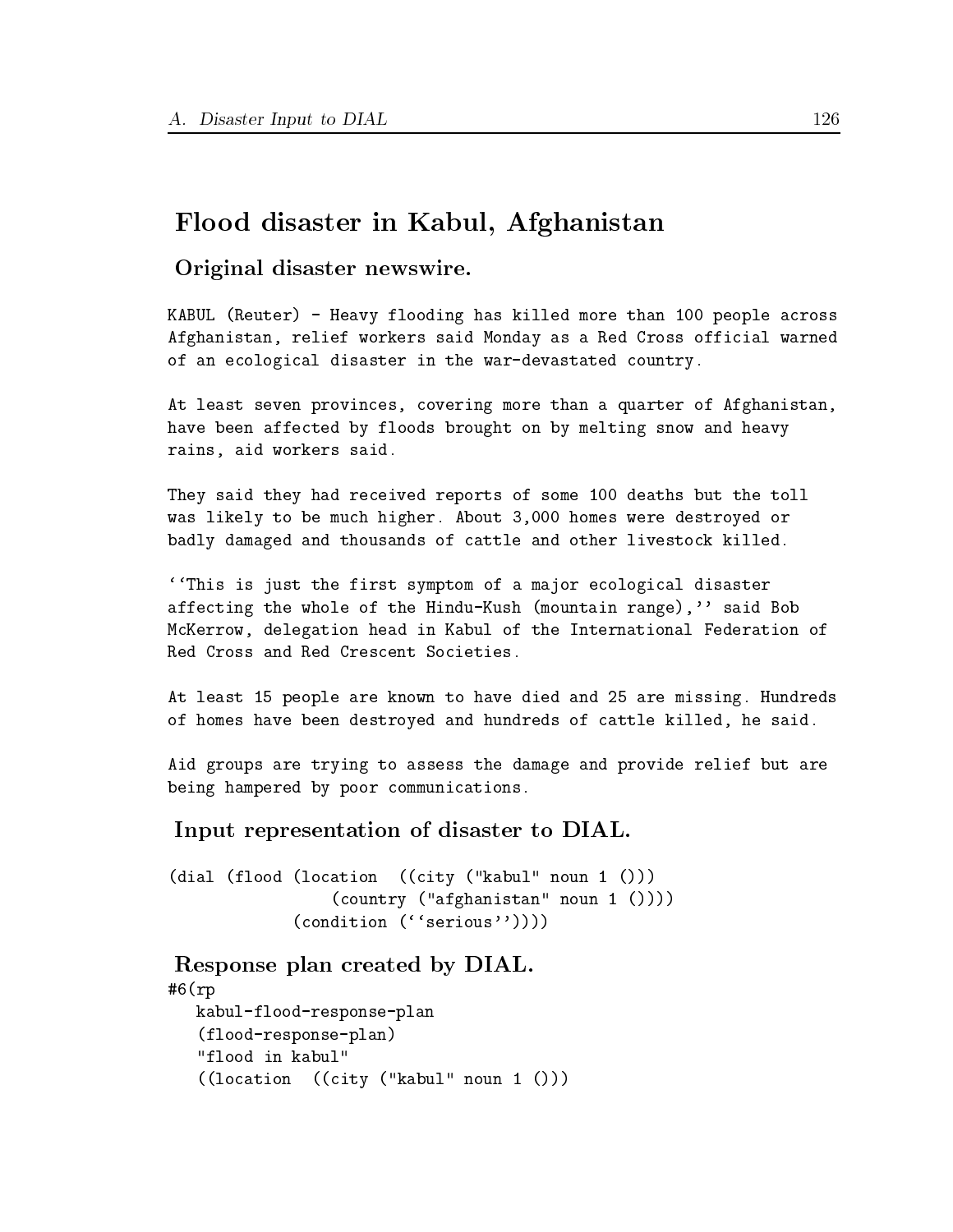```
(country ("afghanistan" noun 1 ()))
   (continent ("asia" noun 1 < ())))(relief-agency ("red_cross" noun 1 (("organization" 1))))
 (beneficiary ("resident" noun 1 ()))
 (volunteers ("military_personnel" noun 1 (("force" 4))))
 (transport ("helicopter" noun 1 (("aircraft" 1))))
 (shelter ("tent" noun 1 (("shelter" 1))))
 (build-object ("sandbag" noun 1 ()))
 (police-force
   ("military_personnel" noun 1 (("personnel" 1)))))
((build-shelters (("construct" verb 1 ())
          (actor relief-agency)
          (object shelter)))
 (build-levees
                 (("construct" verb 1 <sup>0</sup>)(actor volunteers)
          (object build-object)))
 (evacuate-residents (("evacuate" verb 1 ())
               (actor police-force)
                       (object beneficiary)
                       (vehicle transport)))
 (police-patrol
   (("patrol" verb 1 ()) (actor police-force))))))
```
## Flood disaster in Johannesburg, South Africa

Original disaster newswire.

JOHANNESBURG, Feb 15 (Reuter) - South Africa's heaviest rains for years have claimed at least seven more victims, most of them children, police said on Thursday.

The number of people believed to have died in a week of floods rose to 42, but weather forecasters said the worst of the downpours should have passed by late in the day.

Air force helicopters lifted stranded people to safety and rescuers set up tent cities for those whose homes had been washed away in the northeastern province of Mpumalanga, where a boy was reported drowned.

Tourism at the Kruger National Park wildlife reserve was washed out,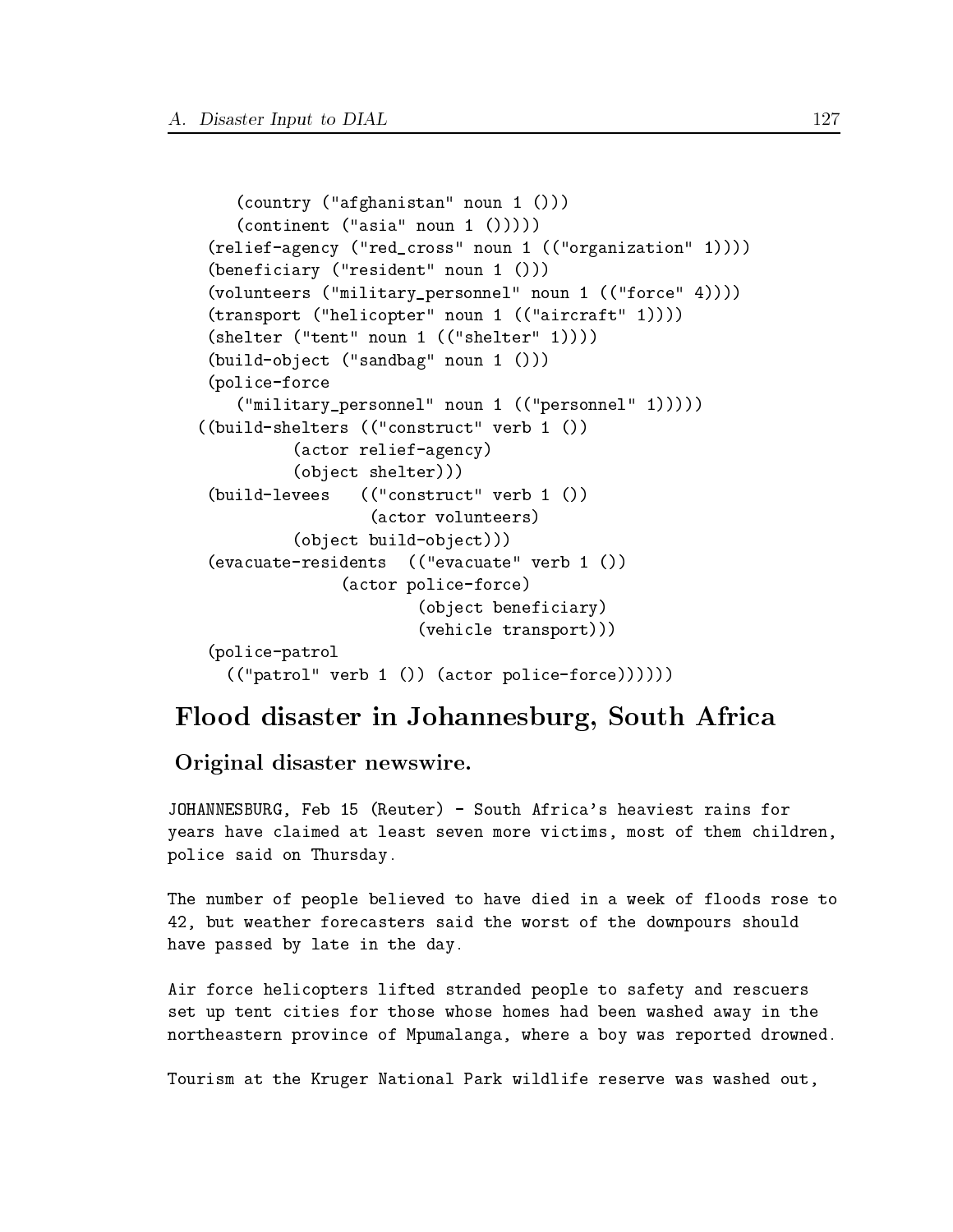officials said.

### Input representation of disaster to DIAL.

```
(dial (flood (location
              ((city ("johannesburg" noun 1 ()))
         (country ("south_africa" noun 1 ()))
       (continent ("africa" noun 1 ()))))
             (condition (''serious''))))
```
### Response plan created by DIAL.

```
#2(index
    ((city ("johannesburg" noun 1 ()))
     (country ("south_africa" noun 1 ()))
     (continent ("africa" noun 1 ()))))
      #6(rp
   johannesburg-flood-response-plan
    (flood-response-plan)
    "flood in johannesburg"
    ((location
        ((city ("johannesburg" noun 1 ()))
         (country ("south_africa" noun 1 ()))
         (continent ("africa" noun 1 ()))))
     (relief-agency
        ("air_force" noun 1 (("military_service" 1))))
     (beneficiary ("resident" noun 1 ()))
     (volunteers ("air_force" noun 1 (("military_service" 1))))
     (transport ("helicopter" noun 1 (("aircraft" 1))))
     (shelter ("tent" noun 1 (("shelter" 1))))
     (build-object ("sandbag" noun 1 ()))
     (police-force
        ("military_personnel" noun 1 (("personnel" 1)))))
    ((build-shelters
        (("construct" verb 1 ())
         (actor relief-agency)
         (object shelter)))
     (build-levees
     \lambda becomes the level of the level of the level of the level of the level of the level of the level of the level of the level of the level of the level of the level of the level of the level of the level of the level of 
        (("construct" verb 1 ())
```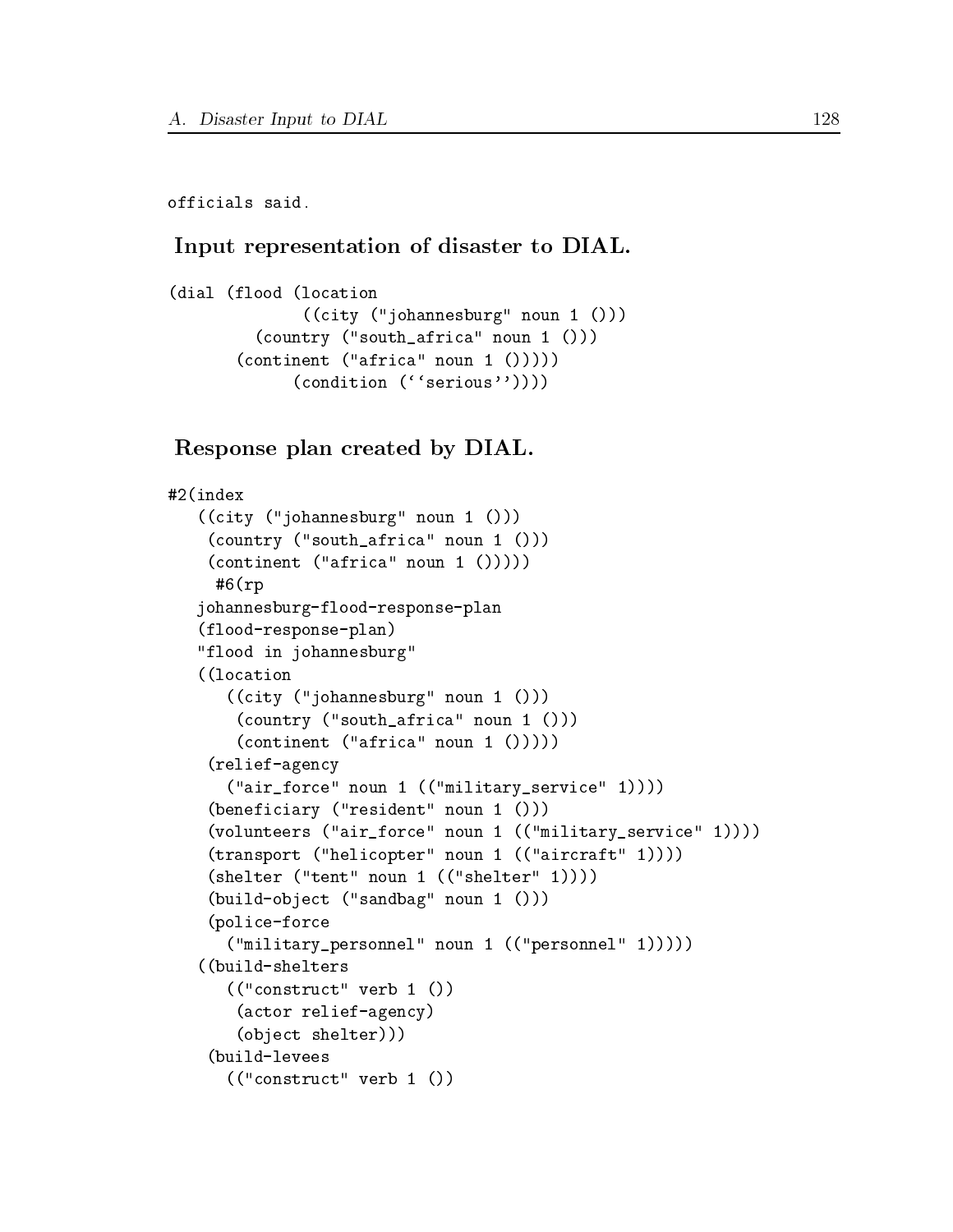```
(actor volunteers)
  (object build-object)))
(evacuate-residents
  (("evacuate" verb 1 ())
  (actor police-force)
  (object beneficiary)
  (vehicle transport)))
(police-patrol
  (("patrol" verb 1 ()) (actor police-force))))))
```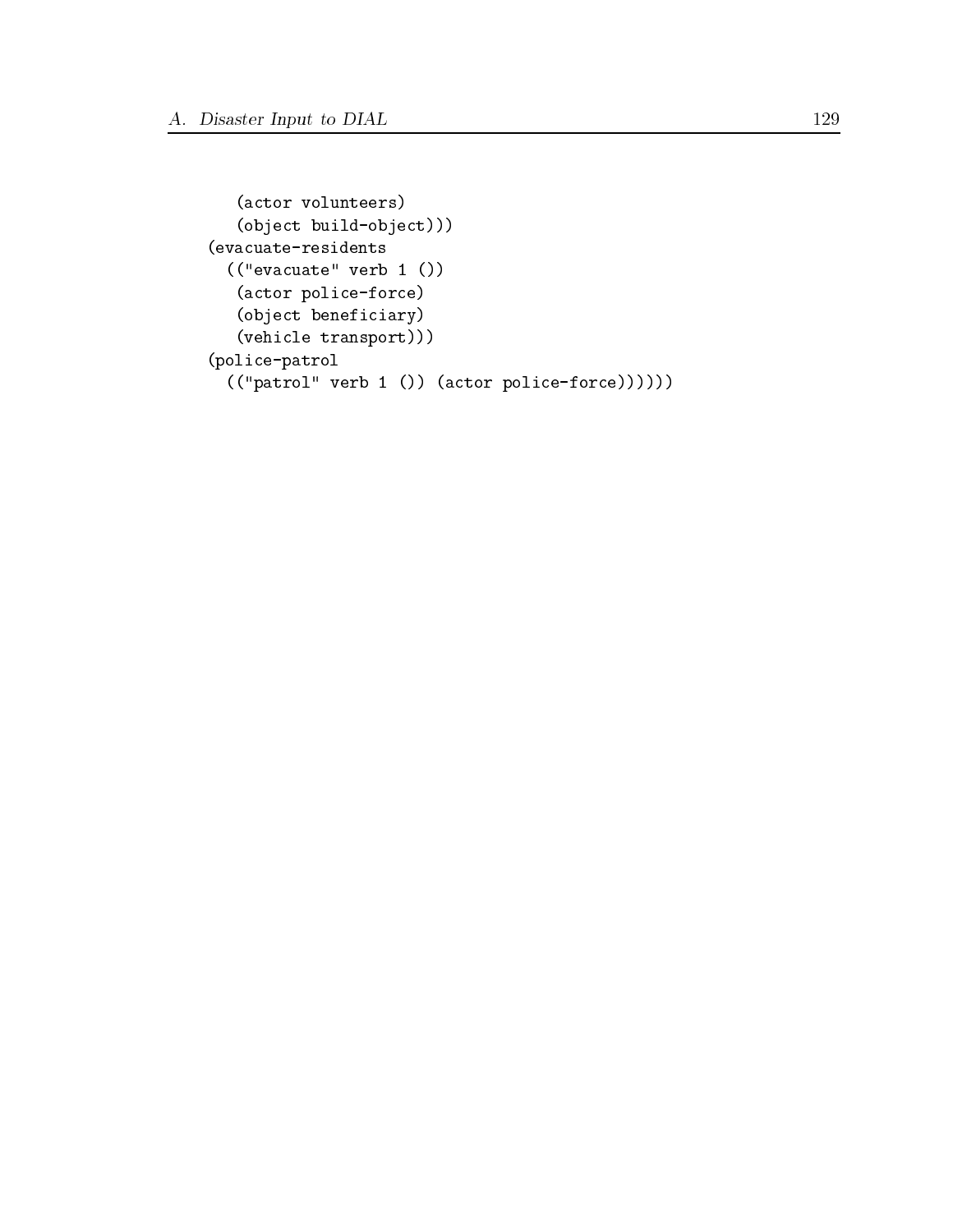# Sample Transcript of DIAL

The following is short transcript of the DIAL system presented with some disaster examples. At the start of this transcript, DIAL's case base stores a single response plan case for each disaster type, and no adaptation cases currently exist. The entire example encompassed seven disasters presented in sequence to the system. All learning methods are turned on in this example. I annotate the interesting portions of the transcript.

```
Chez Scheme Version 5.0
Copyright (c) 1994 Cadence Research Systems
> (load "loader.ss")
>(start)> (start)
!!!!!!!!!!!!!!!!!!!!!!!!!!!!!!!!!!!!!!!!!!!!!!!!!!!!!!!!!!!!!!!
We input an initial description of the disaster for DIAL to
generate a response plna for.
!!!!!!!!!!!!!!!!!!!!!!!!!!!!!!!!!!!!!!!!!!!!!!!!!!!!!!!!!!!!!!!
Current disaster is
  (flood ((state ("oregon" noun 1 ()))
     (country ("united_states" noun 1 ()))
         (continent ("north_america" noun 1 ()))))
%%%%%%%%%%%%%%%%%%%%%%%%%%%%%%%%%%%%%
Retriever Module:
%%%%%%%%%%%%%%%%%%%%%%%%%%%%%%%%%%%%%
This is the start of the system and only one response plan for
flood disaster exists. So this plan is retrieved.
!!!!!!!!!!!!!!!!!!!!!!!!!!!!!!!!!!!!!!!!!!!!!!!!!!!!!!!!!!!!!!!
```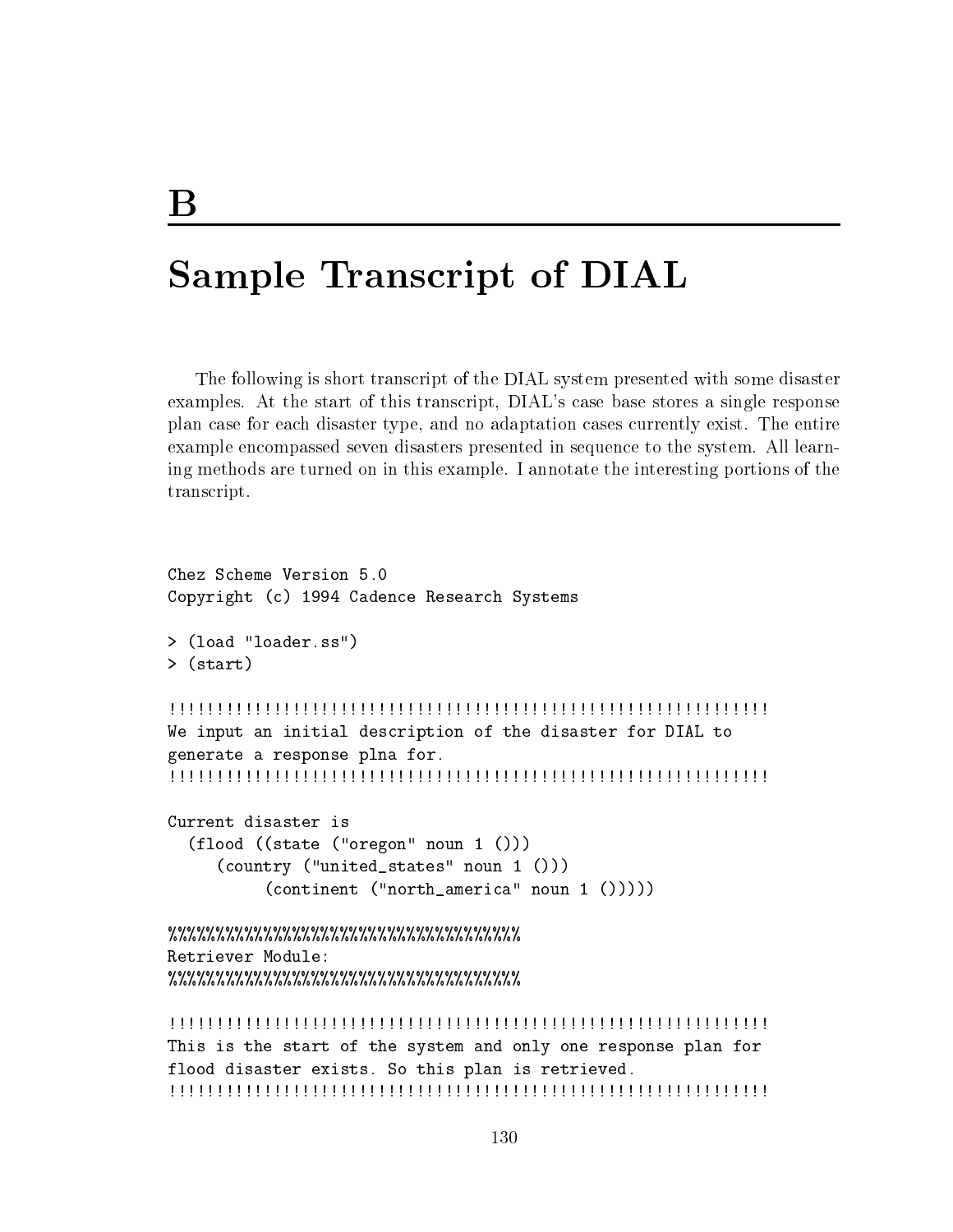Selected 1 cases for similarity assessment

The following cases have been ranked: Case: bainbridge-flood-response-plan (1)

Using adaptative similarity techniques (if available)

!!!!!!!!!!!!!!!!!!!!!!!!!!!!!!!!!!!!!!!!!!!!!!!!!!!!!!!!!!!!!!! The selected plan is evaluated for problems. In this example, only two fillers are determined to have problems. We will follow the relief-agency example.

!!!!!!!!!!!!!!!!!!!!!!!!!!!!!!!!!!!!!!!!!!!!!!!!!!!!!!!!!!!!!!!

Evaluating the bainbridge-flood-response-plan

| slot          | filler           | problem | type       | cost |
|---------------|------------------|---------|------------|------|
| location      | "oregon"         | no      | n/a        |      |
| relief-agency | "salvation_army" | yes     | filler-dne | 7    |
| beneficiary   | "resident"       | no      | n/a        | 0    |
| volunteers    | "volunteer"      | no      | n/a        | 0    |
| transport     | "motorboat"      | no      | n/a        | 0    |
| shelter       | "school"         | no      | n/a        | 0    |
| build-object  | "sandbag"        | no      | n/a        | 0    |
| police-force  | "police"         | ves     | phys-unav  | 7    |

The problem based costs are:

Case: bainbridge-flood-response-plan - (2)

The Selected RP is: bainbridge-flood-response-plan

%%%%%%%%%%%%%%%%%%%%%%%%%% Adapter Module: %%%%%%%%%%%%%%%%%%%%%%%%%%%%

```
**Problem: filler-does-not-exist
**Old-Value: (relief-agency, "salvation_army")
```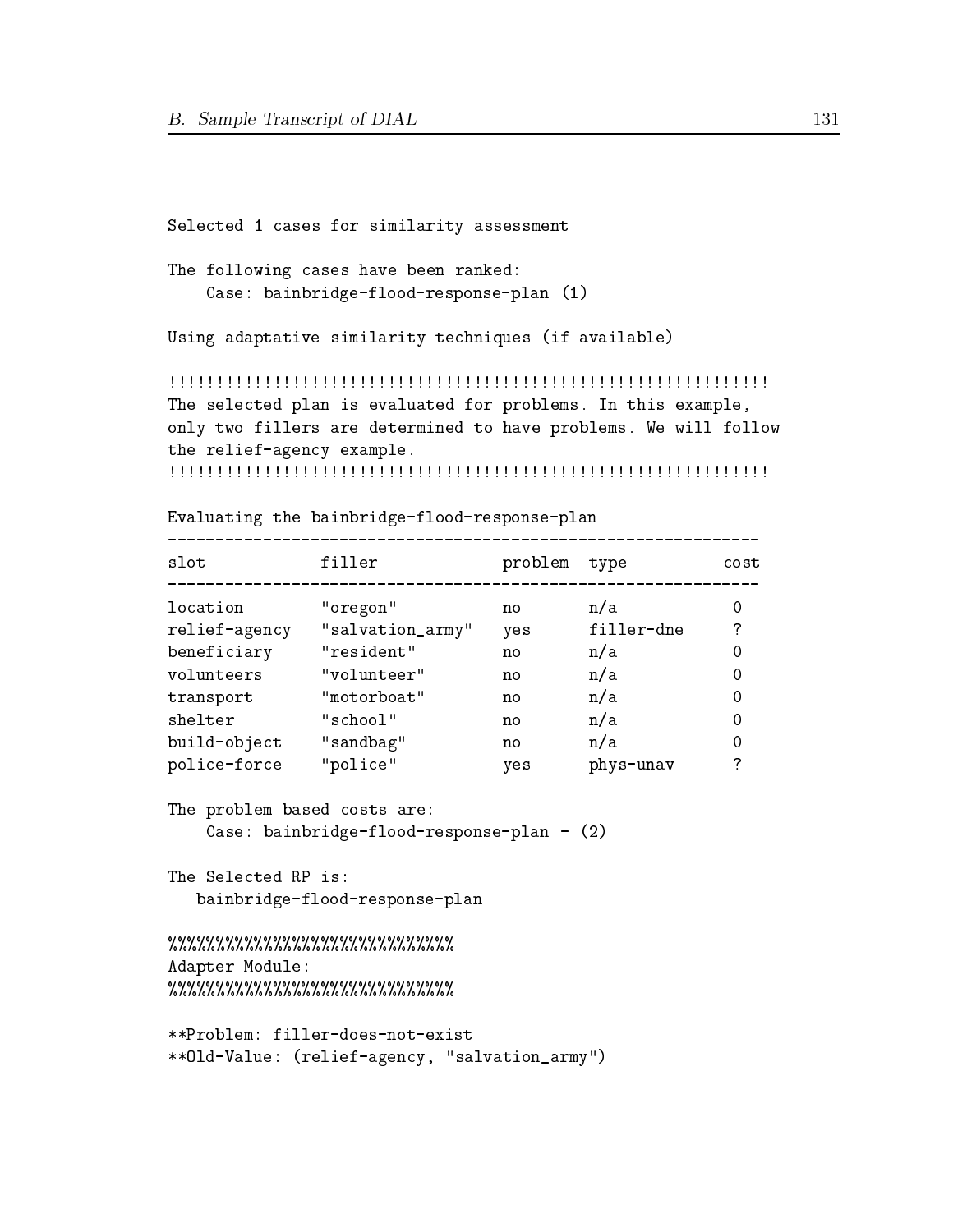### Created knowledge goal: "KG-1"

```
!!!!!!!!!!!!!!!!!!!!!!!!!!!!!!!!!!!!!!!!!!!!!!!!!!!!!!!!!!!!!!!
We first attempt to find an adaptation case that can solve this
problem. Currently no adaptation cases exist.
!!!!!!!!!!!!!!!!!!!!!!!!!!!!!!!!!!!!!!!!!!!!!!!!!!!!!!!!!!!!!!!
```
No similar adaptation case available

!!!!!!!!!!!!!!!!!!!!!!!!!!!!!!!!!!!!!!!!!!!!!!!!!!!!!!!!!!!!!!! We fall back on memory search to find a substitution for the problem filler. !!!!!!!!!!!!!!!!!!!!!!!!!!!!!!!!!!!!!!!!!!!!!!!!!!!!!!!!!!!!!!!

Trying RBR Adaptation Solution Found: "red\_cross"

#### !!!!!!!!!!!!!!!!!!!!!!!!!!!!!!!!!!!!!!!!!!!!!!!!!!!!!!!!!!!!!!!

This was a simple adaptation to solve (since both terms are close to one another in memory). The solution to the problem along with the reasoning trace are stored as an adaptation case. !!!!!!!!!!!!!!!!!!!!!!!!!!!!!!!!!!!!!!!!!!!!!!!!!!!!!!!!!!!!!!

```
Storing AC:
 Adaptation Case:
 Name: adaptation-case-1,
     Ops: 58 Nodes: 33 CPUTime: 850 RealTime: 880
((has-abstraction? ("organization" noun 1 ())))
**Problem: physically-unavailable
**Old-Value: (police-force, "police")
Created knowledge goal: "KG-2"
No similar adaptation case available
Trying RBR Adaptation
   Solution Found: "military_personnel"
Storing AC:
```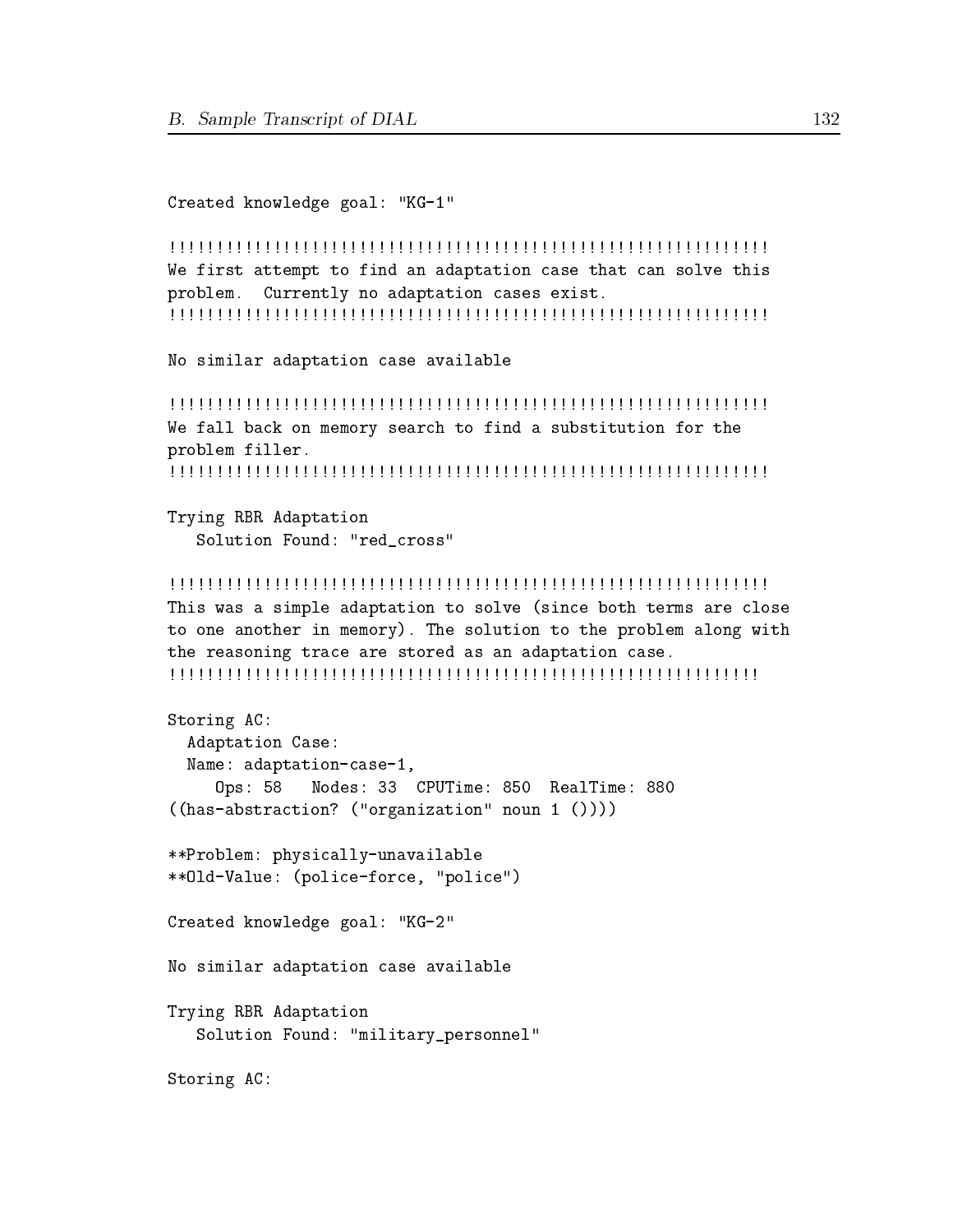```
Adaptation Case:
 Name: adaptation-case-2,
        Nodes: 34 CPUTime: 1020 RealTime: 1080
   Ops: 66((has-abstraction? ("group" noun 1 <))))Adaptation summary
Type: flood Location: ("oregon" noun 1 ())
slot problem solvedby solution ops nodes time
police-for phys-unav "military_pe" rbr 66 34
                              1020
relief-age filler-dne "red_cross" rbr 58 33
                              850
Once all problems are solved. The response plan is returned to
the user and stored for future use.
Storing oregon-flood-response-plan
A second flood disaster is entered into the system
Current disaster is
 (flood ((city ("wheeling" noun 1 ()))
  (state ("west_virginia" noun 1 ()))
 (country ("united_states" noun 1 ()))
 (continent ("north_namerica" noun 1 < ())))Retriever Module:
This time there are two response plan cases to be considered for
reuse.x
```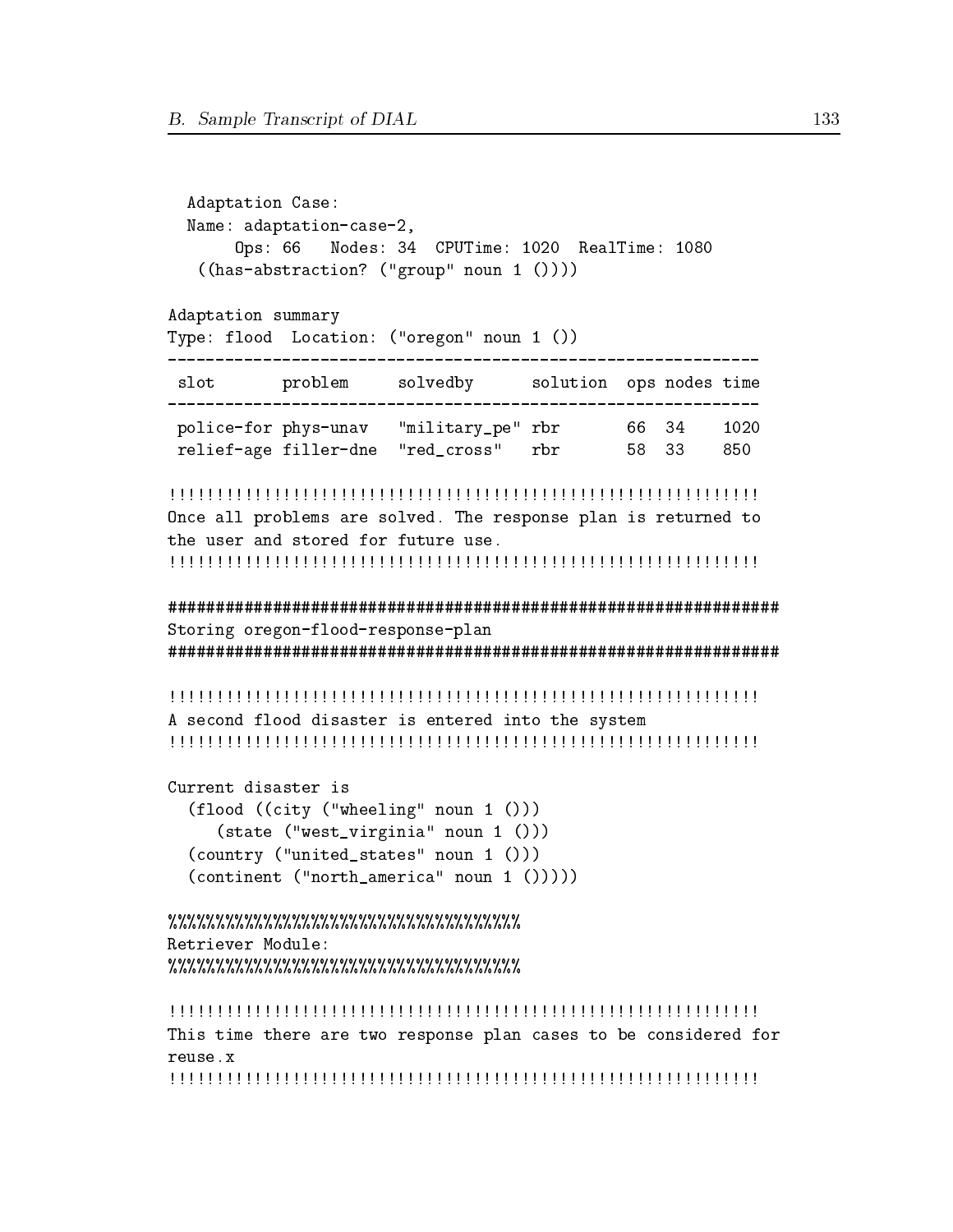```
Selected 2 cases for similarity assessment
```
The following cases have been ranked: Case: oregon-flood-response-plan (3) Case: bainbridge-flood-response-plan (3)

Using adaptative similarity techniques (if available)

```
!!!!!!!!!!!!!!!!!!!!!!!!!!!!!!!!!!!!!!!!!!!!!!!!!!!!!!!!!!!!!!
Each plan is evaluated for problem fillers
!!!!!!!!!!!!!!!!!!!!!!!!!!!!!!!!!!!!!!!!!!!!!!!!!!!!!!!!!!!!!!
```
Evaluating the bainbridge-flood-response-plan

| slot          | filler           | problem | type         | cost |
|---------------|------------------|---------|--------------|------|
| location      | "wheeling"       | no      | n/a          | O    |
| relief-agency | "salvation_army" | yes     | context-mism | ?    |
| beneficiary   | "resident"       | no      | n/a          | 0    |
| volunteers    | "volunteer"      | yes     | context-mism | 7    |
| transport     | "motorboat"      | no      | n/a          | 0    |
| shelter       | "school"         | no      | n/a          | 0    |
| build-object  | "sandbag"        | no      | n/a          | 0    |
| police-force  | "police"         | ves     | lack-of-ac   | 7    |

Evaluating the oregon-flood-response-plan

| slot          | filler             | problem | type          | cost |
|---------------|--------------------|---------|---------------|------|
| location      | "wheeling"         | no      | n/a           |      |
| relief-agency | "red_cross"        | yes     | physically-u? |      |
| beneficiary   | "resident"         | no      | n/a           |      |
| volunteers    | "volunteer"        | yes     | context-mism? |      |
| transport     | "motorboat"        | no      | n/a           | 0    |
| shelter       | "school"           | no      | n/a           | 0    |
| build-object  | "sandbag"          | no      | n/a           | 0    |
| police-force  | "military_personn" | no      | n/a           | 0    |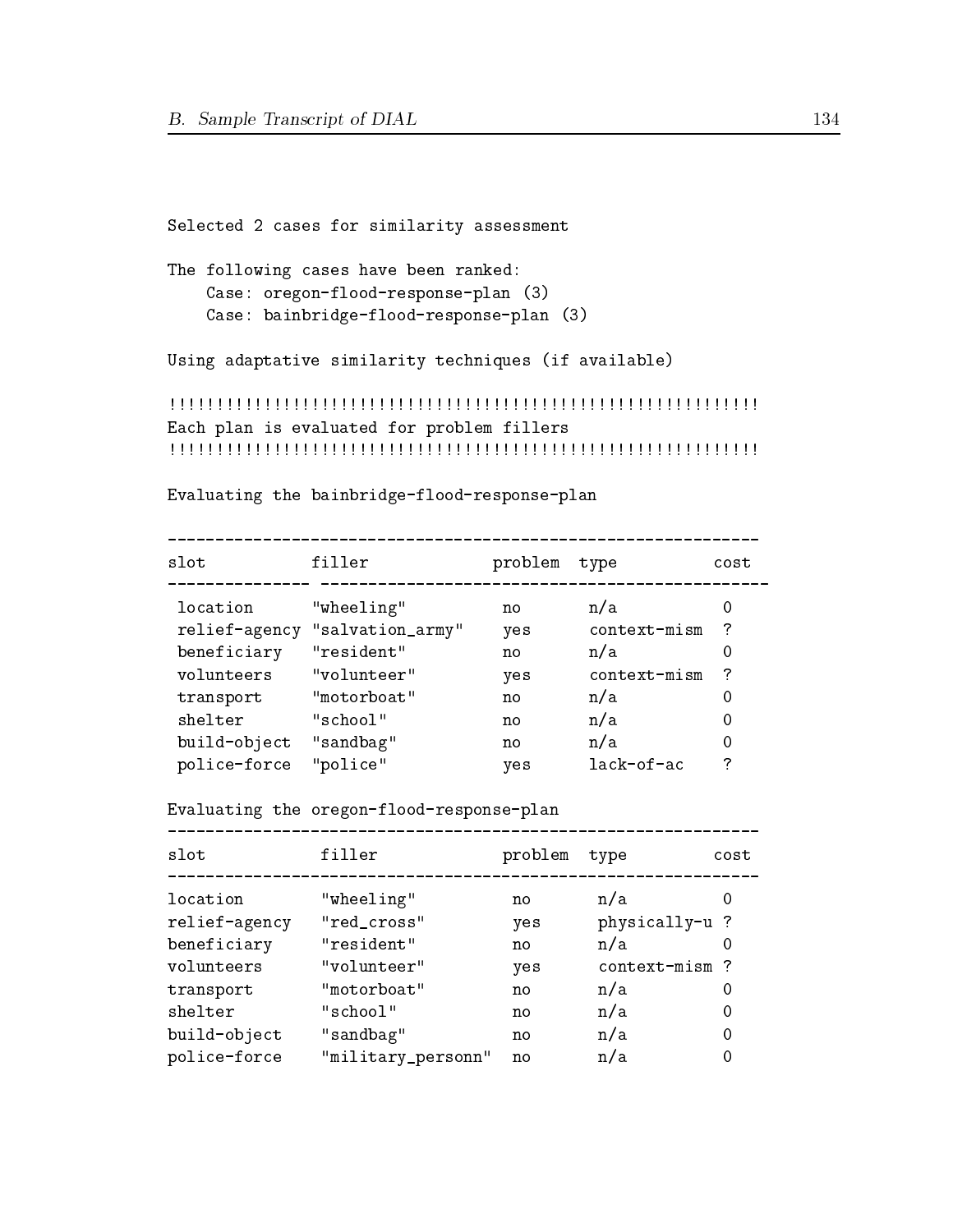```
Best Adaptation Case:
 Name: adaptation-case-2,
    Ops: 66 Nodes: 34 CPUTime: 1020 RealTime: 1080
!!!!!!!!!!!!!!!!!!!!!!!!!!!!!!!!!!!!!!!!!!!!!!!!!!!!!!!!!!!!!!
Each plan is scored based on the current similarity criteria. The
plan with the lowest score (and thus the most similar) is
selected for reuse
!!!!!!!!!!!!!!!!!!!!!!!!!!!!!!!!!!!!!!!!!!!!!!!!!!!!!!!!!!!!!!
The problem based costs are:
    Case: oregon-flood-response-plan - (2)
    Case: bainbridge-flood-response-plan - (3)
The Selected RP is:
   oregon-flood-response-plan
%%%%%%%%%%%%%%%%%%%%%%%%%%
Adapter Module:
%%%%%%%%%%%%%%%%%%%%%%%%%%%%%%
**Problem: physically-unavailable
**Old-Value: (relief-agency, "red_cross")
Created knowledge goal: "KG-3"
!!!!!!!!!!!!!!!!!!!!!!!!!!!!!!!!!!!!!!!!!!!!!!!!!!!!!!!!!!!!!!
For the first problem, it is a relief-agency
physically-unavailable problem again and we have an adaptation
case designed for this specific instance which was retrieved. The
case is reused and solves the problem. The new problema and
solution are also stored as an adaptation case.
!!!!!!!!!!!!!!!!!!!!!!!!!!!!!!!!!!!!!!!!!!!!!!!!!!!!!!!!!!!!!!
Trying CBR Adaptation
Using Adaptation Case:
 Name: adaptation-case-2,
    Ops: 66 Nodes: 34 CPUTime: 1020 RealTime: 1080
```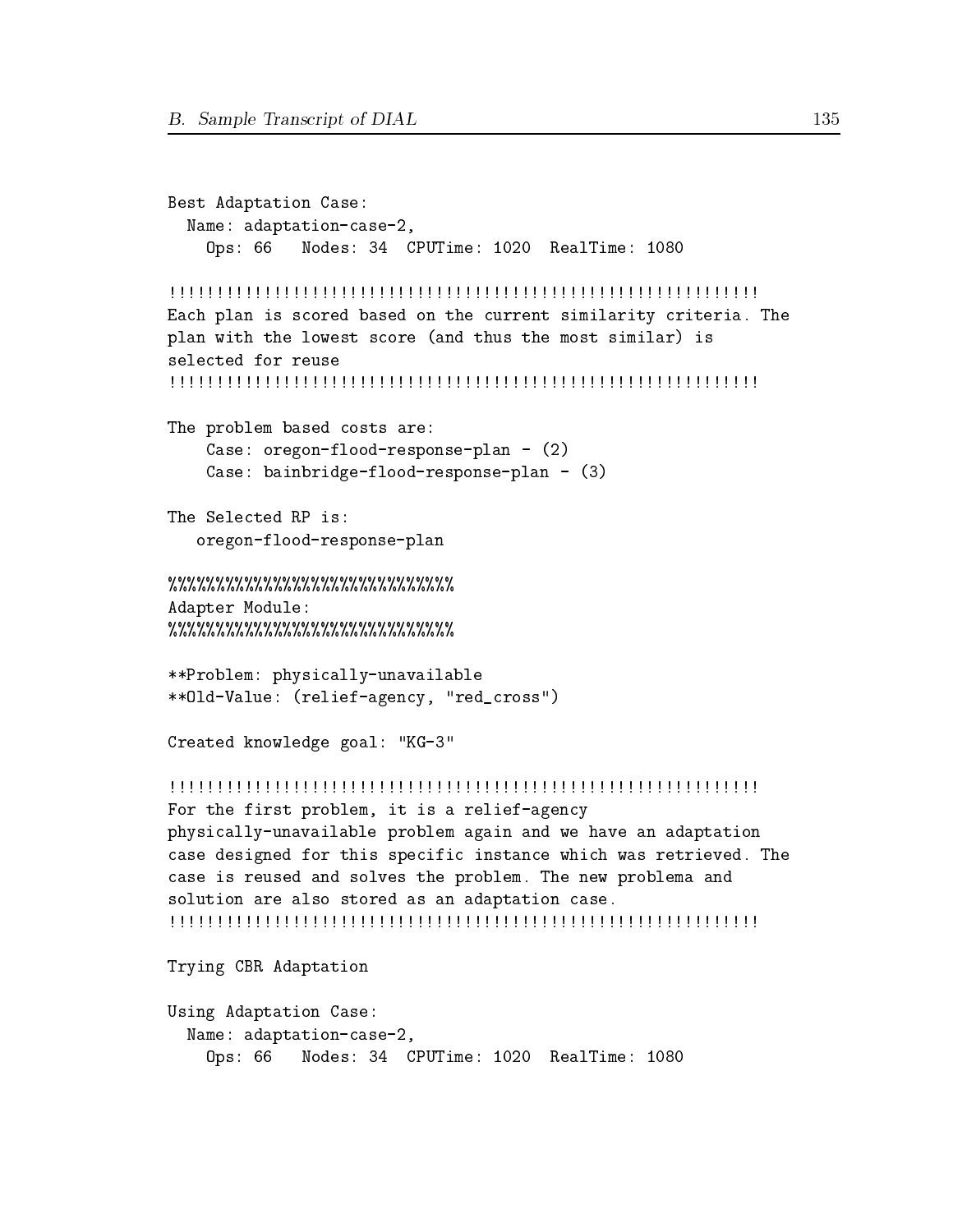```
Storing AC:
 Adaptation Case:
 Name: adaptation-case-3,
    Ops: 62 Nodes: 97 CPUTime: 730 RealTime: 880
**Problem: context-mismatch
**Old-Value: (volunteers, "volunteer")
Created knowledge goal: "KG-4"
No similar adaptation case available
!!!!!!!!!!!!!!!!!!!!!!!!!!!!!!!!!!!!!!!!!!!!!!!!!!!!!!!!!!!!!!
Sometimes neither case based adaptation nor rule based adaptation
is successful at finding a solution. In these cases the system
resorts to a manual adaptation, where the user suggests different
constraints or approaches to searching for a solution
!!!!!!!!!!!!!!!!!!!!!!!!!!!!!!!!!!!!!!!!!!!!!!!!!!!!!!!!!!!!!!
Trying RBR Adaptation
 No solutions found.
%%%%%%%%%%%%%%%%%%%%%%%%%%%%%%%%%%%
Manual Adapter Module:
%%%%%%%%%%%%%%%%%%%%%%%%%%%%%%%%%%%
!!!!!!!!!!!!!!!!!!!!!!!!!!!!!!!!!!!!!!!!!!!!!!!!!!!!!!!!!!!!!!
The user goes through a menu driven list of choices to adapt the
filler.
Knowledge Goal:
 Name: "KG-4"
 Slot: volunteers,
 CurrentNode: ("volunteer" noun 2 ())
 Limit: 2000, Transformation: substitution
 Problem: context-mismatch,
 Disaster: (flood ((city ("wheeling" noun 1 ()))))
 Constraints:
```

```
((has-abstraction? ("person" noun 1 ())))
```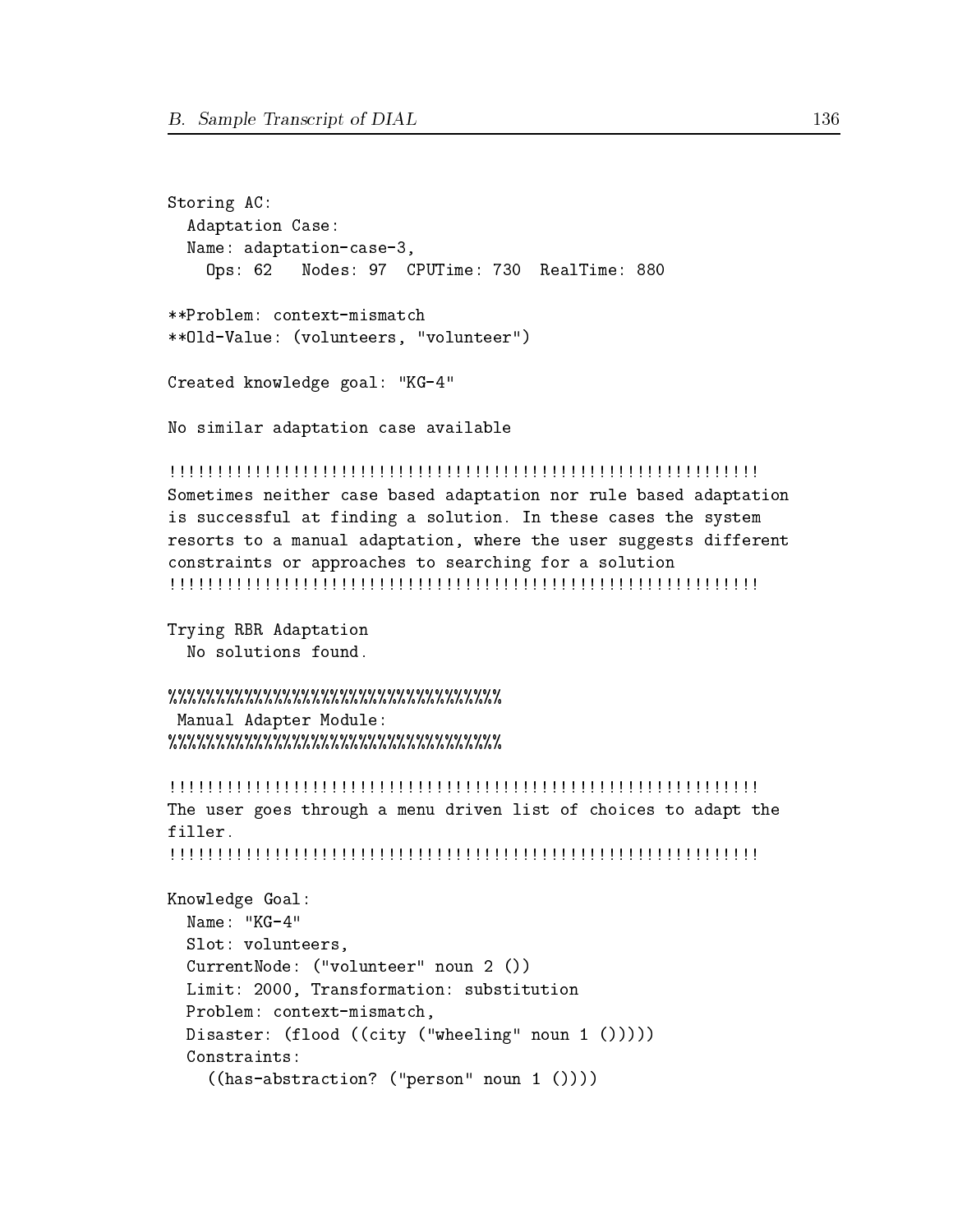```
Select a modification to perform
    1) Add a constraint
    2) Delete a constraint
    2) Delete a constraint
    3) Replace a constraint
    4) Continue as is
    5) Manual Modification
Your Choice ==> 1
What type of constraint to add?
  1) has-abstraction?
  2) has-part
  3) is-member
  4) has-specification
Your Choice --> 1
Enter the known abstraction: "force"
Senses of "force" are:
  Sense 1: force,
  Sense 2: force,
  Sense 3: force, forcefulness, strength,
  Sense 4: force, personnel,
  Sense 5: military_unit, military_force, force,
  Sense 6: violence, force,
  Sense 7: power, force,
  Sense 8: force,
  Sense 9: effect, force,
Which sense of the concept: 4
Any more modifications? y
Knowledge Goal:
 Name: -KG-4"
  Slot: volunteers,
  CurrentNode: ("volunteer" noun 2 ())
 Limit: 2000, Transformation: substitution
 Problem: context-mismatch,
 Disaster: (flood ((city ("wheeling" noun 1 ())))
  Constraints:
    ((has-abstraction? ("force" noun 4 ()))
     (has-abstraction? ("person" noun 1 ())))
```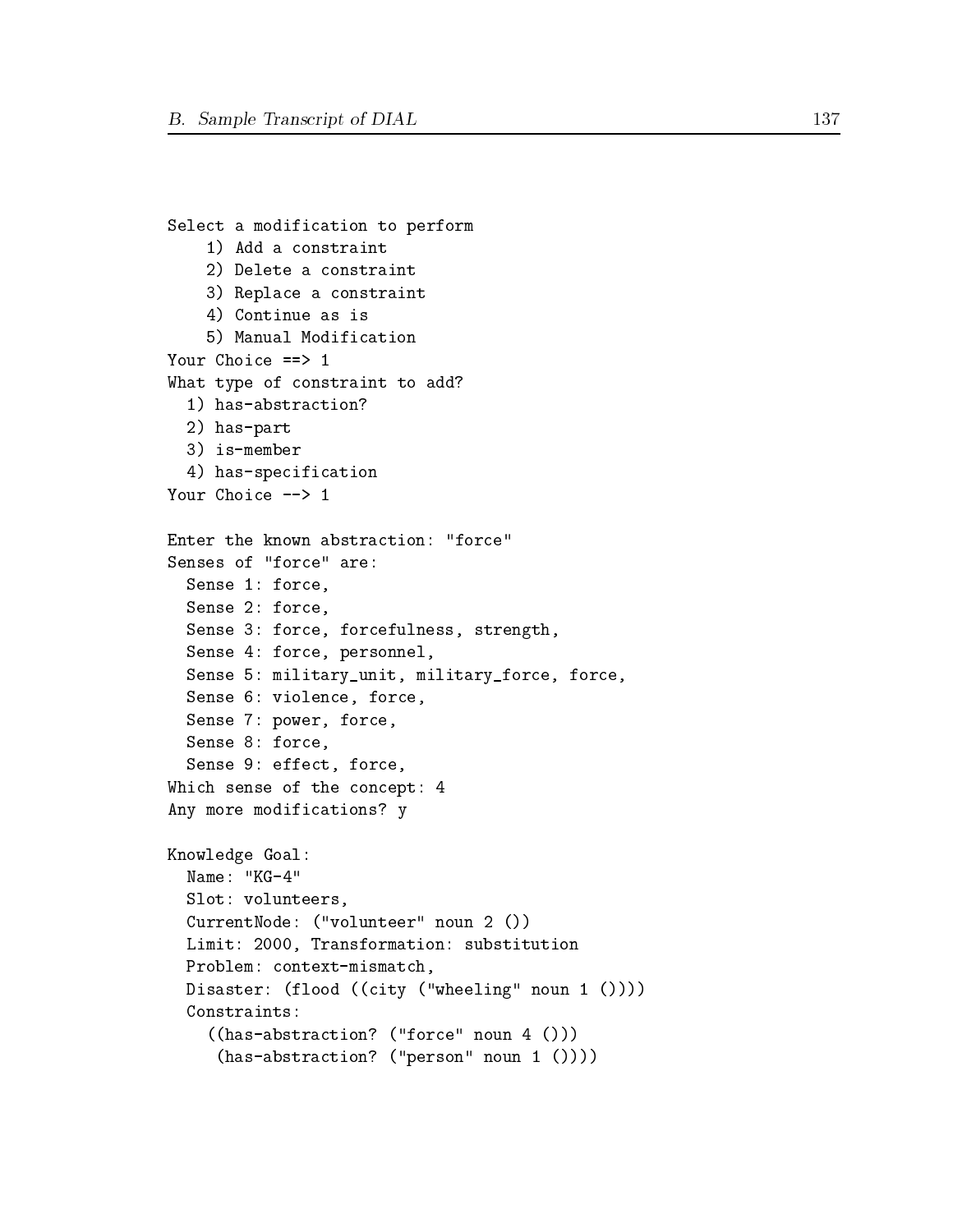```
Select a modification to perform
  1) Add a constraint
  2) Delete a constraint
  3) Replace a constraint
  4) Continue as is
  5) Manual Modification
Your Choice ==> 2
Select a constraint to delete
 1) (has-abstraction? ("force" noun 4 ()))
 2) (has-abstraction? ("person" noun 1 ()))
Your Choice --> 2
Any more modifications? n
Storing AC:
 Adaptation Case:
 Name: adaptation-case-4,
  0<sub>ps</sub>: 4006Nodes: 2008 CPUTime: 61860 RealTime: 62430
Adaptation summary
Type: flood Location: ("wheeling" noun 1 ())
slot problem solvedby solution ops nodes time
___________________________________
                         ____________________________
volunteers context-mis "military_pe" manual
                                  4006 2008 61860
relief-ag physically- "military_pe" cbr
                                  62
                                     97
                                         730
Once the problems are solved the new case is stored.
```
Storing wheeling-flood-response-plan

Another problem is entered into the system. It is also a flood  $example.$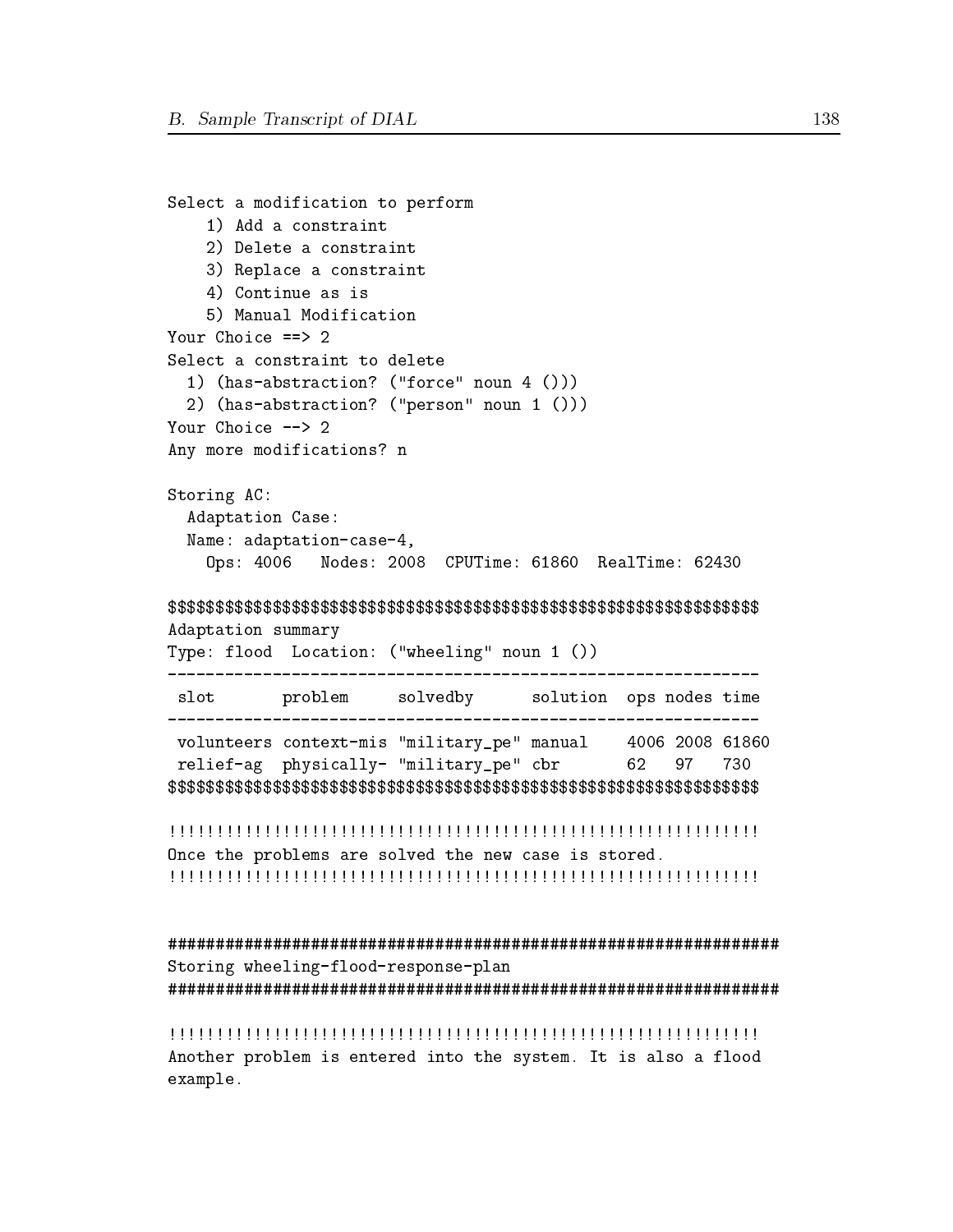## !!!!!!!!!!!!!!!!!!!!!!!!!!!!!!!!!!!!!!!!!!!!!!!!!!!!!!!!!!!!!!

```
Current disaster is
(flood ((city "izmir")
(country ("turkey" noun 2 ()))
(continent ("europe" noun 1 ()))))
```

```
%%%%%%%%%%%%%%%%%%%%%%%%%%%%%%%%%%%%%
Retriever Module:
%%%%%%%%%%%%%%%%%%%%%%%%%%%%%%%%%%%%%
```
#### !!!!!!!!!!!!!!!!!!!!!!!!!!!!!!!!!!!!!!!!!!!!!!!!!!!!!!!!!!!!!!

There are no 3 response plan cases that can be retrieved. We need to select the most similar one. !!!!!!!!!!!!!!!!!!!!!!!!!!!!!!!!!!!!!!!!!!!!!!!!!!!!!!!!!!!!!!

#### Selected 3 cases for similarity assessment

The following cases have been ranked: Case: wheeling-flood-response-plan (5) Case: oregon-flood-response-plan (5) Case: bainbridge-flood-response-plan (5)

```
Using adaptative similarity techniques (if available)
Evaluating the oregon-flood-response-plan
```

| slot          | filler                 | problem | type            | cost |
|---------------|------------------------|---------|-----------------|------|
| location      | "izmir"                | no      | n/a             |      |
| relief-agency | "red_cross"            | no      | n/a             | 0    |
| beneficiary   | "resident"             | no      | n/a             |      |
| volunteers    | "volunteer"            | no      | n/a             |      |
| transport     | "motorboat"            | yes     | means-of-lack-? |      |
| shelter       | "school"               | yes     | innapropriate-? |      |
| build-object  | "sandbag"              | no      | n/a             |      |
| police-force  | "military_personn" yes |         | innapropriate-? |      |

Evaluating the bainbridge-flood-response-plan

| $\sim$ |  |  |
|--------|--|--|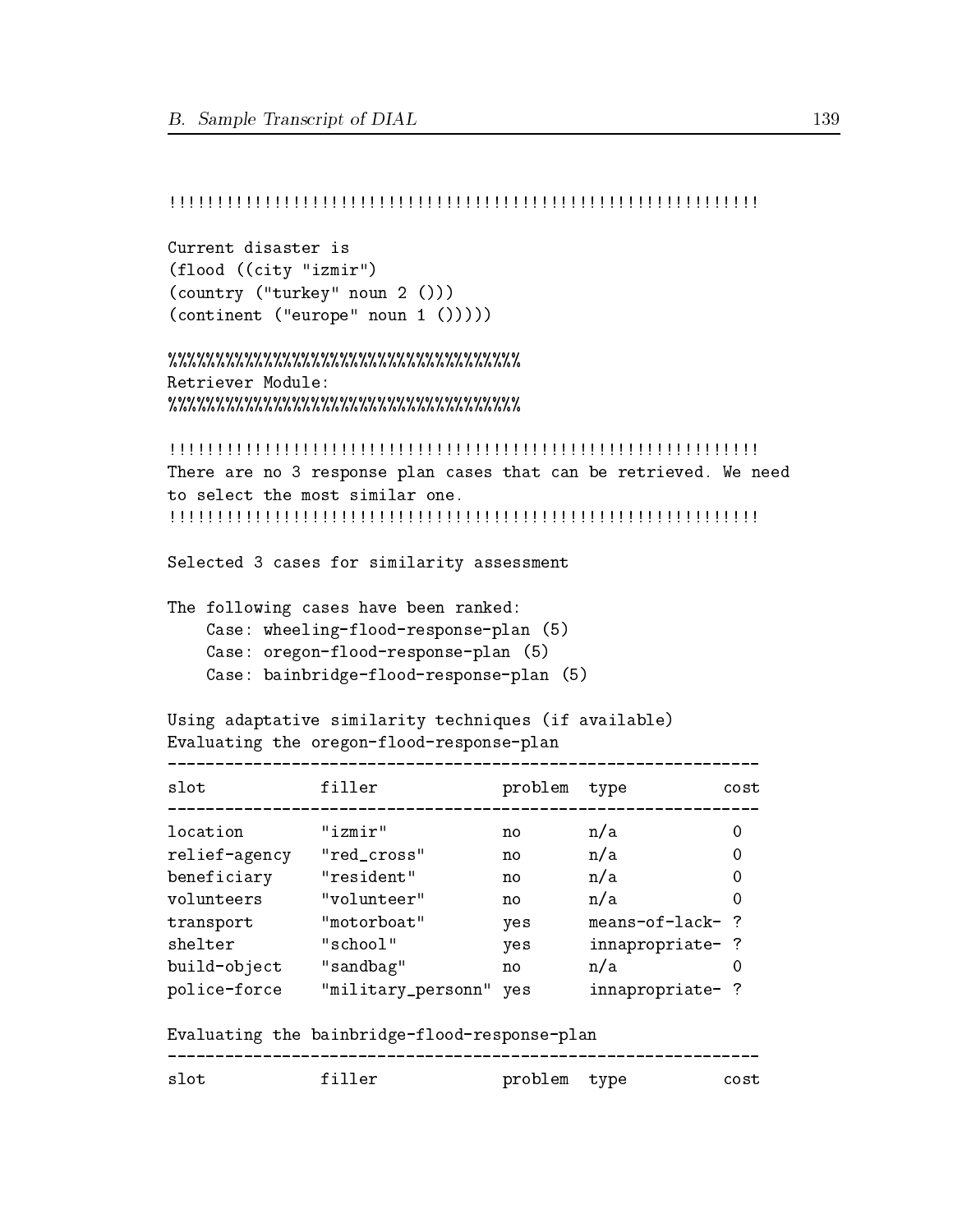```
location "izmir" no n/a 0
relief-agency "salvation_army" yes filler-does-no ?
beneficiary "resident" no n/a
                                                \Omegavolunteers "volunteer" no n/a 0
transport "motorboat" yes means-of-lack- ?
shelter "school" yes in napropriate- ? "school" yes in napropriate- ? "school" yes in napropriate- ? "school" y
build-object "sandbag" no n/a 0
police-force "police" no n/a
                                                \OmegaBest Adaptation Case:
 Name: adaptation-case-1,
   Ops: 58 Nodes: 33 CPUTime: 850 RealTime: 880
Evaluating the wheeling-flood-response-plan
slot filler problem type cost
\overline{0}location "izmir" no name and "izmir" no name and "izmir" no name and "izmir" no name and "izmir" no name and "
relief-agency "military_personn" yes innapropriate ?
beneficiary "resident" no no no na original no na original no na original no na original no na original no na 
volunteers "military_personn" yes situation-mis ?<br>transport "motorboat" yes means-of-lack ?
transport "motorboat" yes
shelter "school" yes innapropriat ?
build-object "sandbag" no n/a 0
police-force "military_personn" yes innapropriate ?
```
In this example, similarity costs are based exclusively on the number problems identified in the plan. Thus in this situation, two plans tie with 3 problems each, and a random one of the two is selected.

!!!!!!!!!!!!!!!!!!!!!!!!!!!!!!!!!!!!!!!!!!!!!!!!!!!!!!!!!!!!!!

The problem based costs are:

```
Case: wheeling-flood-response-plan - (5)
Case: bainbridge-flood-response-plan - (3)
Case: oregon-flood-response-plan - (3)
```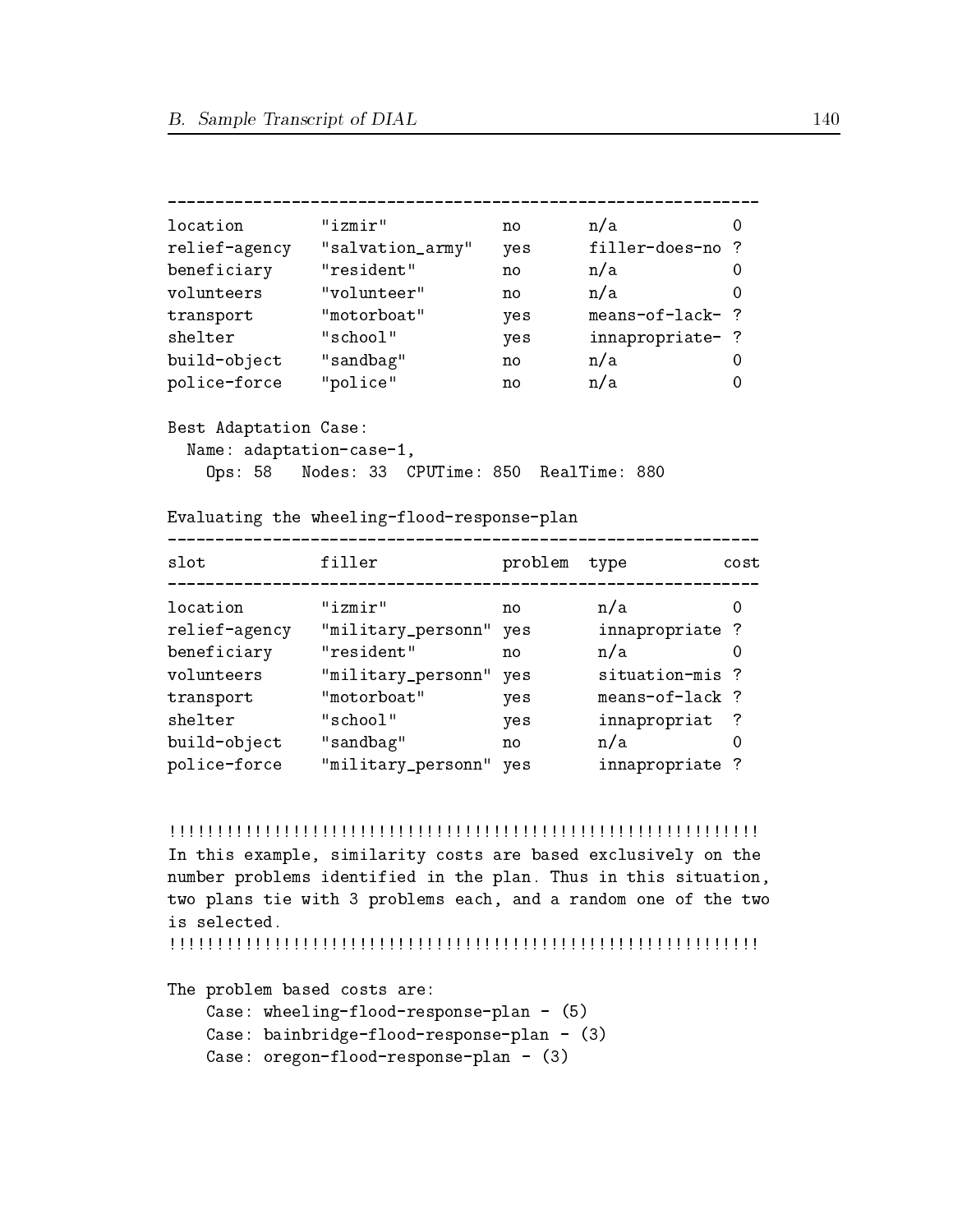```
The Selected RP is:
   oregon-flood-response-plan
```

```
%%%%%%%%%%%%%%%%%%%%%%%%%%%
Adapter Module:
%%%%%%%%%%%%%%%%%%%%%%%%%%
```

```
!!!!!!!!!!!!!!!!!!!!!!!!!!!!!!!!!!!!!!!!!!!!!!!!!!!!!!!!!!!!!!
As before we attempt to adapt each problem filler to an
acceptable filler using case based, rule based and finally manual
methods as needed.
!!!!!!!!!!!!!!!!!!!!!!!!!!!!!!!!!!!!!!!!!!!!!!!!!!!!!!!!!!!!!!
**Problem: means-of-lack-of-access
**Old-Value: (transport, "motorboat")
Created knowledge goal: "KG-5"
No similar adaptation case available
Trying RBR Adaptation
   Solution Found: "truck"
Storing AC:
 Adaptation Case:
 Name: adaptation-case-5,
    Ops: 150 Nodes: 78 CPUTime: 2350 RealTime: 2450
((has-abstraction? ("vehicle" noun 1 ())))
**Problem: innapropriate-context
**Old-Value: (shelter, "school")
```
Created knowledge goal: "KG-6"

No similar adaptation case available

Trying RBR Adaptation Solution Found: "tent"

Storing AC: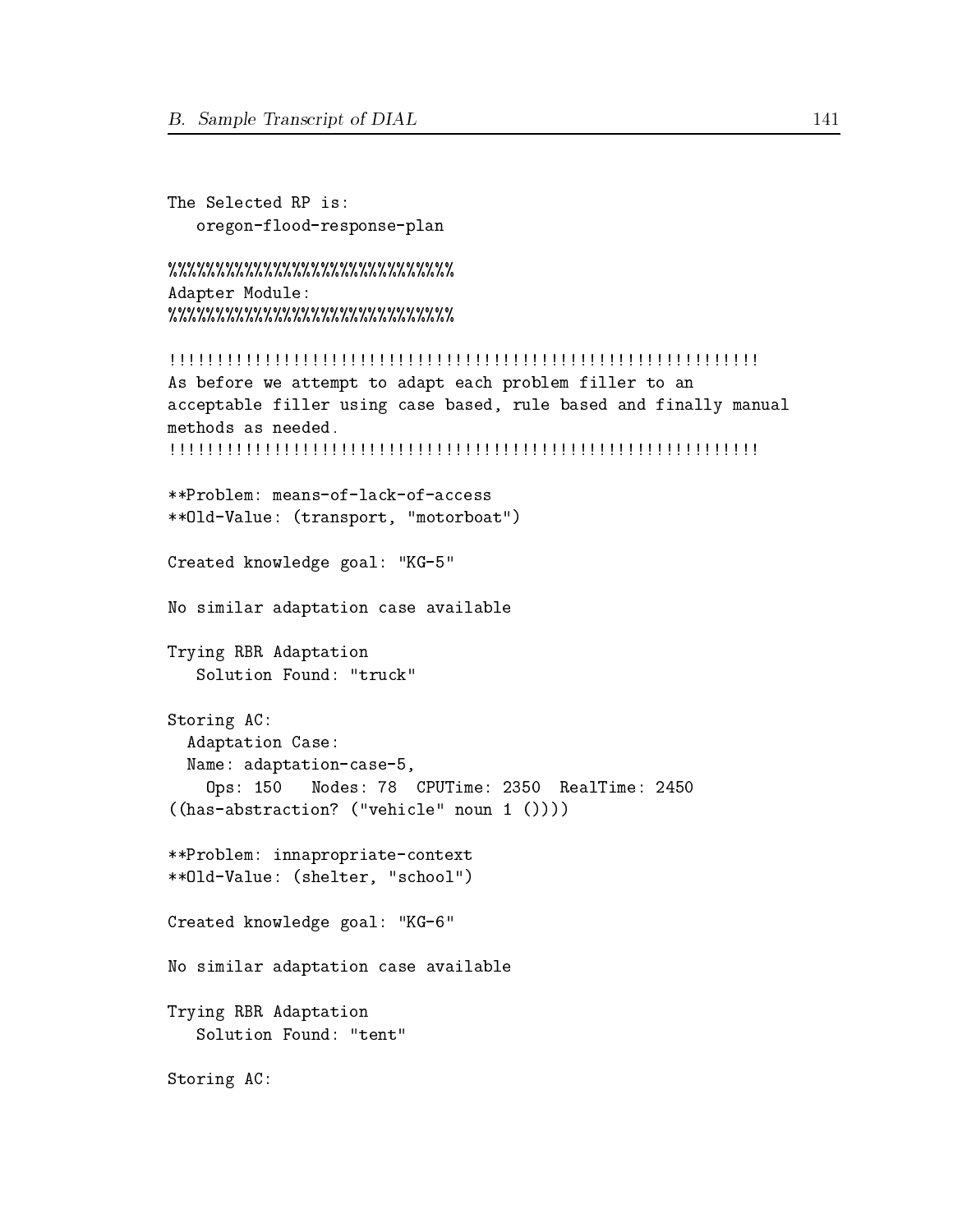```
Adaptation Case:
 Name: adaptation-case-6,
   Ops: 288 Nodes: 151 CPUTime: 4650 RealTime: 4720
((has-abstraction? ("structure" noun 1 ())))
**Problem: innapropriate-context
**Old-Value: (police-force, "military_personnel")
Created knowledge goal: "KG-7"
No similar adaptation case available
Trying RBR Adaptation
  Solution Found: "police"
Storing AC:
 Adaptation Case:
 Name: adaptation-case-7,
   Ops: 64Nodes: 33 CPUTime: 1010 RealTime: 1060
((has-abstraction? ("group" noun 1 ())))
Adaptation summary
Type: flood Location: "izmir"
slot problem solvedby solution ops nodes time
police-for innapropria "police"         rbr           64   33      1010<br>
shelter     innapropria "tent"          rbr          288  151    4650<br>
transport   means-of-la "truck"          rbr           150  78       2350
Storing izmir-flood-response-plan
```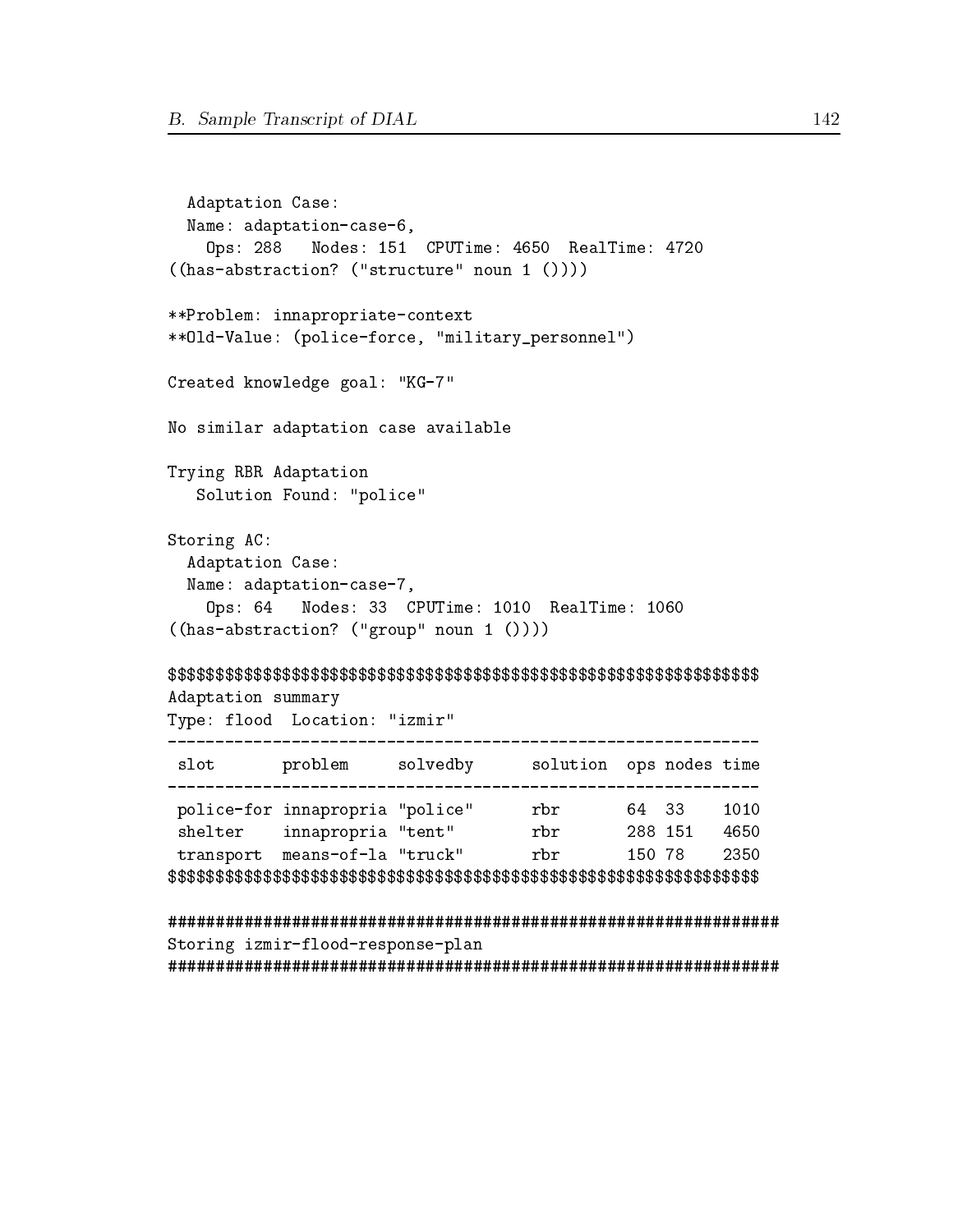# Bibliography

- Aamodt, A. & Plaza, E. (1994). Case-based reasoning: foundational issues, methodological variations, and system approaches. AI Communications,  $\gamma(1)$ , 39-52.
- Aha, D. & Branting, K. (1995). Stratied case-based reasoning: reusing hierarchical problem solving episodes. In Proceedings of the Thirteenth International Joint Conference on Artificial Intelligence, pp. 384–390 San Francisco. Morgan Kaufmann.
- Allemang, D. (1993). Review of the first European workshop on case based reasoning EWCBR-93. Case-Based Reasoning Newsletter, 2 (3). Electronic newsletter published by the special interest group AK-CBR of the German Society for Computer Science.
- Alterman, R. (1988). Adaptive planning. Cognitive Science, 12, 393-422.
- Anderson, J. (1983). Acquisition of proof skills in geometry. In Michalski, R., Carbonell, J., & Mitchell, T. (Eds.), Machine Learning: An Artificial Intelligence Approach. Tioga, Cambridge, MA.
- Barletta, R. (1994). A hybrid indexing and retrieval strategy for advisory CBR systems built with ReMind. In Proceedings of the Second European Workshop on Case-Based Reasoning, pp. 49-58 Chantilly, France.
- Barletta, R. & Mark, W. (1988). Explanation-based indexing of cases. In Kolodner, J. (Ed.), Proceedings of a Workshop on Case-Based Reasoning, pp.  $50-60$  Palo Alto. DARPA, Morgan Kaufmann.
- Bell, B., Kedar, S., & Bareiss, R. (1994). Interactive model-driven case adaptation for instructional software design. In Proceedings of the Sixteenth Annual Conference of the Cognitive Science Society, pp. 33-38 Atlanta, GA.
- Berger, J. (1995). Using past repair episodes. Unpublished manuscript.
- Berger, J. & Hammond, K. (1991). ROENTGEN: a memory-based approach to radiation therapy treatment. In Bareiss, R. (Ed.), Proceedings of the DARPA Case-Based Reasoning Workshop, pp. 203–214 San Mateo. DARPA, Morgan Kaufmann.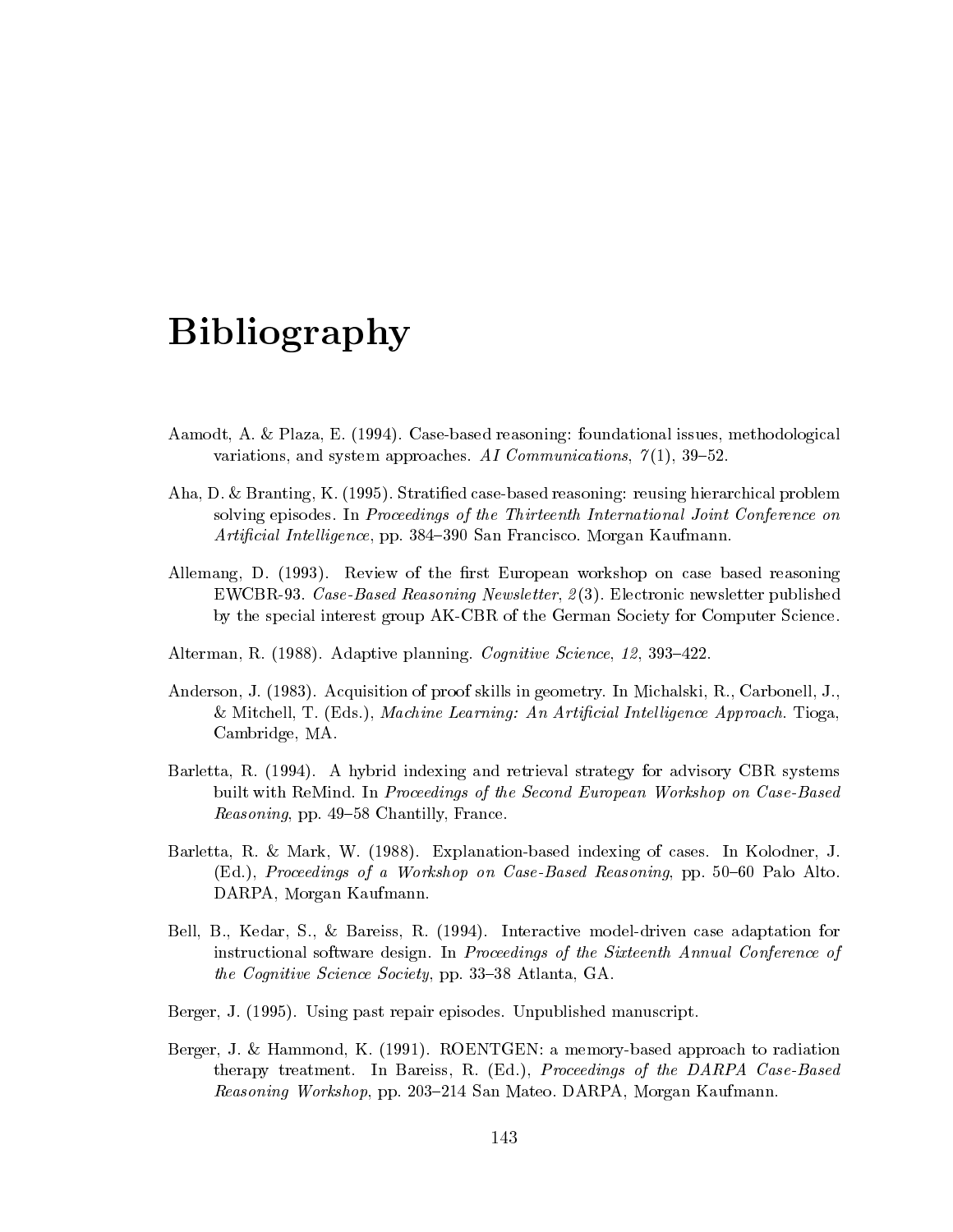- Bhatta, S. & Goel, A. (1996). From design experiences to generic mechanisms: modelbased learning in analogical design. Artificial Intelligence for Engineering Design, 10, 131-136.
- Birnbaum, L., Collins, G., Brand, M., Freed, M., Krulwich, B., & Pryor, L. (1991). A model-based approach to the construction of adaptive case-based planning systems. In Bareiss, R. (Ed.), Proceedings of the DARPA Case-Based Reasoning Workshop, pp. 215{224 San Mateo. Morgan Kaufmann.
- Carbonell, J. (1983). Learning by analogy: formulating and generalizing plans from past experience. In Michalski, R., Carbonell, J., & Mitchell, T. (Eds.), Machine Learning: An Artificial Intelligence Approach, pp. 137–162. Tioga, Cambridge, MA.
- Carbonell, J. (1986). Derivational analogy: a theory of reconstructive problem solving and expertise acquisition. In Michalski, R., Carbonell, J., & Mitchell, T. (Eds.), Machine Learning: An Artificial Intelligence Approach, Vol. 2, pp. 371–392. Morgan Kaufmann, Los Altos, CA.
- Cheetham, W. & Graf, J. (1997). Case-based reasoning in color matching. In Proceedings of the Second International Conference on Case-Based Reasoning, pp. 1-12 Berlin. Springer Verlag.
- Chi, M., Feltovich, P., & Glaser, R. (1981). Categorization and representation of physics problems by experts and novices. Cognitive Science,  $5(2)$ , 121-153.
- Cox, M. (1994). Machines that forget: learning from retrieval failure of mis-indexed explanations. In Proceedings of the Sixteenth Annual Conference of the Cognitive Science Society, pp. 225-230 Atlanta, GA.
- Cullingford, R. (1978). Script Application: Computer Understanding of Newspaper Stories. Ph.D. thesis, Yale University. Computer Science Department Technical Report 116.
- de Silva Garza, A. G. & Maher, M. L. (1999). An evolutionary approach to case adaptation. In Case Based Reasoning Research and Development, pp. 162-172 Berlin. Springer Verlag.
- Fellbaum, C. (Ed.). (1998). Wordnet: An Electronic Lexical Database. MIT Press, Cambridge, MA.
- Firby, R. (1989). Adaptive Execution in Complex Dynamic Worlds. Ph.D. thesis, Yale University. Computer Science Department TR 672.
- Fox, S. & Leake, D. (1995). Using introspective reasoning to refine indexing. In *Proceedings* of the Thirteenth International Joint Conference on Artificial Intelligence, pp.  $391-$ 397 San Francisco, CA. Morgan Kaufmann.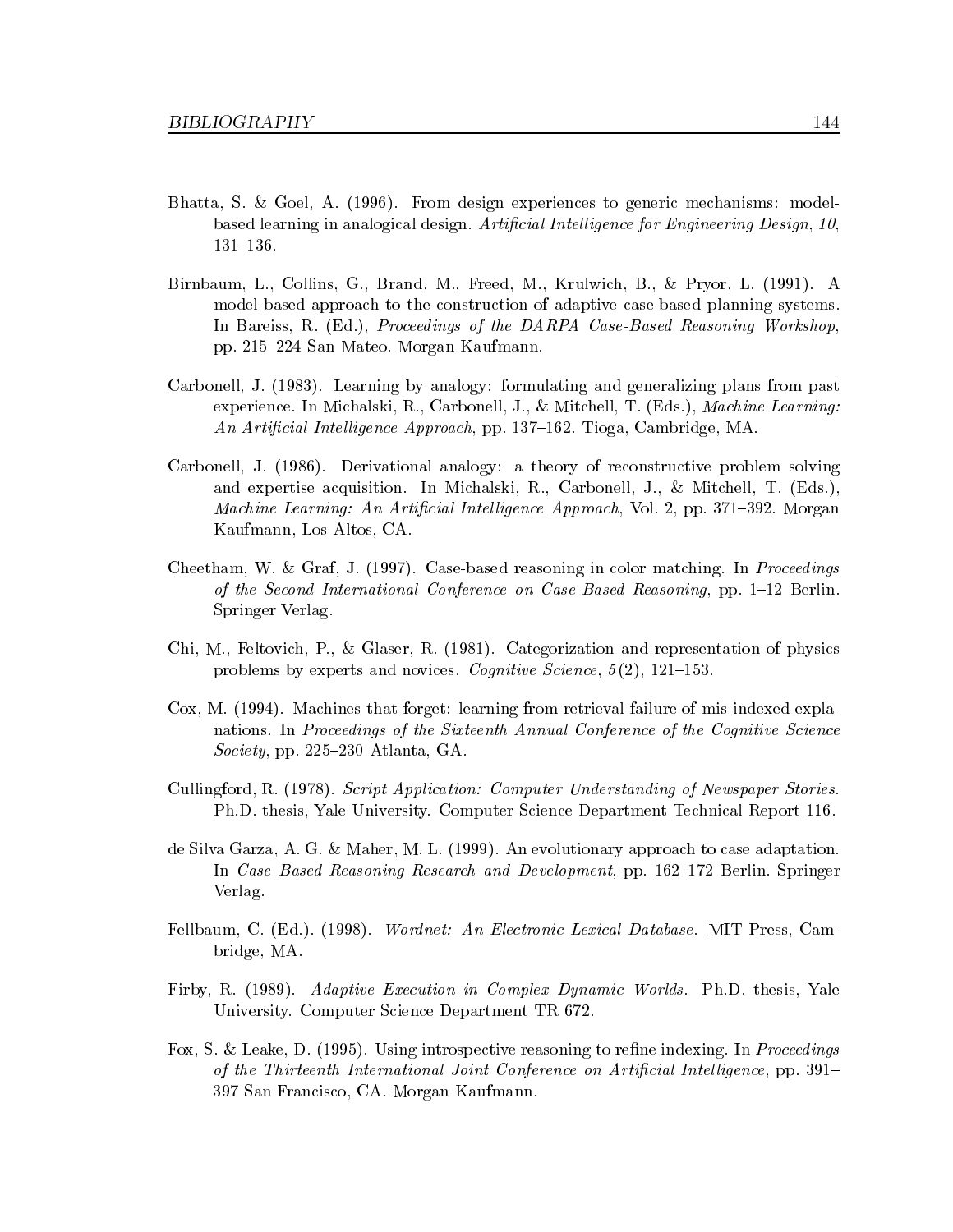- Gervasio, M., Iba, W., Langley, P., & Sage, S. (1998). Interactive adaptation for crisis response. In Proceedings of the AIPS-98 Workshop on Interactive and Collaborative *Planning*, pp. 29–36 Pittburgh, PA.
- Goel, A., Ali, K., Donnellan, M., de Silva Garza, A., & Callantine, T. (1994). Multistrategy adaptive path planning. IEEE Expert,  $9(6)$ , 57-65.
- Goel, A. & Chandrasekaran, B. (1989). Use of device models in adaptation of design cases. In Hammond, K. (Ed.), Proceedings of the DARPA Case-Based Reasoning Workshop, pp. 100-109 San Mateo. DARPA, Morgan Kaufmann.
- Goel, A., Garza, A., Grue, N., Murdock, J., Recker, M., & Govindaraj, T. (1996). Explanatory interface in interactive design environments. In Artificial Intelligence in Design '96. Kluwer.
- Gomez-Albarran, M. & et al., P. G.-C. (1999). Modelling the cbr life cycle using description logics. In Case Based Reasoning Research and Development, pp. 147-161 Berlin. Springer Verlag.
- Hammond, K. (1989). Case-Based Planning: Viewing Planning as a Memory Task. Academic Press, San Diego.
- Hanney, K. (1997). Learning adaptation rules from cases. Master's thesis, Trinity College, Dublin.
- Hanney, K. & Keane, M. (1997). The adaptation knowledge bottleneck: how to ease it by learning from cases. In Proceedings of the Second International Conference on Case-Based Reasoning Berlin. Springer Verlag.
- Hunter, L. (1989). Gaining Expertise Through Experience. Ph.D. thesis, Yale University. Computer Science Department Technical Report 678.
- Kass, A. (1994). Tweaker: adapting old explanations to new situations. In Schank, R., Riesbeck, C., & Kass, A. (Eds.), *Inside Case-Based Explanation*, chap. 8, pp. 263– 295. Lawrence Erlbaum.
- Keane, M. (1994). Adaptation as a selection constraint on analogical mapping. In Proceedings of the Sixteenth Annual Conference of the Cognitive Science Society, pp.  $490-495$ Atlanta, GA.
- Kennedy, A. (1995). Using a domain-independent introspection mechanism to improve memory search. In Proceedings of the 1995 AAAI Spring Symposium on Representing Mental States and Mechanisms, pp. 72–78 Stanford, CA. AAAI Press. Technical Report WS-95-05.
- Kitano, H. & Shimazu, H. (1996). The experience sharing architecture: a case study in corporate-wide case-based software quality control. In Leake, D. (Ed.), Case-Based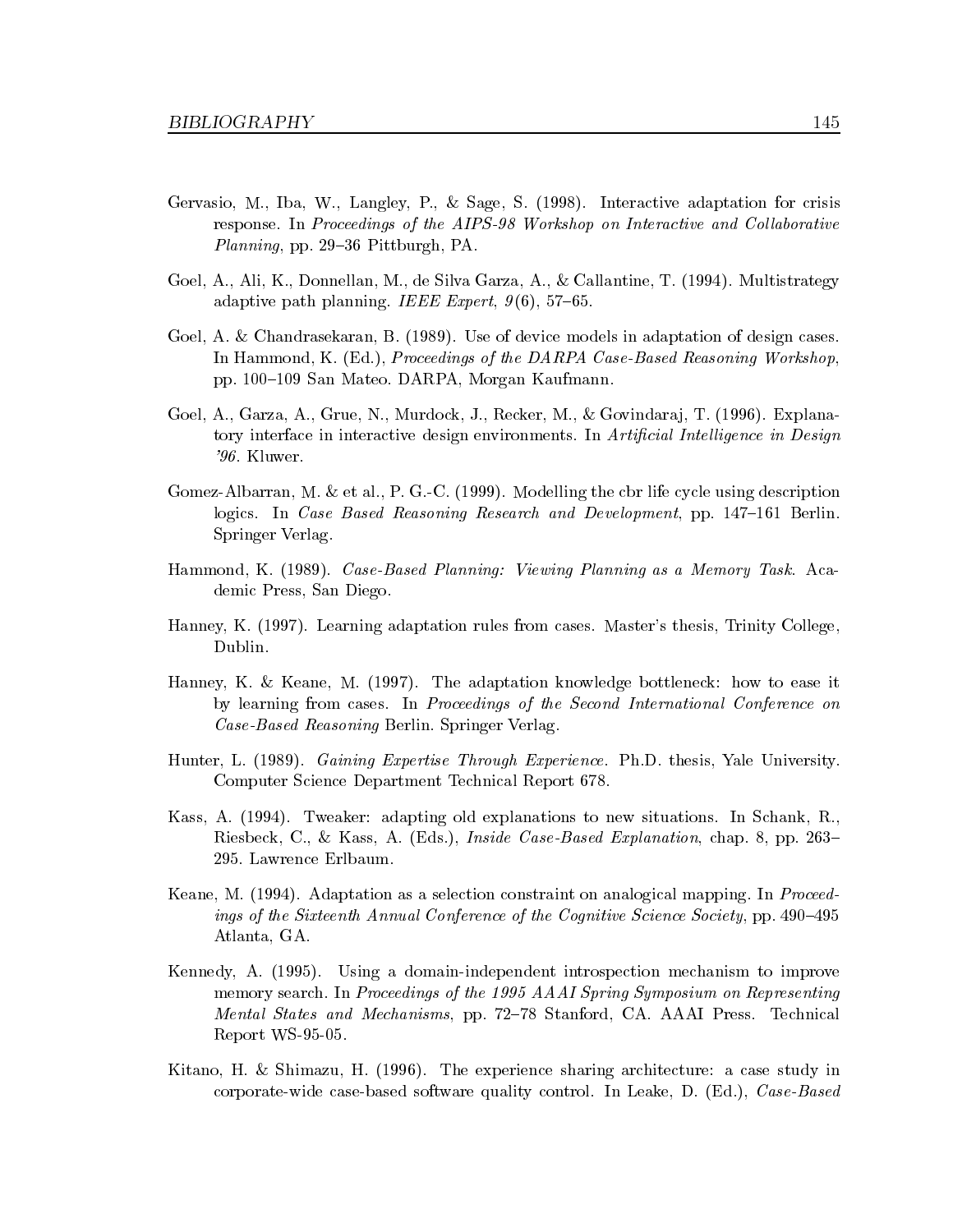Reasoning: Experiences, Lessons, and Future Directions, pp. 235–268. AAAI Press, Menlo Park, CA.

- Kolodner, J. (1984). Retrieval and Organizational Strategies in Conceptual Memory. Lawrence Erlbaum, Hillsdale, NJ.
- Kolodner, J. (1988a). Extending problem solver capabilities through case-based inference. In Kolodner, J. (Ed.), *Proceedings of a Workshop on Case-Based Reasoning*, pp. 21{30B Palo Alto. DARPA, Morgan Kaufmann.
- Kolodner, J. (1988b). Retrieving events from a case memory: a parallel implementation. In Kolodner, J. (Ed.), Proceedings of a Workshop on Case-Based Reasoning, pp. 233–249 Palo Alto. DARPA, Morgan Kaufmann.
- Kolodner, J. (1991). Improving human decision making through case-based decision aiding. The AI Magazine,  $12(2)$ , 52-68.
- Kolodner, J. (1993). Case-Based Reasoning. Morgan Kaufmann, San Mateo, CA.
- Kolodner, J. & Leake, D. (1996). A tutorial introduction to case-based reasoning. In Leake, D. (Ed.), Case-Based Reasoning: Experiences, Lessons, and Future Directions, pp. 31{65. AAAI Press, Menlo Park, CA.
- Koton, P. (1988). Reasoning about evidence in causal explanations. In Proceedings of the Seventh National Conference on Artificial Intelligence, pp. 256-261 San Mateo, CA. AAAI, Morgan Kaufmann.
- Leake, D. (1992a). Constructive similarity assessment: using stored cases to define new situations. In Proceedings of the Fourteenth Annual Conference of the Cognitive Science Society, pp. 313-318 Hillsdale, NJ. Lawrence Erlbaum.
- Leake, D. (1992b). Evaluating Explanations: A Content Theory. Lawrence Erlbaum, Hillsdale, NJ.
- Leake, D. (1994a). Towards a computer model of memory search strategy learning. In Proceedings of the Sixteenth Annual Conference of the Cognitive Science Society, pp. 549-554 Hillsdale, NJ. Lawrence Erlbaum.
- Leake, D. (1994b). Workshop report: the AAAI-93 workshop on case-based reasoning. The AI Magazine,  $15(1)$ , 63-64.
- Leake, D. (1995a). Combining rules and cases to learn case adaptation. In Proceedings of the Seventeenth Annual Conference of the Cognitive Science Society, pp. 84-89 Mahwah, NJ. Lawrence Erlbaum.
- Leake, D. (1995b). Representing self-knowledge for introspection about memory search. In Proceedings of the 1995 AAAI Spring Symposium on Representing Mental States and Mechanisms, pp. 84–88 Stanford, CA. AAAI Press.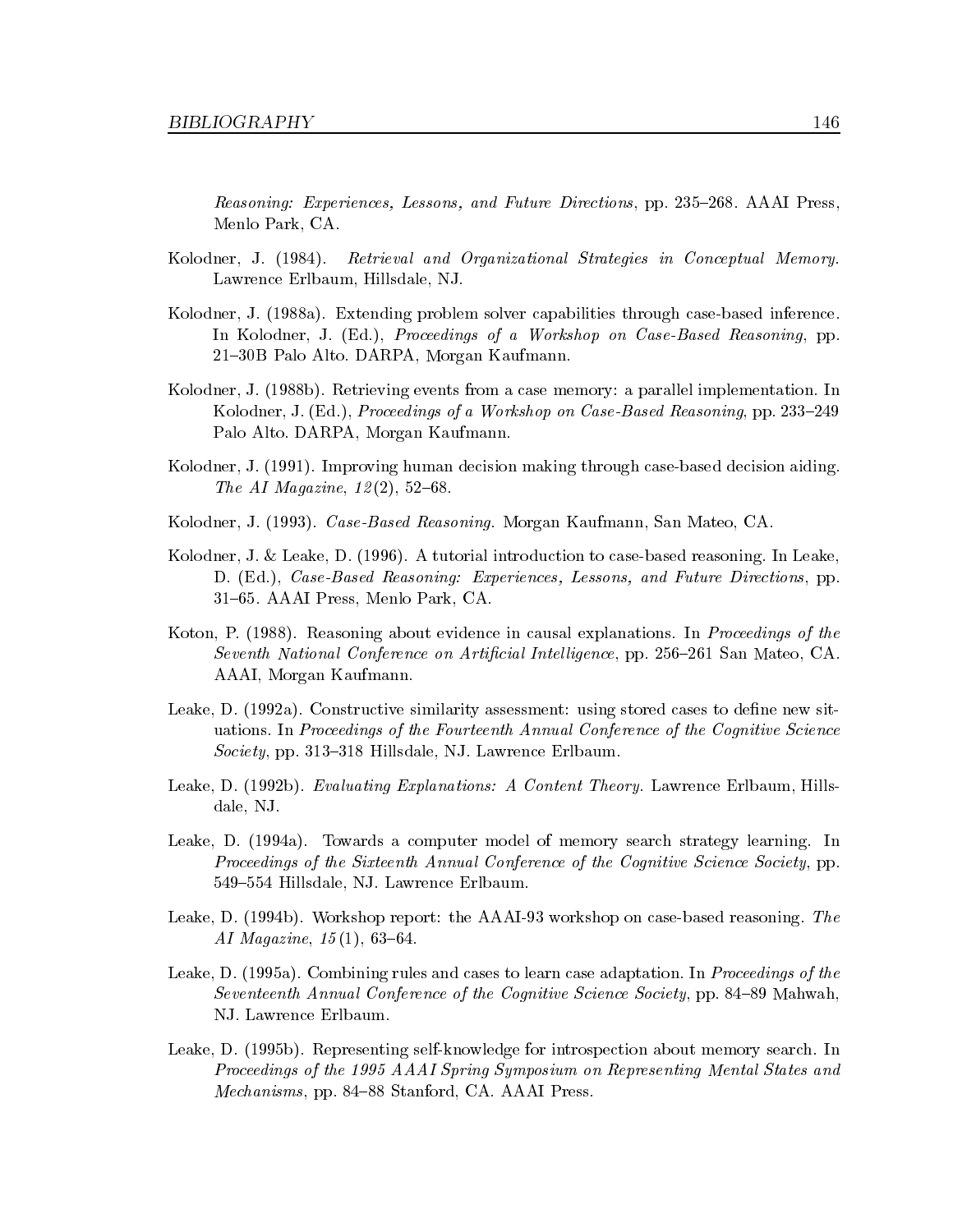- Leake, D. (Ed.). (1996a). Case-Based Reasoning: Experiences, Lessons, and Future Directions. AAAI Press, Menlo Park, CA.
- Leake, D. (1996b). CBR in context: the present and future. In Leake, D. (Ed.), Case-Based Reasoning: Experiences, Lessons, and Future Directions, pp. 3-30. AAAI Press, Menlo Park, CA.
- Leake, D., Kinley, A., & Wilson, D. (1996). Acquiring case adaptation knowledge: a hybrid approach. In Proceedings of the Thirteenth National Conference on Artificial Intelligence, pp. 684–689 Menlo Park, CA. AAAI Press.
- Leake, D., Kinley, A., & Wilson, D. (1997). A case study of case-based CBR. In *Proceedings* of the Second International Conference on Case-Based Reasoning, pp. 371–382 Berlin. Springer Verlag.
- Lenat, D. & Guha, R. (1990). Building large knowledge-based systems : representation and inference in the Cyc project. Addison-Wesley, Reading, MA.
- Marir, F. (1995). Representing and indexing building refurbishment cases for multiple retrieval of adaptable pieces of cases. In Proceedings of First International Conference on Case-Based Reasoning, pp. 55-66 Sesimbra, Portugal.
- Mark, W., Simoudis, E., & Hinkle, D. (1996). Case-based reasoning: expectations and results. In Leake, D. (Ed.), Case-Based Reasoning: Experiences, Lessons, and Future Directions, pp. 269-294. AAAI Press, Menlo Park, CA.
- McSherry, D. (1998). An adaptation heuristic for case-based estimation. In *Proceedings* of the Fourth European Workshop on Case-Based Reasoning, pp.  $184-195$  Dublin, Ireland.
- Minsky, M. (1975). A framework for representing knowledge. In Winston, P. (Ed.), The *Psychology of Computer Vision,* chap. 6, pp.  $211–277$ . McGraw-Hill, New York.
- Minton, S. (1988). Learning Search Control Know ledge: An Explanation-Based Approach. Kluwer Academic Publishers, Boston.
- Mitchell, T., Keller, R., & Kedar-Cabelli, S. (1986). Explanation-based generalization: a unifying view. Machine Learning,  $1(1)$ , 47-80.
- Oehlmann, R. (1995). Metacognitive adaptation: regulating the plan transformation process. In Proceedings of the Fall Symposium on Adaptation of Knowledge for Reuse. AAAI.
- Oehlmann, R., Sleeman, D., & Edwards, P. (1993). Learning plan transformations from self-questions: a memory-based approach. In Proceedings of the Eleventh National Conference on Artificial Intelligence, pp. 520–525 Washington, DC. AAAI.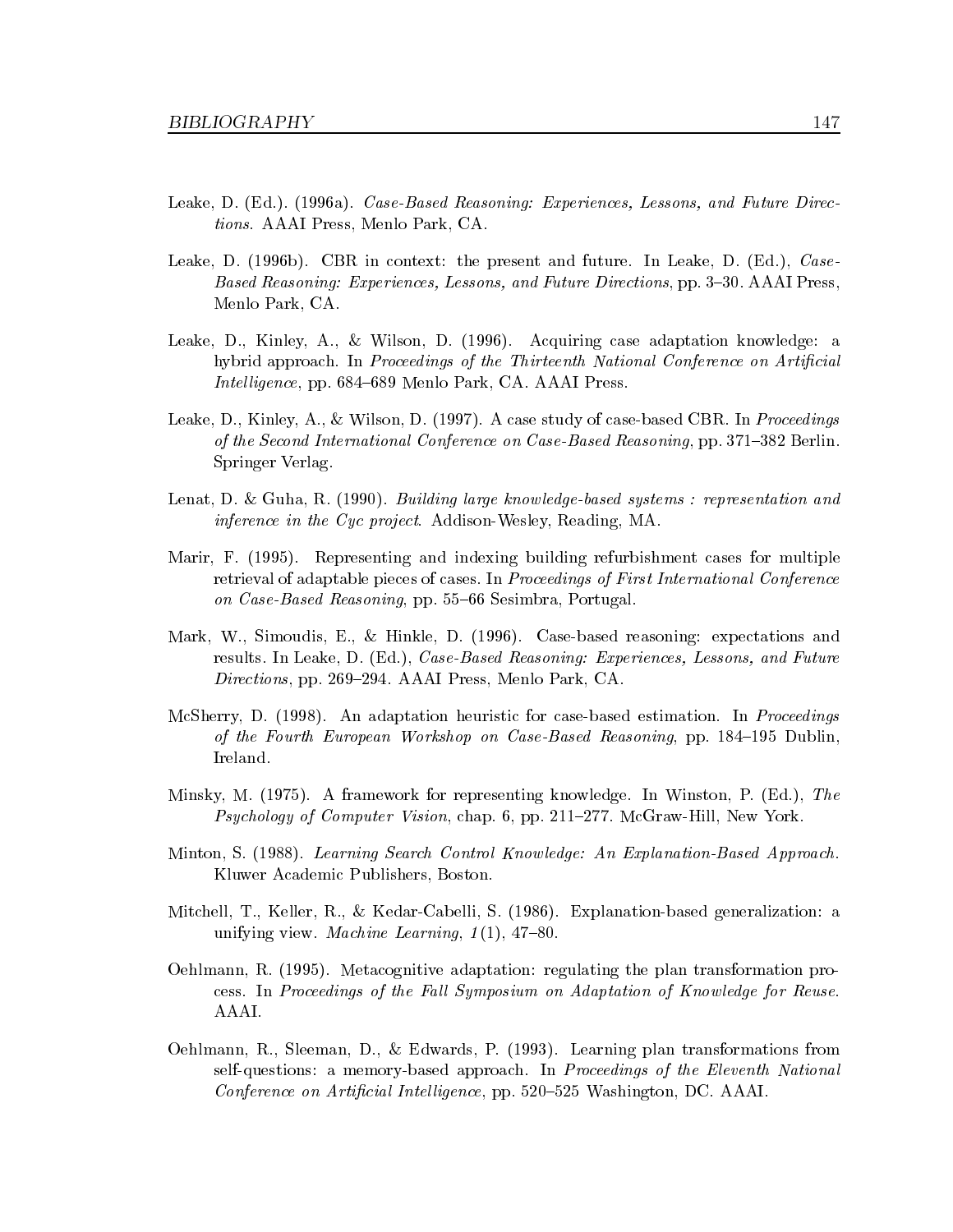- Purvis, L. & Athalye, S. (1997). Towards improving case adaptability with a genetic algorithm. In Proceedings of the Second International Conference on Case-Based Reason*ing*, pp. 403-412 Berlin. Springer Verlag.
- Ram, A. & Francis, A. (1996). Multi-plan retrieval and adaptation in an experience-based agent. In Leake, D. (Ed.), Case-Based Reasoning: Experiences, Lessons, and Future Directions. AAAI Press, Menlo Park, CA.
- Ram, A. (1987). AQUA: asking questions and understanding answers. In *Proceedings of* the Sixth Annual National Conference on Artificial Intelligence, pp. 312-316 Seattle, WA. Morgan Kaufmann.
- Redmond, M. (1992). Learning by Observing and Understanding Expert Problem Solving. Ph.D. thesis, College of Computing, Georgia Institute of Technology. Technical report GIT-CC-92/43.
- Richter, M. (1995). The knowledge contained in similarity measures. Invited talk, the First International Conference on Case-Based Reasoning, Sesimbra, Portugal.
- Riesbeck, C. (1996). What next? The future of CBR in postmodern AI. In Leake, D. (Ed.), Case-Based Reasoning: Experiences, Lessons, and Future Directions. AAAI Press, Menlo Park, CA.
- Rissland, E., Skalak, D., & Friedman, M. (1994). Heuristic harvesting of information for case-based argument. In Proceedings of the Twelfth National Conference on Artificial Intelligence, pp. 36–43 Seattle, WA. AAAI.
- Rosenthal, U., Charles, M., & Hart, P. (Eds.). (1989). Coping with crises: The management of disasters, riots, and terrorism. C.C. Thomas, Springfield, IL.
- Ross, B. (1989). Some psychological results on case-based reasoning. In Hammond, K. (Ed.), Proceedings of the DARPA Case-Based Reasoning Workshop, pp.  $144-147$  San Mateo. Morgan Kaufmann.
- Rouse, W. & Hunt, R. (1984). Human problem solving in fault diagnosis tasks. Advances in Man-Machine Systems Research, 1, 195-221.
- Schank, R. (1975). Conceptual Information Processing, Vol. 3 of Fundamental Studies in Computer Science. North-Holland, Amsterdam.
- Schank, R. (1982). Dynamic Memory: A Theory of Learning in Computers and People. Cambridge University Press, Cambridge, England.
- Segre, A. (1987). On the operationality/generality tradeoff in explanation-based learning. In Proceedings of the Tenth International Joint Conference on Artificial Intelligence Milan, Italy. IJCAI.